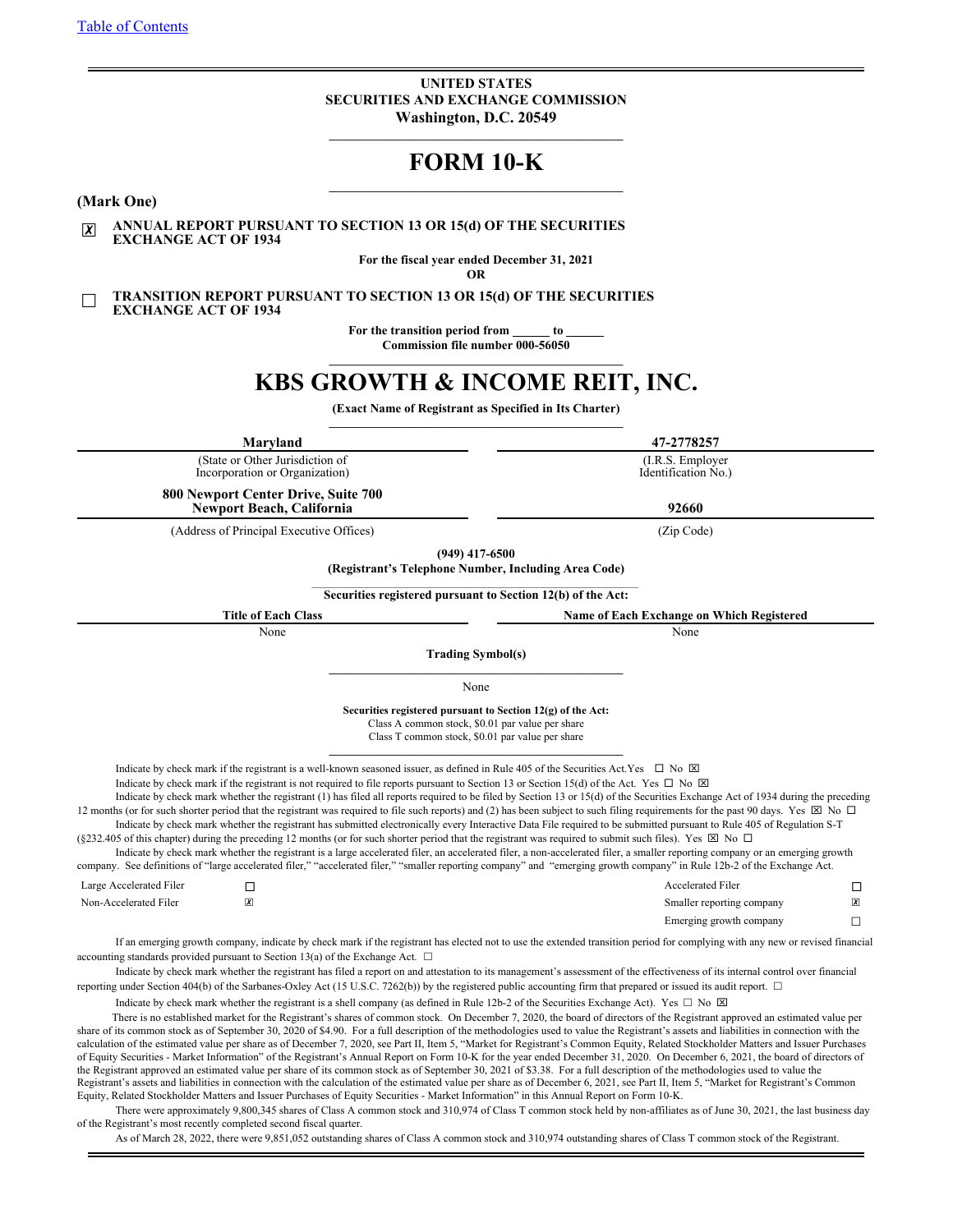<span id="page-1-0"></span>

| <b>PART I</b>   |                 |                                                                                                                 | $\overline{4}$ |
|-----------------|-----------------|-----------------------------------------------------------------------------------------------------------------|----------------|
|                 | ITEM 1.         | <b>BUSINESS</b>                                                                                                 | $\overline{4}$ |
|                 | ITEM 1A.        | <b>RISK FACTORS</b>                                                                                             | $\overline{9}$ |
|                 | ITEM 1B.        | <b>UNRESOLVED STAFF COMMENTS</b>                                                                                | 30             |
|                 | ITEM 2.         | <b>PROPERTIES</b>                                                                                               | 31             |
|                 | ITEM 3.         | <b>LEGAL PROCEEDINGS</b>                                                                                        | 32             |
|                 | ITEM 4.         | <b>MINE SAFETY DISCLOSURES</b>                                                                                  | 32             |
| <b>PART II</b>  |                 |                                                                                                                 | 33             |
|                 | ITEM 5.         | MARKET FOR REGISTRANT'S COMMON EQUITY, RELATED STOCKHOLDER<br>MATTERS AND ISSUER PURCHASES OF EQUITY SECURITIES | 33             |
|                 | ITEM 6.         | [RESERVED]                                                                                                      | 41             |
|                 | ITEM 7.         | MANAGEMENT'S DISCUSSION AND ANALYSIS OF FINANCIAL CONDITION<br><b>AND RESULTS OF OPERATIONS</b>                 | 42             |
|                 | ITEM 7A.        | <b>QUANTITATIVE AND QUALITATIVE DISCLOSURES ABOUT MARKET RISK</b>                                               | 56             |
|                 | ITEM 8.         | FINANCIAL STATEMENTS AND SUPPLEMENTARY DATA                                                                     | 57             |
|                 | ITEM 9.         | CHANGES IN AND DISAGREEMENTS WITH ACCOUNTANTS ON<br><b>ACCOUNTING AND FINANCIAL DISCLOSURE</b>                  | 57             |
|                 | ITEM 9A.        | <b>CONTROLS AND PROCEDURES</b>                                                                                  | 58             |
|                 | ITEM 9B.        | <b>OTHER INFORMATION</b>                                                                                        | 58             |
|                 | ITEM 9C.        | DISCLOSURE REGARDING FOREIGN JURISDICTIONS THAT PREVENT<br><b>INSPECTION</b>                                    | 58             |
| <b>PART III</b> |                 |                                                                                                                 | 59             |
|                 | ITEM 10.        | DIRECTORS, EXECUTIVE OFFICERS AND CORPORATE GOVERNANCE                                                          | 59             |
|                 | ITEM 11.        | <b>EXECUTIVE COMPENSATION</b>                                                                                   | 63             |
|                 | ITEM 12.        | SECURITY OWNERSHIP OF CERTAIN BENEFICIAL OWNERS AND<br><b>MANAGEMENT AND RELATED STOCKHOLDER MATTERS</b>        | 64             |
|                 | ITEM $13$ .     | <b>CERTAIN RELATIONSHIPS AND RELATED TRANSACTIONS AND DIRECTOR</b><br><b>INDEPENDENCE</b>                       | 64             |
|                 | ITEM14.         | PRINCIPAL ACCOUNTANT FEES AND SERVICES                                                                          | 68             |
| <b>PART IV</b>  |                 |                                                                                                                 | 70             |
|                 | ITEM 15.        | <b>EXHIBITS, FINANCIAL STATEMENT SCHEDULES</b>                                                                  | 70             |
|                 | <b>ITEM 16.</b> | <b>FORM 10-K SUMMARY</b>                                                                                        | 74             |
|                 |                 |                                                                                                                 |                |

 $\underline{\text{INDEX TO CONSOLIDATED FINANCIAL STATEMENTS}} \underbrace{\text{F-1}}$  $\underline{\text{INDEX TO CONSOLIDATED FINANCIAL STATEMENTS}} \underbrace{\text{F-1}}$  $\underline{\text{INDEX TO CONSOLIDATED FINANCIAL STATEMENTS}} \underbrace{\text{F-1}}$  $\underline{\text{INDEX TO CONSOLIDATED FINANCIAL STATEMENTS}} \underbrace{\text{F-1}}$  $\underline{\text{INDEX TO CONSOLIDATED FINANCIAL STATEMENTS}} \underbrace{\text{F-1}}$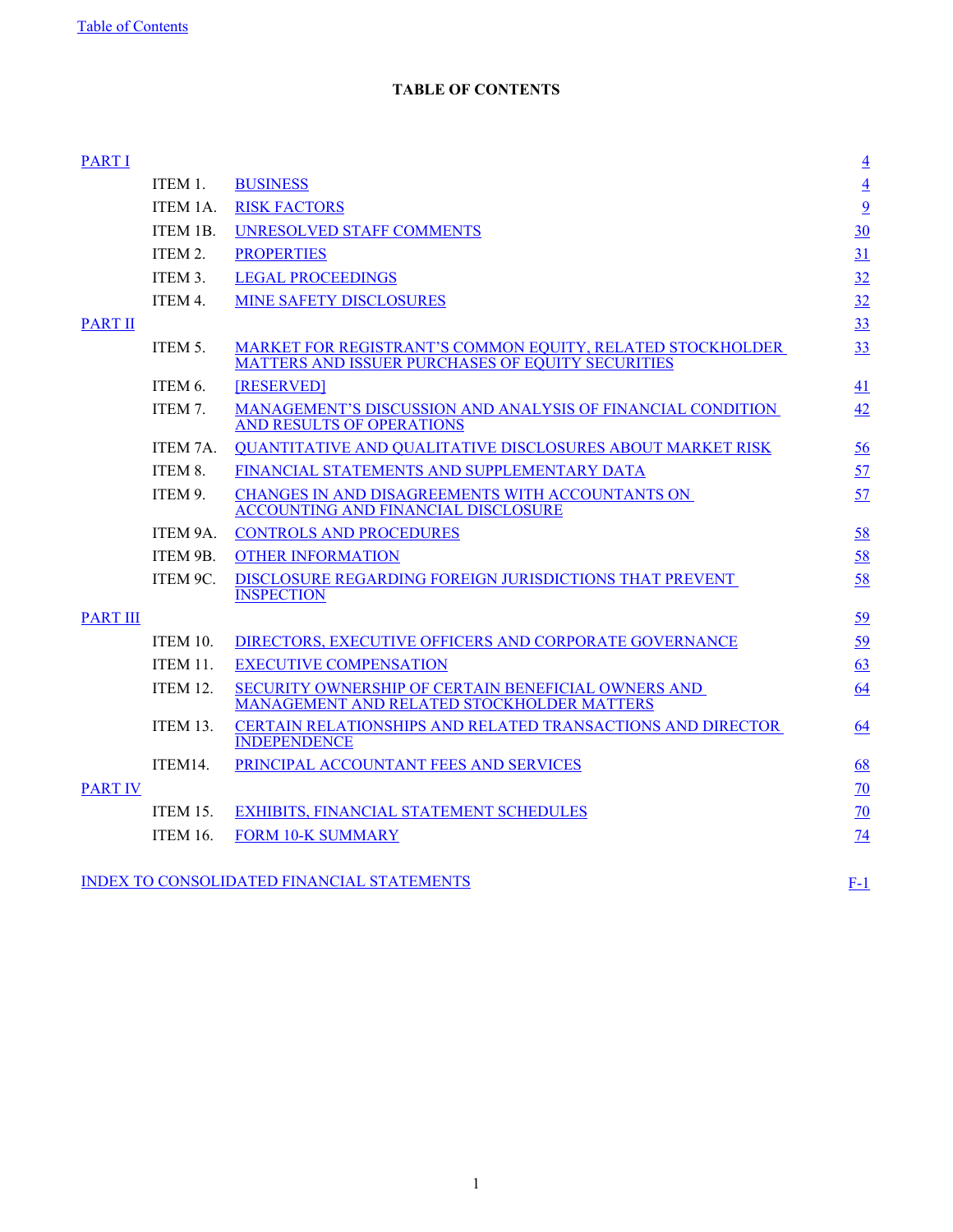#### **FORWARD-LOOKING STATEMENTS**

Certain statements included in this Annual Report on Form 10-K are forward-looking statements. Those statements include statements regarding the intent, belief or current expectations of KBS Growth & Income REIT, Inc. and members of our management team, as well as the assumptions on which such statements are based, and generally are identified by the use of words such as "may," "will," "seeks," "anticipates," "believes," "estimates," "expects," "plans," "intends," "should" or similar expressions. These include statements about our plans, strategies, prospects and a Plan of Liquidation (defined herein) and these statements are subject to known and unknown risks and uncertainties. Readers are cautioned not to place undue reliance on these forward-looking statements. Actual results may differ materially from those contemplated by such forward-looking statements. Further, forward-looking statements speak only as of the date they are made, and we undertake no obligation to update or revise forward-looking statements to reflect changed assumptions, the occurrence of unanticipated events or changes to future operating results over time, unless required by law.

For a discussion of some of the risks and uncertainties, although not all risks and uncertainties, that could cause our actual results to differ materially from those presented in our forward-looking statements, see the risks identified in "Summary Risk Factors" below and in Part I, Item 1A of this Annual Report on Form 10-K (the "Annual Report").

#### **SUMMARY RISK FACTORS**

The following is a summary of the principal risks that could adversely affect our business, financial condition, operations and cash flows and an investment in our common stock. This summary highlights certain of the risks that are discussed further in this Annual Report but does not address all the risks that we face. For additional discussion of the risks summarized below and a discussion of other risks that we face, see "Risk Factors" in Part I, Item 1A of this Annual Report. You should interpret many of the risks identified in this summary and under "Risk Factors" as being heightened as a result of the ongoing and numerous adverse impacts of the novel coronavirus disease ("COVID-19") pandemic.

- The COVID-19 pandemic, together with the resulting measures imposed to contain the virus, has had a negative impact on the economy and business activity globally. The extent to which the COVID-19 pandemic impacts our operations and those of our tenants remains uncertain and cannot be predicted with confidence, and will depend on the ultimate scope, severity and duration of the pandemic, the actions taken to contain the pandemic or mitigate its impact, and the direct and indirect economic effects of the pandemic and containment measures, among others.
- Although our board of directors expects to approve the sale of all of our assets and our dissolution pursuant to a Plan of Liquidation and submit such plan to our stockholders for approval, we can give no assurance that our board of directors and/or our stockholders will approve a Plan of Liquidation, or if approved, that we will be able to successfully implement a Plan of Liquidation and sell our assets, pay our debts and distribute the net proceeds from liquidation to our stockholders as we intend. Given the uncertainty and current business disruptions as a result of the outbreak of COVID-19, our implementation of a Plan of Liquidation, if approved by our board of directors and/or stockholders, may be materially and adversely impacted.
- We pay substantial fees to and expenses of our advisor and its affiliates. These payments decrease the amount of cash available for distribution to our stockholders.
- All of our executive officers, one of our directors and other key real estate and debt finance professionals are also officers, directors, managers, key professionals and/or holders of a direct or indirect controlling interest in our advisor, and/or other KBS-affiliated entities. As a result, they face conflicts of interest, including significant conflicts created by our advisor's and its affiliates' compensation arrangements with us and other KBS-sponsored programs and KBS-advised investors and conflicts in allocating time among us and these other programs and investors. Although we have adopted corporate governance measures to ameliorate some of the risks posed by these conflicts, these conflicts could result in action or inaction that is not in the best interests of our stockholders.
- As of December 31, 2021, we had a limited portfolio of four real estate investments, which may cause the value of an investment in us to vary more widely with the performance of specific assets in our portfolio and cause our general and administrative expenses to constitute a greater percentage of our revenue.
- Our advisor waived its asset management fee for the second and third quarters of 2017 and deferred its asset management fee related to the periods from October 2017 through December 31, 2021. If our advisor determines to no longer waive or defer certain fees owed to them, our ability to fund our operations may be adversely affected.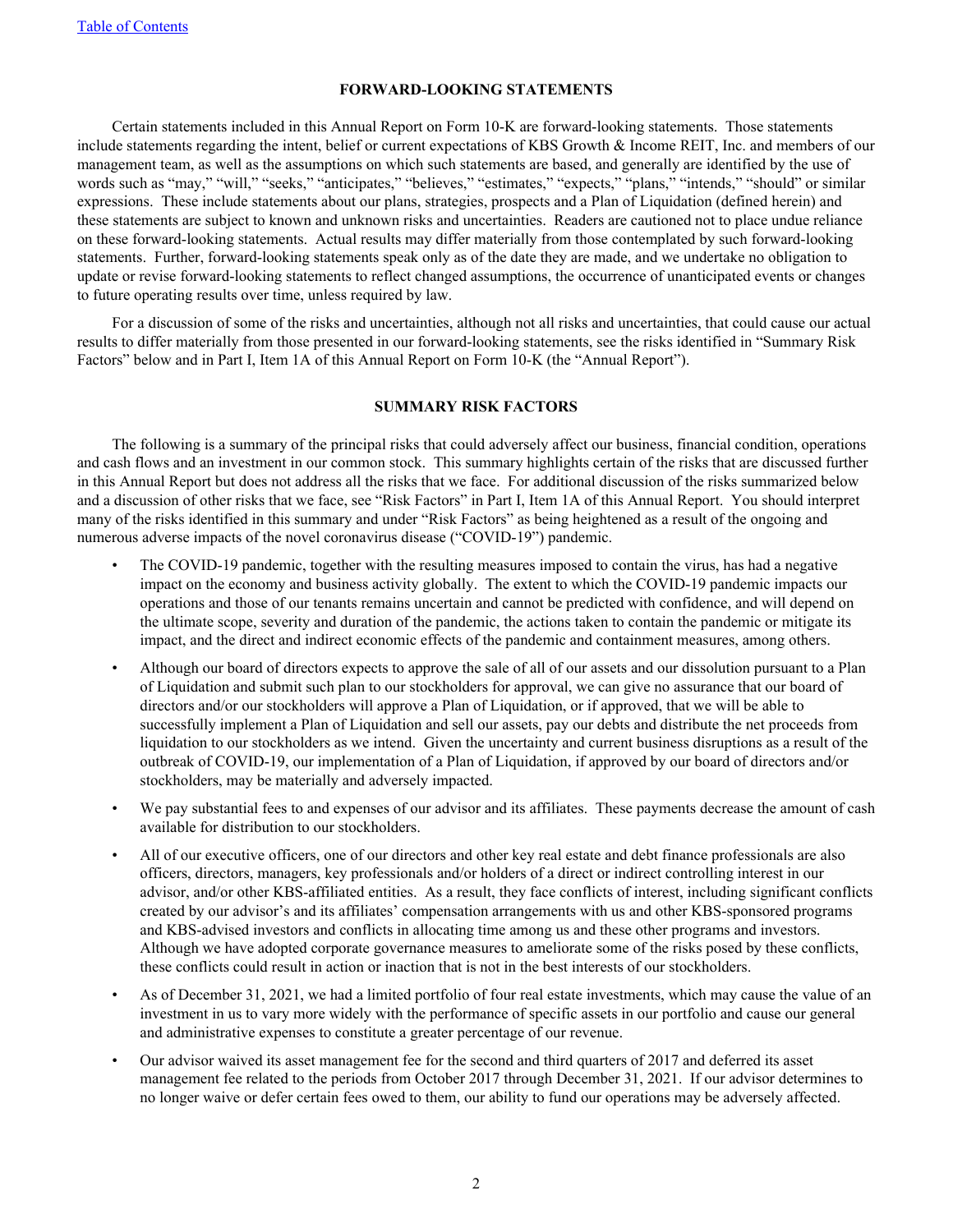- Our policies do not limit us from incurring debt until our aggregate borrowings would exceed 75% of the cost (before deducting depreciation or other non-cash reserves) of our tangible assets, and we may exceed this limit with the approval of the conflicts committee of our board of directors. High debt levels could limit the amount of cash we have available to distribute and could result in a decline in the value of our stockholders' investment.
- We have debt obligations with variable interest rates. The interest and related payments will vary with the movement of LIBOR or other indexes. Increases in the indexes could increase the amount of our debt payments and limit our ability to pay distributions to our stockholders.
- We depend on tenants for the revenue generated by our real estate investments and, accordingly, the revenue generated by our real estate investments is dependent upon the success and economic viability of our tenants. Revenues from our properties could decrease due to a reduction in occupancy (caused by factors including, but not limited to, tenant defaults, tenant insolvency, early termination of tenant leases and non-renewal of existing tenant leases), rent deferrals or abatements, tenants becoming unable to pay their rent and/or lower rental rates, making it more difficult for us to meet our debt service obligations and reducing our stockholders' returns. Further, the resale value of a property depends principally upon the value of the cash flow generated by the leases associated with that property. Non-renewals, terminations or lease defaults could reduce any net sales proceeds received upon the sale of the property and would adversely affect the amount of liquidating distributions our stockholders would receive if a Plan of Liquidation is approved by our board of directors and/or our stockholders.
- Our investments in real estate may be affected by unfavorable real estate market and general economic conditions, which could decrease the value of those assets. Revenues from our properties could decrease. Such events would make it more difficult for us to meet our debt service obligations and successfully implement a Plan of Liquidation, which could in turn reduce our stockholders' returns and the amount of any liquidating distributions they receive.
- Continued disruptions in the financial markets, changes in the demand for office properties and uncertain economic conditions could adversely affect our ability to successfully implement our business strategy and any Plan of Liquidation approved by our board of directors and/or our stockholders, which could reduce our stockholders' returns and the amount of any liquidating distributions they receive.
- Our share redemption program only provides for redemptions sought upon a stockholder's death, "qualifying disability" or "determination of incompetence" (each as defined in the share redemption program, and collectively "special redemptions"). The dollar amounts available for such redemptions are determined by the board of directors and may be adjusted from time to time. The dollar amount limitation for such redemptions for the calendar year 2021 was \$250,000 in the aggregate, of which \$90,000 was used for such special redemptions from January through December 2021. On December 6, 2021, our board of directors approved the same annual dollar limitation of \$250,000 in the aggregate for the calendar year 2022, as may be reviewed and adjusted from time to time by the board of directors. Our share redemption program does not provide for ordinary redemptions and can provide no assurances, when, if ever, we will provide for redemptions other than special redemptions.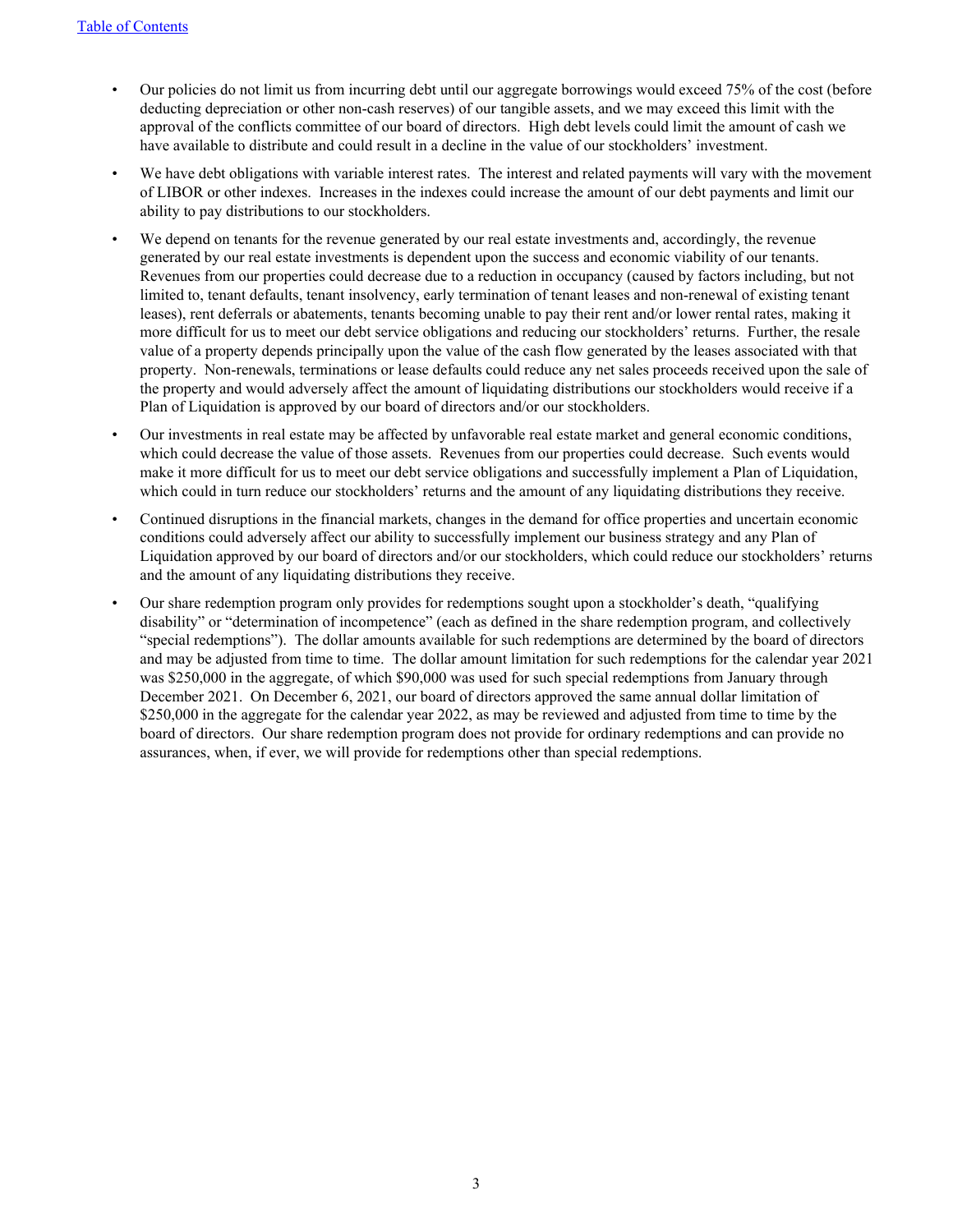#### **PART I**

#### <span id="page-4-0"></span>**ITEM 1. BUSINESS**

#### **Overview**

KBS Growth & Income REIT, Inc. (the "Company") is a Maryland corporation that elected to be taxed as a real estate investment trust ("REIT") beginning with the taxable year ended December 31, 2015 and it intends to continue to operate in such a manner. As used herein, the terms "we," "our" and "us" refer to the Company and as required by context, KBS Growth & Income Limited Partnership, a Delaware limited partnership, which we refer to as our "Operating Partnership," and to their subsidiaries. Substantially all of our business is conducted through our Operating Partnership, of which we are the sole general partner. Subject to certain restrictions and limitations, our business is externally managed by our advisor pursuant to an advisory agreement. KBS Capital Advisors manages our operations and our portfolio of core real estate properties. KBS Capital Advisors also provides asset-management, marketing, investor-relations and other administrative services on our behalf. Our advisor acquired 20,000 shares of our Class A common stock for an initial investment of \$200,000. We have no paid employees.

We commenced capital raising activities in June 2015 with a private placement offering exempt from registration that terminated in April 2016. Immediately following the termination of our private offering, we launched an initial public offering, the primary portion of which terminated in June 2017, with the distribution reinvestment plan offering terminating in August 2020. KBS Capital Markets Group LLC served as dealer manager for the offerings.

In October 2017, we launched a second private placement offering that was suspended in December 2019 and formally terminated in August 2020. We engaged an unaffiliated third-party to act as dealer manager for our second private offering. We raised \$94.0 million through the sale of our common stock in our offerings.

As of December 31, 2021, we had redeemed 465,252 and 2,245 Class A and Class T shares, respectively, for \$3.8 million.

We have used substantially all of the net proceeds from our offerings to invest in a portfolio of core real estate properties. We consider core properties to be existing properties with at least 80% occupancy. As of December 31, 2021, we owned four office buildings.

#### **Plan of Liquidation**

Our board of directors and a special committee composed of all our independent directors (the "Special Committee") has undertaken a review of various strategic alternatives available to us and expects to approve the sale of all of our assets and our dissolution pursuant to the terms of a plan of complete liquidation and dissolution (a "Plan of Liquidation"). Once approved by our board of directors, a Plan of Liquidation will be submitted to our stockholders for approval. We currently intend to send out a proxy statement to our stockholders for a liquidation vote by the end of May 2022, with a stockholder meeting to approve a Plan of Liquidation to be held within 90 days. The principal purpose of a Plan of Liquidation will be to provide liquidity to our stockholders by selling our assets, paying our debts and distributing the net proceeds from liquidation to our stockholders. Although this is the current intention of our board of directors, we can provide no assurance as to the ultimate approval of a Plan of Liquidation or the timing of the liquidation of the company.

If our board of directors and our stockholders approve a Plan of Liquidation, we intend to pursue an orderly liquidation of our company by selling all of our remaining assets, paying our debts and our known liabilities, providing for the payment of unknown or contingent liabilities, distributing the net proceeds from liquidation to our stockholders and winding up our operations and dissolving our company. In the interim, we intend to continue to manage our portfolio of assets to maintain and, if possible, improve the quality and income-producing ability of our properties to enhance property stability and better position our assets for a potential sale. A Plan of Liquidation remains subject to approval by our board of directors and our stockholders and we can give no assurance regarding the timing of our liquidation. Additional information regarding a Plan of Liquidation will be provided to our stockholders in a proxy statement to be distributed to stockholders in connection with a liquidation vote.

In connection with its consideration of a Plan of Liquidation, our board of directors determined to cease regular quarterly distributions. We expect any future distributions to our stockholders will be liquidating distributions.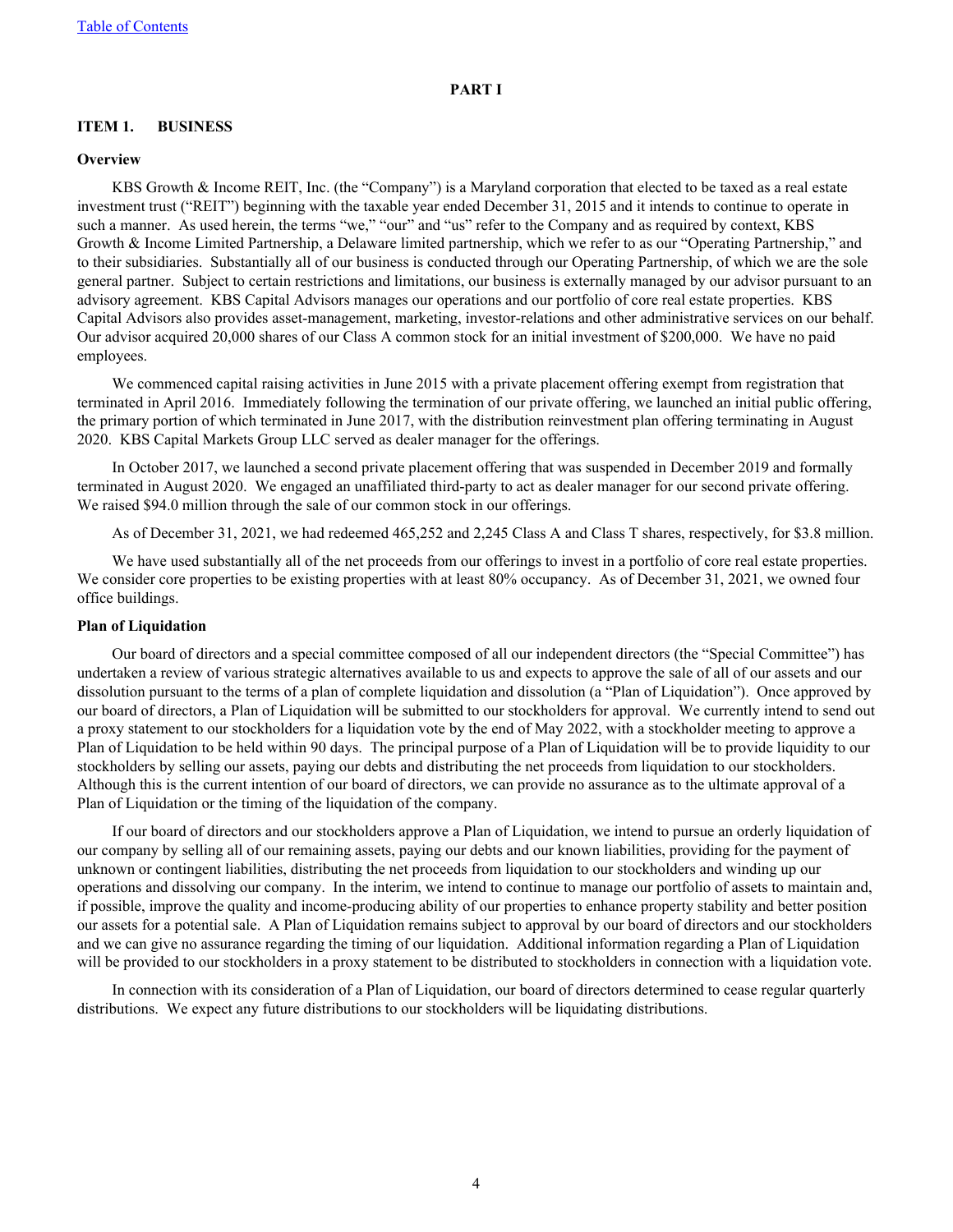We elected to be taxed as a REIT under the Internal Revenue Code, beginning with the taxable year ended December 31, 2015. If we meet the REIT qualification requirements, we generally will not be subject to federal income tax on the income that we distribute to our stockholders each year. If we fail to qualify for taxation as a REIT in any year after electing REIT status, our income will be taxed at regular corporate rates, and we may be precluded from qualifying for treatment as a REIT for the four-year period following our failure to qualify. Such an event could materially and adversely affect our net income and cash available for distribution to our stockholders. However, we are organized and will operate in a manner that will enable us to qualify for treatment as a REIT for federal income tax purposes beginning with our taxable year ended December 31, 2015, and we will continue to operate so as to remain qualified as a REIT for federal income tax purposes thereafter.

#### **Real Estate Portfolio**

We have invested in core real estate properties. We acquired our first real estate property on August 12, 2015. As of December 31, 2021, our real estate portfolio was composed of four office buildings containing 599,030 rentable square feet, which were collectively 75% occupied. For more information on our real estate investments, including tenant information, see Part I, Item 2, "Properties."

The following charts illustrate the geographic diversification of our real estate properties based on total leased square feet and total annualized base rent as of December 31, 2021:



**Leased Square Feet**

<sup>(1)</sup> Annualized base rent represents annualized contractual base rental income as of December 31, 2021, adjusted to straight-line any contractual tenant concessions (including free rent), rent increases and rent decreases from the lease's inception through the balance of the lease term.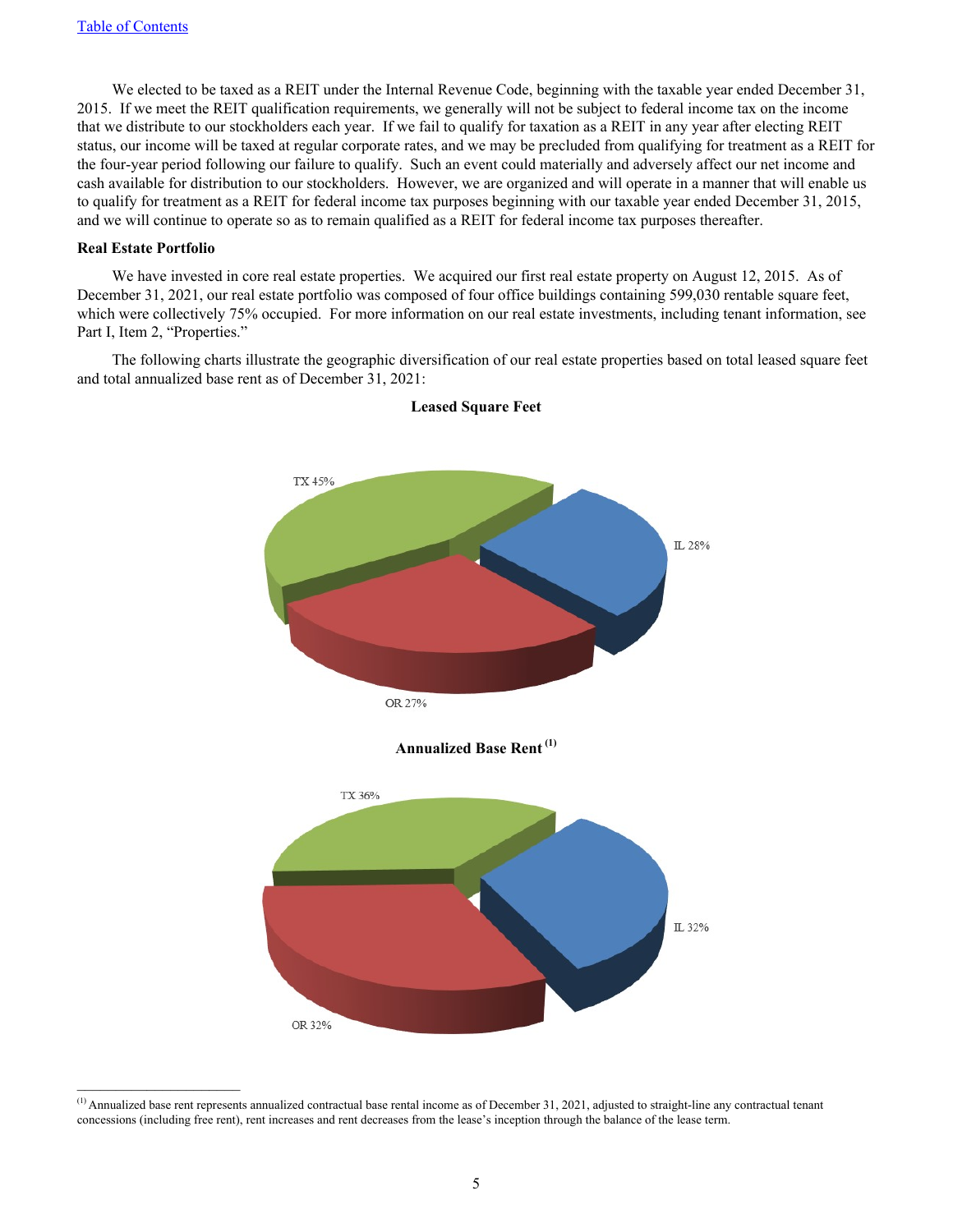We have a stable tenant base and we have tried to diversify our tenant base in order to limit exposure to any one tenant or industry. Our top ten tenants leasing space in our real estate portfolio represented approximately 64% of our total annualized base rent as of December 31, 2021. The chart below illustrates the diversity of tenant industries in our real estate portfolio based on total annualized base rent as of December 31, 2021:



**Annualized Base Rent (1)**

 $<sup>(1)</sup>$  Annualized base rent represents annualized contractual base rental income as of December 31, 2021, adjusted to straight-line any contractual tenant</sup> concessions (including free rent), rent increases and rent decreases from the lease's inception through the balance of the lease term. \* "Other" includes any industry less than 3% of total.

#### *Financing Objectives*

We financed our real estate acquisitions with proceeds raised in our offerings and debt. We use and may continue to use proceeds from borrowings to pay for capital improvements, repairs or tenant build-outs to properties; to refinance existing indebtedness; to pay distributions; or to provide working capital and for other liquidity needs.

As of December 31, 2021, we had debt obligations in the aggregate principal amount of \$101.7 million, with a weightedaverage remaining term of 1.02 years. Our debt is composed of variable rate notes payable, although approximately \$30.0 million was effectively fixed through the use of interest rate swap agreements. The weighted-average interest rate of our variable rate debt as of December 31, 2021 was 2.9%. The weighted-average interest rate represents the actual interest rate in effect as of December 31, 2021 (consisting of the contractual interest rate and the effect of interest rate swaps, if applicable), using interest rate indices as of December 31, 2021, where applicable.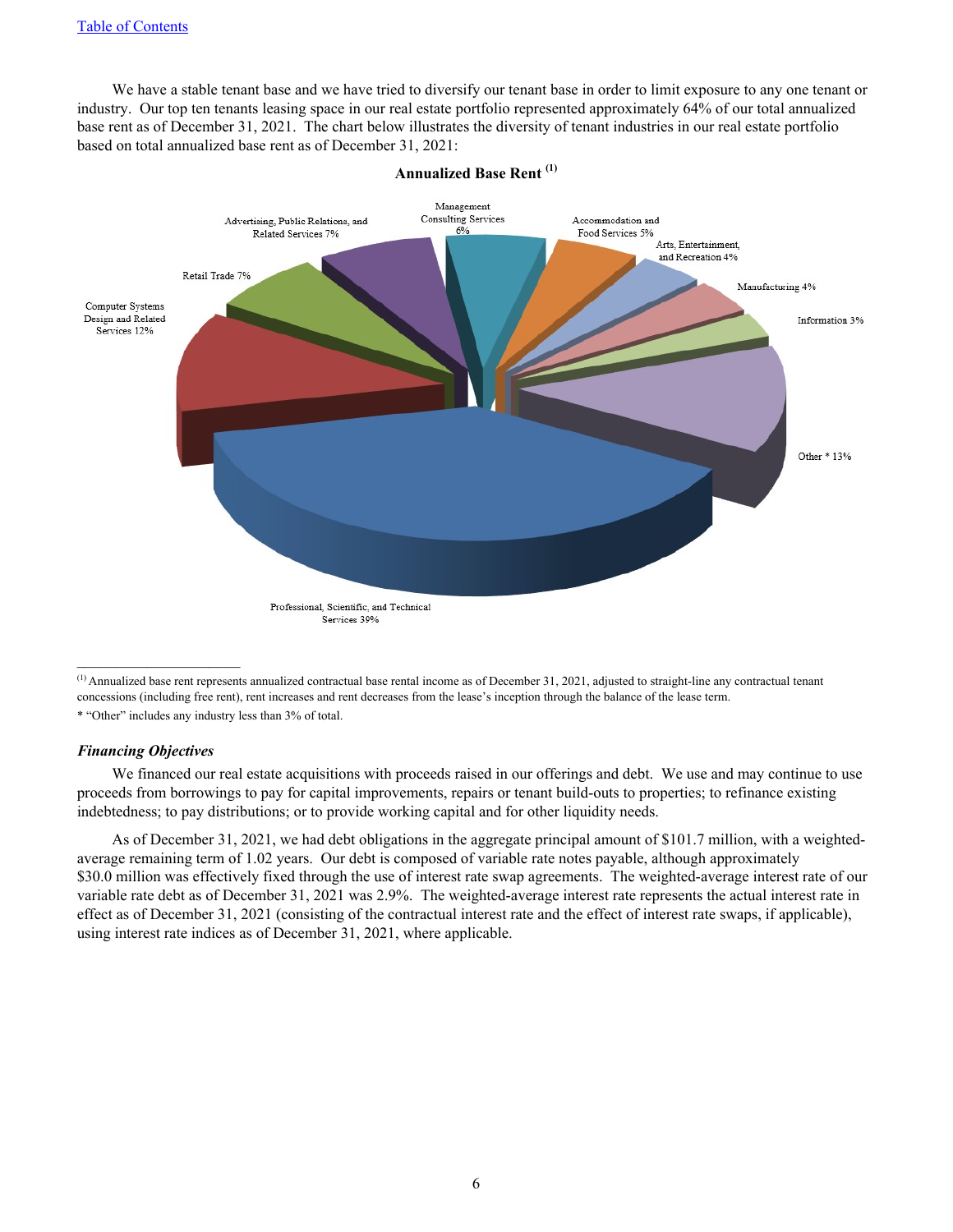The following table shows the current maturities, including principal amortization payments, of our debt obligations as of December 31, 2021 (in thousands):

| 2022       | $\mathcal{S}$ | 52,334  |
|------------|---------------|---------|
| 2023       |               | 45,755  |
| 2024       |               | 3,577   |
| 2025       |               |         |
| 2026       |               |         |
| Thereafter |               |         |
|            | ¢             | 101,666 |

We expect our debt financing and other liabilities will be between 45% and 65% of the cost of our tangible assets (before deducting depreciation and other non-cash reserves). Though this is our target leverage, our charter does not limit us from incurring debt until our aggregate borrowings would exceed 300% of our net assets (before deducting depreciation and other non-cash reserves), or effectively 75% of the cost of our tangible assets, though we may exceed this limit under certain circumstances. To the extent financing in excess of this limit is available at attractive terms, the conflicts committee may approve debt in excess of this limit. As of December 31, 2021, our aggregate borrowings were approximately 63% of our net assets before deducting depreciation and other non-cash reserves.

#### **Economic Dependency**

We are dependent on our advisor for certain services that are essential to us, including management of the daily operations, leasing and disposition of our portfolio; and other general and administrative responsibilities. In the event that our advisor is unable to provide these services, we will be required to obtain such services from other sources.

#### **Competitive Market Factors**

We face competition from various entities for prospective tenants and to retain our current tenants, including other REITs, pension funds, insurance companies, investment funds and companies, partnerships and developers. Many of these entities have substantially greater financial resources than we do and may be able to accept more risk than we can prudently manage, including risks with respect to the creditworthiness of a tenant. As a result of their greater resources, those entities may have more flexibility than we do in their ability to offer rental concessions to attract and retain tenants. This could put pressure on our ability to maintain or raise rents and could adversely affect our ability to attract or retain tenants. In addition, the COVID-19 pandemic caused many tenants to re-evaluate their space needs, resulting in a significant increase in sublease space available in the office market from tenants wanting to unload un-needed space. We face competition from these tenants, who may be more willing to offer significant discounts to prospective subtenants. As a result, our financial condition, results of operations, cash flow, ability to satisfy our debt service obligations and ability to successfully implement a Plan of Liquidation may be adversely affected.

We also face competition from many of the types of entities referenced above regarding the disposition of properties. These entities may possess properties in similar locations and/or of the same property types as ours and may be attempting to dispose of these properties at the same time we are attempting to dispose of some of our properties, providing potential purchasers with a larger number of properties from which to choose and potentially decreasing the sales price for such properties. Additionally, these entities may be willing to accept a lower return on their individual investments, which could further reduce the sales price of such properties.

This competition could decrease the sales proceeds we receive for properties that we sell, assuming we are able to sell such properties, which could adversely affect our cash flows and the overall return for our stockholders.

Although we believe that we are well-positioned to compete effectively in each facet of our business, there is enormous competition in our market sector and there can be no assurance that we will compete effectively or that we will not encounter increased competition in the future that could limit our ability to conduct our business effectively.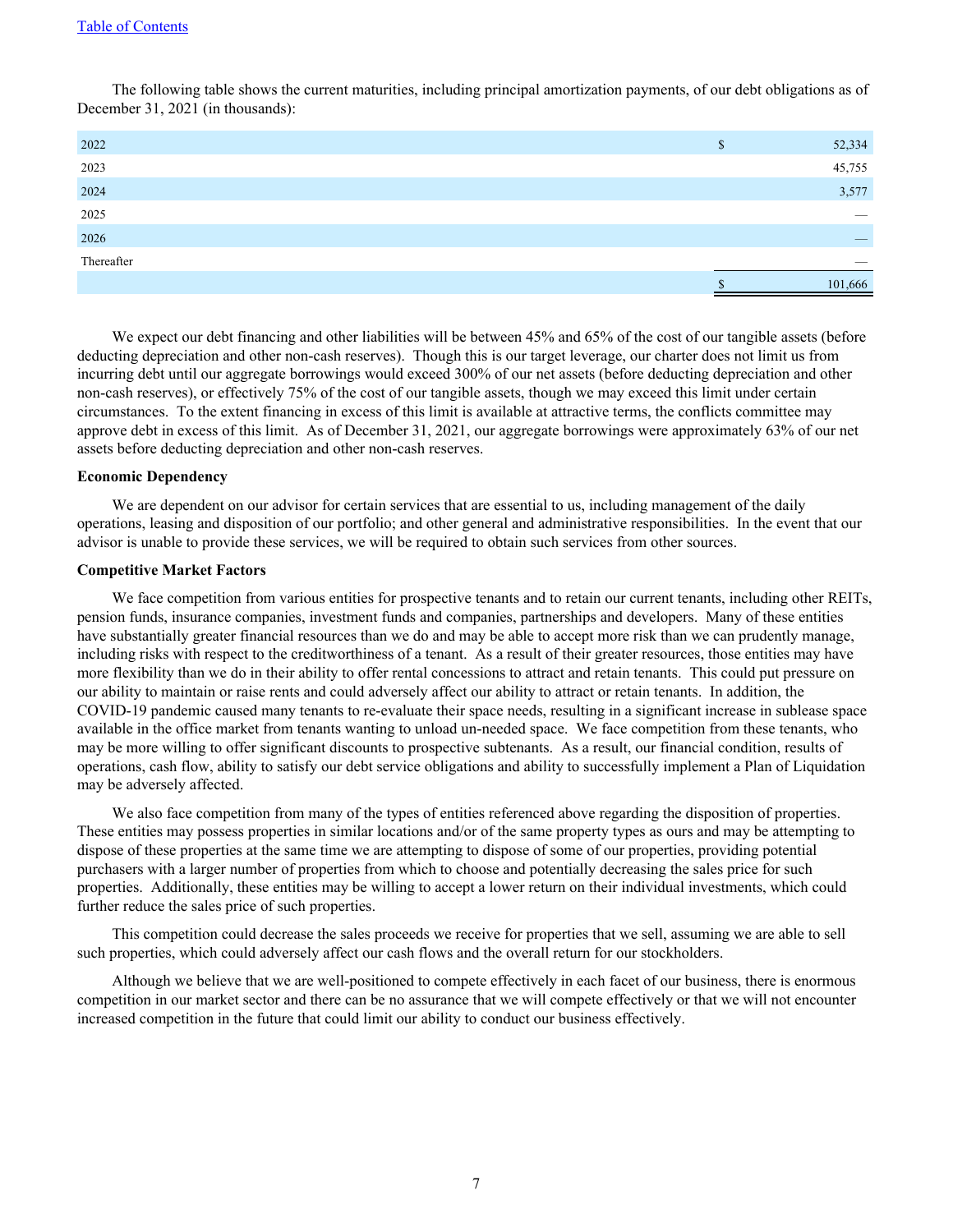#### **Compliance with Federal, State and Local Environmental Law**

Under various federal, state and local environmental laws, ordinances and regulations, a current or previous real property owner or operator may be liable for the cost of removing or remediating hazardous or toxic substances on, under or in such property. These costs could be substantial. Such laws often impose liability whether or not the owner or operator knew of, or was responsible for, the presence of such hazardous or toxic substances. Environmental laws also may impose liens on property or restrictions on the manner in which property may be used or businesses may be operated, and these restrictions may require substantial expenditures or prevent us from entering into leases with prospective tenants that may be impacted by such laws. Environmental laws provide for sanctions for noncompliance and may be enforced by governmental agencies or, in certain circumstances, by private parties. Certain environmental laws and common law principles could be used to impose liability for the release of and exposure to hazardous substances, including asbestos-containing materials and lead-based paint. Third parties may seek recovery from real property owners or operators for personal injury or property damage associated with exposure to released hazardous substances and governments may seek recovery for natural resource damage. The costs of defending against claims of environmental liability, of complying with environmental regulatory requirements, of remediating any contaminated property, or of paying personal injury, property damage or natural resource damage claims could reduce our cash available for distribution to our stockholders. All of our real estate acquisitions are subject to Phase I environmental assessments prior to the time they are acquired.

#### **Human Capital**

We have no paid employees. The employees of our advisor or its affiliates provide management, disposition, advisory and certain administrative services for us.

#### **Principal Executive Office**

Our principal executive offices are located at 800 Newport Center Drive, Suite 700, Newport Beach, California 92660. Our telephone number, general facsimile number and website address are (949) 417-6500, (949) 417-6501 and *http://www.kbsgireit.com*, respectively*.*

#### **Industry Segments**

As of December 31, 2021, we had invested in four office buildings. Substantially all of our revenue and net income (loss) is from real estate, and therefore, we currently operate in one business segment.

#### **Available Information**

Access to copies of our annual reports on Form 10-K, quarterly reports on Form 10-Q, current reports on Form 8-K, proxy statements and other filings with the SEC, including amendments to such filings, may be obtained free of charge from the following website, *http://www.kbsgireit.com*, through a link to the SEC's website, *http://www.sec.gov*. These filings are available promptly after we file them with, or furnish them to, the SEC.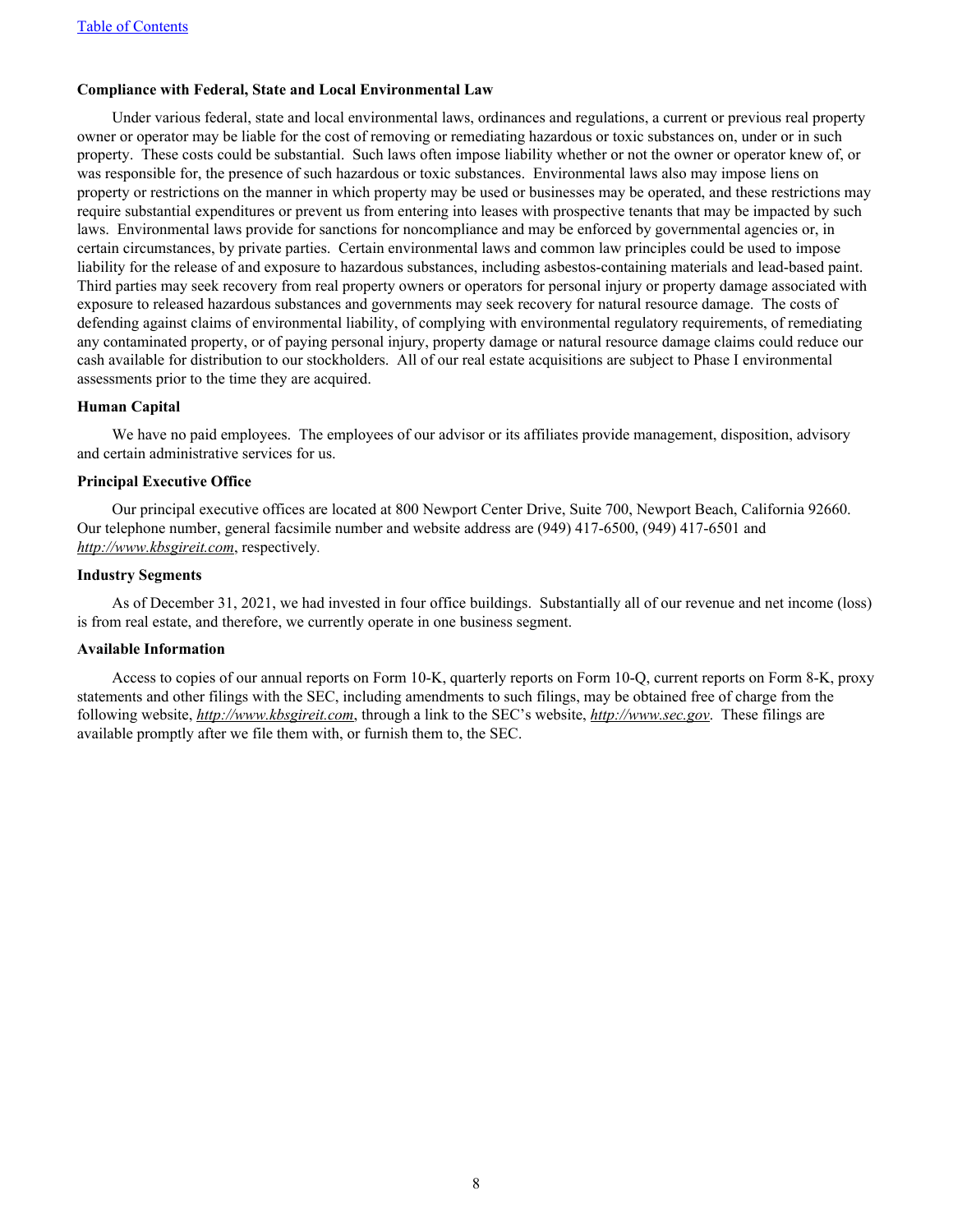## <span id="page-9-0"></span>**ITEM 1A. RISK FACTORS**

*The following are some of the risks and uncertainties that could cause our actual results, including those related to a potential Plan of Liquidation, to differ materially from those presented in our forward-looking statements. The risks and uncertainties described below are not the only ones we face but do represent those risks and uncertainties that we believe are material to us. Additional risks and uncertainties not presently known to us or that we currently deem immaterial may also harm our business.*

#### **Risks Related to the Plan of Liquidation**

#### *We can provide no assurances that a Plan of Liquidation will be approved, or if it is, that we will be able to successfully implement a Plan of Liquidation*

Although our board of directors intends to approve the sale of all of our assets and our dissolution pursuant to a Plan of Liquidation and directed that we submit the Plan of Liquidation to our stockholders for approval, we can give no assurance that our board of directors and/or our stockholders will approve a Plan of Liquidation, or if approved, that we will be able to successfully implement a Plan of Liquidation and sell our assets, pay our debts and distribute the net proceeds from liquidation to our stockholders as we expect. Given the uncertainty and current business disruptions as a result of the outbreak of COVID-19, our implementation of a Plan of Liquidation, if approved by our board of directors and our stockholders, may be materially and adversely impacted.

#### *There can be no assurance that a planned liquidation pursuant to a Plan of Liquidation will maximize stockholder value to a greater extent at this time than would otherwise occur through other alternatives considered by our board of directors and the Special Committee.*

If a Plan of Liquidation is approved by our board of directors and our stockholders, our stockholders will no longer participate in any future earnings or benefit from any increases in the value of our properties once such properties are sold. Although our board of directors and the Special Committee expects to approve a planned liquidation as in our best interest and the best interest of our stockholders, it is possible that pursuing one or more of the other alternatives considered by our board of directors and the Special Committee would maximize stockholder value to a greater extent at this time. In that case, we will be foregoing those opportunities by implementing a Plan of Liquidation.

#### *Approval of a Plan of Liquidation may lead to stockholder litigation, which could result in substantial costs and distract our management.*

Extraordinary corporate actions by a company, such as a Plan of Liquidation, sometimes lead to lawsuits being filed against that company. We may become involved in this type of litigation in connection with a Plan of Liquidation. If such a lawsuit is filed against us, the litigation could be expensive and divert management's attention from implementing a Plan of Liquidation.

#### **Risks Related to an Investment in Our Common Stock**

## *The COVID-19 pandemic or any future pandemic, epidemic or outbreak of infectious disease could have material and adverse effects on our or our tenants' business, financial condition, results of operations and cash flows and the markets and communities in which we and our tenants operate.*

The COVID-19 pandemic has had, and another pandemic in the future could have, repercussions across regional and global economies and financial markets. The spread of COVID-19 in many countries, including the United States, has significantly adversely impacted global economic activity, and has contributed to significant volatility in financial markets. The global impact of the pandemic has been rapidly evolving and many countries, including the United States, have reacted by restricting many business and travel activities, mandating the partial or complete closures of certain business and schools, and taking other actions to mitigate the spread of the virus, most of which have a disruptive effect on economic activity, including the use of and demand for office space. Many private businesses, including some of our tenants, continue to recommend or mandate some or all of their employees work from home or are rotating employees in and out of the office to encourage social distancing in the workplace. Due to these events, during 2021, the usage of our assets remained lower than pre-pandemic levels.

We cannot predict when, if, and to what extent these restrictions and other actions will end and when, if, and to what extent economic activity, including the use of and demand for office space, will return to pre-pandemic levels. Even after the pandemic has ceased to be active, the prevalence of work-from-home policies during the pandemic may alter tenant preferences in the long-term with respect to the demand for leasing office space.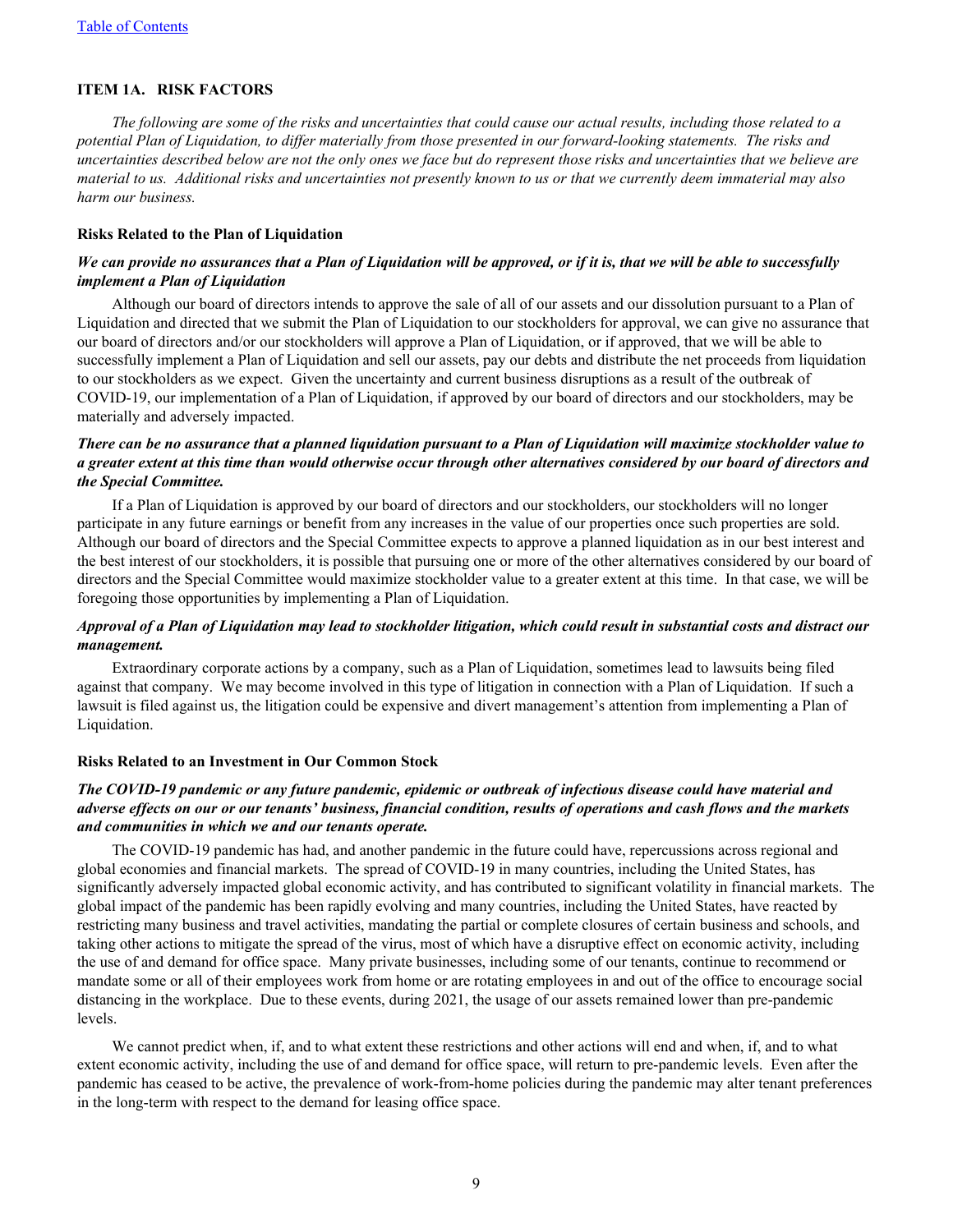The COVID-19 pandemic or any future pandemic, epidemic or outbreak of infectious disease affecting states or regions in which we or our tenants operate could have material and adverse effects on our business, financial condition, results of operations and cash flows due to, among other factors:

- health or other government authorities requiring the closure of offices or other businesses or instituting quarantines of personnel as the result of, or in order to avoid, exposure to a contagious disease;
- businesses evolving to make work-from-home environments, such as employee telecommuting, flexible work schedules, open workplaces or teleconferencing, increasingly common, which could over time erode the overall demand for office space and, in turn, place downward pressure on occupancy, rental rates and property valuations at our properties;
- disruption in supply and delivery chains;
- a general decline in business activity and demand for real estate; especially office properties;
- reduced economic activity, general economic decline or recession, which may impact our tenants' businesses, financial condition and liquidity and may cause one or more of our tenants to be unable to make rent payments to us timely, or at all, or to otherwise seek modifications of lease obligations;
- difficulty accessing debt and equity capital on attractive terms, or at all, and a severe disruption and instability in the global financial markets or deteriorations in credit and financing conditions, which may affect our access to capital necessary to fund business operations or address maturing liabilities on a timely basis; and
- the potential negative impact on the health of our advisor's personnel, particularly if a significant number of our advisor's employees are impacted, which would result in a deterioration in our ability to ensure business continuity during a disruption.

Specifically, we may need to recognize additional impairment charges at our properties to the extent rental projections continue to decline at our properties. In response to a decrease in cash flow projections as a result of changes in leasing projections due in part to the impact of COVID-19 on our leasing efforts and perceived ability to collect rent from tenants, during the year ended December 31, 2020, we recognized impairment charges of \$5.8 million at the Institute Property and \$0.8 million of equity in loss of unconsolidated joint venture, which included a \$0.5 million impairment charge related to the 210 W. Chicago property then-owned by the joint venture. During the year ended December 31, 2021, we recognized impairment charges of \$13.2 million at the Commonwealth Building as we are projecting longer lease-up periods for the vacant space as demand for office space in Portland has significantly declined as a result of both the COVID-19 pandemic, with employees continuing to work from home, and the impact of the disruptions caused by protests and demonstrations in the downtown area. In addition, reductions in property values related to the impact of the COVID-19 pandemic have reduced our availability to draw on the revolving commitment.

The ultimate impact of the COVID-19 pandemic or a similar health epidemic is highly uncertain and subject to change. We do not yet know the full extent of potential impacts on our business and operations, our tenants' businesses and operations or the global economy as a whole.

While the spread of COVID-19 may eventually be contained or mitigated, there is no guarantee that a future outbreak or any other widespread epidemics will not occur, or that the global economy will recover, either of which could materially harm our business.

#### *No public trading market for our shares currently exists. Therefore, it will be difficult for our stockholders to sell their shares and, if our stockholders are able to sell their shares, they will likely sell them at a loss.*

No public market currently exists for our shares, and we have no plans to list our shares on a national securities exchange. Our charter does not require our directors to seek stockholder approval to liquidate our assets and dissolve by a specified date or at all, nor does our charter require our directors to list our shares for trading on a national securities exchange by a specified date or at all. Our charter prohibits the ownership of more than 9.8% of our stock by any person, unless exempted by our board of directors, which may inhibit large investors from purchasing our stockholders' shares. Moreover, our share redemption program is only available for special redemptions, subject to an annual dollar limitation of \$250,000 for 2022, includes numerous restrictions that limit our stockholders' ability to sell their shares to us, and our board of directors may amend, suspend or terminate our share redemption program upon 10 business days' notice to our stockholders. Therefore, it will be difficult for our stockholders to sell their shares promptly or at all. If our stockholders are able to sell their shares, they will likely have to sell them at a loss. It is also likely that our stockholders' shares will not be accepted as the primary collateral for a loan. Investors should purchase our shares only as a long-term investment and be prepared to hold them for an indefinite period of time because of the illiquid nature of our shares.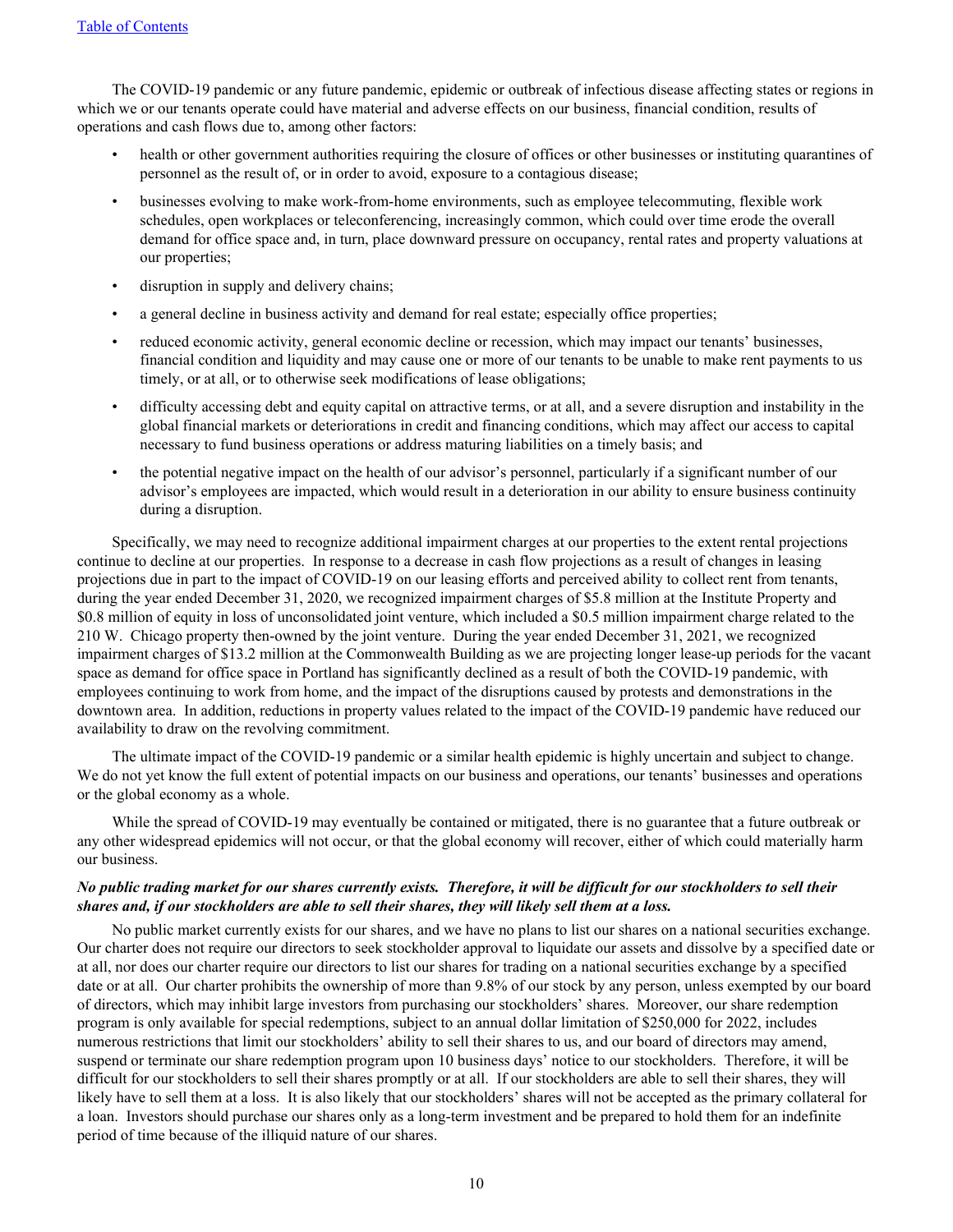## *Our share redemption program only provides for redemptions sought upon a stockholder's death, "qualifying disability" or "determination of incompetence" (each as defined in the share redemption program, and collectively "special redemptions"), subject to an annual dollar limitation. We can provide no assurances, when, if ever, we will provide for redemptions other than special redemptions.*

Our share redemption program only provides for special redemptions. Such special redemptions are subject to an annual dollar limitation. On December 6, 2021, our board of directors approved an annual dollar limitation of \$250,000 in the aggregate for the calendar year 2022. Such redemptions are further subject to the other limitations described in the share redemption program. During each calendar year, the annual dollar limitation for the share redemption program will be reviewed and may be adjusted from time to time.

We can provide no assurances, when, if ever, we will provide for redemptions other than special redemptions. Thus, until further notice, and except with respect to special redemptions, stockholders will not be able to sell any of their shares back to us pursuant to our share redemption program. In addition, even if we were to resume ordinary redemptions, our share redemption program includes numerous restrictions that would limit a stockholder's ability to sell his or her shares. In its sole discretion, our board of directors may amend, suspend or terminate our share redemption program upon 10 business days' notice.

## *We have a limited portfolio of four real estate investments which may cause the value of our stockholders' investment in us to fluctuate with the performance of these specific assets and cause our general and administrative expenses to constitute a greater percentage of our revenue.*

We have a limited real estate portfolio of four office buildings and as a result, it is likely that any single property's performance will adversely affect our profitability. Our stockholders' investment in our shares will be subject to greater risk to the extent that we lack a diversified portfolio of investments. We have certain fixed operating expenses which will constitute a greater percentage of gross income, reducing our net income and cash flow.

## *Our investment portfolio has limited diversification and downturns relating to certain industries or business sectors or affecting certain tenants may have a more significant adverse impact on our assets than if we had a more diversified investment portfolio.*

We have a limited real estate portfolio of four office buildings. As a result, we rely on a limited number of tenants which may be concentrated in a limited number of industries or business sectors. One of our tenants in the engineering industry represented 25% of our annualized base rent, and 23% of the total rentable square feet of our real estate portfolio, as of December 31, 2021. Because our portfolio is concentrated in limited industries or business sectors, downturns relating generally to such region, industry or business sector specifically affecting significant tenants may result in defaults on our investments, which may reduce our net income and the value of our common stock.

#### *We may be unable to renew leases, lease vacant space or re-lease space as leases expire, which could adversely affect our business.*

We seek to renew our leases in the ordinary course of our business. However, we cannot assure our stockholders that we will be able to renew leases or re-lease space at rates equal to or above the current lease rate or at all. Approximately 10.4% of our annualized base rent and 9.3% of the total leased square feet of our real estate portfolio, each as of December 31, 2021, is expiring in 2022. Our inability to renew or re-lease our space could adversely impact our financial condition, results of operations, and cash flow.

## *We depend on our advisor and its affiliates to conduct our operations. Adverse changes in the financial health of our advisor or the loss of or the inability of our advisor to retain or obtain key real estate and debt finance professionals could delay or hinder implementation of our investment strategies, which could limit our ability to make distributions and decrease the value of an investment in our shares.*

Our success depends to a significant degree upon our advisor and the contributions of Mr. Schreiber, who would be difficult to replace. Neither we nor our affiliates have employment agreements with Mr. Schreiber and he may not remain associated with us, our advisor or its affiliates. If Mr. Schreiber were to cease his association with us, our advisor or its affiliates, we may be unable to find a suitable replacement and our operating results could suffer as a result. We believe that our future success depends, in large part, upon our advisor's and its affiliates' financial health and ability to attract and retain highly skilled managerial, operational and marketing professionals. Competition for such professionals is intense, and our advisor and its affiliates may be unsuccessful in attracting and retaining such skilled professionals. Further, our sponsor has established and intends to establish strategic relationships with firms that have special expertise in certain services or detailed knowledge regarding real properties in certain geographic regions. Maintaining such relationships will be important for us to effectively compete with other investors for properties and tenants in such regions. We may be unsuccessful in growing and retaining such relationships. If we lose or are unable to obtain the services of highly skilled professionals or do not establish or maintain appropriate strategic relationships, our ability to implement our investment strategies could be delayed or hindered.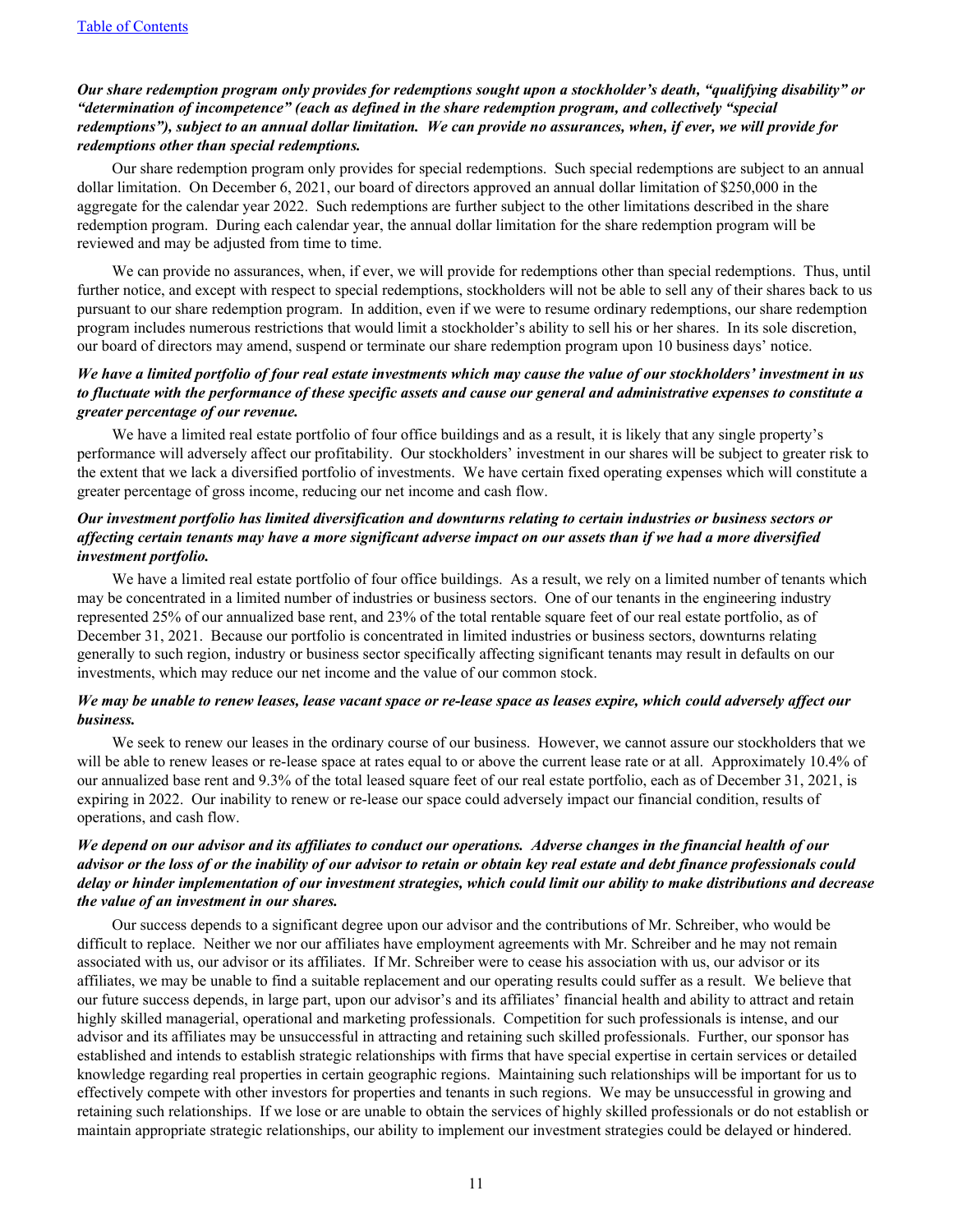## *Our rights and the rights of our stockholders to recover claims against our independent directors are limited, which could reduce our stockholders' and our recovery against our independent directors if they negligently cause us to incur losses.*

Maryland law provides that a director has no liability in that capacity if he or she performs his or her duties in good faith, in a manner he or she reasonably believes to be in our best interests and with the care that an ordinarily prudent person in a like position would use under similar circumstances. Our charter provides that none of our independent directors shall be liable to us or our stockholders for monetary damages and that we will generally indemnify them for losses unless they are grossly negligent or engage in willful misconduct. As a result, our stockholders and we may have more limited rights against our independent directors than might otherwise exist under common law, which could reduce our stockholders' and our recovery from these persons if they act in a negligent manner. In addition, we may be obligated to fund the defense costs incurred by our independent directors (as well as by our other directors, officers, employees (if we ever have employees) and agents) in some cases, which would decrease the cash otherwise available for distribution to our stockholders.

## *If our advisor determines to no longer waive or defer certain fees due to them, our ability to fund our operations may be adversely affected.*

From time to time, our advisor may agree to waive or defer all or a portion of the asset management or other fees, compensation or incentives due to it, pay general administrative expenses or otherwise supplement stockholder returns in order to increase the amount of cash available to fund our operations or make distributions to stockholders. Specifically, in the second and third quarters of 2017, our advisor waived its asset management fee and beginning October 2017 through December 31, 2021, the advisor deferred its asset management fee. If our advisor chooses to no longer waive or defer such fees, our ability to fund our operations may be adversely affected.

## *We may experience adverse business developments or conditions similar to that which affected one of the programs sponsored by our sponsor, which could limit our ability to make distributions and decrease the value of our stockholders' investment.*

One of the programs sponsored by our sponsor experienced lower than originally expected returns. In particular, the disruptions in the financial markets from 2008 to 2011 adversely affected the fair values and recoverability of certain investments of KBS Real Estate Investment Trust, Inc. ("KBS REIT I") and KBS REIT I sold at a discount, restructured or received discounted payoffs or wrote off approximately 17 real estate-related assets. In addition, KBS REIT I disclosed fair values below its book values for certain assets in its financial statements and recognized impairments related to certain assets. Because of these adverse business developments, investors in KBS REIT I experienced an average annualized rate of return on investment of (2.4)%, including all distributions. Similarly, unforeseen adverse business conditions may affect us and, as a result, our stockholders' overall return may be reduced.

#### **Risks Related to Conflicts of Interest**

## *Our advisor and its affiliates, including all of our executive officers, our affiliated director and other key real estate and debt finance professionals, face conflicts of interest caused by their compensation arrangements with us and with other KBSsponsored programs, which could result in actions that are not in the long-term best interests of our stockholders.*

All of our executive officers, our affiliated director and other key real estate and debt finance professionals are also officers, directors, managers, key professionals and/or holders of a direct or indirect controlling interest in our advisor, and/or other KBS-affiliated entities. Subject to limitations in our charter and approval by our conflicts committee, KBS Capital Advisors and its affiliates receive fees from us. These fees could influence our advisor's advice to us as well as the judgment of its affiliates. Among other matters, these compensation arrangements could affect their judgment with respect to:

- the continuation, renewal or enforcement of our agreements with KBS Capital Advisors and its affiliates, including the advisory agreement, and the affiliated property management agreement;
- sales of real estate investments, which will entitle KBS Capital Advisors to disposition fees and possible subordinated incentive fees; and
- whether and when we seek to sell the company or its assets, which sale could entitle KBS Capital Advisors to disposition fees or a subordinated incentive fee and terminate the asset management fee.

In addition, the fees our advisor receives in connection with the management of our assets are based on the cost of the investment and not on the quality of the investment or the quality of the services rendered to us.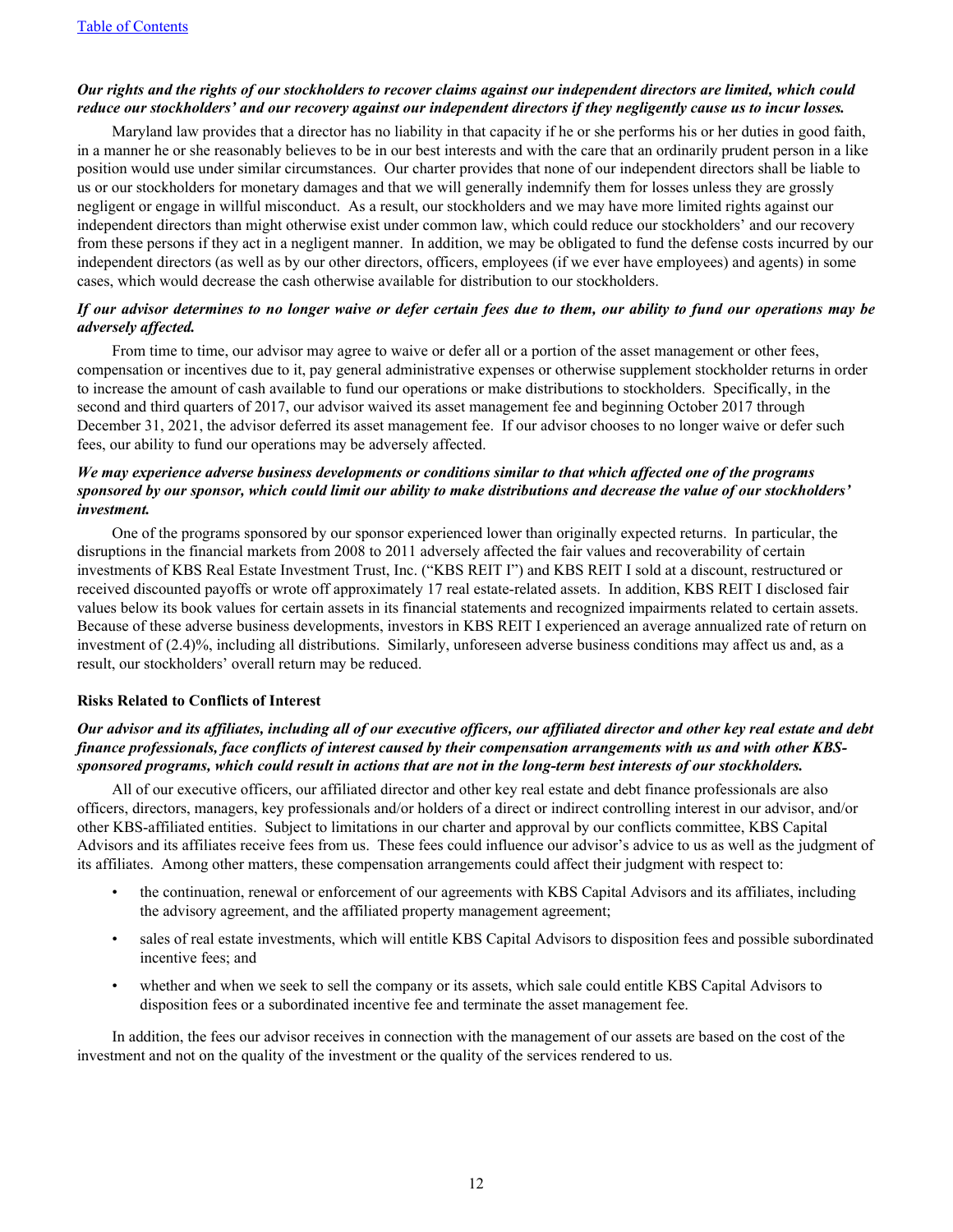## *Our advisor and its affiliates face potential conflicts of interest relating to the leasing and disposition of properties due to their relationship with other KBS-sponsored programs and/or KBS-advised investors, which could result in decisions that are not in our best interest or the best interests of our stockholders.*

We and other KBS-sponsored programs and KBS-advised investors rely on our sponsor, KBS Holdings LLC, our advisor, KBS Capital Advisors, and other key real estate and debt finance professionals at our advisor, including Mr. Schreiber, to supervise the property management and leasing of properties. If the KBS team of real estate professionals directs creditworthy prospective tenants to properties owned by another KBS-sponsored program or KBS-advised investor when it could direct such tenants to our properties, our tenant base may have more inherent risk and our properties' occupancy may be lower than might otherwise be the case.

In addition, we and other KBS-sponsored programs and KBS-advised investors rely on our sponsor and other key real estate professionals at our advisor to sell our properties. These KBS-sponsored programs and KBS-advised investors may possess properties in similar locations and/or of the same property types as ours and may be attempting to sell these properties at the same time we are attempting to sell some of our properties. If our advisor directs potential purchasers to properties owned by another KBS-sponsored program or KBS-advised investor when it could direct such purchasers to our properties, we may be unable to sell some or all of our properties at the time or at the price we otherwise would, which could reduce the amount of liquidating distributions our stockholders receive and their overall return on investment.

## *All of our executive officers, our affiliated director and the key real estate and debt finance professionals assembled by our advisor face conflicts of interest related to their positions and/or interests in KBS Capital Advisors and its affiliates, which could hinder our ability to implement our business strategy and to generate returns to our stockholders.*

All of our executive officers, our affiliated director and the key real estate and debt finance professionals assembled by our advisor are also executive officers, directors, managers, key professionals and/or holders of a direct or indirect controlling interest in our advisor and/or other KBS-affiliated entities. Through KBS-affiliated entities, some of these persons also serve as the investment advisors to KBS-advised investors and, through KBS Capital Advisors and KBS Realty Advisors, these persons serve as the advisor to KBS REIT II, KBS REIT III, and other KBS-sponsored programs. In addition, KBS Realty Advisors serves as the U.S. asset manager for Prime U.S. REIT, a real estate investment trust affiliated with Mr. Schreiber. As a result, they owe fiduciary duties to each of these entities, their stockholders, members and limited partners and these investors, which fiduciary duties may from time to time conflict with the fiduciary duties that they owe to us and our stockholders. Their loyalties to these other entities and investors could result in action or inaction that is detrimental to our business, which could harm the implementation of our business strategy. Further, Mr. Schreiber and existing and future KBS-sponsored programs and KBS-advised investors generally are not and will not be prohibited from engaging, directly or indirectly, in any business or from possessing interests in any other business venture or ventures, including businesses and ventures involved in the acquisition, development, ownership, leasing or sale of real estate investments. If we do not successfully implement our business strategy, we may be unable to generate the cash needed to make distributions to our stockholders and to maintain or increase the value of our assets.

## *Our affiliated director's loyalties to KBS REIT II, KBS REIT III and possibly to future KBS-sponsored programs could influence his judgment, resulting in actions that may not be in our stockholders' best interest or that result in a disproportionate benefit to another KBS-sponsored program at our expense.*

Our affiliated director is also an affiliated director of KBS REIT II and KBS REIT III. The loyalties of our director serving on the boards of directors of KBS REIT II and KBS REIT III, or possibly on the boards of directors of future KBSsponsored programs, may influence the judgment of our affiliated director when considering issues for us that also may affect other KBS-sponsored and advised programs, such as the following:

- We could enter into transactions with other KBS-sponsored programs, such as property sales, acquisitions or financing arrangements. Such transactions might entitle our advisor or its affiliates to increased fees and other compensation from either or both parties to the transaction. Decisions of our board regarding the terms of those transactions may be influenced by our affiliated director's loyalties to such other KBS-sponsored programs.
- A decision of our board regarding the timing of a debt or equity offering could be influenced by concerns that the offering would compete with offerings of other KBS-sponsored programs.
- A decision of our board regarding the timing of property sales could be influenced by concerns that the sales would compete with those of other KBS-sponsored programs.
- A decision of our board regarding whether we pursue a liquidity event such as a listing of our shares of common stock on a national securities exchange, a sale of the company or a liquidation of our assets, which could positively or negatively affect the sales efforts for other KBS-sponsored programs.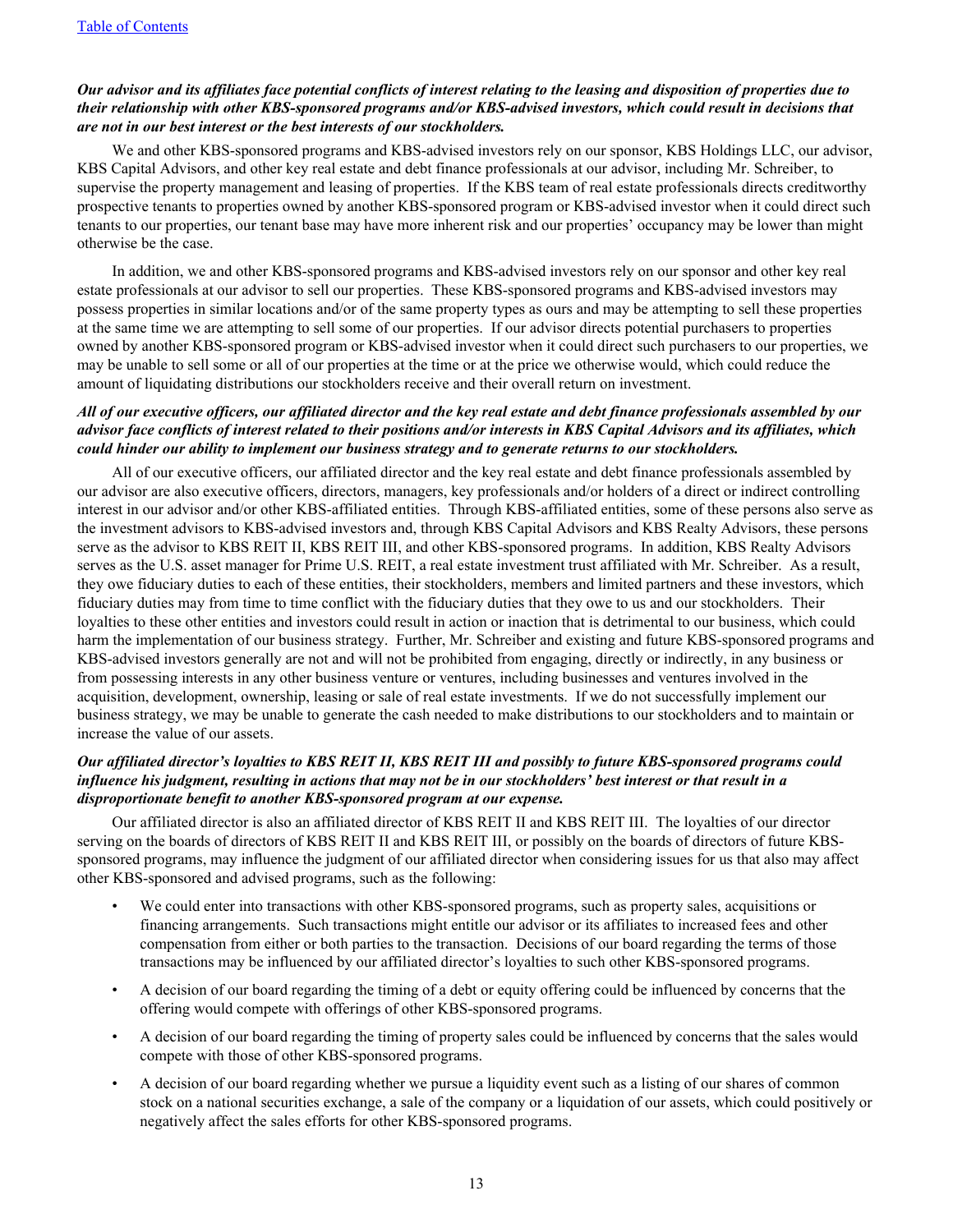#### **Risks Related to Our Corporate Structure**

#### *Our charter limits the number of shares a person may own, which may discourage a takeover that could otherwise result in a premium price to our stockholders.*

Our charter, with certain exceptions, authorizes our directors to take such actions as are necessary and desirable to preserve our qualification as a REIT. To help us comply with the REIT ownership requirements of the Internal Revenue Code, our charter prohibits a person from directly or constructively owning more than 9.8% of our outstanding shares, unless exempted by our board of directors. This restriction may have the effect of delaying, deferring or preventing a change in control of us, including an extraordinary transaction (such as a merger, tender offer or sale of all or substantially all of our assets) that might provide a premium price for holders of our common stock.

## *Our charter permits our board of directors to issue stock with terms that may subordinate the rights of our common stockholders or discourage a third party from acquiring us in a manner that could result in a premium price to our stockholders.*

Our board of directors may classify or reclassify any unissued common stock or preferred stock and establish the preferences, conversion or other rights, voting powers, restrictions, limitations as to dividends and other distributions, qualifications and terms or conditions of redemption of any such stock. Thus, our board of directors could authorize the issuance of preferred stock with priority as to distributions and amounts payable upon liquidation over the rights of the holders of our common stock. Such preferred stock could also have the effect of delaying, deferring or preventing a change in control of us, including an extraordinary transaction (such as a merger, tender offer or sale of all or substantially all of our assets) that might provide a premium price to holders of our common stock.

#### *Our stockholders will have limited control over changes in our policies and operations, which increases the uncertainty and risks our stockholders face.*

Our board of directors determines our major policies, including our policies regarding financing, growth, debt capitalization, REIT qualification and distributions. Our board of directors may amend or revise these and other policies without a vote of the stockholders. Under Maryland General Corporation Law and our charter, our stockholders have a right to vote only on limited matters. Our board's broad discretion in setting policies and our stockholders' inability to exert control over those policies increases the uncertainty and risks our stockholders face.

#### *The estimated NAV per share of our common stock may not reflect the value that stockholders will receive for their investment and does not take into account how developments subsequent to the establishment of the estimated NAV per share related to individual assets, the financial or real estate markets or other events may have increased or decreased the value of our portfolio.*

On December 6, 2021, our board of directors approved an estimated NAV per share of our common stock of \$3.38 based on the estimated value of our assets less the estimated value of our liabilities, divided by the number of shares outstanding, all as of September 30, 2021, see Part II, Item 5, "Market for Registrant's Common Equity, Related Stockholder Matters and Issuer Purchases of Equity Securities — Market Information." This valuation was designed to follow the prescribed methodologies of Practice Guideline 2013-01, Valuations of Publicly Registered Non-Listed REITs, issued by the Institute for Portfolio Alternatives (formerly known as the Investment Program Association) ("IPA") in April 2013 (the "IPA Valuation Guidelines").

As with any valuation methodology, the methodologies used are based upon a number of estimates and assumptions that may not be accurate or complete. Different parties with different assumptions and estimates could derive a different estimated NAV per share, and these differences could be significant. The estimated NAV per share is not audited and does not represent the fair value of our assets less the fair value of our liabilities according to GAAP.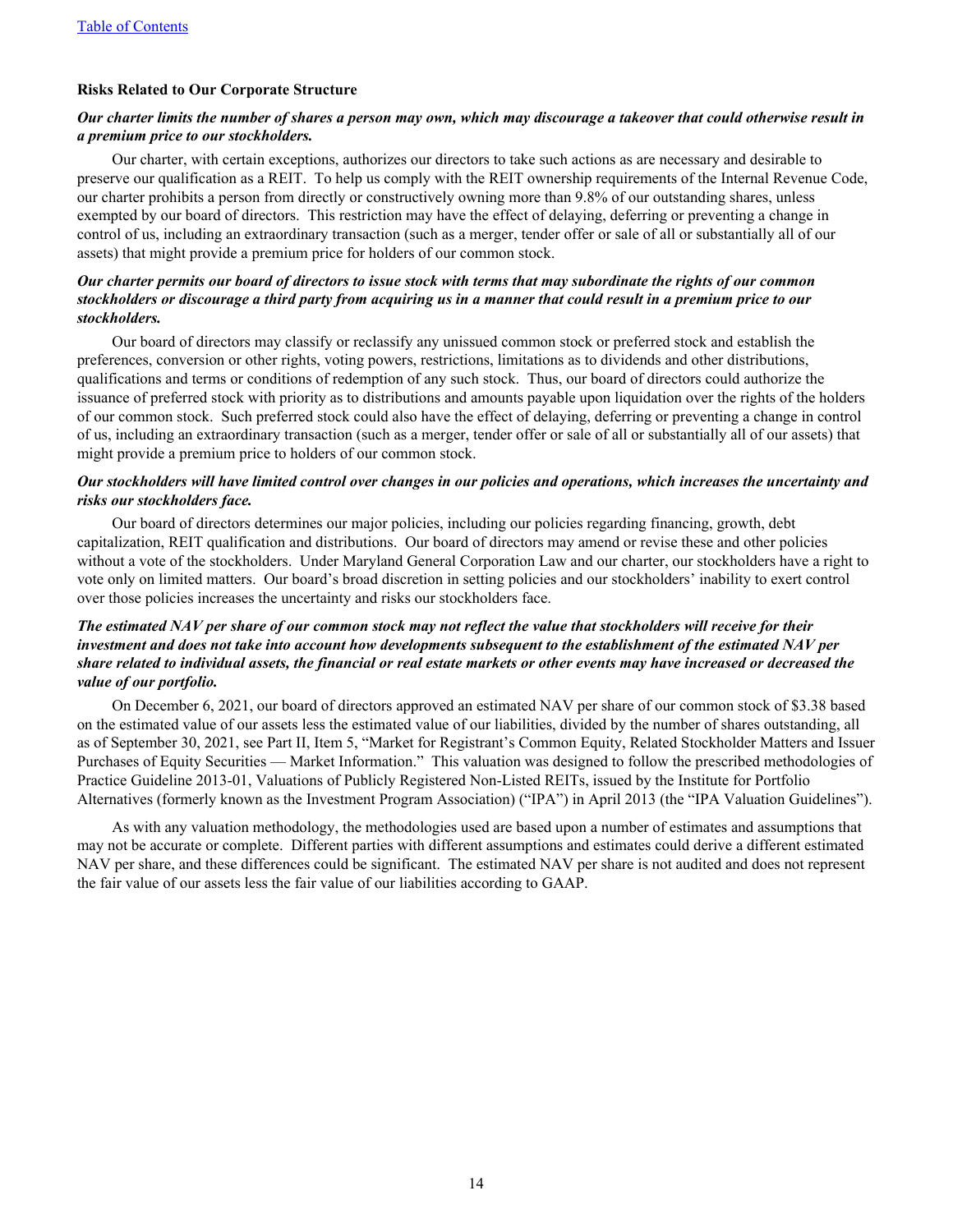Accordingly, with respect to our estimated NAV per share, we can give no assurance that:

- a stockholder would be able to resell his or her shares at our estimated NAV per share;
- a stockholder would ultimately realize distributions per share equal to our estimated NAV per share upon liquidation of our assets and settlement of our liabilities or a sale of the company;
- our shares of common stock would trade at our estimated NAV per share on a national securities exchange;
- a third party would offer our estimated NAV per share in an arm's-length transaction to purchase all or substantially all of our shares of common stock;
- another independent third-party appraiser or third-party valuation firm would agree with our estimated NAV per share; or
- the methodology used to determine our estimated NAV per share would be acceptable to the Financial Industry Regulatory Authority or for compliance with ERISA reporting requirements.

Further, our estimated NAV per share is based on the estimated value of our assets less the estimated value of our liabilities, divided by the number of shares outstanding, all as of September 30, 2021. As of September 30, 2021, we had 9,855,330 and 310,974 shares of common stock issued and outstanding of Class A and Class T common stock, respectively. We did not make any other adjustments to our estimated NAV subsequent to September 30, 2021, including, adjustments relating to the following, among others: (i) the issuance of common stock; (ii) net operating income earned and distributions declared; and (iii) the redemption of shares. The value of our shares will fluctuate over time in response to developments related to future investments, the performance of individual assets in our portfolio and the management of those assets and the real estate and finance markets. In particular, the outbreak of COVID-19, together with the resulting measures imposed to help control the spread of the virus, has had a negative impact on the economy and business activity globally. The COVID-19 pandemic is negatively impacting almost every industry, including the U.S. office real estate industry and the industries of our tenants, directly or indirectly. While we have considered the impact from COVID-19 on our December 6, 2021 estimated value per share, the extent to which the COVID-19 pandemic impacts our business, financial condition, results of operations and cash flows depends on future developments, which are highly uncertain and cannot be predicted with confidence, including the scope, severity and duration of the pandemic, the actions taken to contain the pandemic or mitigate its impact, and the direct and indirect economic effects of the pandemic and containment measures, among others.

Our estimated NAV per share does not reflect a discount for the fact that we are externally managed, nor does it reflect a real estate portfolio premium/discount versus the sum of the individual property values. The estimated NAV per share also does not take into account estimated disposition costs and fees for real estate properties, debt prepayment penalties that could apply upon the prepayment of certain of our debt obligations and the impact of restrictions on the assumption of debt and should not be considered a liquidation value of our assets and liabilities. We would generally expect disposition costs and fees related to the sale of each of its real estate properties to be between 2.25% to 2.75% of the gross sales price, less concessions and credits. We currently expect to utilize our advisor and/or an independent valuation firm to update our estimated NAV per share annually. We cannot assure our stockholders that our estimated NAV per share will increase or that it will not decrease.

For a full description of the methodologies and assumptions used to value our assets and liabilities in connection with the calculation of the estimated NAV per share, see Part II, Item 5, "Market for Registrant's Common Equity, Related Stockholder Matters and Issuer Purchases of Equity Securities — Market Information."

#### *Payment of fees to KBS Capital Advisors and its affiliates reduces cash available.*

For providing services to us in connection with the management and leasing of our real estate properties and the disposition of our real estate investments, we pay KBS Capital Advisors fees, which reduces the amount of cash available for distribution to stockholders. Subject to limitations in our charter and approval by our conflicts committee, compensation to be paid to our advisor and its affiliates may be increased without stockholder approval, which would reduce the amount of cash available for distribution to stockholders and reduce stockholders' overall return. For a discussion of our fee arrangement with KBS Capital Advisors and its affiliates, see Part III, Item 13, "Certain Relationships and Related Transactions and Director Independence – Certain Transactions with Related Persons."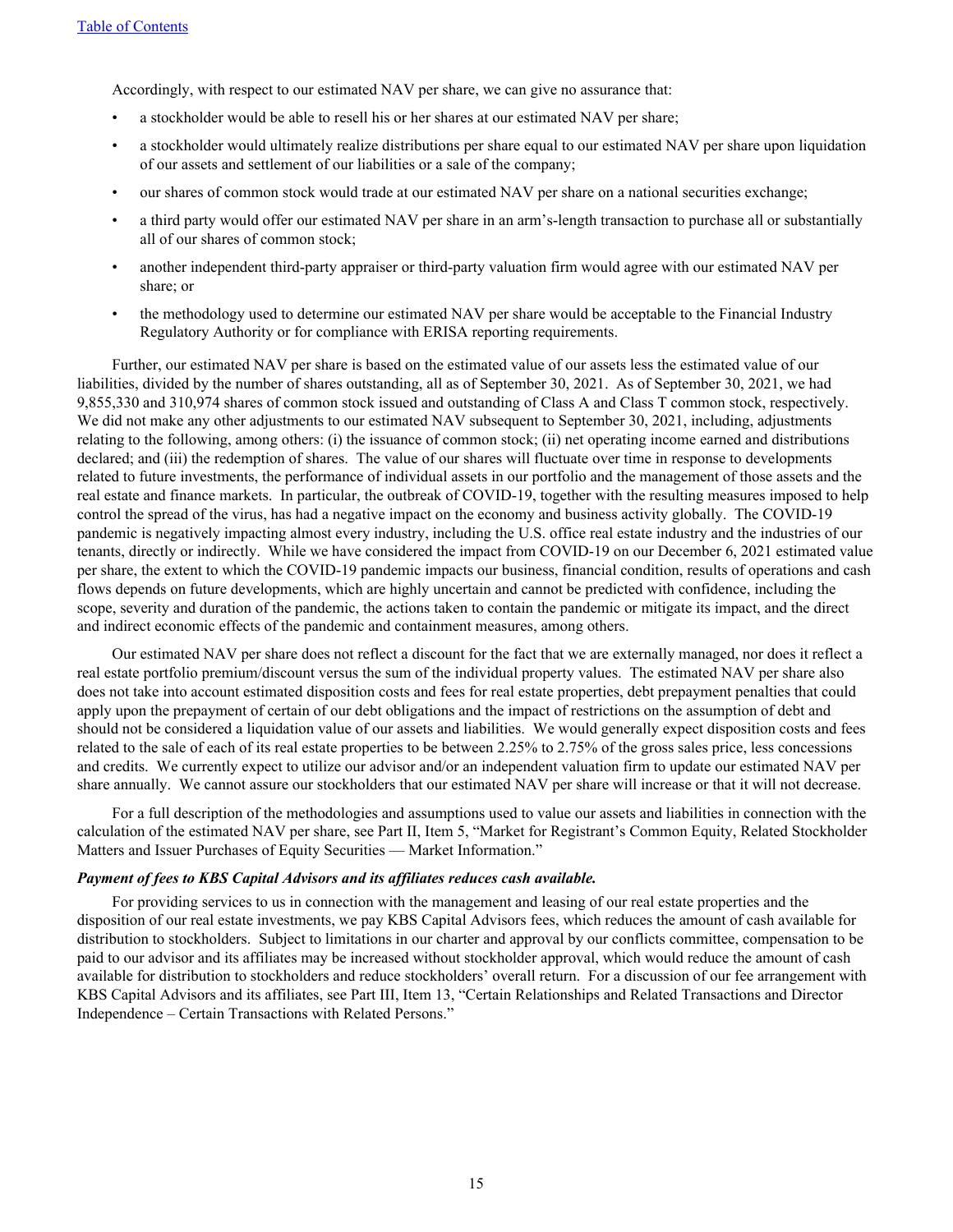#### *If we are unable to fund our capital needs, the value of our investments could decline and the overall return on our stockholders' investment in us will be reduced.*

We have invested in core properties that have an occupancy rate of less than 95%, higher near term lease rollover at acquisition than more conservative value maintaining core properties, and other characteristics that provide an opportunity for us to achieve appreciation by increasing occupancy, negotiating new leases with higher rental rates and/or executing enhancement projects. In addition, we have experienced a decline in occupancy from 90.4% as of December 31, 2020 to 75.3% as of December 31, 2021 and such occupancy may continue to decrease in the future as tenant leases expire. We will need to fund reserves or maintain capacity under credit facilities to fund capital expenditures, tenant improvements and other improvements in order to attract new tenants to these properties. In addition, when tenants do not renew their leases or otherwise vacate their space, we will often need to expend substantial funds for improvements to the vacated space in order to attract replacement tenants. Even when tenants do renew their leases we may agree to make improvements to their space as part of our negotiations. If we need additional capital to improve or maintain our properties or for any other reason, we may have to obtain funding from sources other than our cash flow from operations, such as borrowings or future equity offerings. These sources of funding may not be available on attractive terms or at all. If we cannot procure additional funding for capital improvements, our investments may generate lower cash flows or decline in value, or both, which could reduce the value of our stockholders' investment.

#### *Although we will not currently be afforded the protection of the Maryland General Corporation Law relating to deterring or defending hostile takeovers, our board of directors could opt into these provisions of Maryland law in the future, which may discourage others from trying to acquire control of us and may prevent our stockholders from receiving a premium price for their stock in connection with a business combination.*

Under Maryland law, "business combinations" between a Maryland corporation and certain interested stockholders or affiliates of interested stockholders are prohibited for five years after the most recent date on which the interested stockholder becomes an interested stockholder. These business combinations include a merger, consolidation, share exchange or, in circumstances specified in the statute, an asset transfer or issuance or reclassification of equity securities. Also under Maryland law, control shares of a Maryland corporation acquired in a control share acquisition have no voting rights except to the extent approved by a vote of two-thirds of the votes entitled to be cast on the matter. Shares owned by the acquirer, an officer of the corporation or an employee of the corporation who is also a director of the corporation are excluded from the vote on whether to accord voting rights to the control shares. Should our board of directors opt into these provisions of Maryland law, it may discourage others from trying to acquire control of us and increase the difficulty of consummating any offer. Similarly, provisions of Title 3, Subtitle 8 of the Maryland General Corporation Law could provide similar anti-takeover protection.

#### *Our charter includes an anti-takeover provision that may discourage a stockholder from launching a tender offer for our shares.*

Our charter provides that any tender offer made by a stockholder, including any "mini-tender" offer, must comply with most provisions of Regulation 14D of the Exchange Act. The offering stockholder must provide our company notice of such tender offer at least 10 business days before initiating the tender offer. If the offering stockholder does not comply with these requirements, all tendering stockholders will have the ability to rescind the tender of their shares. In addition, the noncomplying stockholder shall be responsible for all of our company's expenses in connection with that stockholder's noncompliance. This provision of our charter may discourage a stockholder from initiating a tender offer for our shares and prevent our stockholders from receiving a premium price for our stockholders' shares in such a transaction.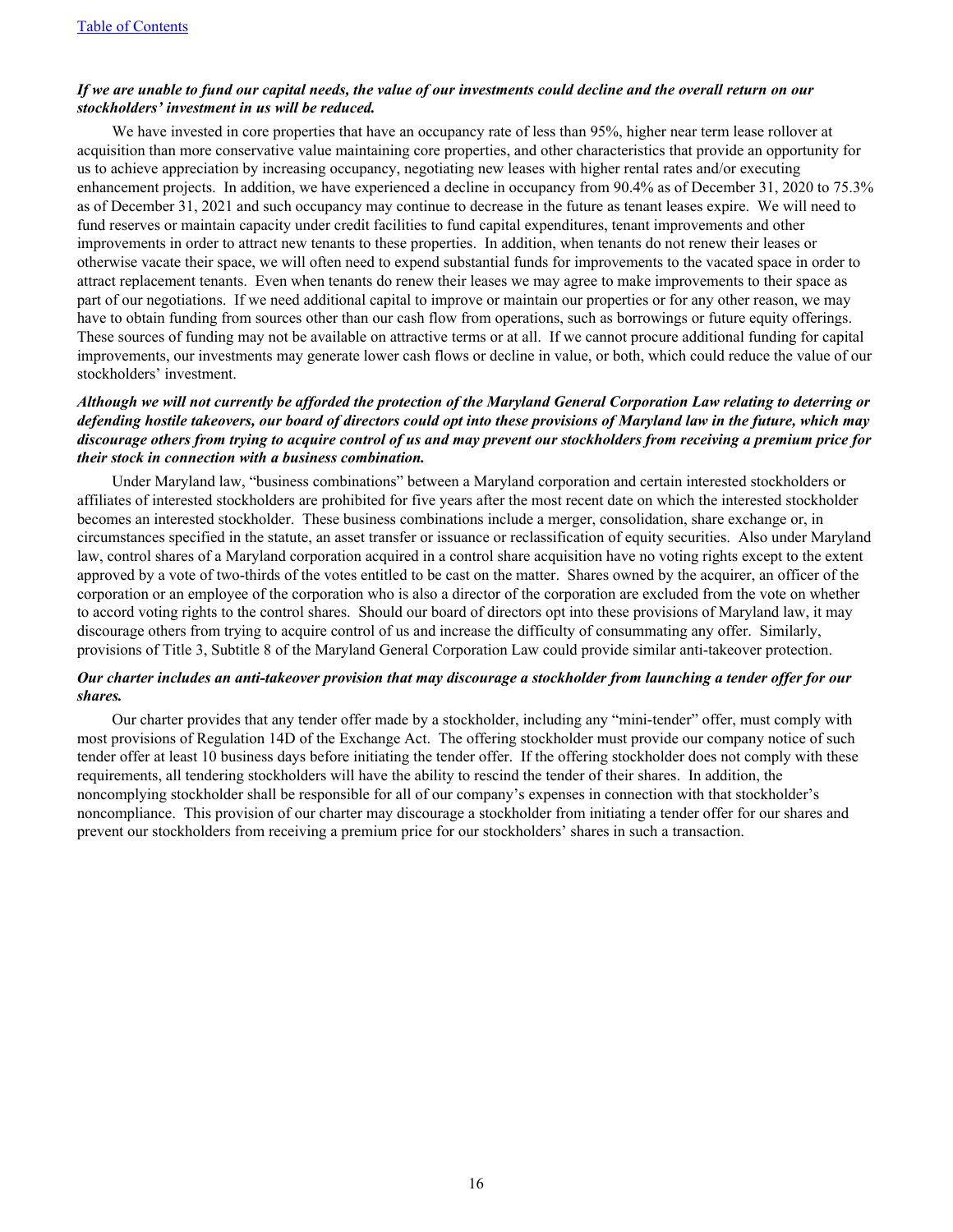#### *Our charter designates the Circuit Court for Baltimore City, Maryland as the sole and exclusive forum for certain types of actions and proceedings that may be initiated by our stockholders, which could limit our stockholders' ability to obtain a favorable judicial forum for disputes with us or our directors, officers or employees.*

Our charter provides that, unless we consent in writing to the selection of an alternative forum, the Circuit Court for Baltimore City, Maryland shall be the sole and exclusive forum for (a) any derivative action or proceeding brought on our behalf, (b) any action or proceeding asserting a claim of breach of any duty owed by any of our directors or officers or other employees to us or to our shareholders, (c) any action or proceeding asserting a claim arising pursuant to any provision of the Maryland General Corporation Law or our charter or our bylaws, or (d) any action or proceeding asserting a claim that is governed by the internal affairs doctrine, and any of our record or beneficial shareholders who is a party to such an action or proceeding shall cooperate in any request that we may make that the action or proceeding be assigned to the Court's Business and Technology Case Management Program. We note we currently have no employees. This choice of forum provision may limit a shareholder's ability to bring a claim in a judicial forum that the shareholder believes is favorable for disputes with us or our directors, officers or employees, which may discourage meritorious claims from being asserted against us and our directors, officers and employees. Alternatively, if a court were to find this provision of our bylaws inapplicable to, or unenforceable in respect of, one or more of the specified types of actions or proceedings, we may incur additional costs associated with resolving such matters in other jurisdictions, which could adversely affect our business, financial condition or results of operations. We adopted this provision because we believe it makes it less likely that we will be forced to incur the expense of defending duplicative actions in multiple forums and less likely that plaintiffs' attorneys will be able to employ such litigation to coerce us into otherwise unjustified settlements, and we believe the risk of a court declining to enforce this provision is remote, as the General Assembly of Maryland has specifically amended the Maryland General Corporation Law to authorize the adoption of such provisions. The exclusive forum provision of our charter does not establish exclusive jurisdiction in the Circuit Court for Baltimore City, Maryland for claims that arise under the Securities Act, the Exchange Act or other federal securities laws if there is exclusive or concurrent jurisdiction in the federal courts.

#### *We face risks associated with security breaches through cyber-attacks, cyber intrusions or otherwise, as well as other significant disruptions of our information technology (IT) networks and related systems.*

We face risks associated with security breaches, whether through cyber-attacks or cyber intrusions over the Internet, malware, computer viruses, attachments to e-mails, persons inside our organization or persons with access to systems inside our organization, and other significant disruptions of our IT networks and related systems. The risk of a security breach or disruption, particularly through cyber-attack or cyber intrusion, including by computer hackers, foreign governments and cyber terrorists, has generally increased as the number, intensity and sophistication of attempted attacks and intrusions from around the world have increased. Our IT networks and related systems are essential to the operation of our business and our ability to perform day-to-day operations. Although we make efforts to maintain the security and integrity of these types of IT networks and related systems, and we have implemented various measures to manage the risk of a security breach or disruption, there can be no assurance that our security efforts and measures will be effective or that attempted security breaches or disruptions would not be successful or damaging. Even the most well protected information, networks, systems and facilities remain potentially vulnerable because the techniques used in such attempted security breaches evolve and generally are not recognized until launched against a target, and in some cases are designed not to be detected and, in fact, may not be detected. Accordingly, we may be unable to anticipate these techniques or to implement adequate security barriers or other preventative measures, and thus it is impossible for us to entirely mitigate this risk.

A security breach or other significant disruption involving our IT networks and related systems could:

- disrupt the proper functioning of our networks and systems and therefore our operations;
- result in misstated financial reports, violations of loan covenants and/or missed reporting deadlines;
- result in our inability to properly monitor our compliance with the rules and regulations regarding our qualification as a REIT;
- result in the unauthorized access to, and destruction, loss, theft, misappropriation or release of, proprietary, confidential, sensitive or otherwise valuable information of ours or others, which others could use to compete against us or which could expose us to damage claims by third-parties for disruptive, destructive or otherwise harmful purposes and outcomes;
- require significant management attention and resources to remedy any damages that result;
- subject us to claims for breach of contract, damages, credits, penalties or termination of leases or other agreements; or
- damage our reputation among our stockholders.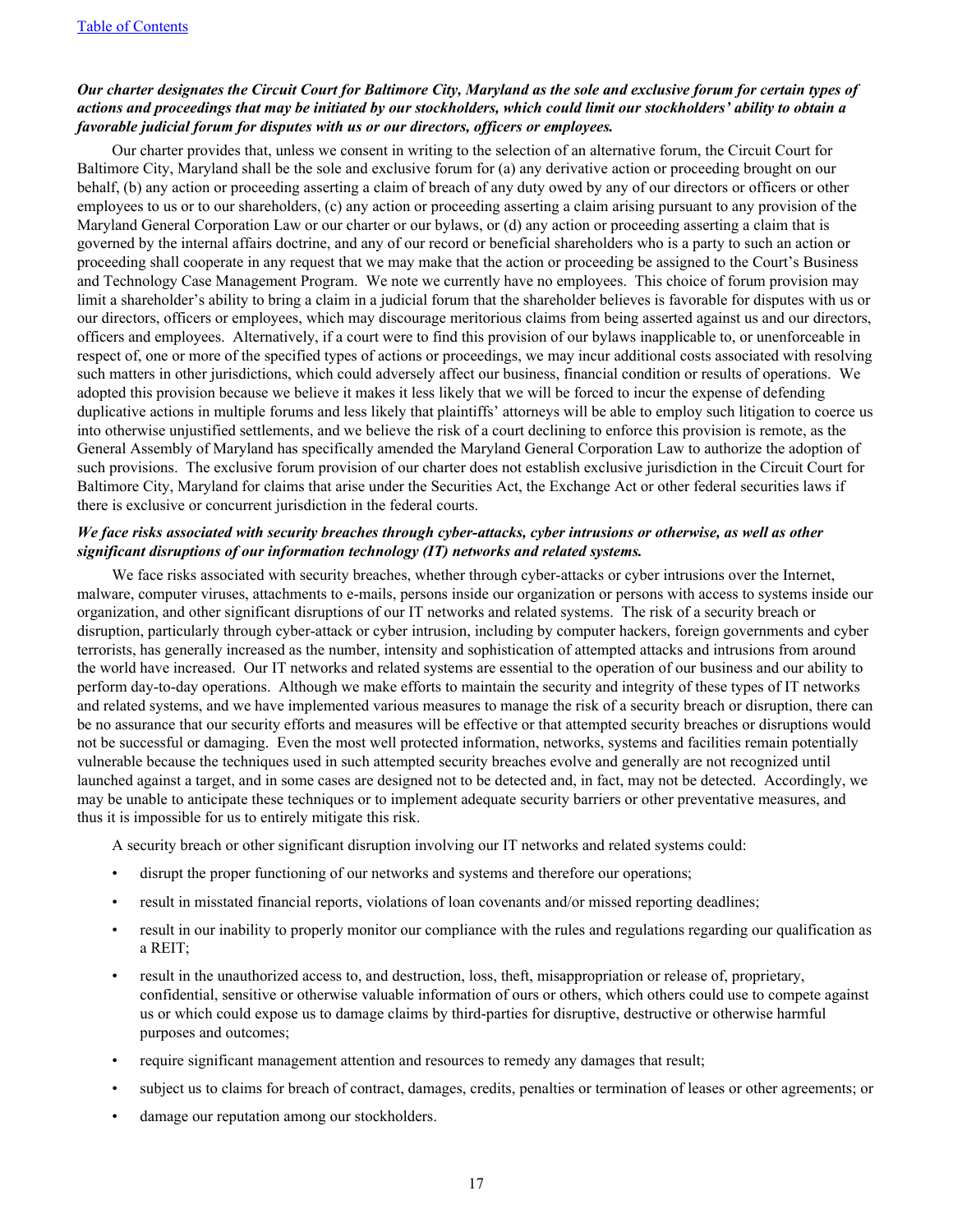Any or all of the foregoing could have a material adverse effect on our results of operations, financial condition and cash flows.

#### **General Risks Related to Investments in Real Estate**

#### *Economic, market and regulatory changes that impact the real estate market generally may decrease the value of our real estate properties and weaken our operating results and reduce the overall return our stockholders receive on their investment in us.*

The performance of our real estate properties will be subject to the risks typically associated with real estate, any of which could decrease the value of our real estate properties and could weaken our operating results, including:

- downturns in national, regional and local economic conditions (including market disruptions related to COVID-19);
- competition from other office buildings;
- adverse local conditions, such as oversupply or reduction in demand for office properties and changes in real estate zoning laws that may reduce the desirability of real estate in an area;
- vacancies, changes in market rental rates and the need to periodically repair, renovate and re-let space;
- changes in interest rates and the availability of permanent mortgage financing, which may render the sale of a property difficult or unattractive;
- changes in tax (including real and personal property tax), real estate, environmental and zoning laws;
- natural disasters such as hurricanes, earthquakes and floods;
- acts of war or terrorism, including the consequences of terrorist attacks, such as those that occurred on September 11, 2001;
- the potential for uninsured or underinsured property losses; and
- periods of high interest rates and tight money supply.

Any of the above factors, or a combination thereof, could result in a decrease in our cash flow from operations and a decrease in the value of our real estate properties, which would have an adverse effect on our operations and on the value of our stockholders' investment.

#### *Properties that have significant vacancies could result in lower revenues for us and be difficult to sell, which could diminish the return on these properties and adversely affect the return our stockholders receive on their investment.*

A property may incur vacancies either by the expiration and non-renewal of tenant leases or the continued default of tenants under their leases. We have experienced a decline in occupancy from 90.4% as of December 31, 2020 to 75.3% as of December 31, 2021 and such occupancy may continue to decrease in the future as tenant leases expire. If vacancies continue for a long period of time, we may suffer reduced revenues resulting in less cash available to fund our operations and affect our ability to continue as a going concern. In addition, the resale value of the property could be diminished because the market value of the core real estate properties, which we intend to target depends principally upon the value of the cash flow generated by the leases associated with that property. Such a reduction in the resale value of a property could also reduce the value of our stockholders' investment.

Further, some of our assets may be outfitted to suit the particular needs of the tenants. We may have difficulty replacing the tenants of these properties if the outfitted space limits the types of businesses that could lease that space without major renovation. If a tenant does not renew a lease or, terminates or defaults on a lease, we may be unable to lease the property for the rent previously received or sell the property without incurring a loss. Because the market value of a particular property depends principally upon the value of the cash flow generated by the leases associated with such property, we may incur a loss upon the sale of a property with significant vacant space.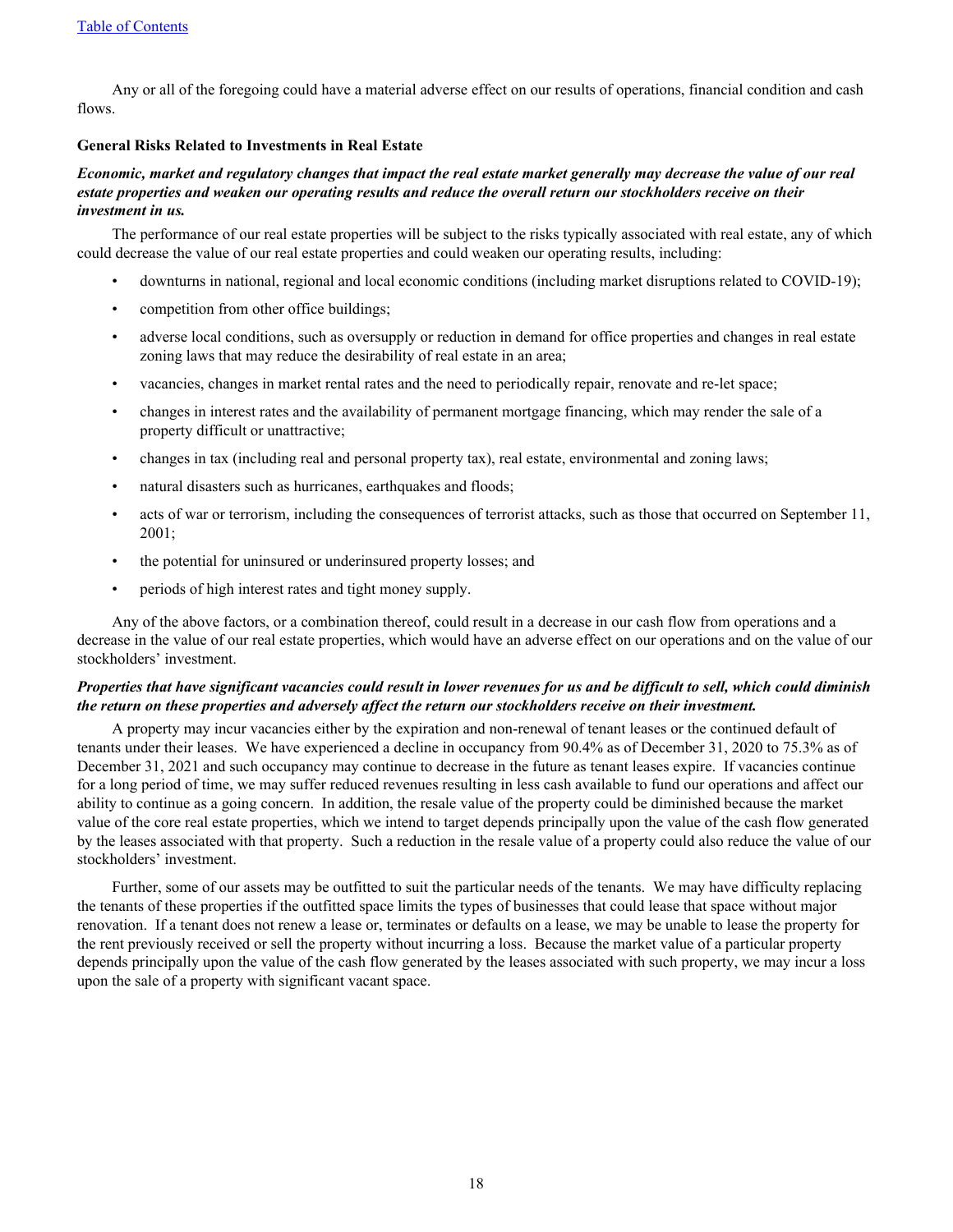#### *Our core focus in the U.S. office sector has reflected a value-creating core strategy, which is also known as a core-plus strategy. In many cases, these core properties will have slightly higher (10% to 20%) vacancy rates and/or higher near-term lease rollover at acquisition than more conservative value maintaining core properties. We may incur significant costs for capital expenditures and tenant improvement costs to lease up the properties, which increases the risk of loss associated with these properties compared to other properties.*

Our core focus in the U.S. office sector reflects a value-creating core strategy or core-plus strategy. In many cases, these core properties will have slightly higher (10% to 20%) vacancy rates, higher near-term lease rollover at acquisition than more conservative value maintaining core properties, and/or other characteristics that could provide an opportunity for us to achieve appreciation by increasing occupancy, negotiating new leases with higher rental rates and/or executing enhancement projects. We likely will need to fund reserves or maintain capacity under our credit facilities to fund capital expenditures, tenant improvements and other improvements in order to attract new tenants to these properties. To the extent we do not maintain adequate reserves to fund these costs, we may use our cash flow from operating activities or borrowings to fund such costs. If we are unable to execute our business plan for these investments, the overall return on these investments will decrease.

#### *We have entered into long-term leases with tenants at certain of our office properties and in the future we may enter into long-term leases with tenants at certain office properties, which may not result in fair market rental rates over time.*

We may enter into long-term leases with tenants of certain of our properties, or include renewal options that specify a maximum rate increase. These leases would provide for rent to increase over time; however, if we do not accurately judge the potential for increases in market rental rates, we may set the terms of these long-term leases at levels such that, even after contractual rent increases, the rent under our long-term leases is less than then-current market rates. Further, we may have no ability to terminate those leases or to adjust the rent to then-prevailing market rates. As a result, our cash available for distribution could be lower than if we did not enter into long-term leases.

#### *We may be adversely affected by trends in the office real estate industry.*

Some businesses are rapidly evolving to make employee telecommuting, flexible work schedules, open workplaces and teleconferencing increasingly common. These practices enable businesses to reduce their space requirements. A continuation of the movement towards these practices could over time erode the overall demand for office space and, in turn, place downward pressure on occupancy, rental rates and property valuations, each of which could have an adverse effect on our financial position, results of operations, cash flows and overall return to our stockholders.

*We depend on tenants for our revenue generated by our real estate properties and the resale value of a property depends principally upon the value of the cash flow generated by the leases associated with that property. Accordingly, our revenue generated by our real estate properties and the returns our stockholders receive through the sale of properties in our portfolio are partially dependent upon the success and economic viability of our tenants and our ability to retain and attract tenants. Non-renewals, terminations, lease defaults or tenant bankruptcies could reduce our net income and reduce the overall return our stockholders receive.*

The success of our real estate properties materially depends upon the financial stability of the tenants leasing the properties we own. The inability of a single major tenant or a significant number of smaller tenants to meet their rental obligations would significantly lower our net income. A non-renewal after the expiration of a lease term, termination or default by a tenant on its lease payments to us would cause us to lose the revenue associated with such lease and require us to find an alternative source of revenue to meet mortgage payments and prevent a foreclosure if the property is subject to a mortgage. In the event of a tenant default or bankruptcy, we may experience delays in enforcing our rights as landlord of a property and may incur substantial costs in protecting our investment and re-leasing the property. Tenants may have the right to terminate their leases upon the occurrence of certain customary events of default and, in other circumstances, may not renew their leases or, because of market conditions, may only be able to renew their leases on terms that are less favorable to us than the terms of their initial leases.

#### *The bankruptcy or insolvency of our tenants or delays by our tenants in making rental payments could seriously harm our operating results and financial condition.*

Any bankruptcy filings by or relating to any of our tenants could bar us from collecting pre-bankruptcy debts from that tenant, unless we receive an order permitting us to do so from the bankruptcy court. A tenant bankruptcy could delay our efforts to collect past due balances under the relevant leases, and could ultimately preclude full collection of these sums. If a lease is rejected by a tenant in bankruptcy, we would have only a general unsecured claim for damages. Any unsecured claim we hold against a bankrupt entity may be paid only to the extent that funds are available and only in the same percentage as is paid to all other holders of unsecured claims. We may recover substantially less than the full value of any unsecured claims, which would harm our financial condition.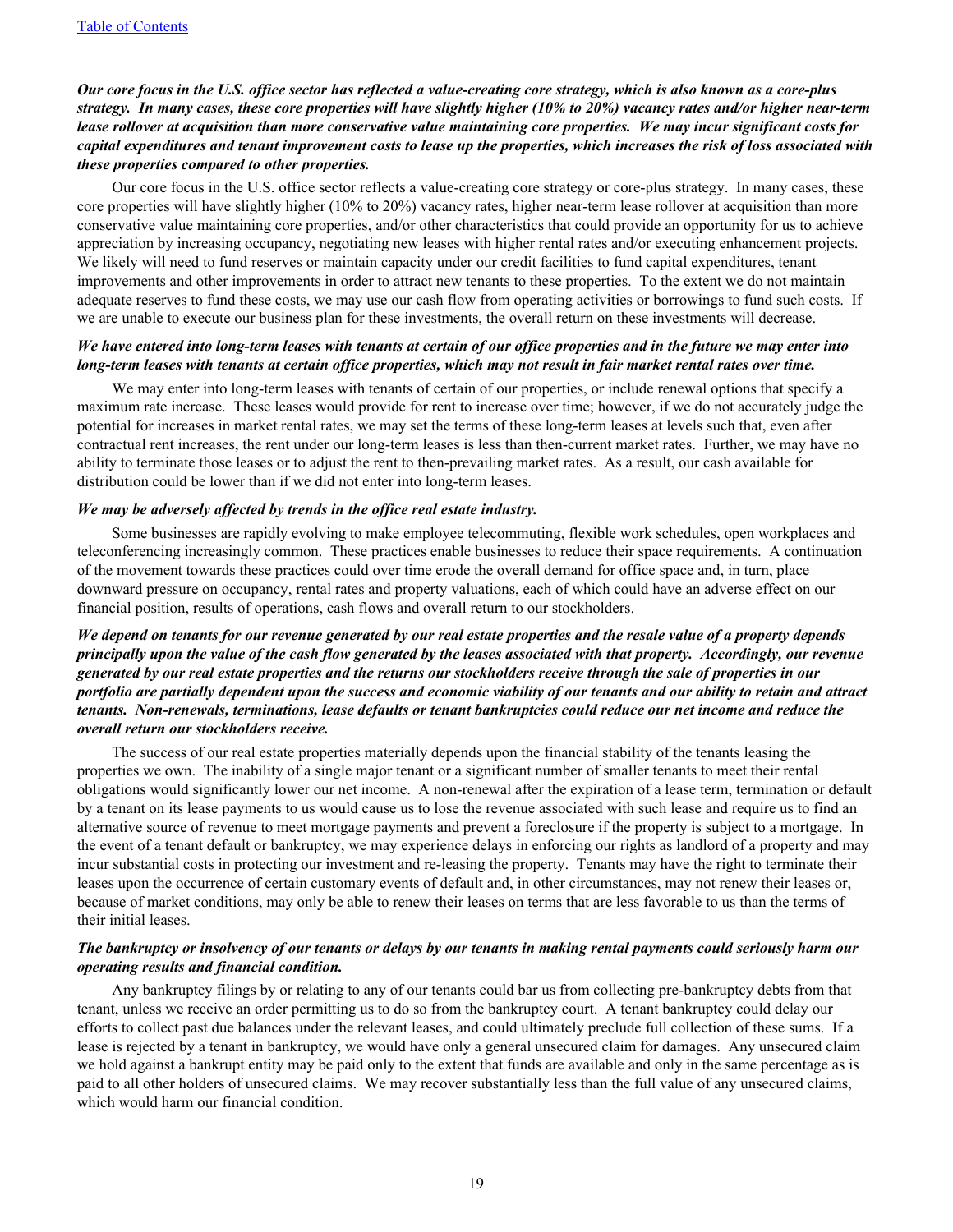#### *Social, political, and economic instability, unrest, and other circumstances beyond our control could adversely affect our and our tenants' business operations and the value of our real estate properties.*

Our business and our tenants' businesses may be adversely affected by social, political, and economic instability, unrest, or disruption in a geographic region in which we or they operate, regardless of cause, including protests, demonstrations, strikes, riots, civil disturbance, disobedience, insurrection, or social and political unrest. Such events may result in restrictions, curfews, or other actions and give rise to significant changes in regional and global economic conditions and cycles, which may adversely affect our and our tenants' financial condition and operations and may cause the value of our real estate properties to decrease.

There have been recent demonstrations and protests in cities throughout the U.S. and globally in connection with civil rights, liberties, and social and governmental reform. While protests have been peaceful in many locations, looting, vandalism, and fires have taken place in several cities, including Portland and Chicago, where several of our properties are located. Government actions in an effort to protect people and property, including curfews and restrictions on business operations, may disrupt operations. In addition, action resulting from such social or political unrest may pose significant risks to our and our tenants' personnel, facilities, and operations. The effect and duration of the demonstrations, protests, or other factors is uncertain, and we cannot assure there will not be further political or social unrest in the future or that there will not be other events that could lead to the disruption of social, political, and economic conditions. If such events or disruptions persist for a prolonged period of time, our and our tenants' overall business and results of operations may be adversely affected and the value of our real estate properties may decrease.

#### *Our inability to sell a property at the time and on the terms we want could reduce our stockholders' overall return.*

Many factors that are beyond our control affect the real estate market and could affect our ability to sell properties for the price, on the terms or within the time frame that we desire. These factors include general economic conditions, the availability of financing, interest rates and other factors, including supply and demand. Because real estate investments are relatively illiquid, we have a limited ability to vary our portfolio in response to changes in economic or other conditions. Further, before we can sell a property on the terms we want, it may be necessary to expend funds to correct defects or to make improvements. However, we can give no assurance that we will have the funds available to correct such defects or to make such improvements. We may be unable to sell our properties at a profit. Our inability to sell properties at the time and on the terms we want could reduce our cash flow and reduce the value of our stockholders' investment.

#### *Costs imposed pursuant to laws and governmental regulations may reduce our net income.*

Real property and the operations conducted on real property are subject to federal, state and local laws and regulations relating to protection of the environment and human health. We could be subject to liability in the form of fines, penalties or damages for noncompliance with these laws and regulations. These laws and regulations generally govern wastewater discharges, air emissions, the operation and removal of underground and above-ground storage tanks, the use, storage, treatment, transportation and disposal of solid and hazardous materials, the remediation of contamination associated with the release or disposal of solid and hazardous materials, the presence of toxic building materials and other health and safety-related concerns.

Some of these laws and regulations may impose joint and several liability on the tenants, owners or operators of real property for the costs to investigate or remediate contaminated properties, regardless of fault, whether the contamination occurred prior to purchase, or whether the acts causing the contamination were legal. Activities of our tenants, the condition of properties at the time we buy them, operations in the vicinity of our properties, such as the presence of underground storage tanks, or activities of unrelated third parties may affect our properties.

The presence of hazardous substances, or the failure to properly manage or remediate these substances, may hinder our ability to sell, rent or pledge such property as collateral for future borrowings. Any material expenditures, fines, penalties or damages we must pay may reduce the value of our stockholders' investment.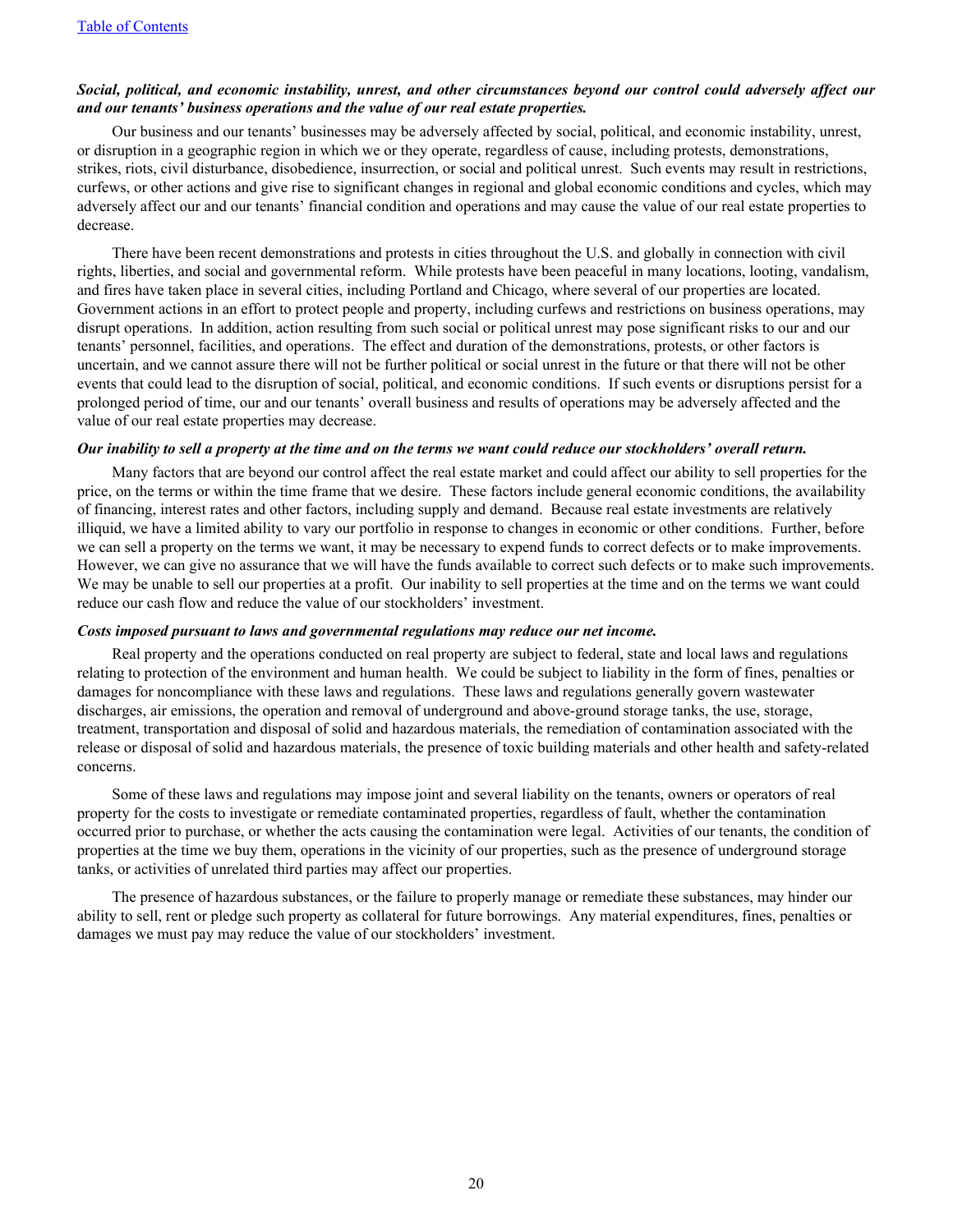#### *The costs of defending against claims of environmental liability, of complying with environmental regulatory requirements, of remediating any contaminated property or of paying personal injury or other damage claims could reduce our stockholders' overall return from an investment in us.*

Under various federal, state and local environmental laws, ordinances and regulations, a current or previous real property owner or operator may be liable for the cost of removing or remediating hazardous or toxic substances on, under or in such property. These costs could be substantial. Such laws often impose liability whether or not the owner or operator knew of, or was responsible for, the presence of such hazardous or toxic substances. Environmental laws also may impose liens on property or restrictions on the manner in which property may be used or businesses may be operated, and these restrictions may require substantial expenditures or prevent us from entering into leases with prospective tenants that may be impacted by such laws. Environmental laws provide for sanctions for noncompliance and may be enforced by governmental agencies or, in certain circumstances, by private parties. Certain environmental laws and common law principles could be used to impose liability for the release of and exposure to hazardous substances, including asbestos-containing materials and lead-based paint. Third parties may seek recovery from real property owners or operators for personal injury or property damage associated with exposure to released hazardous substances and governments may seek recovery for natural resource damage. The costs of defending against claims of environmental liability, of complying with environmental regulatory requirements, of remediating any contaminated property, or of paying personal injury, property damage or natural resource damage claims could reduce the overall return our stockholders receive from an investment in us. If any of our properties were found to contain hazardous or toxic substances after our acquisition, the value of our investment could decrease below the amount paid for such investment.

#### **Risks Associated with Debt Financing and the Use of Derivatives to Hedge Interest Rate Risk**

## *We have obtained lines of credit, mortgage indebtedness and other borrowings, which increases our risk of loss due to potential foreclosure and may adversely affect our ability to continue as a going concern.*

We have obtained lines of credit and long-term financing secured by our real estate investments. In some instances, we may acquire real properties by financing a portion of the price of the properties and mortgaging or pledging some or all of the properties purchased as security for that debt. We may incur additional debt on properties that we already own in order to fund property improvements and other capital expenditures and for other purposes. In addition, we may borrow as necessary or advisable to ensure that we maintain our qualification as a REIT for U.S. federal income tax purposes, including borrowings to satisfy the REIT requirement that we distribute at least 90% of our annual REIT taxable income to our stockholders (computed without regard to the dividends-paid deduction and excluding net capital gain). However, we can give our stockholders no assurance that we will be able to obtain such borrowings on satisfactory terms or at all.

If there is a shortfall between the cash flow generated by a mortgaged property and the cash flow needed to service mortgage debt on that property, then our operations may suffer and the overall return to our stockholders may be reduced. In addition, incurring mortgage debt increases the risk of loss of a property since defaults on indebtedness secured by a property may result in lenders initiating foreclosure actions. In that case, we could lose the property securing the loan that is in default, reducing the value of our stockholders' investment. For tax purposes, a foreclosure of any of our properties would be treated as a sale of the property for a purchase price equal to the outstanding balance of the debt secured by the mortgage. If the outstanding balance of the debt secured by the mortgage exceeds our tax basis in the property, we would recognize taxable income on foreclosure even though we would not necessarily receive any cash proceeds. We may give full or partial guaranties to lenders of mortgage or other debt on behalf of the entities that own our properties. When we give a guaranty on behalf of an entity that owns one of our properties, we will be responsible to the lender for satisfaction of all or a part of the debt or other amounts related to the debt if it is not paid by such entity. If any mortgages contain cross-collateralization or cross-default provisions, a default on a mortgage secured by a single property could affect mortgages secured by other properties.

Additionally, we have two loans with an aggregate principal balance of \$97.9 million maturing within one year from the date the consolidated financial statements are issued. Due to the decrease in occupancies and a decrease in market values of the properties securing these two loans, we may be unable to extend or refinance the upcoming loan maturities at current terms and may be required to paydown a portion of the maturing debt in order to extend or refinance the loans. With our limited amount of cash on hand, our ability to make any loan paydowns, without the sale of real estate assets, is severely limited and creates substantial doubt about our ability to continue as a going concern.

Many of these same issues also apply to credit facilities. For example, the loan documents for such facilities may include various coverage ratios, the continued compliance with which may not be completely within our control. If such coverage ratios are not met, the lenders under such credit facilities may declare any unfunded commitments to be terminated and declare any amounts outstanding to be due and payable. Credit facilities may be secured by our properties or unsecured. If we have insufficient income to service our recourse debt obligations, our lenders could institute proceedings against us to foreclose upon our assets. If a lender successfully forecloses upon any of our assets, our stockholders may lose part of their investment.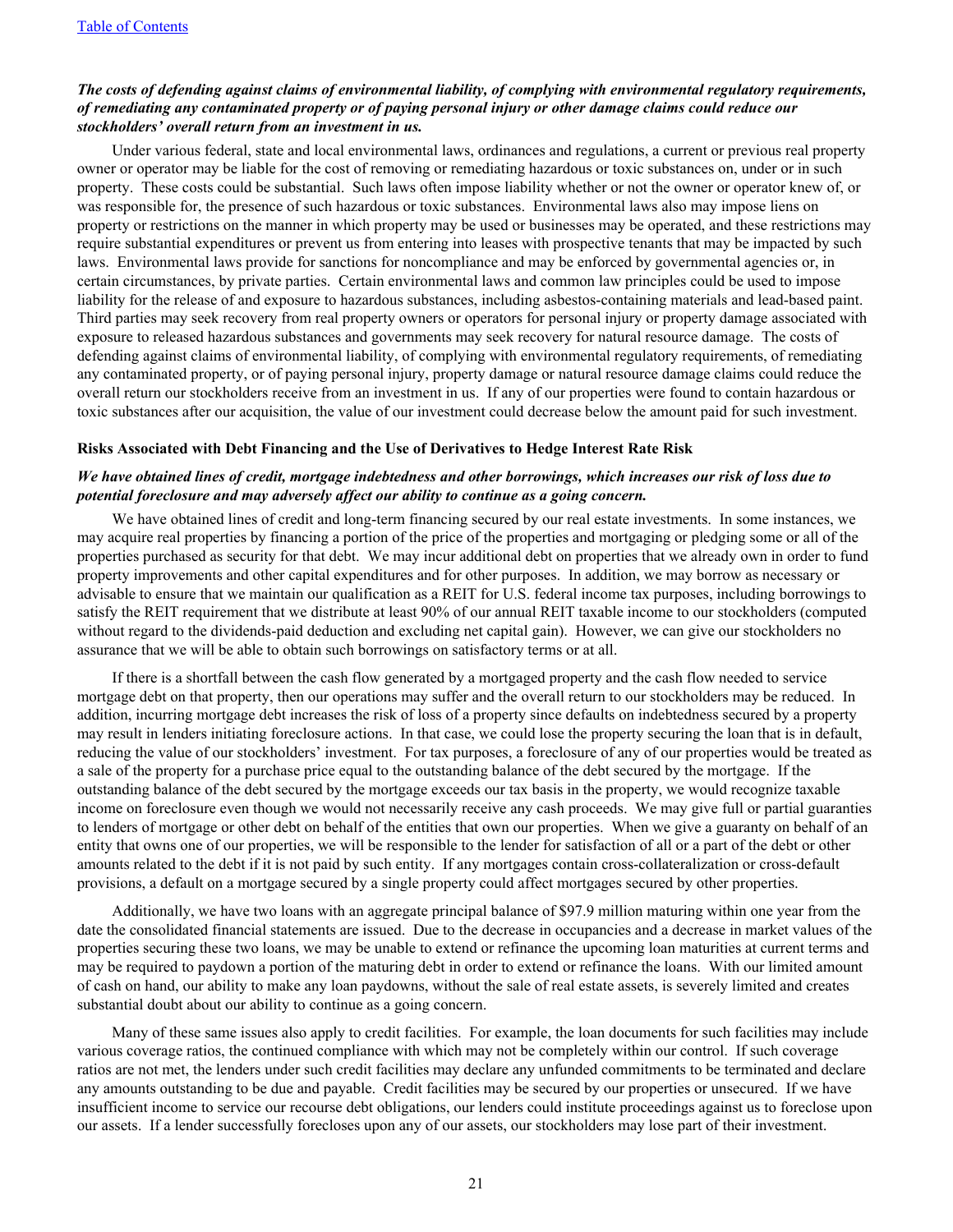#### *High mortgage rates or changes in underwriting standards may make it difficult for us to refinance properties, which could reduce our cash flow from operations.*

We may be unable to refinance part or all of our mortgage debt when it becomes due or we may be unable to refinance mortgage debt on favorable terms. If interest rates are higher when we refinance properties subject to mortgage debt, our income could be reduced. We may be unable to refinance or may only be able to partly refinance properties if underwriting standards, including loan to value ratios and yield requirements, among other requirements, are stricter than when we originally financed the properties. If any of these events occurs, our operations may suffer and the overall return on investment our stockholders receive may decline.

#### *Lenders may require us to enter into restrictive covenants, which could cause our operations to suffer and the overall return our stockholders receive on their investment in us may decline.*

When providing financing, a lender may impose restrictions on us that affect our distribution and operating policies and our ability to incur additional debt. Loan agreements into which we enter may contain financial and other affirmative and negative covenants, including provisions that limit our ability to further mortgage a property that require that we comply with various coverage ratios, that prohibit us from discontinuing insurance coverage or that prohibit us from replacing our advisor. These or other limitations would decrease our operating flexibility and our ability to achieve our operating objectives and limit our ability to pay distributions to our stockholders.

#### *Increases in interest rates and the future discontinuation of LIBOR could increase the amount of our interest and/or hedge payments and/or mitigate the effectiveness of our interest rate hedges.*

As of December 31, 2021, we had total outstanding debt of approximately \$101.7 million, including approximately \$71.7 million of debt subject to variable interest rates and \$30.0 million effectively fixed through the use of interest rate swap agreements. Interest we pay reduces our cash flow. Since we have incurred and may continue to incur variable rate debt, increases in interest rates raise our interest costs, which reduces our cash flows. In addition, if we need to repay existing debt during periods of rising interest rates, we could be required to sell one or more of our properties at times or on terms which may not permit realization of the maximum return on such investments. Increases in interest rates may cause our operations to suffer and the amount of distributions our stockholders receive and their overall return on investment may decline.

We currently pay interest under certain of our debt at an interest rate that is determined based on a US Dollar London Interbank Offered Rate ("LIBOR"). After June 30, 2023, the Financial Conduct Authority (the "FCA"), which regulates LIBOR, intends to stop compelling banks to submit rates for the calculation of the tenors used in our LIBOR-based debt. As a result, the Alternative Reference Rates Committee ("ARRC"), a steering committee comprised of U.S. financial market participants, published model LIBOR replacement language for use in bilateral and syndicated loan facilities and identified the Secured Overnight Financing Rate ("SOFR") as the preferred alternative to LIBOR in financial contracts. We expect two of our three LIBOR-based loans to mature prior to June 23, 2023. Our third LIBOR-based loan includes LIBOR transition language consistent with the ARRC-recommended language. We expect any new loans to have language addressing LIBOR transition concerns.

The International Swaps and Derivatives Association ("ISDA"), the trade association for the derivatives marketplace, published the ISDA IBOR Fallbacks Protocol (the "Protocol") and the ISDA IBOR Fallbacks Supplement (the "Supplement") which became effective on January 25, 2021. The Protocol incorporates LIBOR transition provisions into non-cleared derivatives transactions that reference LIBOR and were entered into before January 25, 2021 between parties to derivatives transactions that each have adhered to the Protocol. The Supplement automatically incorporates these LIBOR transition provisions into non-cleared derivatives transactions that reference LIBOR and are entered into on or after January 25, 2021. We currently are not adherents to the Protocol. Any interest rate hedges that reference LIBOR and that we entered into on or after January 25, 2021 and that incorporate the 2006 ISDA Definition are subject to conversion based on the ISDA methodology set forth in the Supplement. In 2021, ISDA published the 2021 ISDA Interest Rate Derivatives Definitions (the "2021 Definitions"). Any interest rate hedges that reference LIBOR and that incorporate the ISDA 2021 Definitions are subject to conversion based on the ISDA methodology set forth in the 2021 Definitions. The spread adjustments to be used in connection with the transition from LIBOR to SOFR under any of our hedging agreements have been fixed pursuant to ISDA's conversion methodology. These spread adjustments are expected to be the same regardless of whether the conversion occurs under the terms of the Protocol, the Supplement or the 2021 Definitions.

Differences between ARRC and ISDA LIBOR replacement methodology could result in differences in conversion between debt instruments and corresponding hedges. Mismatches could occur resulting from conversion at different times, into different benchmark replacement rates, or into the same benchmark replacement rates calculated at different times or using different methods of calculation.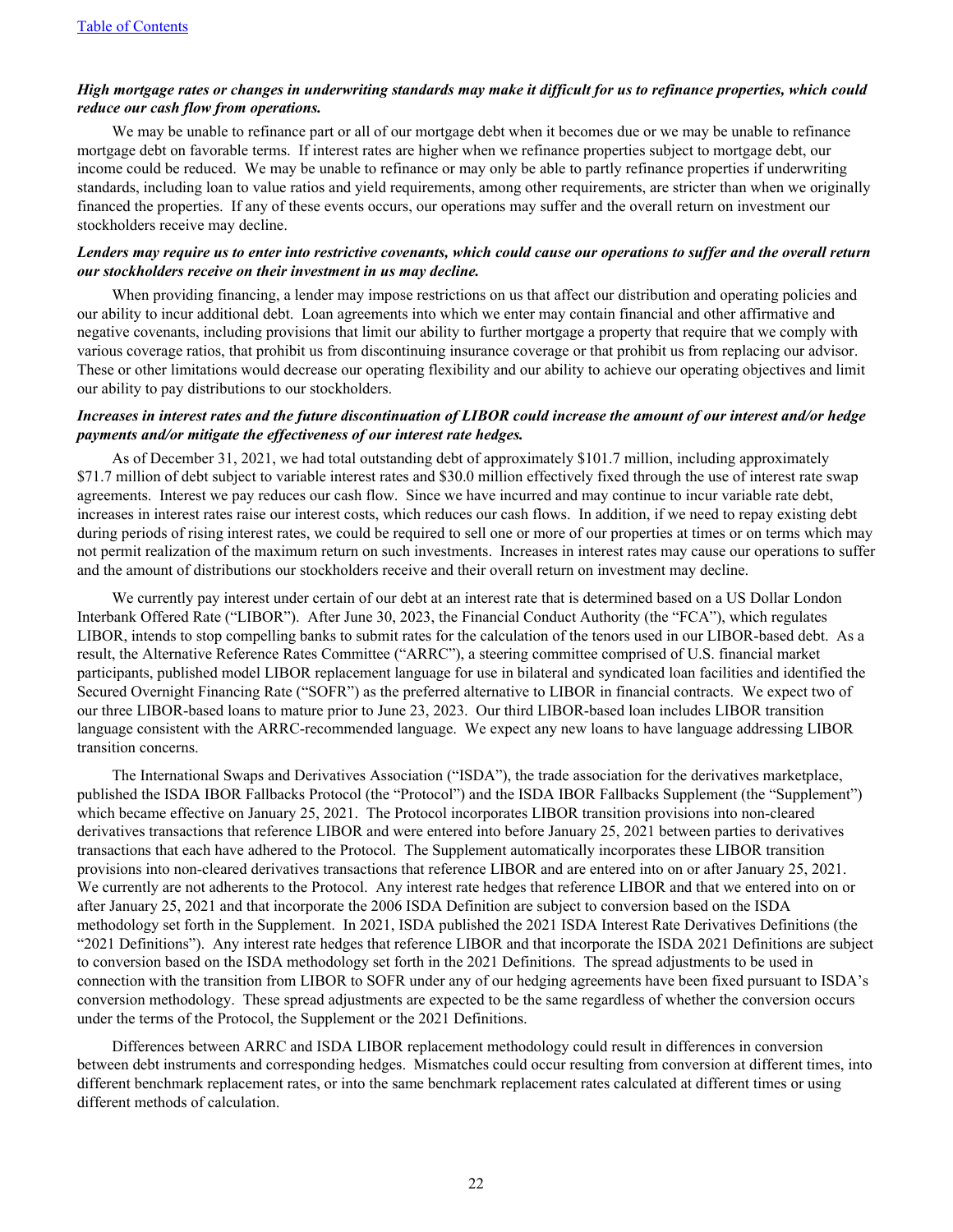The transition from LIBOR to an alternative reference rate could result in higher all-in interest costs and could hinder our ability to maintain effective hedges, which could impact our financial performance. Furthermore, the impact or potential impact of LIBOR transition could incentivize us to prepay debt and/or unwind hedge positions earlier than we anticipated when closing the debt facility and/or entering into the hedge position. If we prepay debt, we may owe prepayment penalties or other breakage costs. If we unwind hedge positions, we could owe unwind payments to our counterparties, which could be significant. For hedges entered into before January 25, 2021, if we do not subsequently adhere to the Protocol, negotiate bilateral solutions with our counterparties, or unwind our positions before the discontinuation of LIBOR, it may be impossible for us or our counterparties to perform under these hedges following the discontinuation of LIBOR.

#### *We have broad authority to incur debt and high debt levels could hinder our ability to make distributions and may decrease the value of our stockholders' investment.*

We are not limited in the amount of debt we may incur. Although we expect that our debt financing and other liabilities will be between 45% and 65% of the cost of our tangible assets (before deducting depreciation and other non-cash reserves), our debt financing and other liabilities may exceed this level. High debt levels would cause us to incur higher interest charges and higher debt service payments and could also be accompanied by restrictive covenants. These factors could limit the amount of cash we have available to distribute and may decrease the value of our stockholders' investment.

#### *Hedging against interest rate exposure may adversely affect our earnings, limit our gains or result in losses, which could adversely affect cash available for distribution to our stockholders.*

We have entered into and in the future may enter into interest rate swap agreements or pursue other interest rate hedging strategies. Our hedging activity will vary in scope based on the level of interest rates, the type of investments we hold, and other changing market conditions. Interest rate hedging may fail to protect or could adversely affect us because, among other things:

- interest rate hedging can be expensive, particularly during periods of rising and volatile interest rates;
- available interest rate hedging products may not correspond directly with the interest rate risk for which protection is sought;
- the duration of the hedge may not match the duration of the related liability or asset;
- the amount of income that a REIT may earn from hedging transactions to offset losses due to fluctuations in interest rates is limited by federal tax provisions governing REITs;
- the credit quality of the party owing money on the hedge may be downgraded to such an extent that it impairs our ability to sell or assign our side of the hedging transaction;
- the party owing money in the hedging transaction may default on its obligation to pay; and
- we may purchase a hedge that turns out not to be necessary, i.e., a hedge that is out of the money.

Any hedging activity we engage in may adversely affect our earnings, which could adversely affect cash available for distribution to our stockholders. Therefore, while we may enter into such transactions to seek to reduce interest rate risks, unanticipated changes in interest rates may result in poorer overall investment performance than if we had not engaged in any such hedging transactions. In addition, the degree of correlation between price movements of the instruments used in a hedging strategy and price movements in the investments being hedged or liabilities being hedged may vary materially. Moreover, for a variety of reasons, we may not seek to establish a perfect correlation between such hedging instruments and the interest rate risk sought to be hedged. Any such imperfect correlation may prevent us from achieving the intended accounting treatment and may expose us to risk of loss.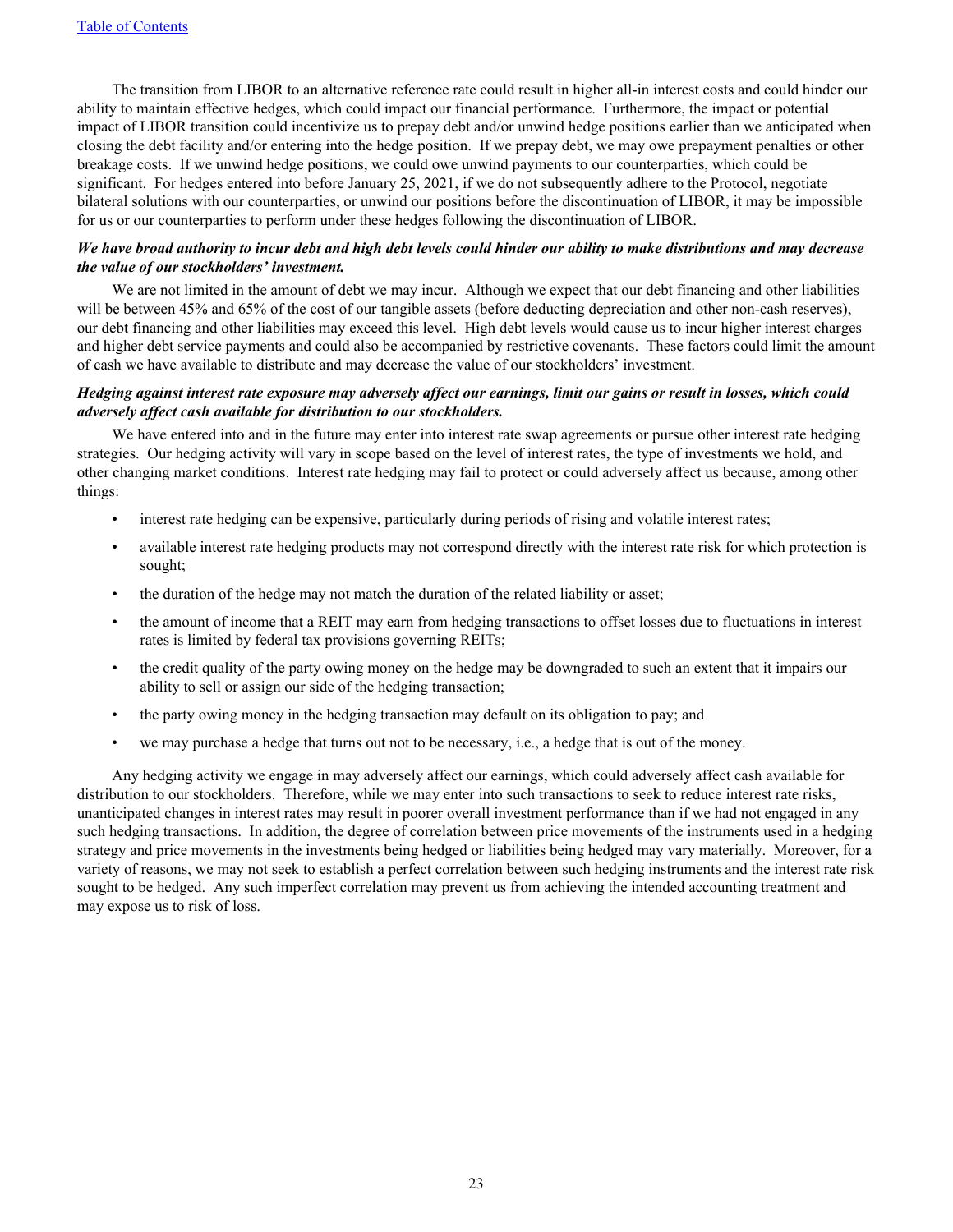#### *We will face risks associated with hedging transactions including the credit risk of our counterparties.*

We may enter into derivative contracts for risk management purposes to hedge our exposure to cash flow variability caused by changing interest rates on our future variable rate notes payable. These derivative contracts generally are entered into with bank counterparties and are not traded on an organized exchange or guaranteed by a central clearing organization. We would therefore assume the credit risk that our counterparties will fail to make periodic payments when due under these contracts or become insolvent. We may not receive any collateral from a counterparty, or we may receive collateral that is insufficient to satisfy the counterparty's obligation to make a termination payment. If a counterparty is the subject of a bankruptcy case, we will be an unsecured creditor in such case unless the counterparty has pledged sufficient collateral to us to satisfy the counterparty's obligations to us. If we fail to make a required payment or otherwise default under the terms of a derivative contract, the counterparty would have the right to terminate all outstanding derivative transactions between us and that counterparty and settle them based on their net market value or replacement cost. In certain circumstances, the counterparty may have the right to terminate derivative transactions early even if we are not defaulting. If our derivative transactions are terminated early, it may not be possible for us to replace those transactions with another counterparty, on as favorable terms or at all. In addition, the use of derivative transactions will be subject to additional, unique risks associated with such instruments including a lack of sufficient asset correlation, heightened volatility in reference to interest rates or prices of reference instruments and duration/term mismatch, each of which may create additional risk of loss.

#### *There may be uncertainty as to the value of the derivative instruments used.*

Our investments in derivatives will be recorded at fair value but have limited liquidity and are not publicly traded. The fair value of our derivatives may not be readily determinable. We will estimate the fair value of any such investments. Because such valuations are inherently uncertain, may fluctuate over short periods of time and may be based on numerous estimates, our determinations of fair value may differ materially from the values that would have been used if a ready market for these investments existed. The value of our common stock could be adversely affected if our determinations regarding the fair value of these investments are materially higher than the values that we ultimately realize upon their disposal or maturity.

#### **Federal Income Tax Risks**

#### *Failure to qualify as a REIT would reduce our net earnings available for investment or distribution.*

Our qualification as a REIT will depend upon our ability to meet requirements regarding our organization and ownership, distributions of our income, the nature and diversification of our income and assets and other tests imposed by the Internal Revenue Code. If we fail to qualify as a REIT for any taxable year after electing REIT status, we will be subject to federal income tax on our taxable income at corporate rates. In addition, we would generally be disqualified from treatment as a REIT for the four taxable years following the year in which we lost our REIT status. Losing our REIT status would reduce our net earnings available for investment or distribution to stockholders because of the additional tax liability. In addition, distributions to stockholders would no longer qualify for the dividends-paid deduction and we would no longer be required to pay distributions. If this occurs, we might be required to borrow funds or liquidate some investments in order to pay the applicable tax.

#### *Failure to qualify as a REIT would subject us to U.S. federal income tax, which would reduce the cash available for distribution to our stockholders.*

We believe that we have operated and will continue to operate in a manner that will allow us to continue to qualify as a REIT for federal income tax purposes, commencing with our initial taxable year ended December 31, 2015. However, the U.S. federal income tax laws governing REITs are extremely complex, and interpretations of the U.S. federal income tax laws governing qualification as a REIT are limited. Qualifying as a REIT requires us to meet various tests regarding the nature of our assets and our income, the ownership of our outstanding stock, and the amount of our distributions on an ongoing basis. Accordingly, we cannot be certain that we will be successful in operating so we can remain qualified as a REIT. While we intend to continue to operate so that we will qualify as a REIT, given the highly complex nature of the rules governing REITs, the ongoing importance of factual determinations, including the tax treatment of certain investments we may make, and the possibility of future changes in our circumstances, no assurance can be given that we will so qualify for any particular year. If we fail to qualify as a REIT in any calendar year and we do not qualify for certain statutory relief provisions, we would be required to pay federal income tax on our taxable income. We might need to borrow money or sell assets to pay that tax. Our payment of income tax would decrease the amount of our income available for distribution to our stockholders. Furthermore, if we fail to maintain our qualification as a REIT and we do not qualify for certain statutory relief provisions, we no longer would be required to distribute substantially all of our REIT taxable income to our stockholders. Unless our failure to qualify as a REIT were excused under federal tax laws, we would be disqualified from taxation as a REIT for the four taxable years following the year during which qualification was lost.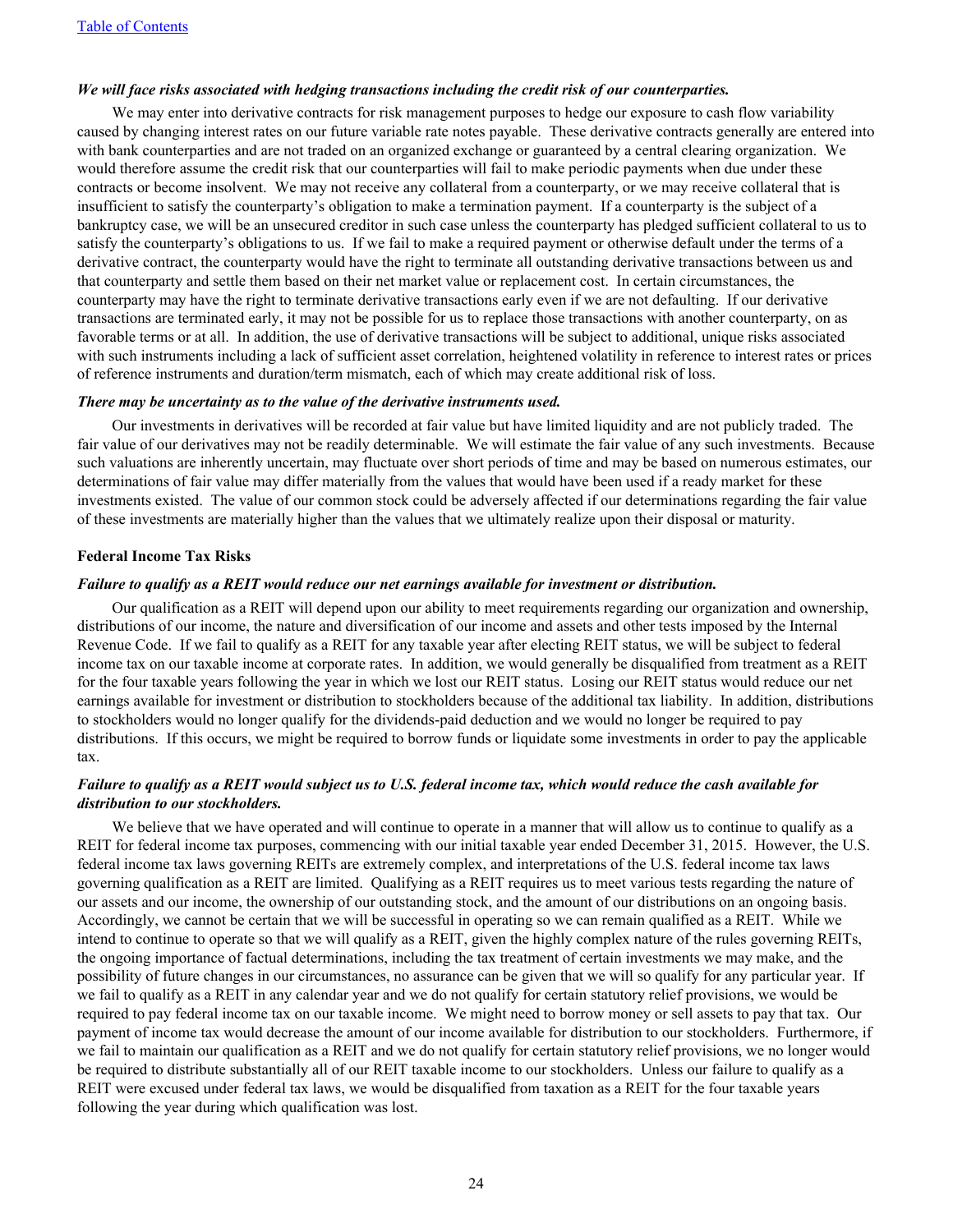#### *The taxation of distributions to our stockholders can be complex; however, distributions that we make to our stockholders generally will be taxable as ordinary income, which may reduce our stockholders' anticipated return from an investment in us.*

Distributions that we make to our taxable stockholders to the extent of our current and accumulated earnings and profits (and not designated as capital gain dividends or qualified dividend income) generally will be taxable as ordinary income. However, a portion of our distributions may (i) be designated by us as capital gain dividends generally taxable as long-term capital gain to the extent that they are attributable to net capital gain recognized by us, (ii) be designated by us as qualified dividend income generally to the extent they are attributable to dividends we receive from non-REIT corporations, such as our TRSs, if any, or (iii) constitute a return of capital generally to the extent that they exceed our current and accumulated earnings and profits as determined for U.S. federal income tax purposes. A return of capital distribution is not taxable, but has the effect of reducing the basis of a stockholder's investment in our common stock.

#### *Even if we qualify as a REIT for U.S. federal income tax purposes, we may be subject to federal, state, local, or other tax liabilities that reduce our cash flow and our ability to pay distributions to our stockholders.*

Even if we qualify as a REIT for U.S. federal income tax purposes, we may be subject to some federal, state and local taxes on our income or property. For example:

- In order to qualify as a REIT, we must distribute annually at least 90% of our REIT taxable income to our stockholders (which is determined without regard to the dividends-paid deduction or net capital gain). To the extent that we satisfy the distribution requirement but distribute less than 100% of our REIT taxable income, we will be subject to federal corporate income tax on the undistributed income.
- We will be subject to a 4% nondeductible excise tax on the amount, if any, by which distributions we pay in any calendar year are less than the sum of 85% of our ordinary income, 95% of our capital gain net income and 100% of our undistributed income from prior years.
- If we sell an asset, other than foreclosure property, that we hold primarily for sale to customers in the ordinary course of business, our gain would be subject to the 100% "prohibited transaction" tax unless such sale were made by one of our taxable REIT subsidiaries or the sale met certain "safe harbor" requirements under the Internal Revenue Code.

#### *REIT distribution requirements could adversely affect our ability to execute our business plan.*

We generally must distribute annually at least 90% of our REIT taxable income, subject to certain adjustments and excluding any net capital gain, in order for federal corporate income tax not to apply to earnings that we distribute. To the extent that we satisfy this distribution requirement, but distribute less than 100% of our REIT taxable income, we will be subject to federal corporate income tax on our undistributed REIT taxable income. In addition, we will be subject to a 4% nondeductible excise tax if the actual amount that we pay out to our stockholders in a calendar year is less than a minimum amount specified under federal tax laws. We also may decide to retain net capital gain we earn from the sale or other disposition of our property and pay U.S. federal income tax directly on such income. In that event, our stockholders would be treated as if they earned that income and paid the tax on it directly. However, stockholders that are tax-exempt, such as charities or qualified pension plans, would have no benefit from their deemed payment of such tax liability unless they file U.S. federal income tax returns and thereon seek a refund of such tax. We also will be subject to corporate tax on any undistributed REIT taxable income. We intend to make distributions to our stockholders to comply with the REIT requirements of the Internal Revenue Code.

From time to time, we may generate taxable income greater than our income for financial reporting purposes, or our taxable income may be greater than our cash flow available for distribution to stockholders (for example, where a borrower defers the payment of interest in cash pursuant to a contractual right or otherwise). If we do not have other funds available in these situations we could be required to borrow funds, sell investments at disadvantageous prices or find another alternative source of funds to pay distributions sufficient to enable us to pay out enough of our taxable income to satisfy the REIT distribution requirements and to avoid corporate income tax and the 4% excise tax in a particular year. These alternatives could increase our costs or reduce our equity. Thus, compliance with the REIT requirements may hinder our ability to operate solely on the basis of maximizing profits.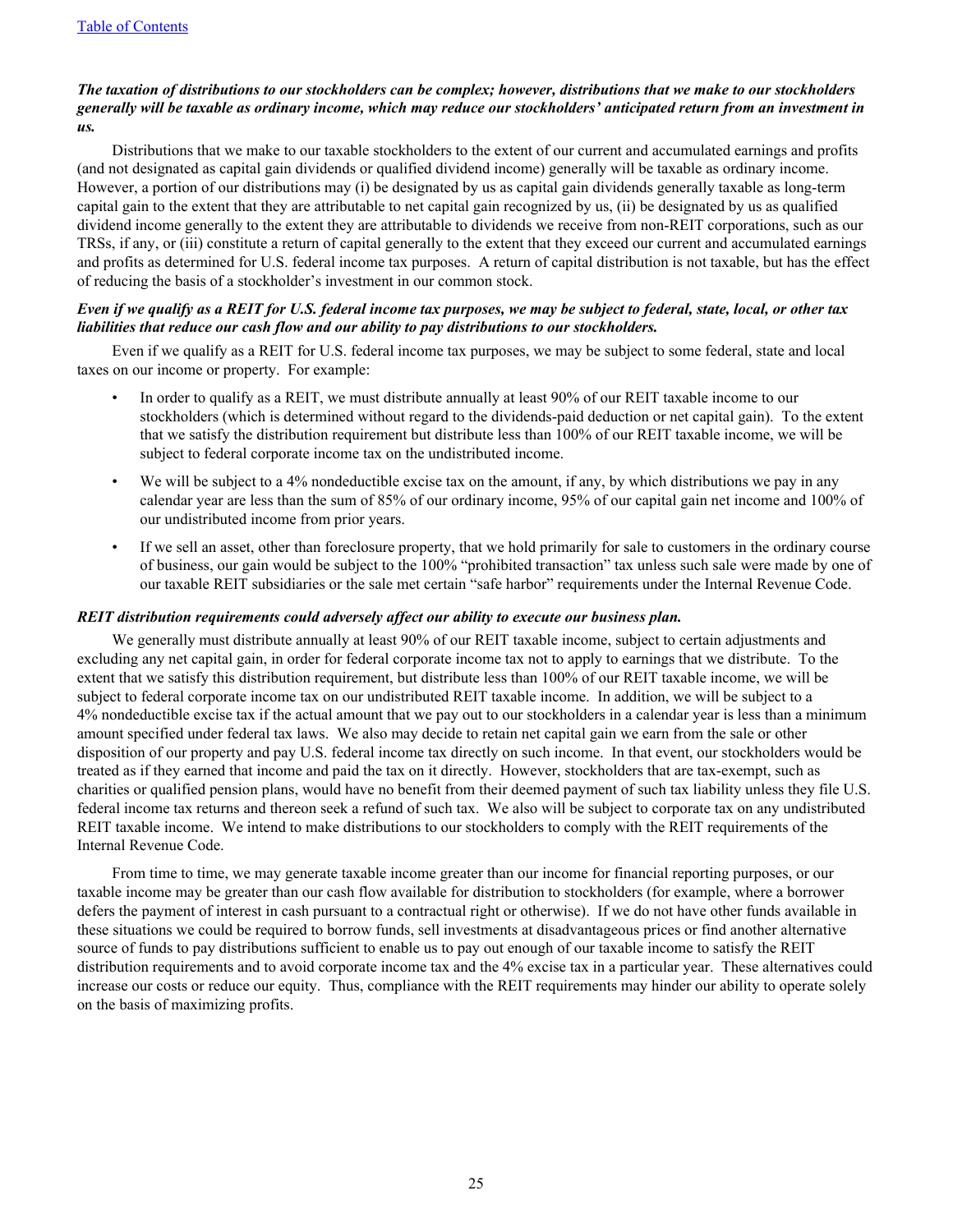#### *If our operating partnership fails to maintain its status as a partnership for U.S. federal income tax purposes, its income would be subject to taxation and our REIT status could be terminated.*

We intend to maintain the status of our operating partnership as a partnership from its formation for U.S. federal income tax purposes. However, if the IRS were to successfully challenge the status of our operating partnership as a partnership, it would be taxable as a corporation. In such event, this would reduce the amount of distributions that our operating partnership could make to us. This could also result in our losing REIT status and becoming subject to a corporate level tax on our own income. This would substantially reduce our cash available to pay distributions and the return on our stockholders' investment. In addition, if any of the entities through which our operating partnership owns its properties, in whole or in part, loses its characterization as a partnership for U.S. federal income tax purposes, the underlying entity would become subject to taxation as a corporation, thereby reducing distributions to our operating partnership and jeopardizing our ability to maintain REIT status.

## *Potential characterization of distributions or gain on sale may be treated as unrelated business taxable income to tax-exempt investors.*

If (i) all or a portion of our assets are subject to the rules relating to taxable mortgage pools, (ii) we are a "pension-held REIT," or (iii) a tax-exempt stockholder has incurred debt to purchase or hold our common stock, then a portion of the distributions to and, in the case of a stockholder described in clause (iii), gains realized on the sale of common stock by such tax-exempt stockholder may be subject to U.S. federal income tax as unrelated business taxable income under the Internal Revenue Code.

## *The tax on prohibited transactions will limit our ability to engage in transactions that would be treated as sales for U.S. federal income tax purposes.*

A REIT's net income from prohibited transactions is subject to a 100% tax. In general, prohibited transactions are sales or other dispositions of assets, other than foreclosure property, deemed held primarily for sale to customers in the ordinary course of business. Whether property is held primarily for sale to customers in the ordinary course of a trade or business depends on the specific facts and circumstances. No assurance can be given that any particular property (including loans) in which we hold a direct or indirect interest will not be treated as property held for sale to customers.

#### *Complying with REIT requirements may force us to liquidate otherwise attractive investments.*

To qualify as a REIT, we must ensure that at the end of each calendar quarter, at least 75% of the value of our assets consists of cash, cash items, government securities and qualified REIT real estate assets. The remainder of our investment in securities (other than government securities and qualified real estate assets) generally cannot include more than 10% of the outstanding voting securities of any one issuer or more than 10% of the total value of the outstanding securities of any one issuer. In addition, in general, no more than 5% of the value of our assets (other than government securities and qualified real estate assets) can consist of the securities of any one issuer, no more than 20% of the value of our total assets can be represented by securities of one or more taxable REIT subsidiaries and no more than 25% of the value of our total assets can be represented by "non-qualified publicly offered REIT debt instruments." If we fail to comply with these requirements at the end of any calendar quarter, we must correct the failure within 30 days after the end of the calendar quarter or qualify for certain statutory relief provisions to avoid losing our REIT qualification and suffering adverse tax consequences. As a result, we may be required to liquidate from our portfolio otherwise attractive investments. These actions could have the effect of reducing our income and amounts available for distribution to our stockholders.

#### *To maintain our REIT status, we may be forced to forego otherwise attractive business or investment opportunities, which may delay or hinder our ability to meet our investment objectives and reduce our stockholders' overall return.*

To qualify as a REIT, we must satisfy certain tests on an ongoing basis concerning, among other things, the sources of our income, the nature and diversification of our assets, the ownership of our stock and the amounts we distribute to our stockholders. We may be required to pay distributions to stockholders at times when it would be more advantageous to reinvest cash in our business or when we do not have funds readily available for distribution. Compliance with the REIT requirements may hinder our ability to operate solely on the basis of maximizing profits and reduce the value of our stockholders' investment.

#### *Liquidation of assets may jeopardize our REIT qualification.*

To qualify as a REIT, we must comply with requirements regarding our assets and our sources of income. If we are compelled to liquidate our investments to repay obligations to our lenders, we may be unable to comply with these requirements, ultimately jeopardizing our qualification as a REIT, or we may be subject to a 100% tax on any resultant gain if we sell assets that are treated as dealer property or inventory.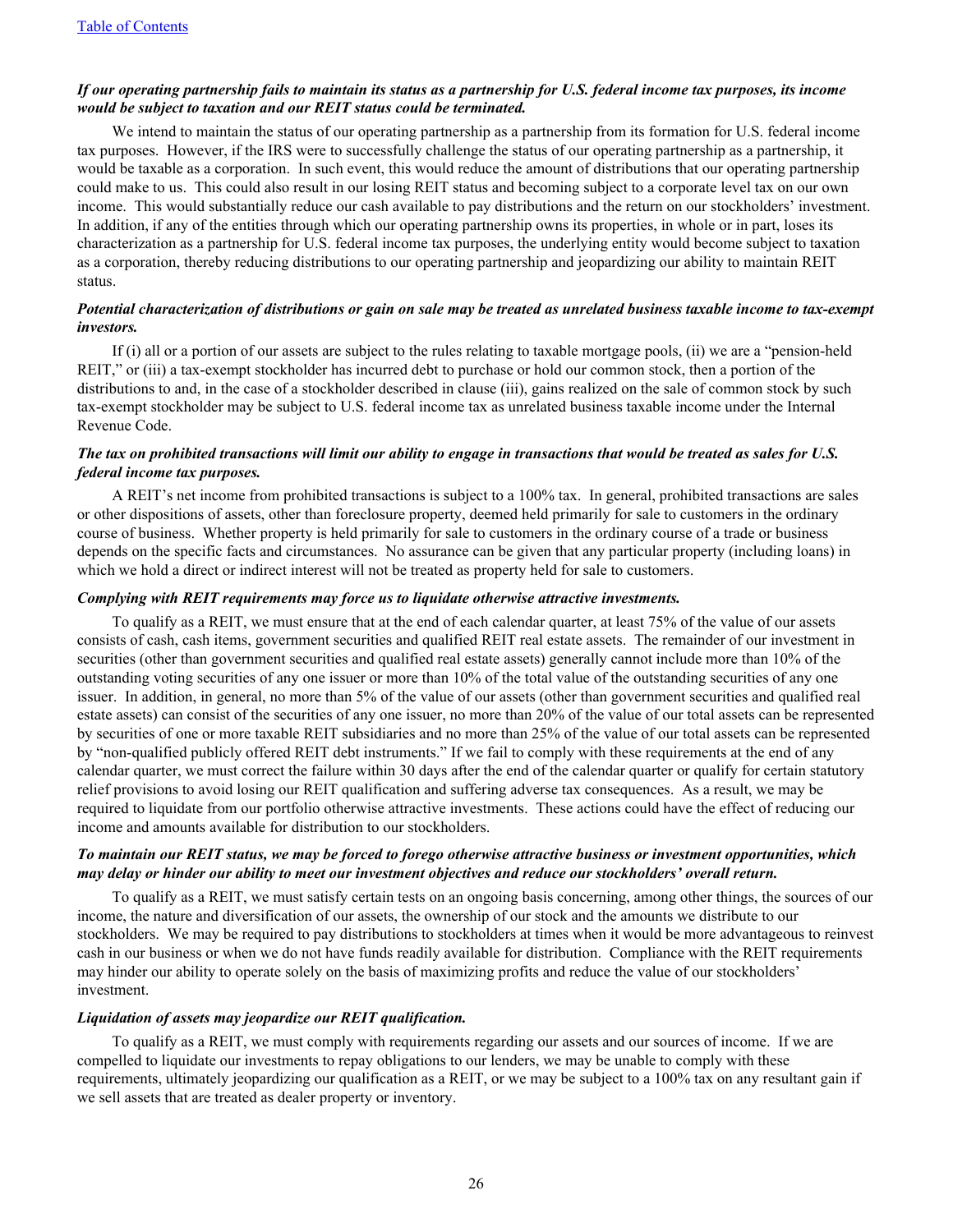#### *Complying with REIT requirements may limit our ability to hedge effectively.*

The REIT provisions of the Internal Revenue Code may limit our ability to hedge our assets and operations. Under these provisions, any income that we generate from transactions intended to hedge our interest rate, inflation and/or currency risks will be excluded from gross income for purposes of the REIT 75% and 95% gross income tests if the purpose of the instrument is to (i) hedge interest rate risk on liabilities incurred to carry or acquire real estate, (ii) hedge risk of currency fluctuations with respect to any item of income or gain that would be qualifying income under the REIT 75% or 95% gross income tests, or (iii) manage risk with respect to the termination of certain prior hedging transactions described in (i) and/or (ii) above and, in each case, such instrument is properly and timely identified under applicable Treasury Regulations. Income from hedging transactions that do not meet these requirements will generally constitute nonqualifying income for purposes of both the REIT 75% and 95% gross income tests. As a result of these rules, we may have to limit our use of hedging techniques that might otherwise be advantageous, which could result in greater risks associated with interest rate or other changes than we would otherwise incur.

#### *Our ownership of and relationship with our taxable REIT subsidiaries will be limited and a failure to comply with the limits would jeopardize our REIT status and may result in the application of a 100% excise tax.*

A REIT may own up to 100% of the stock of one or more taxable REIT subsidiaries. A taxable REIT subsidiary may earn income that would not be qualifying income if earned directly by the parent REIT. Both the subsidiary and the REIT must jointly elect to treat the subsidiary as a taxable REIT subsidiary. A corporation of which a taxable REIT subsidiary directly or indirectly owns more than 35% of the voting power or value of the stock will automatically be treated as a taxable REIT subsidiary. Overall, no more than 20% of the value of a REIT's assets may consist of stock or securities of one or more taxable REIT subsidiaries. A domestic taxable REIT subsidiary will pay federal, state and local income tax at regular corporate rates on any income that it earns. In addition, the taxable REIT subsidiary rules limit the deductibility of interest paid or accrued by a taxable REIT subsidiary to its parent REIT to assure that the taxable REIT subsidiary is subject to an appropriate level of corporate taxation. The rules also impose a 100% excise tax on certain transactions between a taxable REIT subsidiary and its parent REIT that are not conducted on an arm's-length basis. We cannot assure our stockholders that we will be able to comply with the 20% value limitation on ownership of taxable REIT subsidiary stock and securities on an ongoing basis so as to maintain REIT status or to avoid application of the 100% excise tax imposed on certain non-arm's length transactions.

#### *We may be required to pay some taxes due to actions of a taxable REIT subsidiary which would reduce our cash available for distribution to our stockholders.*

Any net taxable income earned directly by a taxable REIT subsidiary, or through entities that are disregarded for U.S. federal income tax purposes as entities separate from our taxable REIT subsidiaries, will be subject to federal and possibly state corporate income tax. In this regard, several provisions of the laws applicable to REITs and their subsidiaries ensure that a taxable REIT subsidiary will be subject to an appropriate level of federal income taxation. For example, a taxable REIT subsidiary may be limited in its ability to deduct certain interest payments made to an affiliated REIT. In addition, the REIT has to pay a 100% penalty tax on some payments that it receives or on some deductions taken by or payments made to a taxable REIT subsidiary if the economic arrangements between the REIT, the REIT's customers, and the taxable REIT subsidiary are not comparable to similar arrangements between unrelated parties. Finally, some state and local jurisdictions may tax some of our income even though as a REIT we are not subject to U.S. federal income tax on that income because not all states and localities follow the U.S. federal income tax treatment of REITs. To the extent that we and our affiliates are required to pay federal, state and local taxes, we will have less cash available for distributions to our stockholders.

#### *The ability of our board of directors to revoke our REIT qualification without stockholder approval may subject us to U.S. federal income tax and reduce distributions to our stockholders.*

Our charter authorizes our board of directors to revoke or otherwise terminate our REIT election, without the approval of our stockholders, if it determines that it is no longer in our best interest to continue to qualify as a REIT. While we believe we have qualified and intend to continue to qualify to be taxed as a REIT, we may terminate our REIT election if we determine that qualifying as a REIT is no longer in our best interests. If we cease to be a REIT, we would become subject to U.S. federal income tax on our taxable income and would no longer be required to distribute most of our taxable income to our stockholders, which may have adverse consequences on our total return to our stockholders and on the market price of our common stock.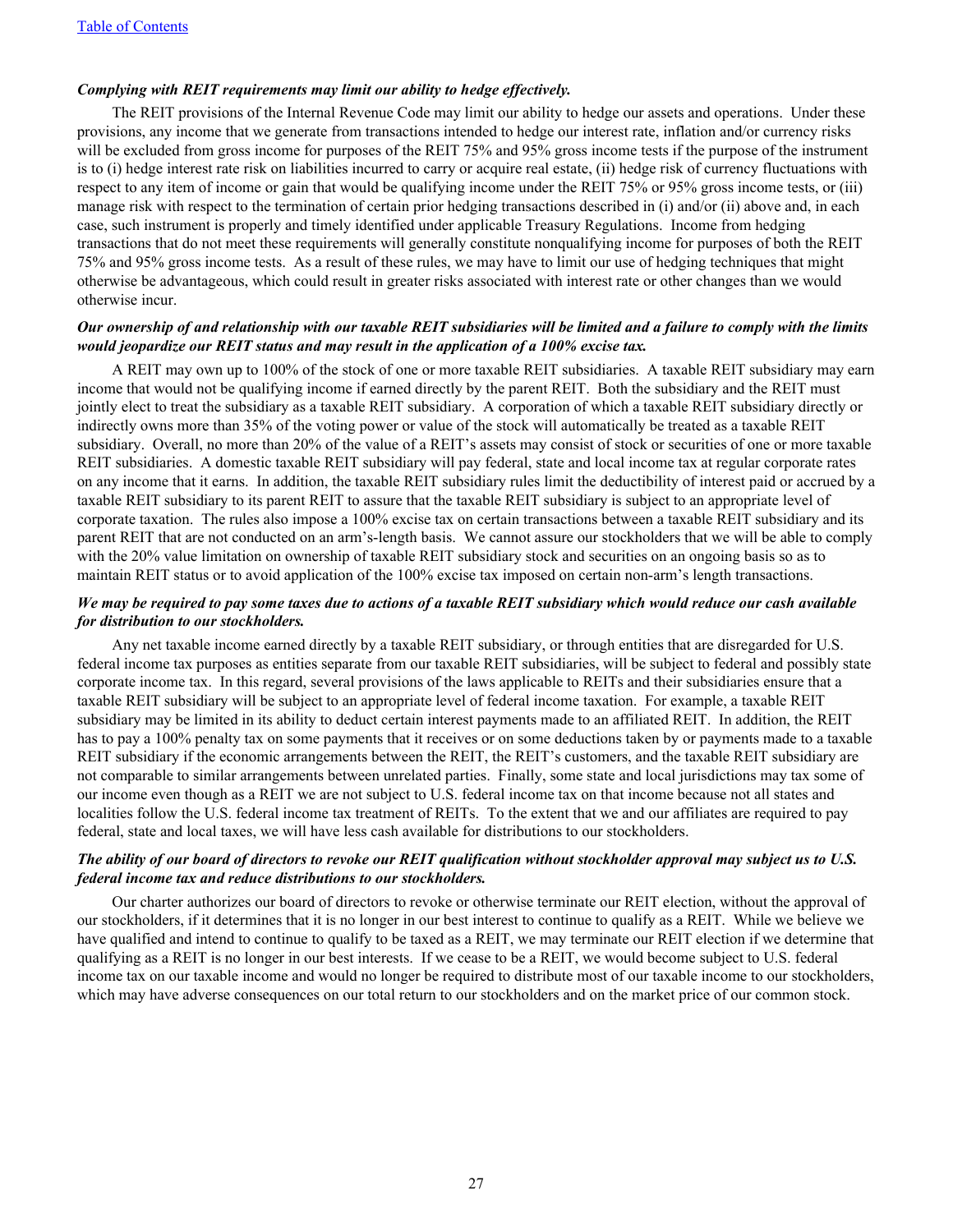#### *Generally, ordinary dividends payable by REITs do not qualify for the reduced tax rates.*

In general, the maximum tax rate for qualified dividends payable to domestic stockholders that are individuals, trusts and estates is 20%. Ordinary dividends payable by REITs, however, are generally not eligible for this reduced rate. While this tax treatment does not adversely affect the taxation of REITs or dividends paid by REITs, the more favorable rates applicable to regular corporate dividends could cause investors who are individuals, trusts or estates to perceive investments in REITs to be relatively less attractive than investments in stock of non-REIT corporations that pay dividends, which could adversely affect the value of the stock of REITs, including our common stock. However, under the Tax Cuts and Jobs Act, Pub. L. No. 115-97, commencing with taxable years beginning on or after January 1, 2018 and continuing through 2025, individual taxpayers may be entitled to claim a deduction in determining their taxable income of 20% of ordinary REIT dividends (dividends other than capital gain dividends and dividends attributable to certain qualified dividend income received by us), which temporarily reduces the effective tax rate on such dividends. The deduction, if allowed in full, equates to a maximum effective U.S. federal income tax rate on ordinary REIT dividends of 29.6%. Without further legislation, this deduction would sunset after 2025. Our stockholders are urged to consult with their tax advisor regarding the effect of this change on their effective tax rate with respect to REIT dividends.

#### *Non-U.S. stockholders will be subject to U.S. federal withholding tax and may be subject to U.S. federal income tax on distributions received from us and upon the disposition of our shares.*

Subject to certain exceptions, distributions received from us will be treated as dividends of ordinary income to the extent of our current or accumulated earnings and profits. Such dividends ordinarily will be subject to U.S. withholding tax at a 30% rate, or such lower rate as may be specified by an applicable income tax treaty, unless the distributions are treated as "effectively connected" with the conduct by the non-U.S. stockholder of a U.S. trade or business. Pursuant to the Foreign Investment in Real Property Tax Act of 1980, or FIRPTA, capital gain distributions attributable to sales or exchanges of "U.S. real property interests," or USRPIs, generally (subject to certain exceptions for "qualified foreign pension funds", entities all the interests of which are held by "qualified foreign pension funds" and certain "qualified shareholders") will be taxed to a non-U.S. stockholder as if such gain were effectively connected with a U.S. trade or business unless FIRPTA provides an exemption. However, a capital gain dividend will not be treated as effectively connected income if (i) the distribution is received with respect to a class of stock that is regularly traded on an established securities market located in the United States and (ii) the non-U.S. stockholder does not own more than 10% of the class of our stock at any time during the one-year period ending on the date the distribution is received. We do not anticipate that our shares will be "regularly traded" on an established securities market for the foreseeable future, and therefore, this exception is not expected to apply.

Gain recognized by a non-U.S. stockholder upon the sale or exchange of our common stock generally will not be subject to U.S. federal income taxation unless such stock constitutes a USRPI under FIRPTA (subject to specific FIRPTA exemptions for certain non-U.S. stockholders). Our common stock will not constitute a USRPI so long as we are a "domestically-controlled qualified investment entity." A domestically-controlled qualified investment entity includes a REIT if at all times during a specified testing period, less than 50% in value of such REIT's stock is held directly or indirectly by non-U.S. stockholders. No assurance can be given, however, that we are or will be a domestically-controlled REIT.

Even if we do not qualify as a domestically-controlled qualified investment entity at the time a non-U.S. stockholder sells or exchanges our common stock, gain arising from such a sale or exchange would not be subject to U.S. taxation under FIRPTA as a sale of a USRPI if: (a) our common stock is "regularly traded," as defined by applicable Treasury Regulations, on an established securities market, and (b) such non-U.S. stockholder owned, actually and constructively, 10% or less of our common stock at any time during the five-year period ending on the date of the sale. However, it is not anticipated that our common stock will be "regularly traded" on an established market. We encourage our stockholders to consult their tax advisor to determine the tax consequences applicable to our stockholders if they are a non-U.S. stockholder.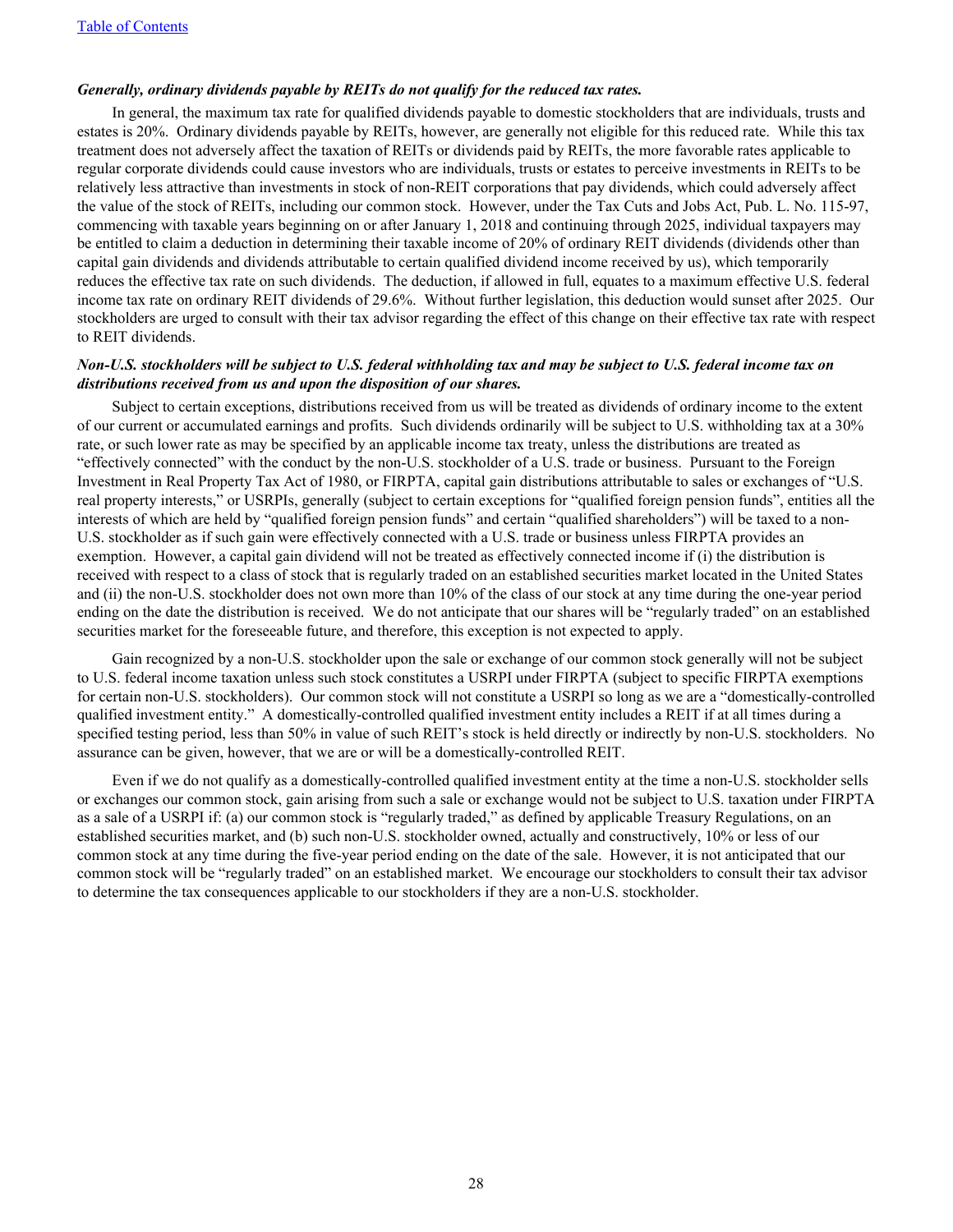#### *We may be subject to adverse legislative or regulatory tax changes that could increase our tax liability, reduce our operating flexibility and reduce the price of our common stock.*

At any time, the U.S. federal income tax laws or regulations governing REITs or the administrative interpretations of those laws or regulations may be amended. We cannot predict when or if any new U.S. federal income tax law, regulation or administrative interpretation, or any amendment to any existing U.S. federal income tax law, regulation or administrative interpretation, will be adopted, promulgated or become effective and any such law, regulation or interpretation may take effect retroactively. We and our stockholders could be adversely affected by any such change in, or any new, U.S. federal income tax law, regulation or administrative interpretation. Stockholders are urged to consult with their tax advisor with respect to the impact of the recent legislation on their investment in our shares and the status of legislative, regulatory or administrative developments and proposals and their potential effect on an investment in our shares. Although REITs generally receive certain tax advantages compared to entities taxed as regular corporations, it is possible that future legislation would result in a REIT having fewer tax advantages, and it could become more advantageous for a company that invests in real estate to elect to be treated for U.S. federal income tax purposes as a corporation. As a result, our charter authorizes our board of directors to revoke or otherwise terminate our REIT election, without the approval of our stockholders, if it determines that it is no longer in our best interests to qualify as a REIT. The impact of tax reform on an investment in our shares is uncertain. Prospective investors should consult their own tax advisors regarding changes in tax laws.

#### *Investments in other REITs and real estate partnerships could subject us to the tax risks associated with the tax status of such entities.*

We may invest in the securities of other REITs and real estate partnerships. Such investments are subject to the risk that any such REIT or partnership may fail to satisfy the requirements to qualify as a REIT or a partnership, as the case may be, in any given taxable year. In the case of a REIT, such failure would subject such entity to taxation as a corporation, may require such REIT to incur indebtedness to pay its tax liabilities, may reduce its ability to make distributions to us, and may render it ineligible to elect REIT status prior to the fifth taxable year following the year in which it fails to so qualify. In the case of a partnership, such failure could subject such partnership to an entity level tax and reduce the entity's ability to make distributions to us. In addition, such failures could, depending on the circumstances, jeopardize our ability to qualify as a REIT because we may then own more than 10% of the securities of an issuer that was neither a REIT, a qualified REIT subsidiary nor a taxable REIT subsidiary.

#### *Qualifying as a REIT involves highly technical and complex provisions of the Internal Revenue Code.*

Qualification as a REIT involves the application of highly technical and complex Internal Revenue Code provisions for which only limited judicial and administrative authorities exist. Even a technical or inadvertent violation could jeopardize our REIT qualification. Our continued qualification as a REIT will depend on our satisfaction of certain asset, income, organizational, distribution, stockholder ownership and other requirements on a continuing basis. In addition, our ability to satisfy the requirements to qualify as a REIT depends in part on the actions of third parties over which we have no control or only limited influence, including in cases where we own an equity interest in an entity that is classified as a partnership or REIT for U.S. federal income tax purposes.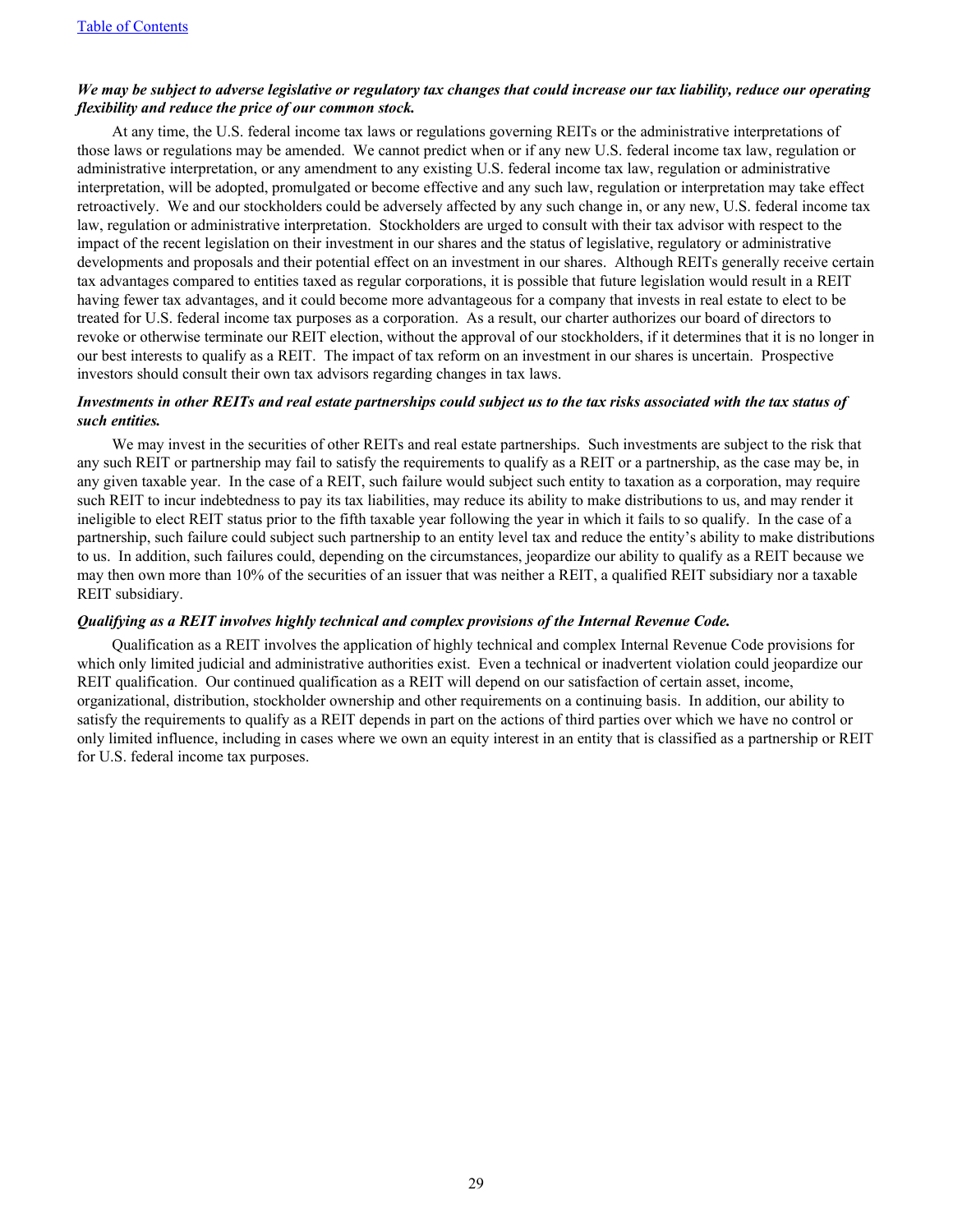#### <span id="page-30-0"></span>**Retirement Plan Risks**

*If the fiduciary of an employee benefit plan subject to ERISA (such as a profit sharing, Section 401(k) or pension plan) or an owner of a retirement arrangement subject to Section 4975 of the Internal Revenue Code (such as an individual retirement account ("IRA")) fails to meet the fiduciary and other standards under ERISA or the Internal Revenue Code as a result of an investment in our stock, the fiduciary could be subject to penalties and other sanctions.* 

There are special considerations that apply to employee benefit plans subject to ERISA (such as profit sharing, Section 401(k) or pension plans) and other retirement plans or accounts subject to Section 4975 of the Internal Revenue Code (such as an IRA) that are investing in our shares. Fiduciaries and IRA owners investing the assets of such a plan or account in our common stock should satisfy themselves that:

- the investment is consistent with their fiduciary and other obligations under ERISA and the Internal Revenue Code;
- the investment is made in accordance with the documents and instruments governing the plan or IRA, including the plan's or account's investment policy;
- the investment satisfies the prudence and diversification requirements of Sections  $404(a)(1)(B)$  and  $404(a)(1)(C)$  of ERISA and other applicable provisions of ERISA and the Internal Revenue Code;
- the investment in our shares, for which no public market currently exists, is consistent with the liquidity needs of the plan or IRA;
- the investment will not produce an unacceptable amount of "unrelated business taxable income" for the plan or IRA;
- our stockholders will be able to comply with the requirements under ERISA and the Internal Revenue Code to value the assets of the plan or IRA annually; and
- the investment will not constitute a prohibited transaction under Section 406 of ERISA or Section 4975 of the Internal Revenue Code.

With respect to the annual valuation requirements described above, we will provide an estimated value for our shares annually. We can make no claim whether such estimated value will satisfy the applicable annual valuation requirements under ERISA and the Internal Revenue Code. The Department of Labor or the IRS may determine that a plan fiduciary or an IRA custodian is required to take further steps to determine the value of our common stock. In the absence of an appropriate determination of value, a plan fiduciary or an IRA custodian may be subject to damages, penalties or other sanctions.

Failure to satisfy the fiduciary standards of conduct and other applicable requirements of ERISA and the Internal Revenue Code may result in the imposition of civil and criminal penalties and could subject the fiduciary to claims for damages or for equitable remedies, including liability for investment losses. In addition, if an investment in our shares constitutes a prohibited transaction under ERISA or the Internal Revenue Code, the fiduciary or IRA owner who authorized or directed the investment may be subject to the imposition of excise taxes with respect to the amount invested. In addition, the investment transaction must be undone. In the case of a prohibited transaction involving an IRA owner, the IRA may be disqualified as a tax-exempt account and all of the assets of the IRA may be deemed distributed and subjected to tax. ERISA plan fiduciaries and IRA owners should consult with counsel before making an investment in our common stock.

#### **ITEM 1B. UNRESOLVED STAFF COMMENTS**

We have no unresolved staff comments.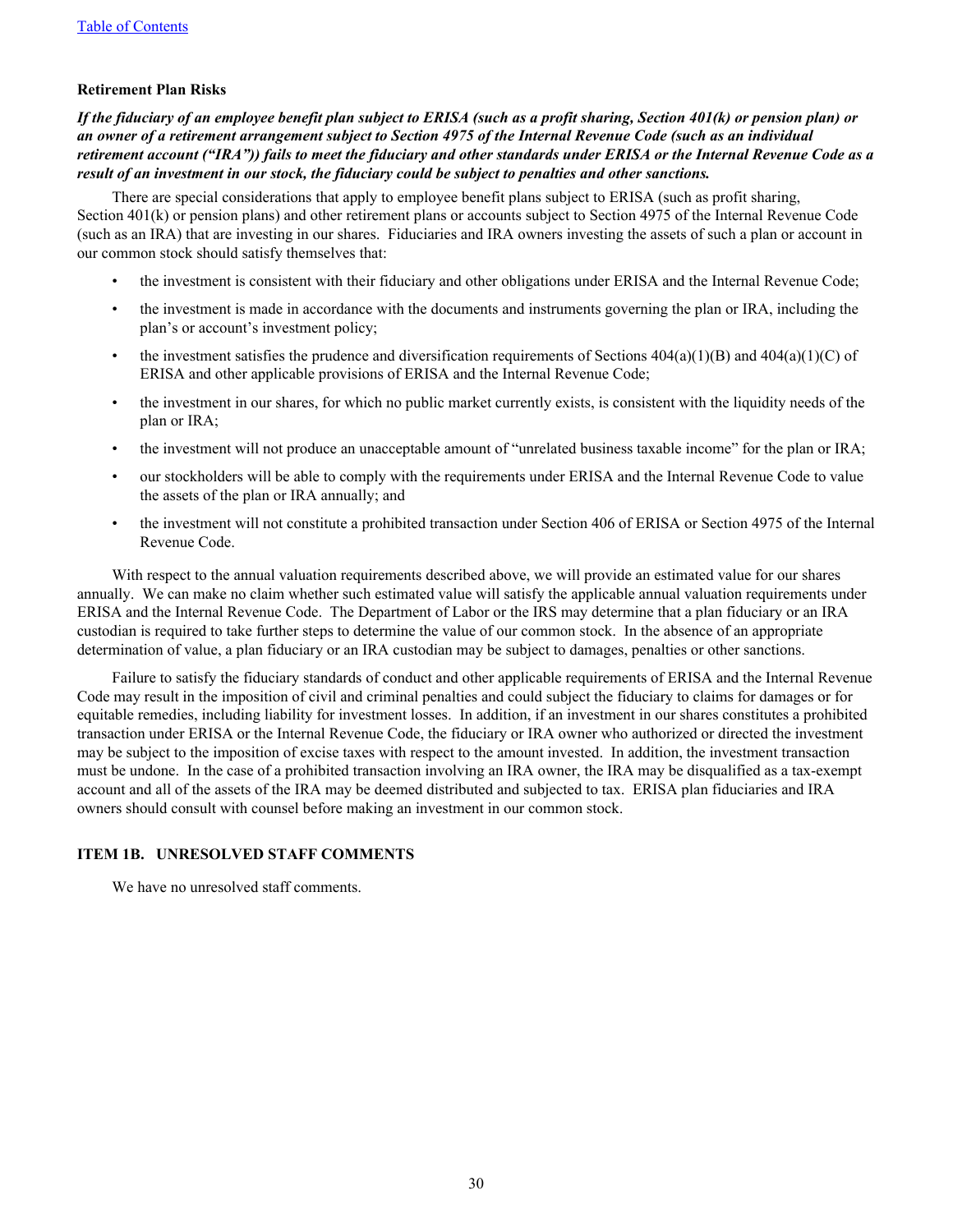## <span id="page-31-0"></span>**ITEM 2. PROPERTIES**

As of December 31, 2021, we owned four office buildings. Our four office buildings contain 599,030 rentable square feet, which were collectively 75.3% occupied with a weighted-average remaining lease term of 3.4 years.

The following table provides summary information regarding the properties in our portfolio as of December 31, 2021:

| <b>Property</b><br><b>Location of Property</b> | Date<br>Acquired | <b>Property</b><br>Type | Rentable<br><b>Square</b><br>Feet | <b>Total Real</b><br><b>Estate at Cost</b><br>$(in thousands)$ <sup>(1)</sup> |         | Annualized<br>Base Rent <sup>(2)</sup><br>(in thousands) |        | Average<br>Annualized<br><b>Base Rent per</b><br>Square Foot <sup>(3)</sup> |       | Average<br>Remaining<br>Lease Term in<br>Years | $%$ of<br><b>Total</b><br><b>Assets</b> | Occupancy |
|------------------------------------------------|------------------|-------------------------|-----------------------------------|-------------------------------------------------------------------------------|---------|----------------------------------------------------------|--------|-----------------------------------------------------------------------------|-------|------------------------------------------------|-----------------------------------------|-----------|
| Commonwealth Building<br>Portland, OR          | 06/30/2016       | Office                  | 224,122                           | -S                                                                            | 48,668  | S                                                        | 3,669  | \$                                                                          | 30.64 | 2.6                                            | 35.2 %                                  | 53.4 %    |
| The Offices at Greenhouse<br>Houston, TX       | 11/14/2016       | Office                  | 203,284                           |                                                                               | 47,304  |                                                          | 4,212  |                                                                             | 20.72 | 3.9                                            | 25.5 %                                  | 100.0%    |
| <b>Institute Property</b><br>Chicago, IL       | 11/09/2017       | Office                  | 155,385                           |                                                                               | 37,562  |                                                          | 3.161  |                                                                             | 28.28 | 3.8                                            | $25.2 \%$                               | 71.9 %    |
| 210 W. Chicago<br>Chicago, IL                  | 10/05/2020       | Office                  | 16,239                            |                                                                               | 4,743   |                                                          | 559    |                                                                             | 34.46 | 0.8                                            | $3.3\%$                                 | 100.0%    |
|                                                |                  |                         | 599,030                           |                                                                               | 138,277 | -8                                                       | 11,601 |                                                                             | 25.72 | 3.4                                            |                                         | 75.3 %    |
|                                                |                  |                         |                                   |                                                                               |         |                                                          |        |                                                                             |       |                                                |                                         |           |

(1) Total real estate at cost represents the total cost of real estate net of impairment charges and write-offs of fully depreciated/amortized assets.

 $^{(2)}$  Annualized base rent represents annualized contractual base rental income as of December 31, 2021, adjusted to straight-line any contractual tenant

concessions (including free rent), rent increases and rent decreases from the lease's inception through the balance of the lease term.

 $<sup>(3)</sup>$  Average annualized base rent per square foot is calculated as the annualized base rent divided by the leased square feet.</sup>

#### *Portfolio Lease Expirations*

The following table sets forth a schedule of expiring leases for our real estate portfolio by square footage and by annualized base rent as of December 31, 2021:

| <b>Year of Expiration</b> | <b>Number of Leases</b><br><b>Expiring</b> | <b>Annualized Base Rent</b><br>Expiring $(1)$<br>(in thousands) | % of Portfolio<br><b>Annualized Base Rent</b><br><b>Expiring</b> | <b>Leased Square Feet</b><br><b>Expiring</b> | % of Portfolio<br><b>Leased Square Feet</b><br><b>Expiring</b> |
|---------------------------|--------------------------------------------|-----------------------------------------------------------------|------------------------------------------------------------------|----------------------------------------------|----------------------------------------------------------------|
| Month to Month            | $\overline{3}$                             | 319<br><sup>S</sup>                                             | $2.7\%$                                                          | 22,646                                       | 5.0 %                                                          |
| 2022                      | 10                                         | 1,205                                                           | 10.4%                                                            | 42,109                                       | 9.3 %                                                          |
| 2023                      | 15                                         | 2,110                                                           | 18.2 %                                                           | 68,267                                       | 15.1 %                                                         |
| 2024                      | 6                                          | 3,185                                                           | 27.5 %                                                           | 146,450                                      | 32.5 %                                                         |
| 2025                      | 6                                          | 742                                                             | $6.4\%$                                                          | 27,897                                       | 6.2 %                                                          |
| 2026                      | 7                                          | 1,042                                                           | $9.0\%$                                                          | 37,037                                       | 8.2 %                                                          |
| 2027                      | 5                                          | 1,983                                                           | 17.1%                                                            | 61,303                                       | 13.6 %                                                         |
| 2028                      |                                            |                                                                 | $-$ %                                                            |                                              | $-$ %                                                          |
| 2029                      | $\overline{3}$                             | 373                                                             | $3.2 \%$                                                         | 13,251                                       | 2.9 %                                                          |
| 2030                      |                                            |                                                                 | $-$ %                                                            |                                              | $-$ %                                                          |
| 2031                      |                                            | 642                                                             | 5.5 $%$                                                          | 32,066                                       | $7.2 \%$                                                       |
| Total                     | 56                                         | 11,601                                                          | 100.0 %                                                          | 451,026                                      | 100.0 %                                                        |

(1) Annualized base rent represents annualized contractual base rental income as of December 31, 2021, adjusted to straight-line any contractual tenant concessions (including free rent), rent increases and rent decreases from the lease's inception through the balance of the lease term.

As of December 31, 2021, we had a concentration of credit risk related to AECOM, one of the tenants in The Offices at Greenhouse in the engineering industry, which represented 25% of our annualized base rent. The tenant individually occupied 135,727 rentable square feet or approximately 23% of the total rentable square feet of our real estate portfolio, which expires on December 31, 2024, with two five-year extension options. As of December 31, 2021, the annualized base rent for this tenant was approximately \$2.9 million or \$21.37 per square foot. No other tenant represented more than 10% of our annualized base rent.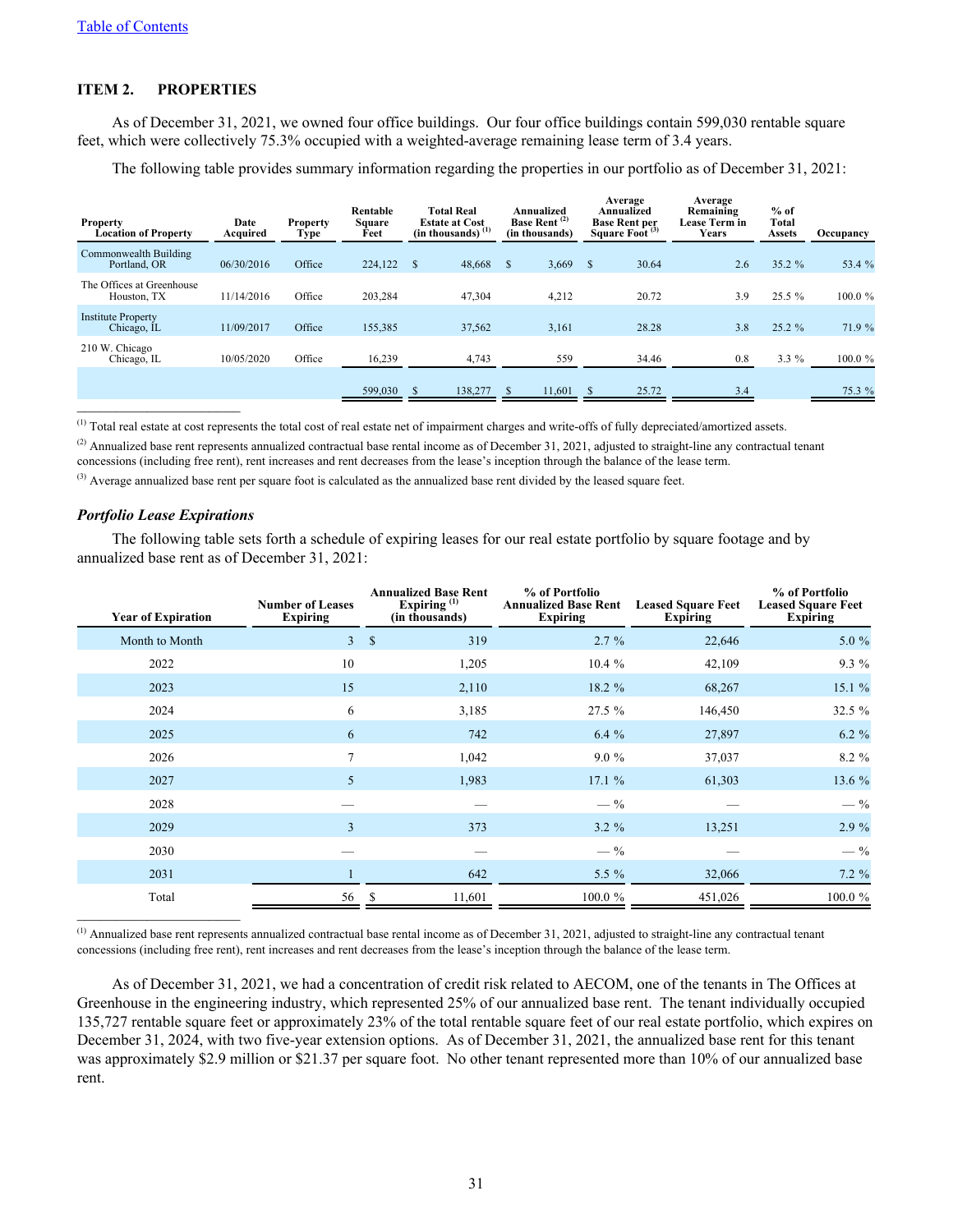<span id="page-32-0"></span>As of December 31, 2021, the highest tenant industry concentration of our portfolio of real estate properties (greater than 10% of annualized base rent) was as follows:

| Industry                                    | <b>Number of Tenants</b> | <b>Annualized Base Rent (1)</b><br>(in thousands) | <b>Percentage of Annualized</b><br><b>Base Rent</b> |
|---------------------------------------------|--------------------------|---------------------------------------------------|-----------------------------------------------------|
| Professional, scientific and technical      |                          | 4.481                                             | 38.6 %                                              |
| Computer system design and related services |                          | .442                                              | 12.4%                                               |
|                                             |                          | 5.923                                             | 51.0 %                                              |
|                                             |                          |                                                   |                                                     |

 $<sup>(1)</sup>$  Annualized base rent represents annualized contractual base rental income as of December 31, 2021, adjusted to straight-line any contractual tenant</sup> concessions (including free rent), rent increases and rent decreases from the lease's inception through the balance of the lease term.

As of December 31, 2021, no other tenant industries accounted for more than 10% of annualized base rent. No material tenant credit issues have been identified at this time.

For more information about our real estate portfolio, see Part I, Item 1, "Business."

## **ITEM 3. LEGAL PROCEEDINGS**

From time to time, we are party to legal proceedings that arise in the ordinary course of our business. Management is not aware of any legal proceedings of which the outcome is reasonably likely to have a material adverse effect on our results of operations or financial condition, nor are we aware of any such legal proceedings contemplated by government authorities.

#### **ITEM 4. MINE SAFETY DISCLOSURES**

Not applicable.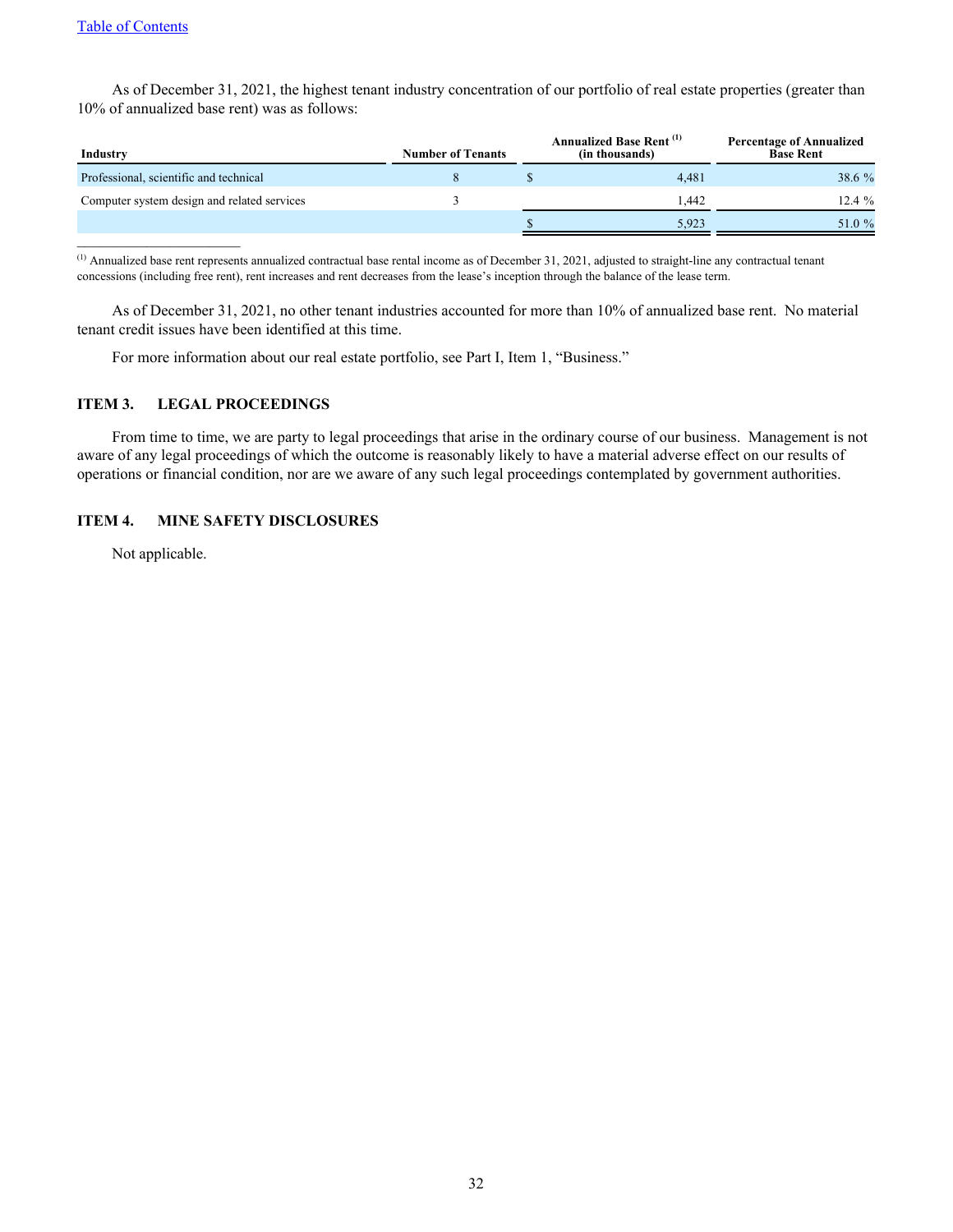#### **PART II**

## <span id="page-33-0"></span>**ITEM 5. MARKET FOR REGISTRANT'S COMMON EQUITY, RELATED STOCKHOLDER MATTERS AND ISSUER PURCHASES OF EQUITY SECURITIES**

#### **Stockholder Information**

As of March 28, 2022, we had 9,851,052 shares of Class A common stock and 310,974 shares of Class T common stock outstanding held by a total of 893 and 71 stockholders, respectively. The number of stockholders is based on the records of DST Systems, Inc., which serves as our transfer agent.

#### **Market Information**

No public market currently exists for our shares of common stock. Further, any sale must comply with applicable state and federal securities laws, and our charter prohibits the ownership of more than 9.8% of our stock by a single person, unless exempted by our board of directors. Consequently, there is the risk that our stockholders may not be able to sell their shares at a time or price acceptable to them.

We provide an estimated value per share to assist broker-dealers that participated in our initial public offering in meeting their customer account statement reporting obligations under FINRA Conduct Rule 2231, as required by FINRA. This valuation was performed in accordance with the provisions of and also to comply with the IPA Valuation Guidelines. For this purpose, we estimated the net asset value ("NAV") per share of our common stock as \$3.38 as of December 31, 2021. This estimated NAV per share is based on our board of directors' approval on December 6, 2021 of an estimated NAV per share of our common stock of \$3.38 based on the estimated value of our assets less the estimated value of our liabilities, or NAV, divided by the number of shares outstanding, all as of September 30, 2021. There were no other material changes between September 30, 2021 and December 6, 2021 that impacted the overall estimated NAV per share.

Our conflicts committee, composed solely of all of our independent directors, is responsible for the oversight of the valuation process used to determine the estimated NAV per share of our common stock, including the review and approval of the valuation and appraisal process and methodology used to determine our estimated NAV per share, the consistency of the valuation and appraisal methodologies with real estate industry standards and practices, and the reasonableness of the assumptions used in the valuations and appraisals. With the approval of our conflicts committee, we engaged Kroll, LLC (formerly Duff & Phelps, LLC) ("Kroll"), an independent third-party real estate valuation firm, to provide a calculation of the range in estimated NAV per share of our common stock as of September 30, 2021. Kroll based this range in estimated NAV per share upon (i) appraisals of our four real estate properties owned as of September 30, 2021 (the "Appraised Properties") performed by Kroll, and (ii) valuations performed by our advisor, with respect to our cash, other assets, mortgage debt and other liabilities, which are disclosed in our Quarterly Report on Form 10-Q for the period ended September 30, 2021. The appraisal reports Kroll prepared summarized the key inputs and assumptions involved in the appraisal of each of the Appraised Properties. Kroll's valuation was designed to follow the prescribed methodologies of the IPA Valuation Guidelines. The methodologies and assumptions used to determine the estimated value of our assets and the estimated value of our liabilities are described further below.

Upon the conflicts committee's receipt and review of Kroll's valuation report, which included the appraised value of each of the Appraised Properties as noted in the appraisal reports prepared by Kroll and a summary of the estimated value of each of our other assets and liabilities as determined by our advisor and reviewed by Kroll, and in light of other factors considered by the conflicts committee and the conflicts committee's own extensive knowledge of our assets and liabilities, the conflicts committee: (i) concluded that the range in estimated NAV per share of \$2.78 to \$4.04, with an approximate mid-range value of \$3.38 per share, as indicated in Kroll's valuation report and recommended by our advisor, which approximate mid-range value was based on Kroll's appraisals of the Appraised Properties and valuations performed by our advisor of our cash, other assets, mortgage debt and other liabilities, was reasonable and (ii) recommended to our board of directors that it adopt \$3.38 as the estimated NAV per share of our common stock, which mid-range value was determined by Kroll and recommended by our advisor and which was based on Kroll's appraisals of the Appraised Properties and valuations performed by our advisor of our cash, other assets, mortgage debt and other liabilities. Our board of directors unanimously agreed to accept the recommendation of the conflicts committee and approved \$3.38 as the estimated NAV per share of our common stock, which determination is ultimately and solely the responsibility of our board of directors.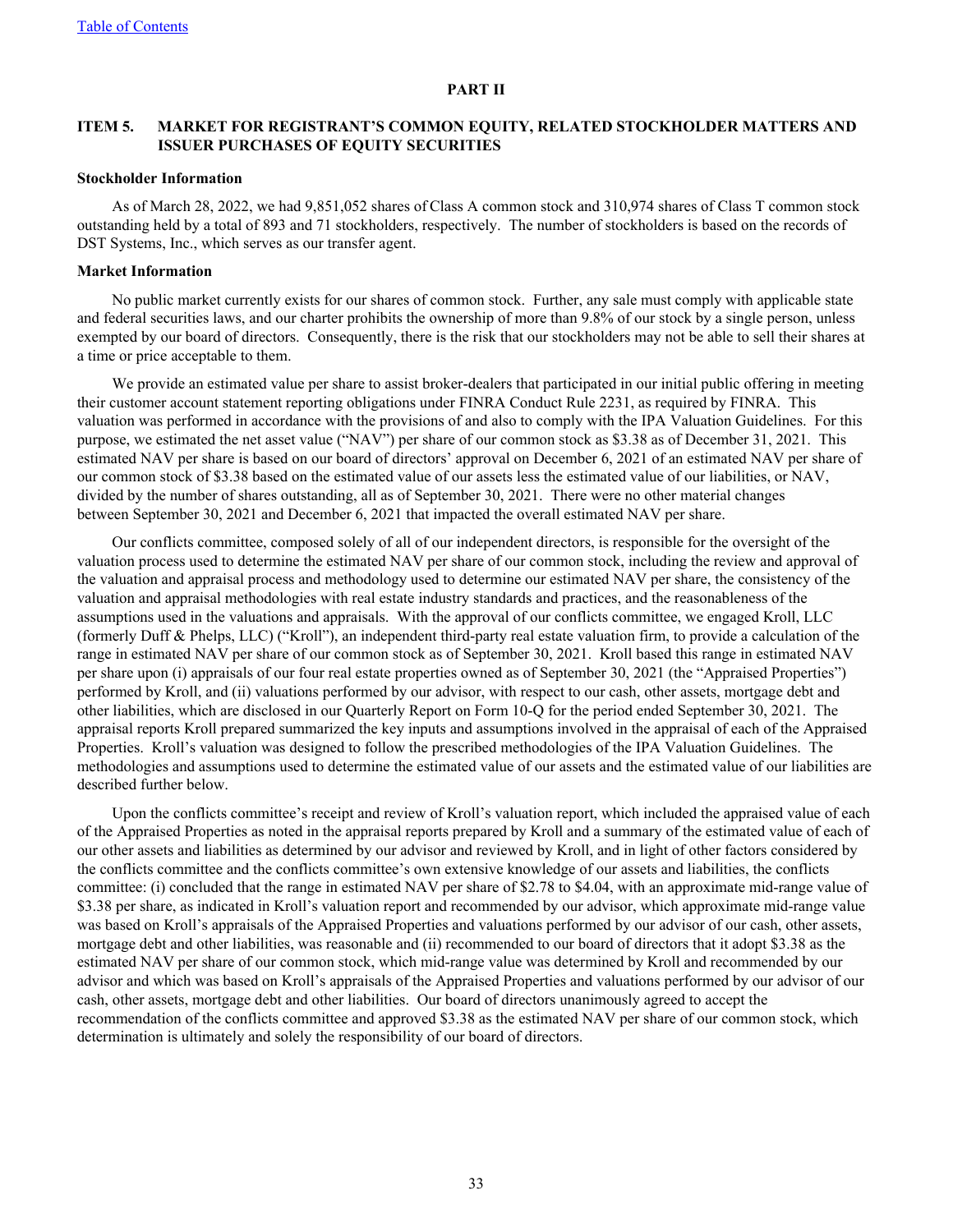The table below sets forth the calculation of our estimated NAV per share as of December 6, 2021 as well as the calculation of our prior estimated value per share as of December 7, 2020. Kroll was not responsible for establishing the estimated NAV per share as of December 6, 2021 or December 7, 2020, respectively.

|                                                           |              | December 6, 2021<br><b>Estimated Value per</b><br><b>Share</b> | <b>December 7, 2020</b><br><b>Estimated Value per</b><br>Share $(1)$ | Change in<br><b>Estimated Value</b><br>per Share |
|-----------------------------------------------------------|--------------|----------------------------------------------------------------|----------------------------------------------------------------------|--------------------------------------------------|
| Real estate properties $(2)$                              | S            | $13.66$ \$                                                     | 14.71 S                                                              | (1.05)                                           |
| Cash, restricted cash and cash equivalents $(3)$          |              | 0.80                                                           | 0.22                                                                 | 0.58                                             |
| Investment in unconsolidated joint venture <sup>(4)</sup> |              |                                                                | 0.02                                                                 | (0.02)                                           |
| Other assets                                              |              | 0.09                                                           | 0.09                                                                 |                                                  |
| Mortgage debt <sup>(5)</sup>                              |              | (9.95)                                                         | (8.89)                                                               | (1.06)                                           |
| Other liabilities                                         |              | (1.22)                                                         | (1.25)                                                               | 0.03                                             |
| Estimated NAV per share                                   | $\mathbf{s}$ |                                                                | 4.90 S                                                               | (1.52)                                           |
| Estimated enterprise value premium                        |              | None assumed                                                   | None assumed                                                         | None assumed                                     |
| Total estimated NAV per share                             |              | 3.38                                                           | 4.90                                                                 | (1.52)                                           |
|                                                           |              |                                                                |                                                                      |                                                  |

(1) The December 7, 2020 estimated value per share was based upon a calculation of the range in estimated NAV per share of our common stock as of September 30, 2020 by Kroll and the recommendation of our advisor. Kroll based this range in estimated NAV per share upon appraisals of our three real estate properties and an investment in an office property held through an unconsolidated joint venture performed by Kroll, and valuations performed by our advisor with respect to our cash, other assets, mortgage debt and other liabilities. For more information relating to the December 7, 2020 estimated value per share and the assumptions and methodologies used by Kroll and our advisor, see our Current Report on Form 8-K filed with the SEC on December 15, 2020.

<sup>(3)</sup> The increase in the estimated value of cash, restricted cash and cash equivalents per share primarily relates to the net proceeds received from the revolving portion of our term loan.

<sup>(4)</sup> We purchased the joint venture partner's 50% equity interest related to the 210 W. Chicago property on October 5, 2020.

 $<sup>(5)</sup>$  The increase in the estimated value of mortgage debt per share was primarily due to additional borrowings under our term loan.</sup>

 $^{(2)}$  The decrease in the estimated value of real estate properties per share was primarily due to a net decrease in the appraised values of the real estate properties after taking into consideration of capital expenditures incurred, partially offset by the consolidation of a property that was previously owned through a joint venture. See note 4 below. The net decrease in the appraised values of the real estate properties is primarily due to (i) a property located in Portland, Oregon where we are projecting longer lease-up periods for the vacant office space as demand for office space in Portland has significantly declined as a result of both the COVID-19 pandemic, with employees continuing to work from home, and the impact of the disruptions caused by protests and demonstrations in the downtown area and (ii) a property located in Houston, Texas where the COVID-19 pandemic has added to an already slumping oil and gas industry, resulting in increased vacancy and expanding capitalization rates across the office marketplace.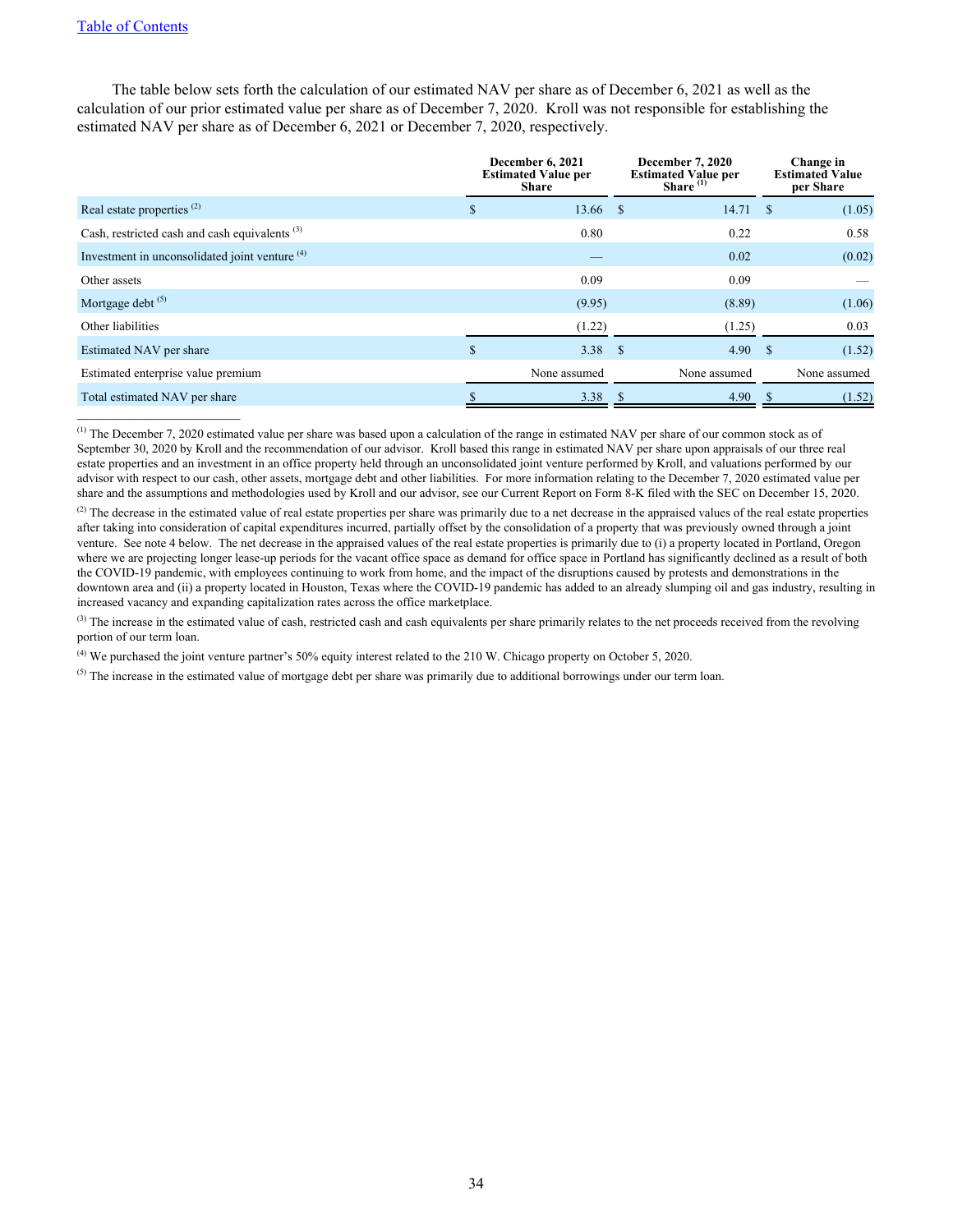#### [Table of Contents](#page-1-0)

The decrease in our estimated value per share from the previous estimate was primarily due to the items noted in the table below, which reflect the significant contributors to the decrease in the estimated value per share from \$4.90 to \$3.38. The changes are not equal to the change in values of each asset and liability group presented in the table above due to changes in the amount of shares outstanding, capital expenditures and related financings and other factors, which caused the value of certain asset or liability groups to change with no impact to our fair value of equity or the overall estimated value per share.

|                                                                                  |             | <b>Change in Estimated</b><br>Value per Share |
|----------------------------------------------------------------------------------|-------------|-----------------------------------------------|
| December 7, 2020 estimated value per share                                       | $\mathbf S$ | 4.90                                          |
| Changes to estimated value per share                                             |             |                                               |
| Real estate                                                                      |             |                                               |
| Real estate                                                                      |             | (1.54)                                        |
| Capital expenditures on real estate                                              |             | (0.13)                                        |
| Total change related to real estate <sup>(1)</sup>                               |             | (1.67)                                        |
| Modified operating cash flows in excess of distributions declared <sup>(2)</sup> |             | 0.24                                          |
| Notes payable                                                                    |             | (0.08)                                        |
| Interest rate swaps                                                              |             | 0.17                                          |
| Deferral of asset management fee liability                                       |             | (0.17)                                        |
| Other changes, net                                                               |             | (0.01)                                        |
| Total change in estimated value per share                                        |             | (1.52)                                        |
| December 6, 2021 estimated value per share                                       |             | 3.38                                          |
|                                                                                  |             |                                               |

<sup>(1)</sup> Decrease is primarily due to a net decrease in appraised values of real estate properties after taking into consideration capital expenditures incurred. The net decrease in the appraised values of the real estate properties was primarily due to (i) a property located in Portland, Oregon where we are projecting longer lease-up periods for the vacant office space as a result of both the COVID-19 pandemic, with employees continuing to work from home, and the impact of the disruptions caused by protests and demonstrations in the downtown area and (ii) a property located in Houston, Texas where the COVID-19 pandemic has added to an already slumping oil and gas industry, resulting in increased vacancy and expanding capitalization rates across the office marketplace.  $^{(2)}$  Modified operating cash flow reflects modified funds from operations ("MFFO") adjusted to add back the amortization of deferred financing costs and deferral of asset management fee. We compute MFFO in accordance with the definition included in the practice guideline issued by IPA in November 2010.

As with any valuation methodology, the methodologies used are based upon a number of estimates and assumptions that may not be accurate or complete. Different parties using different assumptions and estimates could derive a different estimated NAV per share of our common stock, and these differences could be significant. In particular, due in part to our relatively small asset base and the number of shares of our common stock outstanding, even modest changes in key assumptions made in appraising our real estate properties could have a very significant impact on the estimated value of our shares. See the discussion under "Real Estate - Real Estate Valuation" below. The estimated NAV per share is not audited and does not represent the fair value of our assets less the fair value of our liabilities according to U.S. generally accepted accounting principles ("GAAP"), nor does it represent a liquidation value of our assets and liabilities or the price at which our shares of common stock would trade on a national securities exchange. The estimated NAV per share does not reflect a discount for the fact that we are externally managed, nor does it reflect a real estate portfolio premium/discount versus the sum of the individual property values. The estimated NAV per share also does not take into account estimated disposition costs and fees for real estate properties, debt prepayment penalties that could apply upon the prepayment of certain of our debt obligations and the impact of restrictions on the assumption of debt and should not be considered a liquidation value of our assets and liabilities. We would generally expect disposition costs and fees related to the sale of each of its real estate properties to be between 2.25% to 2.75% of the gross sales price, less concessions and credits. As of September 30, 2021, we had no potentially dilutive securities outstanding that would impact the estimated NAV per share of its common stock.

Our estimated NAV per share takes into consideration any potential liability related to a subordinated participation in cash flows our advisor is entitled to upon meeting certain stockholder return thresholds in accordance with the advisory agreement. For purposes of determining the estimated NAV per share, our advisor calculated the potential liability related to this incentive fee based on a hypothetical liquidation of our assets and liabilities at their estimated fair values, after considering the impact of any potential closing costs and fees related to the disposition of real estate properties, and determined that there would be no liability related to the subordinated participation in cash flows.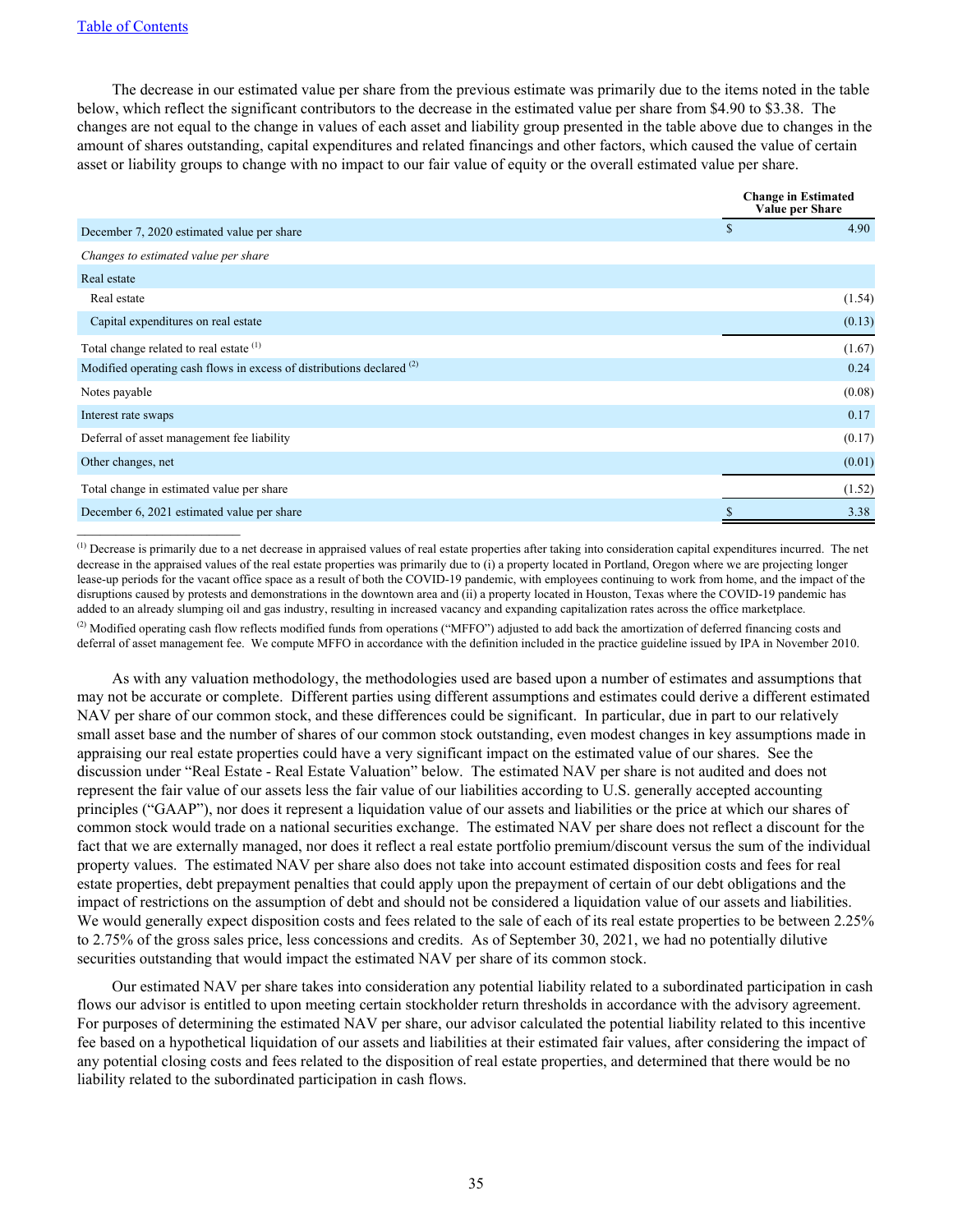### *Methodology*

Our goal for the valuation was to arrive at a reasonable and supportable estimated NAV per share, using a process that was designed to be in compliance with the IPA Valuation Guidelines and using what we and our advisor deemed to be appropriate valuation methodologies and assumptions. The following is a summary of the valuation and appraisal methodologies, assumptions and estimates used to value our assets and liabilities:

# *Real Estate*

 $\mathcal{L}_\text{max}$  , where  $\mathcal{L}_\text{max}$  , we have the set of the set of the set of the set of the set of the set of the set of the set of the set of the set of the set of the set of the set of the set of the set of the set of

*Independent Valuation Firm:* Kroll<sup>(1)</sup> was selected by our advisor and approved by our conflicts committee and board of directors to appraise each of the Appraised Properties and to provide a calculation of the range in estimated NAV per share of our common stock as of December 6, 2021. Kroll is engaged in the business of appraising commercial real estate properties and is not affiliated with us or our advisor. The compensation we paid to Kroll was based on the scope of work and not on the appraised values of the Appraised Properties. The appraisals were performed in accordance with the Code of Ethics and the Uniform Standards of Professional Appraisal Practice, or USPAP, the real estate appraisal industry standards created by The Appraisal Foundation, as well as the requirements of the state where each real property is located. Each appraisal was reviewed, approved and signed by an individual with the professional designation of MAI (Member of the Appraisal Institute). The use of the reports is subject to the requirements of the Appraisal Institute relating to review by its duly authorized representatives.

Kroll collected all reasonably available material information that it deemed relevant in appraising the Appraised Properties. Kroll obtained property-level information from our advisor, including (i) property historical and projected operating revenues and expenses; (ii) property lease agreements; and (iii) information regarding recent or planned capital expenditures. Kroll reviewed and relied in part on the property-level information provided by our advisor and considered this information in light of its knowledge of each property's specific market conditions.

In conducting its investigation and analyses, Kroll took into account customary and accepted financial and commercial procedures and considerations as it deemed relevant. Although Kroll reviewed information supplied or otherwise made available by us or our advisor for reasonableness, it assumed and relied upon the accuracy and completeness of all such information and of all information supplied or otherwise made available to it by any other party and did not independently verify any such information. With respect to operating or financial forecasts and other information and data provided to or otherwise reviewed by or discussed with Kroll, Kroll assumed that such forecasts and other information and data were reasonably prepared in good faith on bases reflecting the best currently available estimates and judgments of our management and/or our advisor. Kroll relied on us to advise it promptly if any information previously provided became inaccurate or was required to be updated during the period of its review.

In performing its analyses, Kroll made numerous other assumptions as of various points in time with respect to industry performance, general business, economic and regulatory conditions and other matters, many of which are beyond its and our control, as well as certain factual matters. For example, unless specifically informed to the contrary, Kroll assumed that we had clear and marketable title to each of the Appraised Properties, that no title defects existed, that any improvements were made in accordance with law, that no hazardous materials were present or had been present previously, that no deed restrictions existed, and that no changes to zoning ordinances or regulations governing use, density or shape were pending or being considered. Furthermore, Kroll's analyses, opinions and conclusions were necessarily based upon market, economic, financial and other circumstances and conditions existing as of or prior to the date of the appraisals, and any material change in such circumstances and conditions (including future financial market disruptions related to COVID-19) may affect Kroll's analyses and conclusions. Kroll's appraisal reports contain other assumptions, qualifications and limitations that qualify the analyses, opinions and conclusions set forth therein. Furthermore, the prices at which the Appraised Properties may actually be sold could differ from their appraised values.

 $<sup>(1)</sup>$  Kroll is actively engaged in the business of appraising commercial real estate properties similar to those owned by us in connection with public securities</sup> offerings, private placements, business combinations and similar transactions. We engaged Kroll to prepare appraisal reports for each of the Appraised Properties and to provide a calculation of the range in estimated NAV per share of our common stock and Kroll received fees upon the delivery of such reports and the calculation of the range in estimated NAV per share of our common stock. In addition, we have agreed to indemnify Kroll against certain liabilities arising out of this engagement. In the two years prior to the date of this filing, Kroll and its affiliates have provided a number of commercial real estate, appraisal, valuation and financial advisory services for our affiliates and have received fees in connection with such services. Kroll and its affiliates may from time to time in the future perform other commercial real estate, appraisal, valuation and financial advisory services for us and our affiliates in transactions related to the properties that are the subjects of the appraisals, so long as such other services do not adversely affect the independence of the applicable Kroll appraiser as certified in the applicable appraisal report.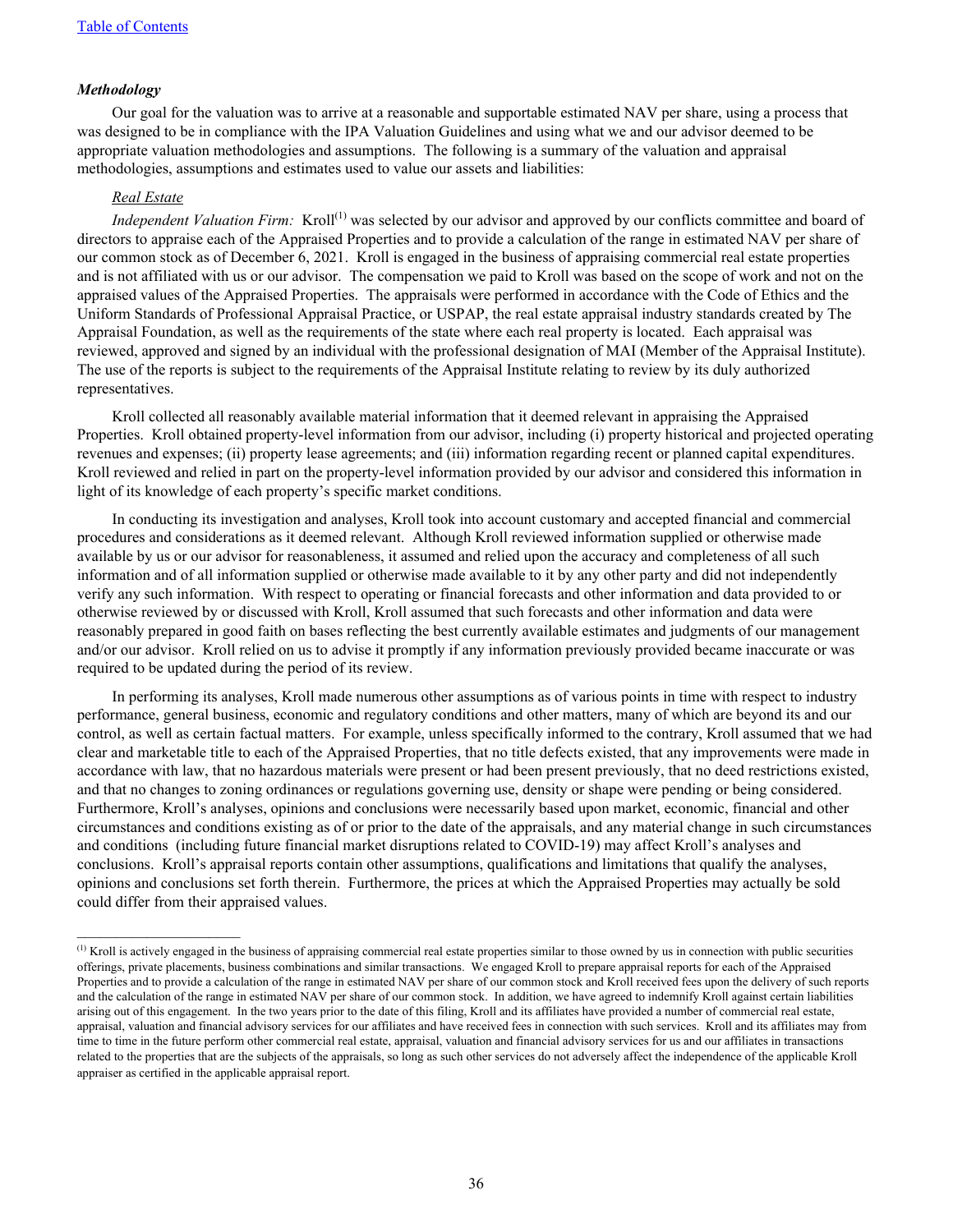Although Kroll considered any comments to its appraisal reports received from us or our advisor, the appraised values of the Appraised Properties were determined by Kroll. The appraisal reports for the Appraised Properties are addressed solely to us to assist in the calculation of the range in estimated NAV per share of our common stock. The appraisal reports are not addressed to the public and may not be relied upon by any other person to establish an estimated NAV per share of our common stock and do not constitute a recommendation to any person to purchase or sell any shares of our common stock. In preparing its appraisal reports, Kroll did not solicit third-party indications of interest for the Appraised Properties. In preparing its appraisal reports and in calculating the range in estimated NAV per share of our common stock, Kroll did not, and was not requested to, solicit third-party indications of interest for our common stock in connection with possible purchases thereof or the acquisition of all or any part of us.

The foregoing is a summary of the standard assumptions, qualifications and limitations that generally apply to Kroll's appraisal reports. All of the Kroll appraisal reports, including the analyses, opinions and conclusions set forth in such reports, are qualified by the assumptions, qualifications and limitations set forth in the respective appraisal reports.

*Real Estate Valuation:* Kroll appraised each of the Appraised Properties using various methodologies including the direct capitalization approach, discounted cash flow analyses and sales comparison approach and relied primarily on 10-year discounted cash flow analyses for the final appraisal of each of the Appraised Properties. Kroll calculated the discounted cash flow value of each of the Appraised Properties using property-level cash flow estimates, terminal capitalization rates and discount rates that fall within ranges it believes would be used by similar investors to value the Appraised Properties, based on recent comparable market transactions adjusted for unique properties and market-specific factors.

As of September 30, 2021, the Appraised Properties consisted of four office buildings, which were acquired for a total purchase price of \$163.0 million, exclusive of acquisition fees and acquisition expenses of \$3.4 million, in which we had invested \$15.8 million in capital and tenant improvements. As of September 30, 2021, the total appraised value of the Appraised Properties as provided by Kroll using the appraisal methods described above was \$138.9 million.

The following table summarizes the key assumptions that were used in the discounted cash flow analyses to arrive at the appraised value of the Appraised Properties:

|                                                                   | <b>Range in Values</b> | <b>Weighted-Average Basis</b> |
|-------------------------------------------------------------------|------------------------|-------------------------------|
| Terminal capitalization rate                                      | 6.25\% to 7.75\%       | 6.71%                         |
| Discount rate                                                     | 7.50% to 9.25%         | 8.17%                         |
| Net operating income compounded annual growth rate <sup>(1)</sup> | $(0.87)$ % to 15.94%   | 6.56%                         |
|                                                                   |                        |                               |

 $<sup>(1)</sup>$  The net operating income compounded annual growth rates ("CAGRs") reflect both the contractual and market rents and reimbursements (in cases where the</sup> contractual lease period is less than the hold period of the property) net of expenses over the holding period. The range of CAGRs shown is the constant annual rate at which the net operating income is projected to grow to reach the net operating income in the final year of the hold period for each of the properties. Excluding the Commonwealth Building, an office property located in Portland, Oregon that was 67% leased as of September 30, 2021, the weighted-average CAGR is 2.62%.

While we believe that Kroll's assumptions and inputs are reasonable, a change in these assumptions and inputs would significantly impact the appraised value of the Appraised Properties and thus, our estimated NAV per share. The table below illustrates the impact on our estimated NAV per share if the terminal capitalization rates or discount rates Kroll used to appraise the Appraised Properties were adjusted by 25 basis points, assuming all other factors remain unchanged. Additionally, the table below illustrates the impact on our estimated NAV per share if these terminal capitalization rates or discount rates were adjusted by 5% in accordance with the IPA Valuation Guidelines, assuming all other factors remain unchanged:

|                              |      | Increase (Decrease) on the Estimated NAV per Share due to |                                                         |  |                |  |                |  |
|------------------------------|------|-----------------------------------------------------------|---------------------------------------------------------|--|----------------|--|----------------|--|
|                              |      |                                                           | Decrease of 25 basis points Increase of 25 basis points |  | Decrease of 5% |  | Increase of 5% |  |
| Terminal capitalization rate |      | 0.30                                                      | $(0.41)$ \$                                             |  | 0.42           |  | (0.51)         |  |
| Discount rate                | 0.21 |                                                           | (0.34)                                                  |  | 0.39           |  | (0.50)         |  |

Finally, a 1% increase in the appraised value of the Appraised Properties would result in a \$0.14 increase in our estimated NAV per share and a 1% decrease in the appraised value of the Consolidated Properties would result in a decrease of \$0.14 to our estimated NAV per share, assuming all other factors remain unchanged.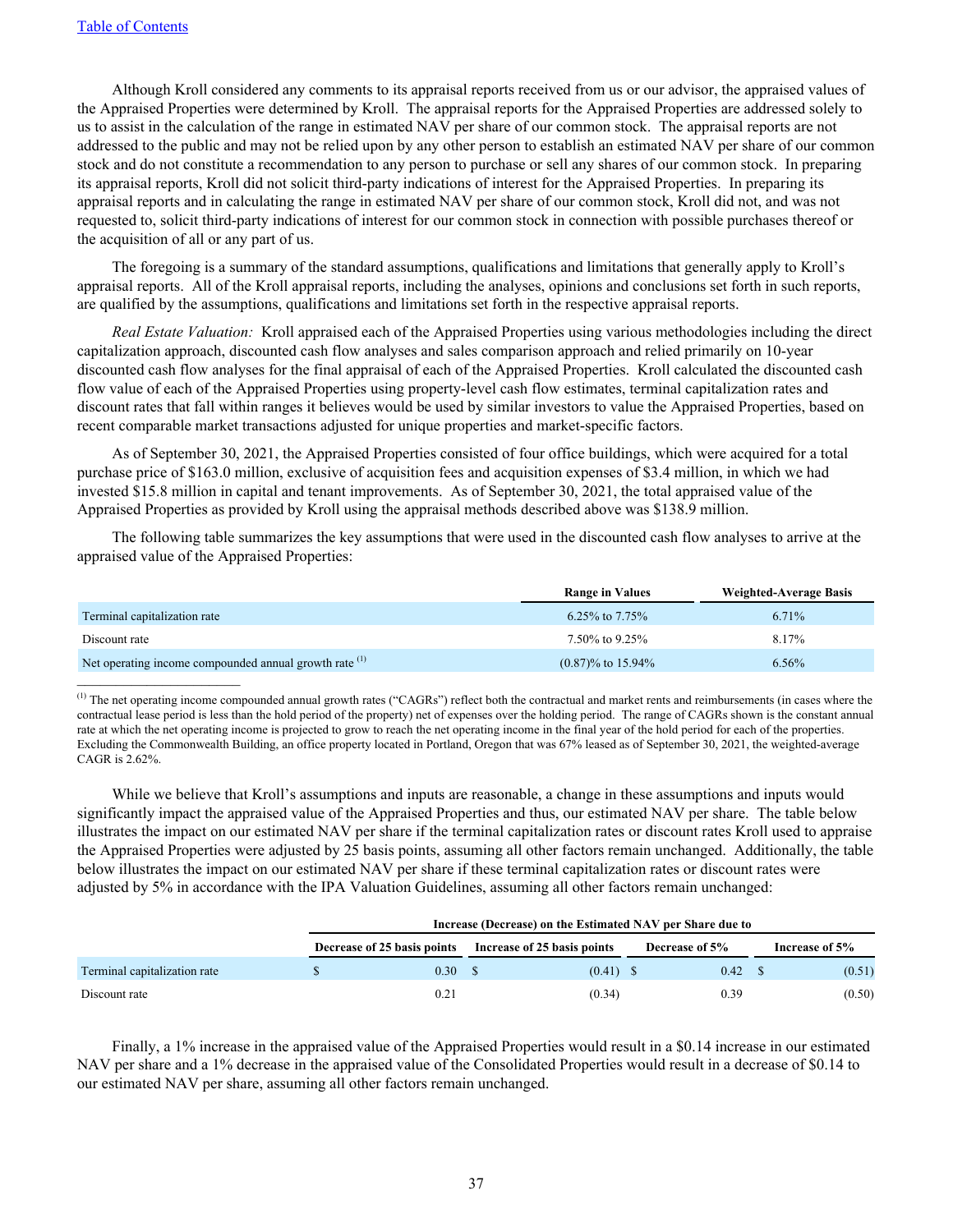# *Notes Payable*

The estimated values of our notes payable are equal to the GAAP fair values disclosed in our Quarterly Report on Form 10-Q for the period ended September 30, 2021, but do not equal the book value of the loans in accordance with GAAP. Our advisor estimated the values of our notes payable using a discounted cash flow analysis. The discounted cash flow analysis was based on projected cash flow over the remaining loan terms, including extensions we expect to exercise, and management's estimates of current market interest rates for instruments with similar characteristics, including remaining loan term, loan-tovalue ratio and type of collateral.

As of September 30, 2021, the GAAP fair value and carrying value (excluding unamortized deferred financing costs of \$0.2 million) of our notes payable were \$101.1 million and \$101.7 million, respectively. The weighted-average discount rate applied to the future estimated debt payments, which have a weighted-average remaining term of 0.75 years, was approximately 2.48%.

The table below illustrates the impact on our estimated NAV per share if the discount rates our advisor used to value our notes payable were adjusted by 25 basis points, assuming all other factors remain unchanged. Additionally, the table below illustrates the impact on our estimated NAV per share if these discount rates were adjusted by 5% in accordance with the IPA Valuation Guidelines, assuming all other factors remain unchanged:

|               | Increase (Decrease) on the Estimated NAV per Share due to |                                                         |        |                |  |                       |  |  |  |
|---------------|-----------------------------------------------------------|---------------------------------------------------------|--------|----------------|--|-----------------------|--|--|--|
|               |                                                           | Decrease of 25 basis points Increase of 25 basis points |        | Decrease of 5% |  | <b>Increase of 5%</b> |  |  |  |
| Discount rate |                                                           | $(0.02)$ \$                                             | 0.02 S | $(0.01)$ \$    |  | 0.01                  |  |  |  |

## *Other Assets and Liabilities*

The carrying values of a majority of our other assets and liabilities are considered to equal their fair value due to their short maturities or liquid nature. Certain balances, such as straight-line rent receivables, lease intangible assets and liabilities, deferred financing costs, unamortized lease commissions and unamortized lease incentives, have been eliminated for the purpose of the valuation due to the fact that the value of those balances was already considered in the valuation of the related asset or liability. Our advisor has also excluded redeemable common stock as temporary equity does not represent a true liability to us and the shares that this amount represents are included in our total outstanding shares of common stock for purposes of determining our estimated NAV per share.

### *Limitations of Estimated NAV per Share*

As with any valuation methodology, the methodologies used are based upon a number of estimates and assumptions that may not be accurate or complete. Different parties with different assumptions and estimates could derive a different estimated NAV per share, and these differences could be significant. The estimated NAV per share is not audited and does not represent the fair value of our assets less the fair value of our liabilities according to GAAP.

Accordingly, with respect to our estimated NAV per share, we can give no assurance that:

- a stockholder would be able to resell his or her shares at our estimated NAV per share;
- a stockholder would ultimately realize distributions per share equal to our estimated NAV per share upon liquidation of our assets and settlement of our liabilities or a sale of our company;
- our shares of common stock would trade at its estimated NAV per share on a national securities exchange;
- a third party would offer our estimated NAV per share in an arm's-length transaction to purchase all or substantially all of our shares of common stock;
- another independent third-party appraiser or third-party valuation firm would agree with our estimated NAV per share; or
- the methodology used to determine our estimated NAV per share would be acceptable to the Financial Industry Regulatory Authority or for compliance with ERISA reporting requirements.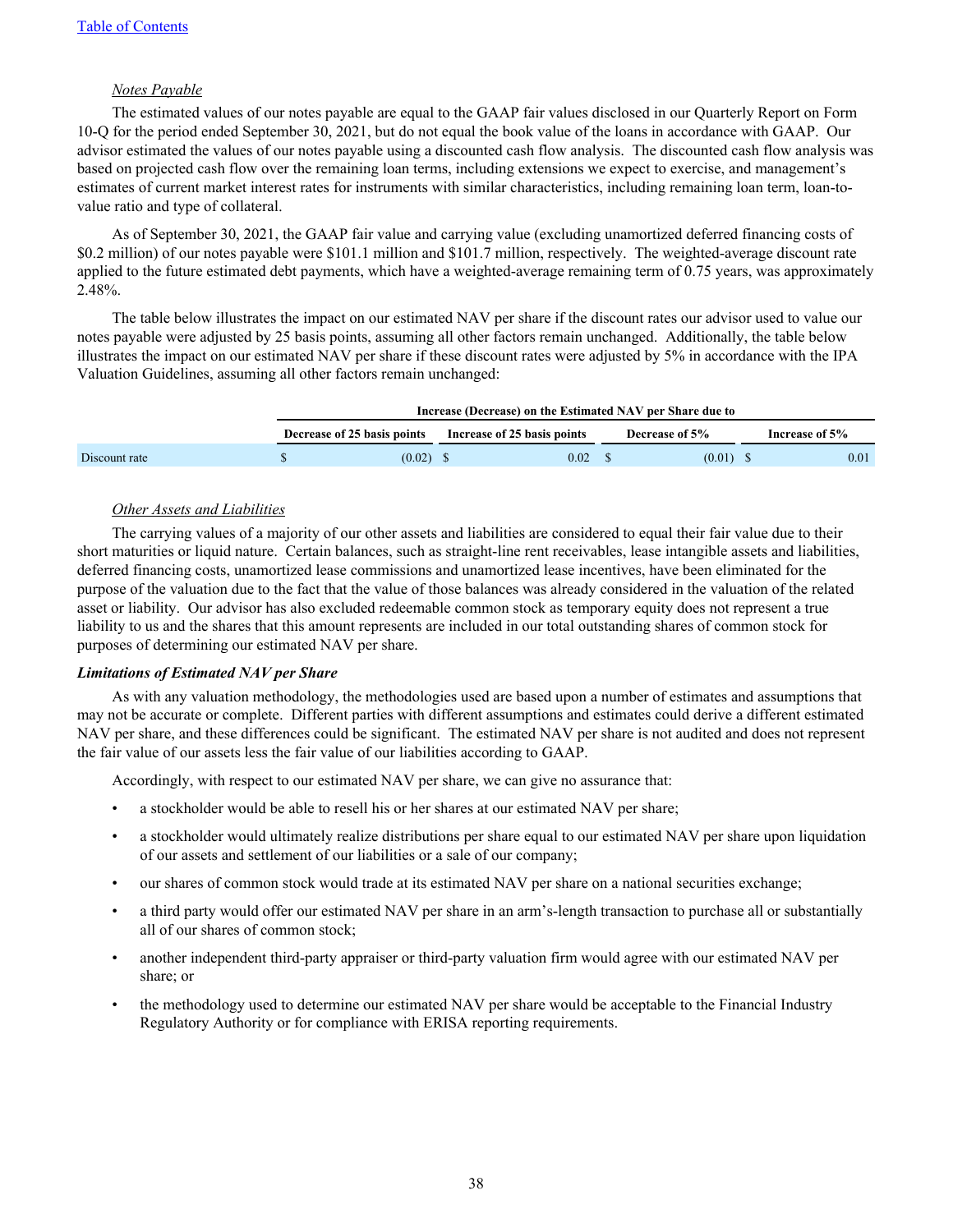Further, our estimated NAV per share is based on the estimated value of our assets less the estimated value of our liabilities, divided by the number of shares outstanding, all as of September 30, 2021. As of September 30, 2021, we had 9,855,330 and 310,974 shares of common stock issued and outstanding of Class A and Class T common stock, respectively. We did not make any adjustments to our estimated NAV subsequent to September 30, 2021, including, adjustments relating to the following, among others: (i) the issuance of common stock; (ii) net operating income earned and distributions declared; and (iii) the redemption of shares. The value of our shares will fluctuate over time in response to developments related to future investments, the performance of individual assets in our portfolio and the management of those assets and the real estate and finance markets. In particular, the COVID-19 pandemic, together with the resulting measures imposed to help control the spread of the virus, has had a negative impact on the economy and business activity globally. The COVID-19 pandemic is negatively impacting almost every industry, including the U.S. office real estate industry and the industries of our tenants, directly or indirectly. While we have considered the impact from COVID-19 on our December 6, 2021 estimated value per share, the extent to which the COVID-19 pandemic impacts our business, financial condition, results of operations and cash flows depends on future developments, which are highly uncertain and cannot be predicted with confidence, including the scope, severity and duration of the pandemic, the actions taken to contain the pandemic or mitigate its impact, and the direct and indirect economic effects of the pandemic and containment measures, among others.

Our estimated NAV per share does not reflect a discount for the fact that we are externally managed, nor does it reflect a real estate portfolio premium/discount versus the sum of the individual property values. Our estimated NAV per share does not take into account estimated disposition costs and fees for real estate properties, debt prepayment penalties that could apply upon the prepayment of certain of our debt obligations or, the impact of restrictions on the assumption of debt and should not be considered a liquidation value of our assets and liabilities. We would generally expect disposition costs and fees related to the sale of each of its real estate properties to be between 2.25% to 2.75% of the gross sales price, less concessions and credits. We currently expect to utilize our advisor and/or an independent valuation firm to update the estimated NAV per share no later than December 2022 and annually thereafter. We can give no assurance that our estimated NAV per share will increase or that it will not decrease.

# *Historical Estimated Values per Share*

The historical reported estimated value per share of our common stock approved by the board of directors is set forth below:

| <b>Estimated Value per Share</b> | <b>Effective Date of Valuation</b> | Filing with the Securities and Exchange Commission  |
|----------------------------------|------------------------------------|-----------------------------------------------------|
| \$4.90                           | December 7, 2020                   | Current Report on Form 8-K, filed December 15, 2020 |
| \$8.43                           | December 4, 2019                   | Current Report on Form 8-K, filed December 12, 2019 |
| \$9.20                           | December 7, 2018                   | Current Report on Form 8-K, filed December 10, 2018 |
| \$8.79                           | December 8, 2017                   | Current Report on Form 8-K, filed December 11, 2017 |
| \$8.75                           | August 9, 2017                     | Current Report on Form 8-K, filed August 10, 2017   |

### **Distribution Information**

We have elected to be taxed as a REIT under the Internal Revenue Code and have operated as such beginning with our taxable year ended December 31, 2015. To maintain our qualification as a REIT, we must meet certain organizational and operational requirements, including a requirement to distribute at least 90% of our REIT taxable income (computed without regard to the dividends-paid deduction or net capital gain and which does not necessarily equal net income as calculated in accordance with GAAP). Our board of directors may authorize distributions in excess of those required for us to maintain REIT status depending on our financial condition and such other factors as our board of directors deems relevant.

In connection with its consideration of a Plan of Liquidation, our board of directors determined to cease paying regular quarterly distributions with the expectation that any future distributions to our stockholders would be liquidating distributions from the sale of our remaining assets. If our board of directors and/or our stockholders do not approve a Plan of Liquidation, our board of directors will review our payment of regular quarterly distributions again; however, no assurances can be made with respect to the payment or amount of any future distributions, whether regular or liquidating.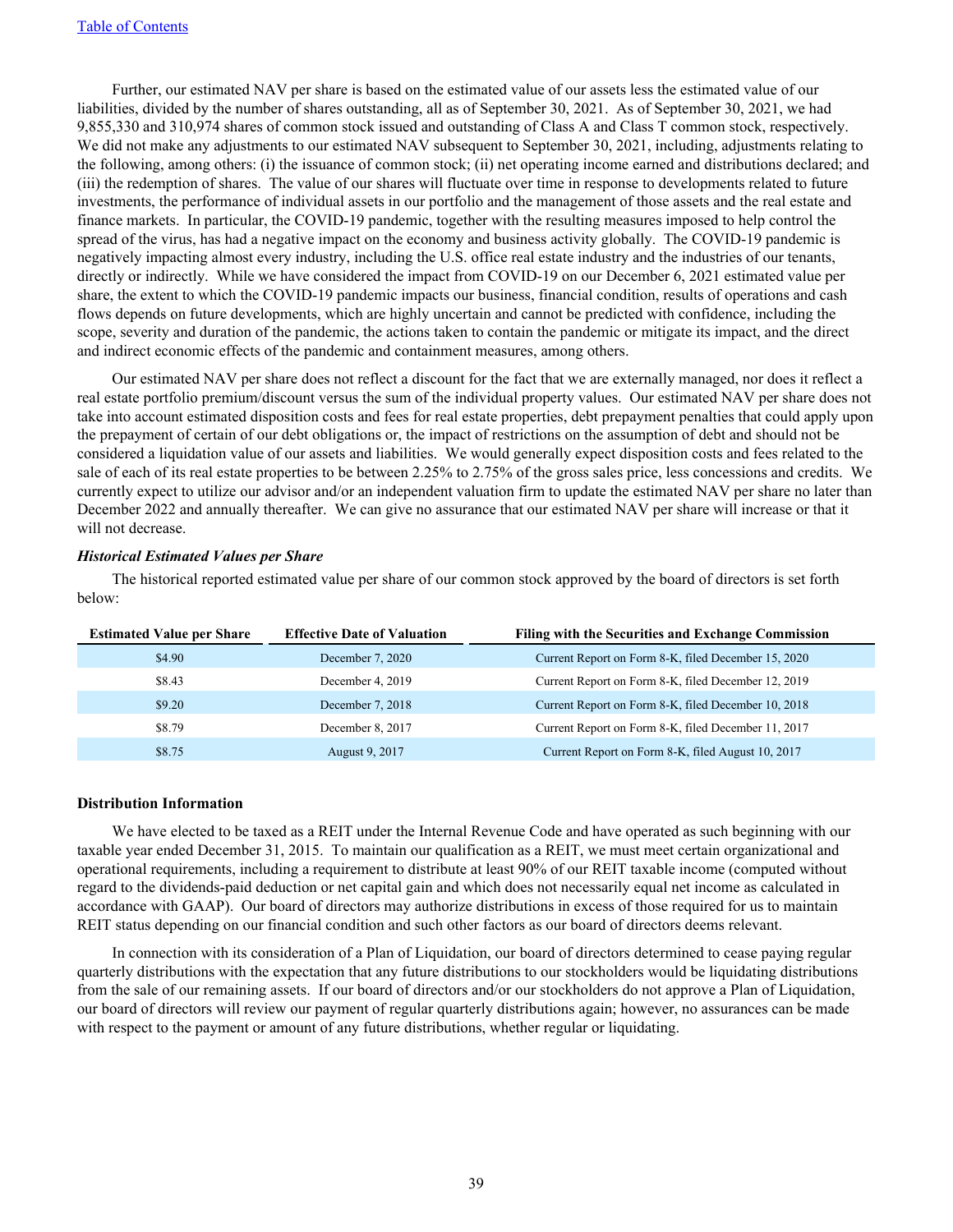## [Table of Contents](#page-1-0)

We declared monthly distributions based on monthly record dates during the period from January 1, 2020 through June 30, 2020. We paid distributions for all record dates of a given month on or about the first business day of the following month. Commencing with the fourth quarter of 2020, we declared quarterly distributions based on a single quarterly record date during the period from October 1, 2020 through December 31, 2021. Distributions declared during 2021 and 2020, aggregated by quarter, are as follows (dollars in thousands, except per share amounts):

|                                                     |               |             |               |               |               | 2021                            |                    |                  |            |       |
|-----------------------------------------------------|---------------|-------------|---------------|---------------|---------------|---------------------------------|--------------------|------------------|------------|-------|
|                                                     |               | 1st Ouarter |               | 2nd Ouarter   |               | 3rd Ouarter                     | <b>4th Quarter</b> |                  |            | Total |
| <b>Total Distributions Declared</b>                 | \$            | 437         | S             | $436 \quad S$ |               | 436                             | <sup>S</sup>       | 436S             |            | 1,745 |
| Total Per Class A Share Distribution <sup>(1)</sup> | \$            | 0.043       | S             | 0.043         | S             | 0.043                           | S                  | 0.043            | S          | 0.172 |
| Total Per Class T Share Distribution <sup>(1)</sup> | \$            | 0.043       | <sup>\$</sup> | 0.043         | <sup>\$</sup> | 0.043                           | - \$               | $0.043 \quad$ \$ |            | 0.172 |
|                                                     |               |             | 2020          |               |               |                                 |                    |                  |            |       |
|                                                     |               | 1st Ouarter |               | 2nd Ouarter   |               | 3rd Ouarter                     |                    | 4th Ouarter      |            | Total |
| <b>Total Distributions Declared</b>                 | <sup>\$</sup> | 644         | S             | 643           | <sup>\$</sup> | $\overline{\phantom{m}}$        | S                  | 429              | $^{\circ}$ | 1,716 |
| Total Per Class A Share Distribution <sup>(1)</sup> | S             | 0.063       | -S            | 0.063         | -S            | $\hspace{0.1mm}-\hspace{0.1mm}$ | S                  | 0.042            | - S        | 0.168 |
| Total Per Class T Share Distribution <sup>(1)</sup> | \$            | 0.063       | S             | 0.063         | \$            | $\overline{\phantom{m}}$        | \$                 | $0.042 \quad$ \$ |            | 0.168 |
|                                                     |               |             |               |               |               |                                 |                    |                  |            |       |

 $<sup>(1)</sup>$  Distributions for each month commencing January 1, 2020 through June 30, 2020 were based on monthly record dates and calculated at a monthly rate of</sup> \$0.02107500 per share. Distributions for the period from October 1, 2020 through December 31, 2021 were based on a single quarterly record date and calculated at a quarterly rate of \$0.04215000 per share for the period from October 1, 2020 through December 31, 2020 and \$0.04287500 per share for the period from January 1, 2021 through December 31, 2021. Total distribution per class of shares assumes the share was issued and outstanding each day that was a record date for distributions during the period presented.

The tax composition of our distributions declared for the years ended December 31, 2021 and 2020 was as follows:

|                   | 2021    | 2020  |
|-------------------|---------|-------|
| Ordinary Income   | $-$ %   | $-$ % |
| Capital Gain      | $-$ %   | 50 %  |
| Return of Capital | $100\%$ | 50 %  |
| Total             | $100\%$ | 100 % |

For more information with respect to our distributions paid, see Part II, Item 7, "Management's Discussion and Analysis of Financial Condition and Results of Operations - Distributions."

### **Use of Proceeds from Sales of Registered Securities and Unregistered Sales of Equity Securities**

During the year ended December 31, 2021, we did not sell any equity securities that were not registered under the Securities Act of 1933.

### **Share Redemption Program**

Our share redemption program provides that stockholders may sell their shares to us in limited circumstances and is only available for redemptions sought upon a stockholder's death, "qualifying disability" or "determination of incompetence" (each as defined in the share redemption program, and collectively "special redemptions").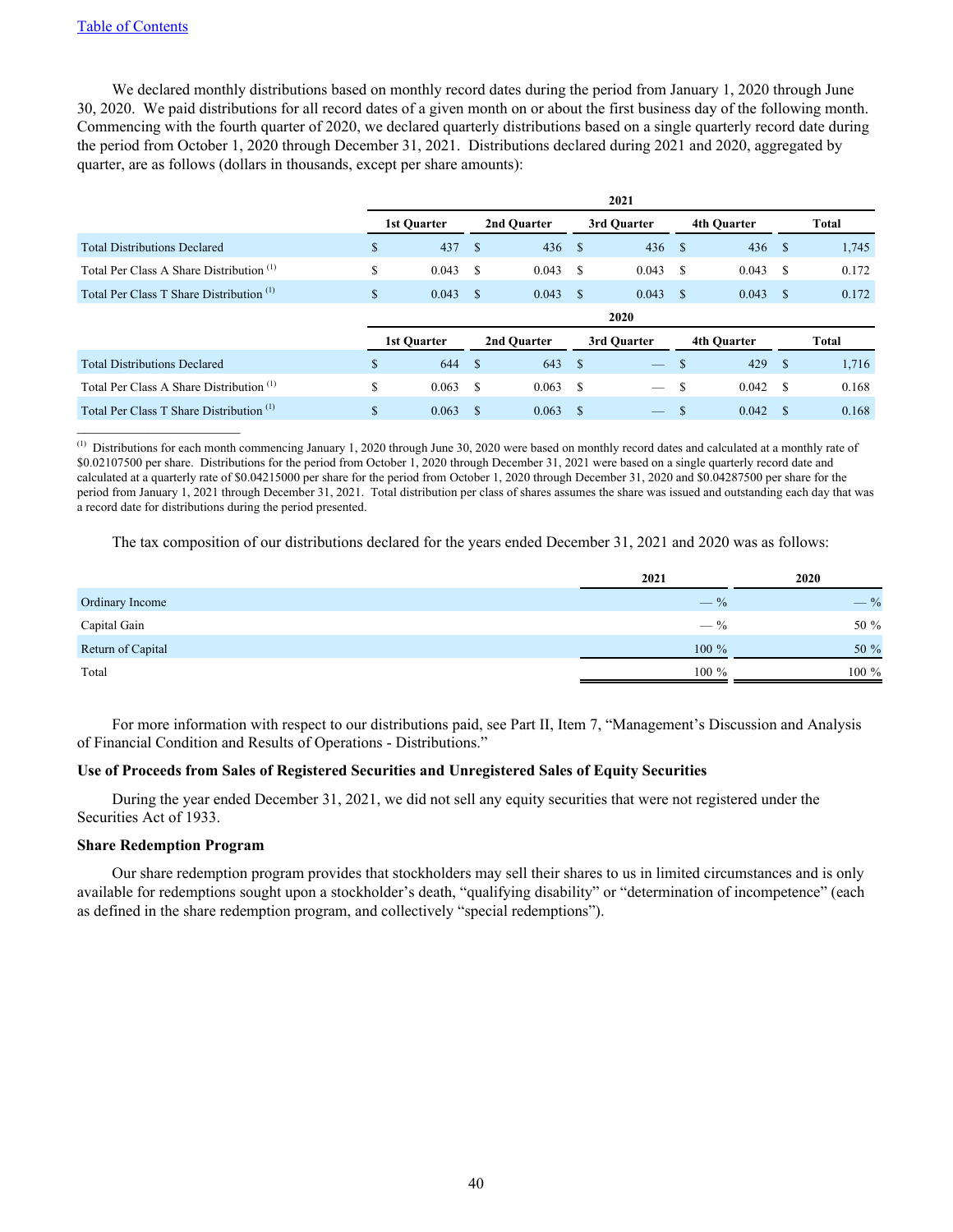Pursuant to our share redemption program, as amended to date, there are several limitations on our ability to redeem shares:

- During each calendar year, special redemptions are limited to an annual dollar amount determined by our board of directors, which may be reviewed during the year and increased or decreased upon ten business days' notice to our stockholders. We may provide notice by including such information (a) in a Current Report on Form 8-K or in our annual or quarterly reports, all publicly filed with the SEC or (b) in a separate mailing to our stockholders. The dollar amount limitation for special redemptions for the calendar year 2021 was \$250,000 in the aggregate. On December 6, 2021, our board of directors approved the same annual dollar limitation of \$250,000 in the aggregate for the calendar year 2022, as may be reviewed and adjusted from time to time by the board of directors.
- During any calendar year, we may redeem no more than 5% of the weighted-average number of shares outstanding during the prior calendar year.
- We have no obligation to redeem shares if the redemption would violate the restrictions on distributions under Maryland law, which prohibits distributions that would cause a corporation to fail to meet statutory tests of solvency.

Special redemptions are redeemed at a price equal to the most recent estimated NAV per share as of the applicable redemption date.

On December 6, 2021, our board of directors approved an estimated NAV per share of our common stock of \$3.38 based on the estimated value of our assets less the estimated value of our liabilities, or NAV, divided by the number of shares outstanding, all as of September 30, 2021. For a full description of the methodologies used to value our assets and liabilities in connection with the calculation of the calculation of the estimated value per share, see Part II, Item 5, "Market for Registrant's Common Equity, Related Stockholder Matters and Issuer Purchases of Equity Securities - Market Information." The estimated NAV per share of \$3.38 became effective for the December 2021 redemption date, which was December 31, 2021.

We may amend, suspend or terminate our share redemption program upon 10 business days' notice. We redeem shares on the last business day of each month. For a stockholder's shares to be eligible for redemption in a given month or to withdraw a redemption request, we must receive a written notice from the stockholder or from an authorized representative of the stockholder in good order and on a form approved by us at least five business days before the redemption date.

During the year ended December 31, 2021, redemptions under our share redemption program were funded with existing cash on hand, and shares were redeemed pursuant to our share redemption program as follows in the table below.

| Month            | <b>Total Number of</b><br><b>Shares Redeemed</b> |                    | <b>Average Price Paid<br/>Per Share</b> <sup>(1)</sup> | <b>Approximate Dollar Value of Shares</b><br><b>Available That May Yet Be Redeemed</b><br><b>Under the Program</b> |
|------------------|--------------------------------------------------|--------------------|--------------------------------------------------------|--------------------------------------------------------------------------------------------------------------------|
| January 2021     | $\overline{\phantom{a}}$                         | $\mathbf{\hat{s}}$ |                                                        | (2)                                                                                                                |
| February 2021    |                                                  | \$                 |                                                        | (2)                                                                                                                |
| March 2021       | $9,468$ \$                                       |                    | 4.90                                                   | (2)                                                                                                                |
| April 2021       |                                                  | \$                 |                                                        | (2)                                                                                                                |
| May 2021         | $4,120$ \$                                       |                    | 4.90                                                   | (2)                                                                                                                |
| June 2021        |                                                  | \$                 |                                                        | (2)                                                                                                                |
| <b>July 2021</b> | $\overline{\phantom{a}}$                         | $\mathcal{S}$      |                                                        | (2)                                                                                                                |
| August 2021      |                                                  | \$                 |                                                        | (2)                                                                                                                |
| September 2021   | 4,811                                            | $\mathcal{S}$      | 4.90                                                   | (2)                                                                                                                |
| October 2021     |                                                  | \$                 |                                                        | (2)                                                                                                                |
| November 2021    |                                                  | $\mathbb{S}$       |                                                        | (2)                                                                                                                |
| December 2021    |                                                  | \$                 |                                                        | (2)                                                                                                                |
| Total            | 18,399                                           |                    |                                                        |                                                                                                                    |

(1) The prices at which we redeem shares under the program are as set forth above.

 $^{(2)}$  We limited the dollar value of shares that could be redeemed under the program in 2021 as described above. Based on the redemption limitation described above for 2022 redemption and redemptions through February 28, 2022, we may redeem up to \$235,000 of shares in connection with special redemptions for the remainder of 2022.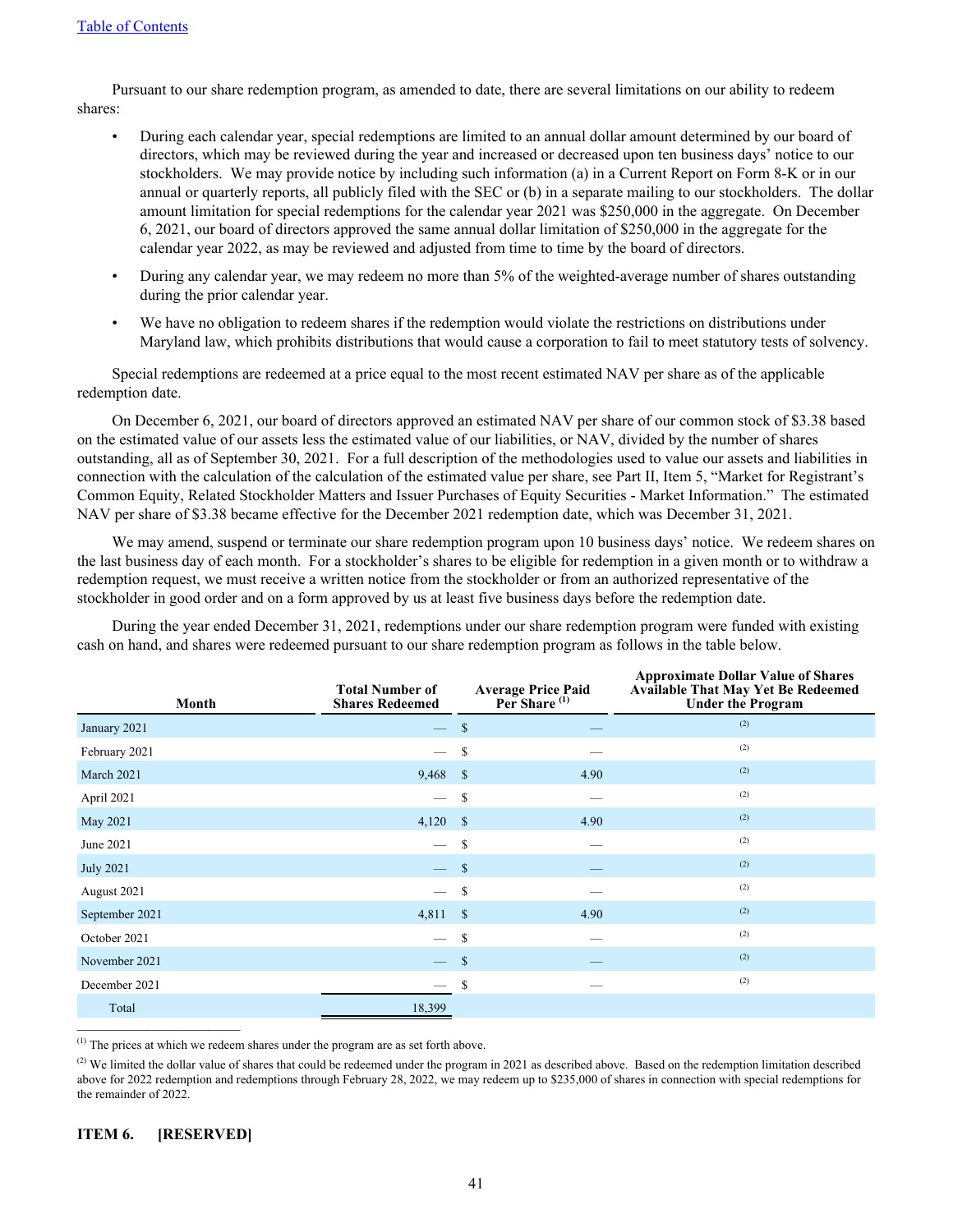# **ITEM 7. MANAGEMENT**'**S DISCUSSION AND ANALYSIS OF FINANCIAL CONDITION AND RESULTS OF OPERATIONS**

The following discussion and analysis should be read in conjunction with our accompanying consolidated financial statements and the notes thereto. Also see "Forward-Looking Statements" and "Summary Risk Factors" preceding Part I and Part I, Item 1A, "Risk Factors."

## **Overview**

We were formed on January 12, 2015 as a Maryland corporation that elected to be taxed as a real estate investment trust ("REIT") beginning with the taxable year ended December 31, 2015 and we intend to continue to operate in such a manner. Substantially all of our business is conducted through our Operating Partnership, of which we are the sole general partner. Subject to certain restrictions and limitations, our business is externally managed by our advisor pursuant to an advisory agreement. KBS Capital Advisors manages our operations and our portfolio of core real estate properties. KBS Capital Advisors also provides asset-management, marketing, investor-relations and other administrative services on our behalf. Our advisor acquired 20,000 shares of our Class A common stock for an initial investment of \$200,000. We have no paid employees.

We commenced a private placement offering of our shares of common stock that was exempt from registration pursuant to Rule 506(b) of Regulation D of the Securities Act of 1933, as amended (the "Securities Act"), on June 11, 2015. We ceased offering shares in the primary portion of our private offering on April 27, 2016. KBS Capital Markets Group LLC, an affiliate of our advisor, served as the dealer manager of the offering pursuant to a dealer manager agreement.

On April 26, 2016, the SEC declared our registration statement on Form S-11, pursuant to which we registered shares of our common stock for sale to the public, effective, and we retained KBS Capital Markets Group LLC to serve as the dealer manager of the initial public offering. We terminated the primary initial public offering effective June 30, 2017. We terminated the distribution reinvestment plan offering effective August 20, 2020.

On October 3, 2017, we launched a second private placement offering of our shares of common stock that exempt from registration pursuant to Rule 506(c) of Regulation D of the Securities Act. In connection with the offering, we entered into a dealer manager agreement with KBS Capital Advisors and an unaffiliated third party. In December 2019, in connection with its consideration of strategic alternatives for us, our board of directors determined to suspend the second private offering and terminated the second private offering on August 5, 2020.

Through our capital raising activities, we raised \$94.0 million from the sale of 10,403,922 shares of our common stock, including \$8.5 million from the sale of 924,286 shares of common stock under our dividend reinvestment plan. As of December 31, 2021, we had 9,855,330 and 310,974 Class A and Class T shares outstanding, respectively.

We have used substantially all of the net proceeds from our offerings to invest in a portfolio of core real estate properties. We consider core properties to be existing properties with at least 80% occupancy. As of December 31, 2021, we owned four office buildings.

### **Going Concern Considerations**

The accompanying consolidated financial statements and notes have been prepared assuming we will continue as a going concern. We have experienced a decline in occupancy from 90.4% as of December 31, 2020 to 75.3% as of December 31, 2021 and such occupancy may continue to decrease in the future as tenant leases expire. The decrease in occupancy has resulted in a decrease in cash flow from operations and has negatively impacted the market values of our properties. Additionally, we have two loans with an aggregate principal balance of \$97.9 million maturing within one year from the date the consolidated financial statements are issued. Due to the decrease in occupancies and a decrease in market values of the properties securing these two loans, we may be unable to extend or refinance the upcoming loan maturities at current terms and may be required to paydown a portion of the maturing debt in order to extend or refinance the loans. With our limited amount of cash on hand, our ability to make any loan paydowns, without the sale of real estate assets, is severely limited. Additionally, in order to attract or retain tenants needed to increase occupancy and sustain operations, we will need to spend a substantial amount on capital leasing costs, however we have limited amounts of liquidity to make these capital commitments. These conditions raise substantial doubt about our ability to continue as a going concern. Our ability to continue as a going concern is dependent upon our ability to exercise our extension option or refinance loans maturing over the next 12 months. No assurances can be given that we will be successful in achieving these objectives.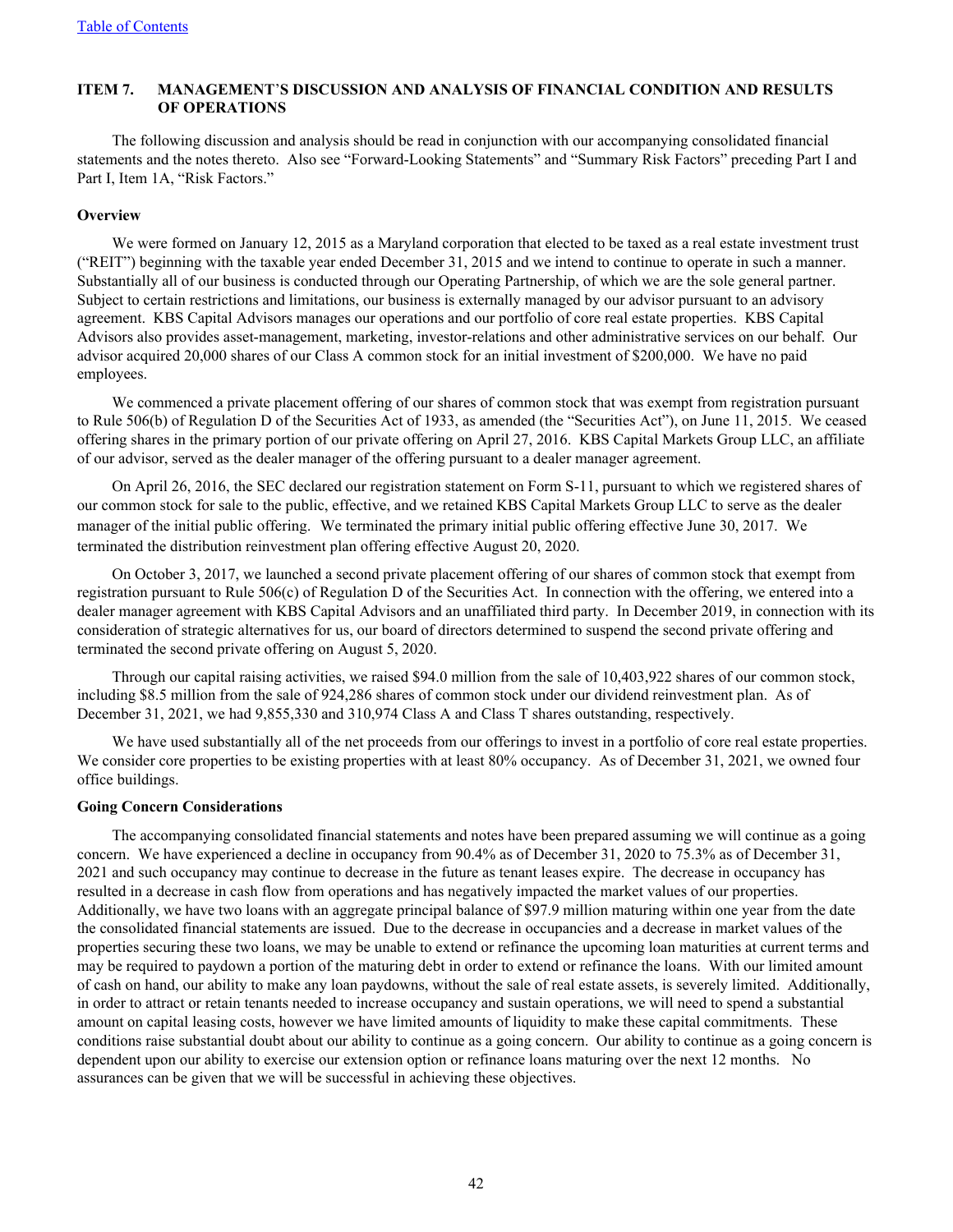## **Plan of Liquidation**

Our board of directors and a special committee composed of all of our independent directors (the "Special Committee") has undertaken a review of various strategic alternatives available to us and expects to approve the sale of all of our assets and our dissolution pursuant to the terms of a plan of complete liquidation and dissolution (a "Plan of Liquidation"). Once approved by our board of directors, a Plan of Liquidation will be submitted to our stockholders for approval. We currently intend to send out a proxy statement to our stockholders for a liquidation vote by the end of May 2022, with a stockholder meeting to approve a Plan of Liquidation to be held within 90 days. The principal purpose of a Plan of Liquidation will be to provide liquidity to our stockholders by selling our assets, paying our debts and distributing the net proceeds from liquidation to our stockholders. Although this is the current intention of our board of directors, we can provide no assurances as to the ultimate approval of a Plan of Liquidation or the timing of the liquidation of the company.

If our board of directors and our stockholders approve a Plan of Liquidation, we intend to pursue an orderly liquidation of our company by selling all of our remaining assets, paying our debts and our known liabilities, providing for the payment of unknown or contingent liabilities, distributing the net proceeds from liquidation to our stockholders and winding up our operations and dissolving our company. In the interim, we intend to continue to manage our portfolio of assets to maintain and, if possible, improve the quality and income-producing ability of our properties to enhance property stability and better position our assets for a potential sale. A Plan of Liquidation remains subject to approval by our board of directors and our stockholders and we can give no assurance regarding the timing of our liquidation. Additional information regarding a Plan of Liquidation will be provided to our stockholders in a proxy statement to be distributed to stockholders in connection with a liquidation vote.

In connection with its consideration of a Plan of Liquidation, our board of directors determined to cease regular quarterly distributions. We expect any future distributions to our stockholders will be liquidating distributions.

We elected to be taxed as a REIT under the Internal Revenue Code, beginning with the taxable year ended December 31, 2015. If we meet the REIT qualification requirements, we generally will not be subject to federal income tax on the income that we distribute to our stockholders each year. If we fail to qualify for taxation as a REIT in any year after electing REIT status, our income will be taxed at regular corporate rates, and we may be precluded from qualifying for treatment as a REIT for the four-year period following our failure to qualify. Such an event could materially and adversely affect our net income and cash available for distribution to our stockholders. However, we are organized and will operate in a manner that will enable us to qualify for treatment as a REIT for federal income tax purposes beginning with our taxable year ended December 31, 2015, and we will continue to operate so as to remain qualified as a REIT for federal income tax purposes thereafter.

### **Market Outlook – Real Estate and Real Estate Finance Markets**

Volatility in global financial markets, changing political environments and civil unrest can cause fluctuations in the performance of the U.S. commercial real estate markets. Possible future declines in rental rates, slower or potentially negative net absorption of leased space and expectations of future rental concessions, including free rent to renew tenants early, to retain tenants who are up for renewal or to attract new tenants, may result in decreases in cash flows from investment properties. Further, revenues from our properties could decrease due to a reduction in occupancy (caused by factors including, but not limited to, tenant defaults, tenant insolvency, early termination of tenant leases and non-renewal of existing tenant leases), rent deferrals or abatements, tenants being unable to pay their rent and/or lower rental rates. Reductions in revenues from our properties would adversely impact the timing of any asset sales and/or the sales price we will receive for our properties if a Plan of Liquidation is approved by our board of directors and/or our stockholders. To the extent there are increases in the cost of financing due to higher interest rates, this may cause difficulty in refinancing debt obligations at terms as favorable as the terms of existing indebtedness. Market conditions can change quickly, potentially negatively impacting the value of real estate investments. Management continuously reviews our investment and debt financing strategies to optimize our portfolio and the cost of our debt exposure. Most recently, the outbreak of COVID-19 has had a negative impact on the real estate market as discussed below.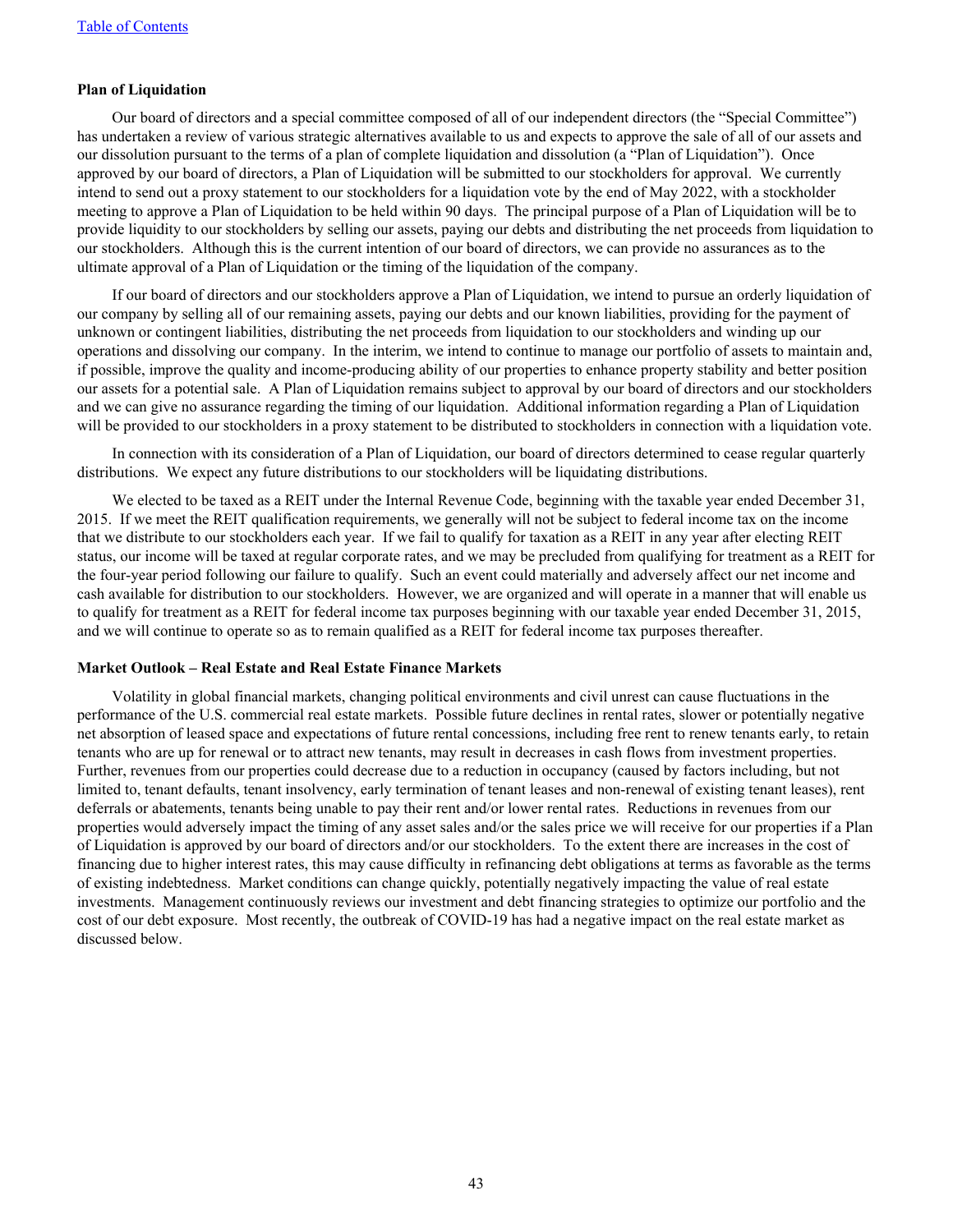## *COVID-19 Pandemic and Portfolio Outlook*

As of December 31, 2021, the novel coronavirus, or COVID-19, pandemic is ongoing. The spread of COVID-19 in many countries, including the United States, has significantly adversely impacted global economic activity, and has contributed to significant volatility in financial markets. The global impact of the pandemic has been rapidly evolving and many countries, including the United States, have reacted by restricting many business and travel activities, mandating the partial or complete closures of certain business and schools, and taking other actions to mitigate the spread of the virus, most of which have a disruptive effect on economic activity, including the use of and demand for office space. Many private businesses, including some of our tenants, continue to recommend or mandate some or all of their employees work from home or are rotating employees in and out of the office to encourage social distancing in the workplace. Due to these events, during 2021, the usage of our assets remained lower than pre-pandemic levels. In addition, we experienced a significant reduction in leasing interest and activity when compared to pre-pandemic levels.

We cannot predict when, if, and to what extent these restrictions and other actions will end and when, if, and to what extent economic activity, including the use of and demand for office space, will return to pre-pandemic levels. Even after the pandemic has ceased to be active, the prevalence of work-from-home policies during the pandemic may alter tenant preferences in the long-term with respect to the demand for leasing office space.

The outbreak of COVID-19 and its impact on the current financial, economic, capital markets and real estate market environment, and future developments in these and other areas present uncertainty and risk with respect to our financial condition, results of operations, liquidity, and ability to pay distributions. Although a recovery is partially underway, it continues to be gradual, uneven and characterized by meaningful dispersion across sectors and regions, and could be hindered by persistent or resurgent infection rates. Issues with respect to the distribution and acceptance of vaccines or the spread of new variants of the virus could adversely impact the recovery. Overall, there remains significant uncertainty regarding the timing and duration of the economic recovery, which precludes any prediction as to the ultimate adverse impact COVID-19 may have on our business.

During the years ended December 31, 2021 and 2020, we did not experience significant disruptions in our operations from the COVID-19 pandemic. Rent collections for the quarter ended December 31, 2021 were approximately 98%. We have granted lease concessions related to the effects of the COVID-19 pandemic but these lease concessions did not have a material impact on our consolidated balance sheet as of December 31, 2021 or consolidated statement of operations for the year ended December 31, 2021. As of December 31, 2021, we had entered into lease amendments related to the effects of the COVID-19 pandemic, granting approximately \$0.2 million of rent deferrals for the period from April 2020 through April 2021 and granting approximately \$0.7 million in rental abatements. As of December 31, 2021, eleven tenants were granted rental deferrals, rental abatements and/or rent restructures, of which six of these tenants have begun to pay rent in accordance with their lease agreements subsequent to the deferral and/or abatement period, one of these tenants early terminated and two of these tenant leases were modified at lower rental rates.

In addition to the direct impact on our rental income, we may also need to recognize impairment charges at our properties to the extent rental projections continue to decline at our properties. In response to a decrease in cash flow projections as a result of changes in leasing projections due in part to the impact of COVID-19 on our leasing efforts and perceived ability to collect rent from tenants, during the year ended December 31, 2020, we recognized impairment charges of \$5.8 million at the Institute Property and \$0.8 million of equity in loss of unconsolidated joint venture, which included a \$0.5 million impairment charge related to the 210 W. Chicago property then-owned by the joint venture. During the year ended December 31, 2021, we recognized impairment charges of \$13.2 million at the Commonwealth Building as we are projecting longer lease-up periods for the vacant space as demand for office space in Portland has significantly declined as a result of both the COVID-19 pandemic, with employees continuing to work from home, and the impact of the disruptions caused by protests and demonstrations in the downtown area.

The extent to which the COVID-19 pandemic or any other pandemic, epidemic or disease impacts our operations and those of our tenants remains uncertain and cannot be predicted with confidence and will depend on the scope, severity and duration of the pandemic, the actions taken to contain the pandemic or mitigate its impact, and the direct and indirect economic effects of the pandemic and containment measures, among others. Nevertheless, the COVID-19 pandemic (or a future pandemic, epidemic or disease) presents material uncertainty and risk with respect to our business, financial condition, results of operations and cash flows. In response to the uncertainty caused by the ongoing COVID-19 pandemic and its uncertain impact on our operations and those of our tenants, our board of directors adjusted our distribution policy commencing with the fourth quarter of 2020 and during 2021 considered and declared quarterly distributions based on a single quarterly record date. In connection with its consideration of a Plan of Liquidation, our board of directors determined to cease paying regular quarterly distributions with the expectation that any future distributions to our stockholders would be liquidating distributions from the sale of our remaining assets.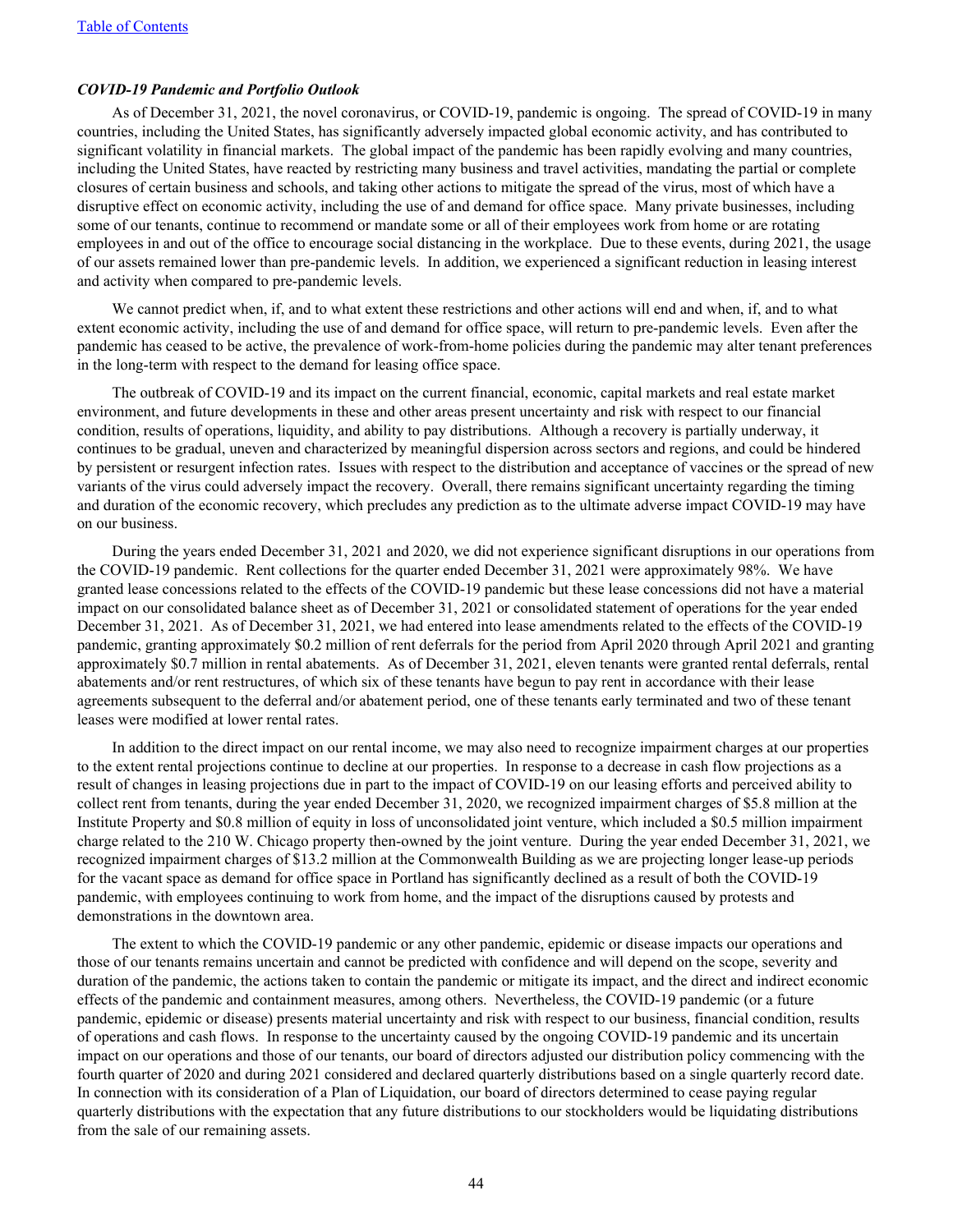Our business, like all businesses, is being impacted by the uncertainty regarding the COVID-19 pandemic, the effectiveness of policies introduced to neutralize the disease, and the impact of those policies on economic activity. We believe the current challenging economic circumstances will be a difficult environment in which to continue to create value in our portfolio consistent with our core-plus investment strategy. The properties in our portfolio were acquired to provide an opportunity for us to achieve more significant capital appreciation by increasing occupancy, negotiating new leases with higher rental rates and/or executing enhancement projects, all of which we believe will be more difficult as a result of the impacts of COVID-19 on the economy. While the majority of our tenants have continued to pay rent, the weakening macroeconomic conditions have negatively impacted many of our tenants. As of December 31, 2021, our portfolio was 75.3% occupied with a weighted-average lease term of 3.4 years.

During the year ended December 31, 2021, five tenants at the Institute Property, or 12% of the rentable square footage at the property, early terminated their leases and five tenants at the Commonwealth Building, or 29% of the rentable square footage at the property, did not renew their leases at maturity. In addition, occupancy is expected to further decline at the Commonwealth Building as one additional tenant at the property, or 3% of the rentable square footage of the property, has notified the Company that it will not be renewing its lease at maturity. Due to the impact of COVID-19, we believe the leasing environment will be challenged in the short-term and the time to lease up and stabilize a property will be extended. More specifically, our office properties in Portland and Chicago will likely take more time to stabilize than previously anticipated. In addition, the timing in which we may be able to implement a liquidation strategy will be affected.

#### **Liquidity and Capital Resources**

As described above under "—Overview – Going Concern Considerations," in preparing our financial statements for this annual reporting period, our management determined that substantial doubt exists about our ability to continue as a going concern within one year after the date that the financial statements are issued. In addition, as described above under "— Overview – Plan of Liquidation," our board of directors expects to approve the sale of all of our assets and our dissolution pursuant to the terms of a Plan of Liquidation and submit such plan to our stockholders for approval. The principal purpose of a Plan of Liquidation will be to provide liquidity to our stockholders by selling our assets, paying our debts and distributing the net proceeds from liquidation to our stockholders. Subject to the approval of our board of directors and our stockholders of a Plan of Liquidation we expect our principal demands for funds during the short and long-term are and will be for the payment of operating expenses, capital expenditures and general and administrative expenses, including expenses in connection with a Plan of Liquidation; payments under debt obligations; special redemptions of common stock; capital commitments; and payments of distributions to stockholders pursuant to a Plan of Liquidation. If a Plan of Liquidation is approved by our board of directors and our stockholders, we expect to use our cash on hand and proceeds from the sale of properties as our primary sources of liquidity. To the extent available, we also intend to use cash flow generated by our real estate investments and proceeds from debt financing; however, asset sales will further reduce cash flow from these sources during the implementation of a Plan of Liquidation, if it is approved by our board of directors and our stockholders. Although this is the current intention of our board of directors, we can provide no assurance as to the ultimate approval of a Plan of Liquidation or the timing of the liquidation of the company.

Our share redemption program only provides for special redemptions. The dollar amounts available for such redemptions are determined by the board of directors and may be adjusted from time to time. The dollar amount limitation for such redemptions for the calendar year 2021 was \$250,000 in the aggregate, of which \$90,000 was used for such special redemptions from January through December 2021. On December 6, 2021, our board of directors approved the same annual dollar limitation of \$250,000 in the aggregate for the calendar year 2022, as may be reviewed and adjusted from time to time by the board of directors. Our share redemption program does not provide for ordinary redemptions and can provide no assurances, when, if ever, we will provide for redemptions other than special redemptions.

Our investments in real estate generate cash flow in the form of rental revenues and tenant reimbursements, which are reduced by operating expenditures, capital expenditures, debt service payments, the payment of asset management fees and corporate general and administrative expenses. Cash flow from operations from real estate investments is primarily dependent upon the occupancy level of our portfolio (which has decreased from 90.4% as of December 31, 2020 to 75.3% as of December 31, 2021), the net effective rental rates on our leases, the collectibility of rent and operating recoveries from our tenants and how well we manage our expenditures, all of which may be adversely affected by the impact of the COVID-19 pandemic as discussed above.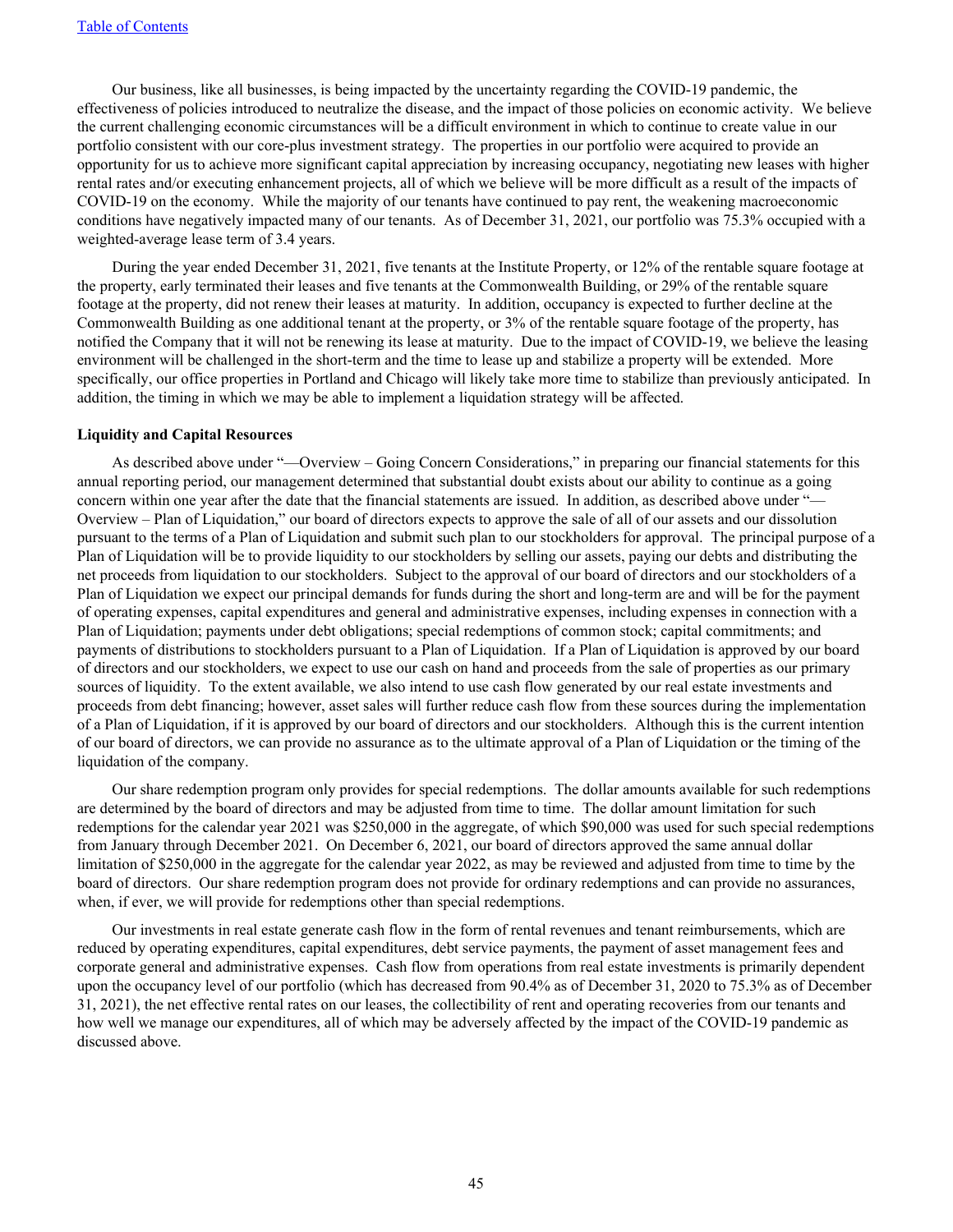Our advisor advanced funds to us, which are non-interest bearing, for distribution record dates through the period ended May 31, 2016. We are only obligated to repay our advisor for its advance if and to the extent that:

- (i) Our modified funds from operations ("MFFO"), as such term is defined by the Institute for Portfolio Alternatives and interpreted by us, for the immediately preceding quarter exceeds the amount of distributions declared for record dates of such prior quarter (an "MFFO Surplus"), and we will pay our advisor the amount of the MFFO Surplus to reduce the principal amount outstanding under the advance, provided that such payments shall only be made if management in its sole discretion expects an MFFO Surplus to be recurring for at least the next two calendar quarters, determined on a quarterly basis;
- (ii) Excess proceeds from third-party financings are available ("Excess Proceeds"), provided that the amount of any such Excess Proceeds that may be used to repay the principal amount outstanding under the advance shall be determined by the conflicts committee in its sole discretion; or
- (iii) Net sales proceeds from the sale of our real estate portfolio, after the pay down of any related debt and selling costs and expenses, are available.

In determining whether Excess Proceeds are available to repay the advance, our conflicts committee will consider whether cash on hand could have been used to reduce the amount of third-party financing provided to us. If such cash could have been used instead of third-party financing, the third-party financing proceeds will be available to repay the advance.

Our advisor may defer repayment of the advance notwithstanding that we would otherwise be obligated to repay the advance.

We expect that our debt financing and other liabilities will be between 45% and 65% of the cost of our tangible assets (before deducting depreciation and other non-cash reserves). Though this is our target leverage, our charter does not limit us from incurring debt until our aggregate borrowings would exceed 300% of our net assets (before deducting depreciation and other non-cash reserves), which is effectively 75% of the cost of our tangible assets (before deducting depreciation and other non-cash reserves), though we may exceed this limit under certain circumstances. To the extent financing in excess of this limit is available at attractive terms, the conflicts committee may approve debt in excess of this limit. As of December 31, 2021, we had mortgage debt obligations in the aggregate principal amount of \$101.7 million and our aggregate borrowings were approximately 63% of our net assets before deducting depreciation and other non-cash reserves. As of December 31, 2021 we had \$52.3 million of debt maturing during the 12 months ending December 31, 2022, all of which is under our term loan. In addition, we have an additional \$45.6 million of debt maturing within 12 months from the date our financial statements are issued. Due to the decrease in occupancies and a decrease in market values of the properties securing these two loans, we may be unable to extend or refinance the upcoming loan maturities at current terms and may be required to paydown a portion of the maturing debt in order to extend or refinance the loans. Further, reductions in property values related to the impact of the COVID-19 pandemic have reduced our availability to draw on the revolving commitment. In addition, asset sales pursuant to a Plan of Liquidation, if approved by our board of directors and our stockholders, will further reduce proceeds available from debt financing.

In addition to using our capital resources to meet our debt service obligations, for capital expenditures and for operating costs, we use our capital resources to make certain payments to our advisor and our affiliated property manager.

We paid our advisor fees in connection with the acquisition of our assets and pay our advisor fees in connection with the management of our assets and costs incurred by our advisor in providing certain services to us. The asset management fee is a monthly fee payable to our advisor in an amount equal to one-twelfth of 1.0% of the cost of our investments including the portion of the investment that is debt financed. The cost of our real property investments is calculated as the amount paid or allocated to acquire the real property, plus budgeted capital improvement costs for the development, construction or improvements to the property once such funds are disbursed pursuant to a final approved budget and fees and expenses related to the acquisition, but excluding acquisition fees paid or payable to our advisor. In the case of investments made through joint ventures, the asset management fee is determined based on our proportionate share of the underlying investment. Our advisor waived asset management fees for the second and third quarters of 2017 and deferred payment of asset management fees related to the periods from October 2017 through December 31, 2021. Our advisor's waiver and deferral of its asset management fees resulted in additional cash being available to fund our operations. If our advisor chooses to no longer defer such fees, our ability to fund our operations may be adversely affected. We also continue to reimburse our advisor and our dealer manager for certain stockholder services.

We also pay fees to KBS Management Group, LLC (the "Co-Manager"), an affiliate of our advisor, pursuant to property management agreements with the Co-Manager, for certain property management services at our properties.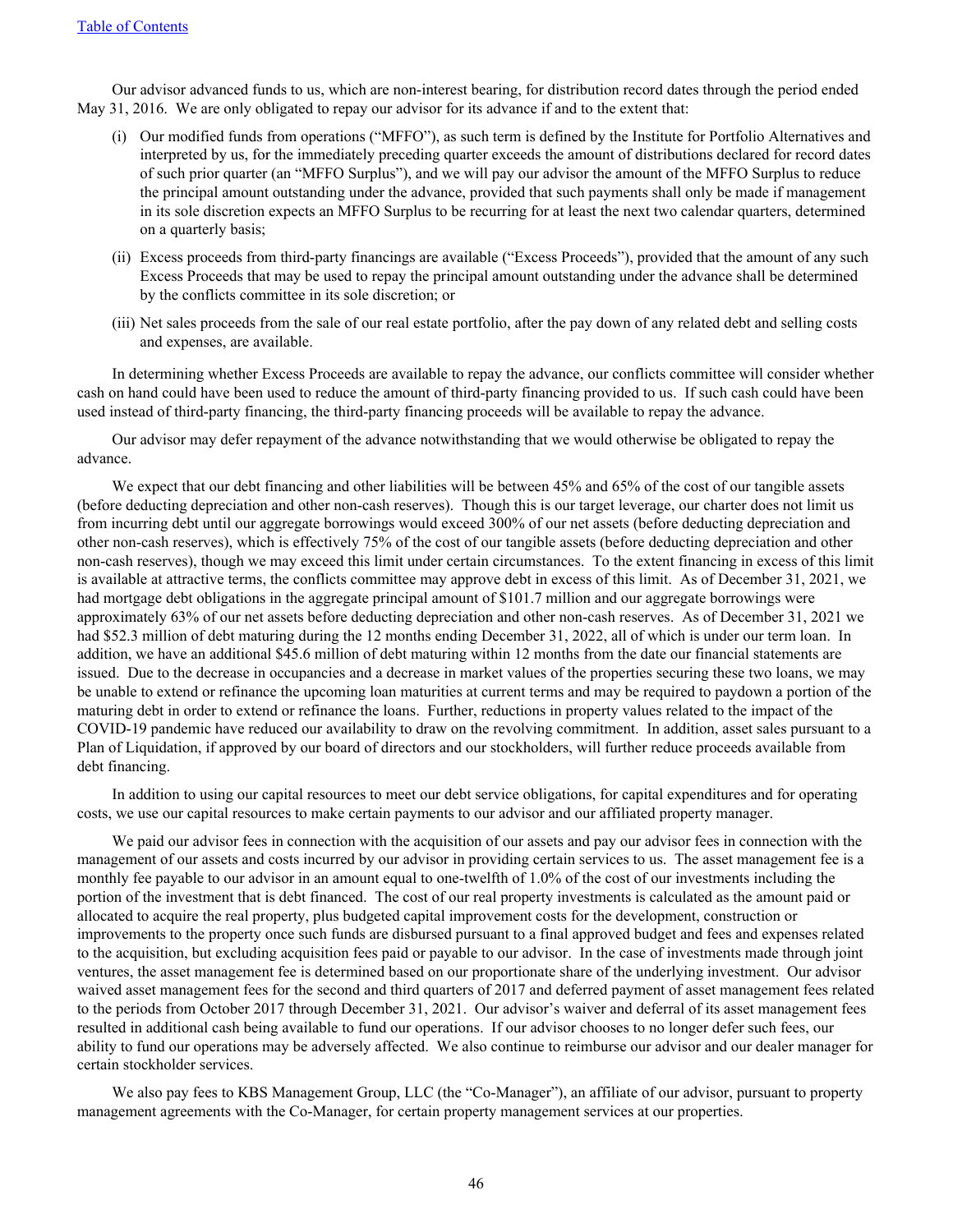We elected to be taxed as a REIT and to operate as a REIT beginning with our taxable year ended December 31, 2015. To maintain our qualification as a REIT, we will be required to make aggregate annual distributions to our stockholders of at least 90% of our REIT taxable income (computed without regard to the dividends-paid deduction and excluding net capital gain). Our board of directors may authorize distributions in excess of those required for us to maintain REIT status depending on our financial condition and such other factors as our board of directors deems relevant. We do not expect to pay regular quarterly distributions during the liquidation process. Further, we have not established a minimum distribution level.

Under our charter, we are required to limit our total operating expenses to the greater of 2% of our average invested assets or 25% of our net income for the four most recently completed fiscal quarters, as these terms are defined in our charter, unless the conflicts committee has determined that such excess expenses were justified based on unusual and non-recurring factors. Operating expenses for the four fiscal quarters ended December 31, 2021 did not exceed the charter-imposed limitation.

## *Cash Flows from Operating Activities*

As of December 31, 2021, we owned four office properties. During the years ended December 31, 2021 and 2020, net cash provided by operating activities was \$1.7 million and \$3.8 million, respectively. Net cash provided by operating activities decreased due to a decrease in rental income and the payment of lease commissions during 2021. We expect cash flows provided by operating activities to decrease in future periods to the extent a Plan of Liquidation is approved by our board of directors and our stockholders and we begin selling our assets. In addition, to the extent the impacts of COVID-19 continue to be felt by our tenants, our tenants may defer rent payments or be unable to pay rent or we may be unable to re-lease space vacated by our current tenants which could reduce our cash flow provided by operating activities.

## *Cash Flows from Investing Activities*

Net cash used in investing activities was \$0.7 million for the year ended December 31, 2021 due to improvements to real estate.

## *Cash Flows from Financing Activities*

During the year ended December 31, 2021, net cash provided by financing activities was \$2.8 million and primarily consisted of the following:

- \$4.6 million of net cash provided by debt financing as a result of \$4.7 million proceeds from notes payable, partially offset by payments of deferred financing of \$0.1 million; offset by
- \$1.7 million of net cash distributions; and
- \$0.1 million of payments to redeem common stock.

### *Debt Obligations*

The following is a summary of our debt obligations as of December 31, 2021 (in thousands).

|                                                         |              |        |           | Payments Due During the Years Ending December 31, |            |
|---------------------------------------------------------|--------------|--------|-----------|---------------------------------------------------|------------|
| <b>Debt Obligations</b>                                 | <b>Total</b> | 2022   | 2023-2024 | 2025-2026                                         | Thereafter |
| Outstanding debt obligations <sup>(1)</sup>             | 101.666      | 52.334 | 49.332    |                                                   |            |
| Interest payments on outstanding debt obligations $(2)$ | 2.823        | 2.609  | 214       |                                                   |            |

(1) Amounts include principal payments only.

<sup>&</sup>lt;sup>(2)</sup> Projected interest payments are based on the outstanding principal amount, maturity date and contractual interest rate in effect as of December 31, 2021 (consisting of the contractual interest rate and the effect of interest rate swaps). We incurred interest expense of \$3.7 million, excluding amortization of deferred financing costs totaling \$0.2 million and unrealized gains on derivative instruments of \$1.6 million during the year ended December 31, 2021.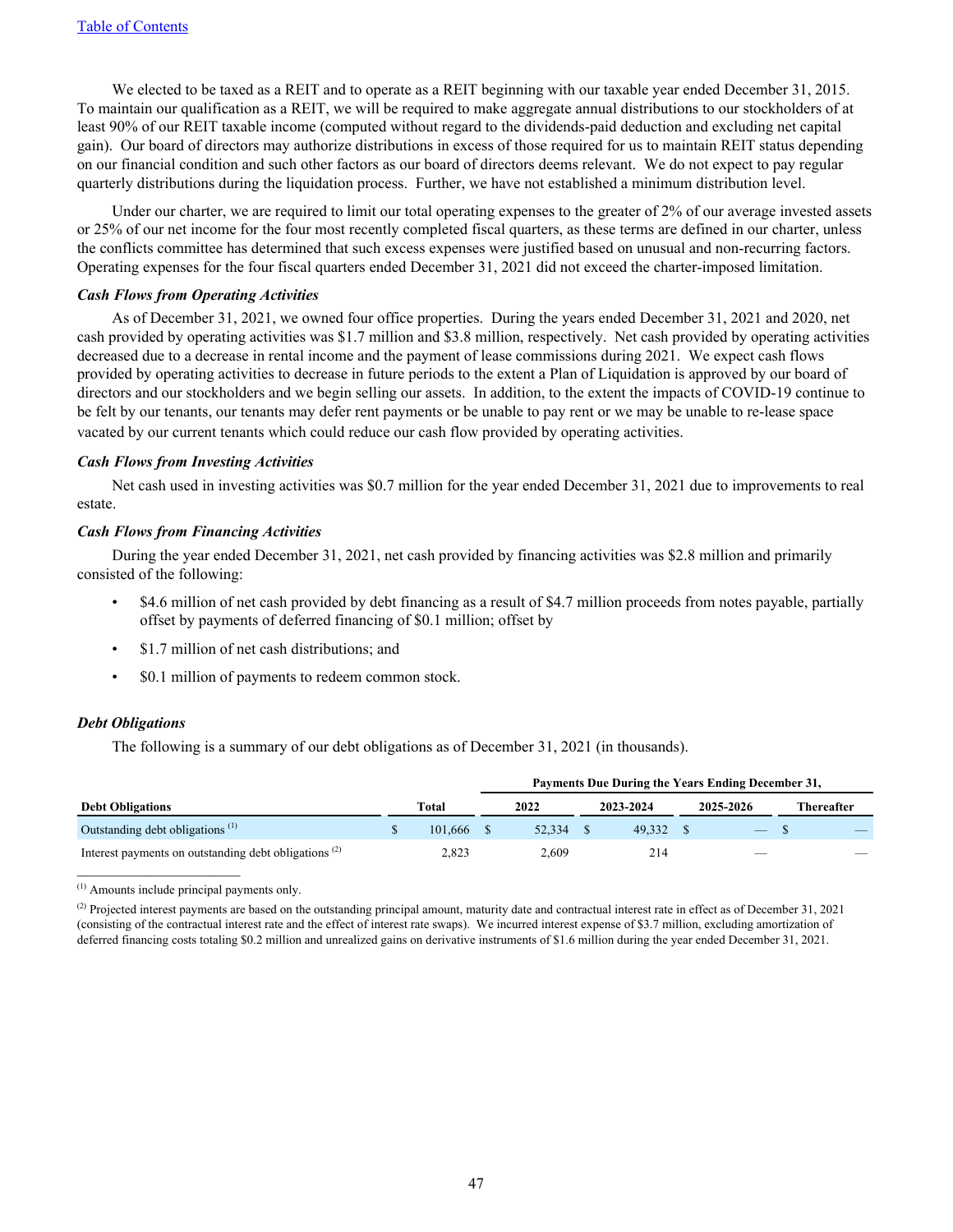## *Capital Expenditures Obligations*

As of December 31, 2021, we have capital expenditure obligations of \$2.4 million, the majority of which is expected to be spent in the next twelve months and of which \$2.0 million has already been accrued and included in accounts payable and accrued liabilities on our consolidated balance sheet as of December 31, 2021. This amount includes unpaid contractual obligations for building improvements and unpaid portions of tenant improvement allowances which were granted pursuant to lease agreements executed as of December 31, 2021, including amounts that may be classified as lease incentives pursuant to GAAP. In certain cases, tenants may have discretion when to utilize their tenant allowances and may delay the start of projects or tenants control the construction of their projects and may not submit timely requests for reimbursement or there are general construction delays, all of which could extend the timing of payment for a portion of these capital expenditure obligations beyond twelve months.

## **Results of Operations**

In this section, we discuss the results of our operations for the year ended December 31, 2021 compared to the year ended December 31, 2020. For a discussion of the year ended December 31, 2020 compared to the year ended December 31, 2019, please refer to [Item 7 of Part II, "Management's Discussion and Analysis of Financial Condition and Results of Operations"](http://www.sec.gov/ix?doc=/Archives/edgar/data/1631256/000163125621000008/kbsgi-20201231.htm) in our Annual Report on Form 10-K for the fiscal year ended December 31, 2020, which was filed with the SEC on March 11, 2021.

As of December 31, 2021 and 2020, we owned four office properties. If a Plan of Liquidation is approved by our board of directors and our stockholders, we will undertake an orderly liquidation by selling all of our assets, paying our debts, providing for known and unknown liabilities and distributing the net proceeds from liquidation to our stockholders. There can be no assurances regarding the amounts of any liquidating distributions or the timing thereof. In general, subject to other factors as described below, we expect income and expenses to decrease in future periods due to disposition activity.

The following table provides summary information about our results of operations for the year ended December 31, 2021 and 2020 (dollar amounts in thousands):

|                                                    |   | <b>For the Years Ended</b><br>December 31, |              |        |               |                        |                      | \$ Change Due to                                | <b>S</b> Change Due to<br><b>Properties Held</b> |  |
|----------------------------------------------------|---|--------------------------------------------|--------------|--------|---------------|------------------------|----------------------|-------------------------------------------------|--------------------------------------------------|--|
|                                                    |   | 2021                                       |              | 2020   |               | Increase<br>(Decrease) | Percentage<br>Change | Dispositions/JV<br>Consolidation <sup>(1)</sup> | Throughout Both<br>Periods $(2)$                 |  |
| Rental income                                      | S | 16,099                                     | <sup>S</sup> | 17,892 | <sup>\$</sup> | (1,793)                | $(10)\%$ \$          | 598                                             | <sup>\$</sup><br>(2,391)                         |  |
| Other operating income                             |   | 177                                        |              | 160    |               | 17                     | $11\%$               | $\overline{7}$                                  | 10                                               |  |
| Operating, maintenance and management costs        |   | 3,926                                      |              | 3,829  |               | 97                     | $3\%$                | 58                                              | 39                                               |  |
| Property management fees and expenses to affiliate |   | 114                                        |              | 136    |               | (22)                   | $(16)\%$             | (1)                                             | (21)                                             |  |
| Real estate taxes and insurance                    |   | 2,899                                      |              | 2,672  |               | 227                    | $8\%$                | 148                                             | 79                                               |  |
| Asset management fees to affiliate                 |   | 1,740                                      |              | 1,729  |               | 11                     | $1\%$                | 38                                              | (27)                                             |  |
| General and administrative expenses                |   | 1,509                                      |              | 2,307  |               | (798)                  | (35)%                | n/a                                             | n/a                                              |  |
| Depreciation and amortization                      |   | 7,536                                      |              | 8,104  |               | (568)                  | (7)%                 | 199                                             | (767)                                            |  |
| Interest expense                                   |   | 2,343                                      |              | 4,965  |               | (2,622)                | (53)%                | 62                                              | (2,684)                                          |  |
| Impairment charges on real estate                  |   | 13,164                                     |              | 5,750  |               | 7,414                  | 129 %                |                                                 | 7,414                                            |  |
| Interest and other income                          |   |                                            |              | 14     |               | (14)                   | $(100)\%$            | n/a                                             | n/a                                              |  |
| Gain on sale of real estate, net                   |   |                                            |              | 5,245  |               | (5,245)                | (100)%               | (5,245)                                         |                                                  |  |
| Equity in loss of unconsolidated joint venture     |   |                                            |              | (827)  |               | 827                    | $(100)\%$            | 827                                             |                                                  |  |
| Loss from extinguishment of debt                   |   |                                            |              | (29)   |               | 29                     | (100)%               | 29                                              |                                                  |  |

#### *Comparison of the year ended December 31, 2021 versus the year ended December 31, 2020*

 $^{(1)}$  Represents the dollar amount increase (decrease) for the year ended December 31, 2021 compared to the year ended December 31, 2020 related to real estate investments disposed of and real estate acquired through joint venture consolidation on or after January 1, 2020.

(2) Represents the dollar amount increase (decrease) for the year ended December 31, 2021 compared to the year ended December 31, 2020 related to real estate investments owned by us throughout both periods presented.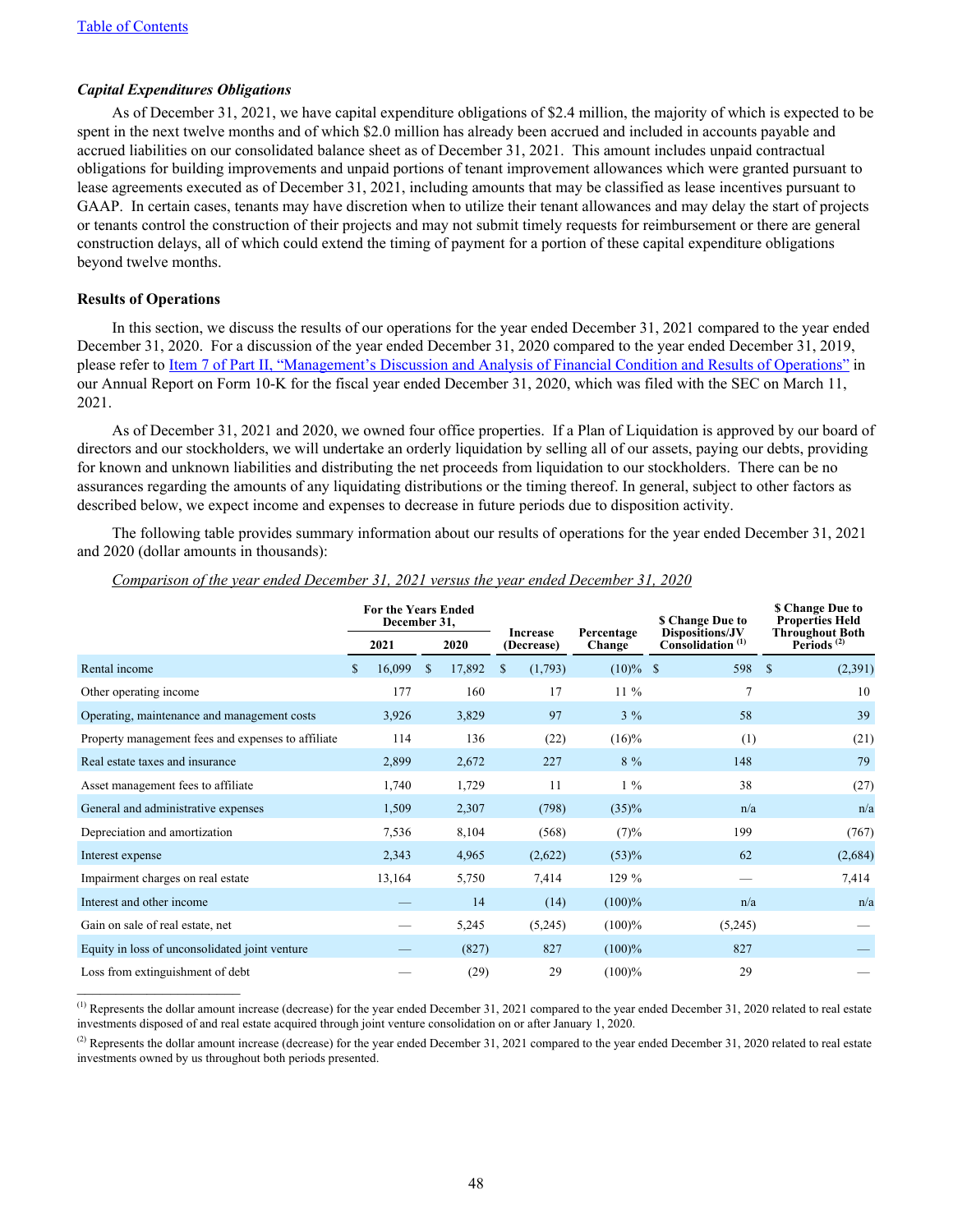Rental income decreased from \$17.9 million for the year ended December 31, 2020 to \$16.1 million for the year ended December 31, 2021, primarily due to a decrease in occupancy rate as a result of lease expirations at properties held throughout both periods, partially offset by the consolidation of 210 W. Chicago. We expect rental income to fluctuate based on the occupancy at our existing properties and uncertainty and business disruptions as a result of the outbreak of COVID-19. See "Market Outlook - Real Estate and Real Estate Finance Markets - COVID-19 Pandemic and Portfolio Outlook" for a discussion on the impact of the COVID-19 pandemic on our business.

Operating, maintenance, and management costs increased from \$3.8 million for the year ended December 31, 2020 to \$3.9 million for the year ended December 31, 2021, primarily due to the consolidation of 210 W. Chicago and an increase in repair and maintenance costs at properties held through both periods. We expect operating, maintenance, and management costs to increase in future periods as a result of general inflation and as physical occupancy increases as employees return to the office.

Real estate taxes and insurance increased from \$2.7 million for the year ended December 31, 2020 to \$2.9 million for the year ended December 31, 2021, primarily due to the consolidation of 210 W. Chicago and an increase in property taxes due to increased property values and rates at properties held throughout both periods. We expect real estate taxes and insurance to increase in future periods as a result of general inflation.

Asset management fees to affiliate remained consistent at \$1.7 million for the years ended December 31, 2020 and 2021. We expect asset management fees to increase in future periods as a result of any improvements we make to our properties. As of December 31, 2021, we had accrued and deferred payment of \$7.6 million of asset management fees related to October 2017 through December 31, 2021.

General and administrative expenses decreased from \$2.3 million for the year ended December 31, 2020 to \$1.5 million for the year ended December 31, 2021, primarily due to pre-development costs which did not meet the criteria for capitalization for a real estate project, legal fees related to our consideration of strategic alternatives, including a proposed plan of liquidation incurred during the year ended December 31, 2020, and a receivable as of December 31, 2021 related to estimated amounts charged to us by certain vendors for services for which we believe we were either overcharged or which were never performed as discussed under Part II, Item 9B, "Other Information" of this Annual Report on Form 10-K. General and administrative costs during the year ended December 31, 2021, consisted primarily of internal audit compensation expense, errors and omissions insurance, board of directors fees and audit costs.

Depreciation and amortization decreased from \$8.1 million for the year ended December 31, 2020 to \$7.5 million for the year ended December 31, 2021, primarily due to lease expirations and early lease terminations related to properties held throughout both periods, partially offset by an increase in depreciation and amortization as a result of the consolidation of 210 W. Chicago. We expect depreciation and amortization to increase in future periods as a result of additional capital improvements, offset by a decrease in amortization related to fully amortized tenant origination and absorption costs.

Interest expense decreased from \$5.0 million for the year ended December 31, 2020 to \$2.3 million for the year ended December 31, 2021. Included in interest expense is the amortization of deferred financing costs of \$0.2 million and \$0.3 million for the years ended December 31, 2021 and 2020, respectively. Interest expense (including gains and losses) incurred as a result of our derivative instruments, decreased interest expense by \$3,000 during the year ended December 31, 2021 and increased interest expense by \$2.1 million during the year ended December 31, 2020. The decrease in interest expense is primarily due to changes in fair values with respect to our interest rate swaps that are not accounted for as cash flow hedges and a decrease in one-month LIBOR and its impact on interest expense related to our variable rate debt. In general, we expect interest expense to vary based on fluctuations in one-month LIBOR (for our unhedged variable rate debt) and our level of future borrowings, which will depend on the availability and cost of debt financing, draws on our debts and any debt repayments we make.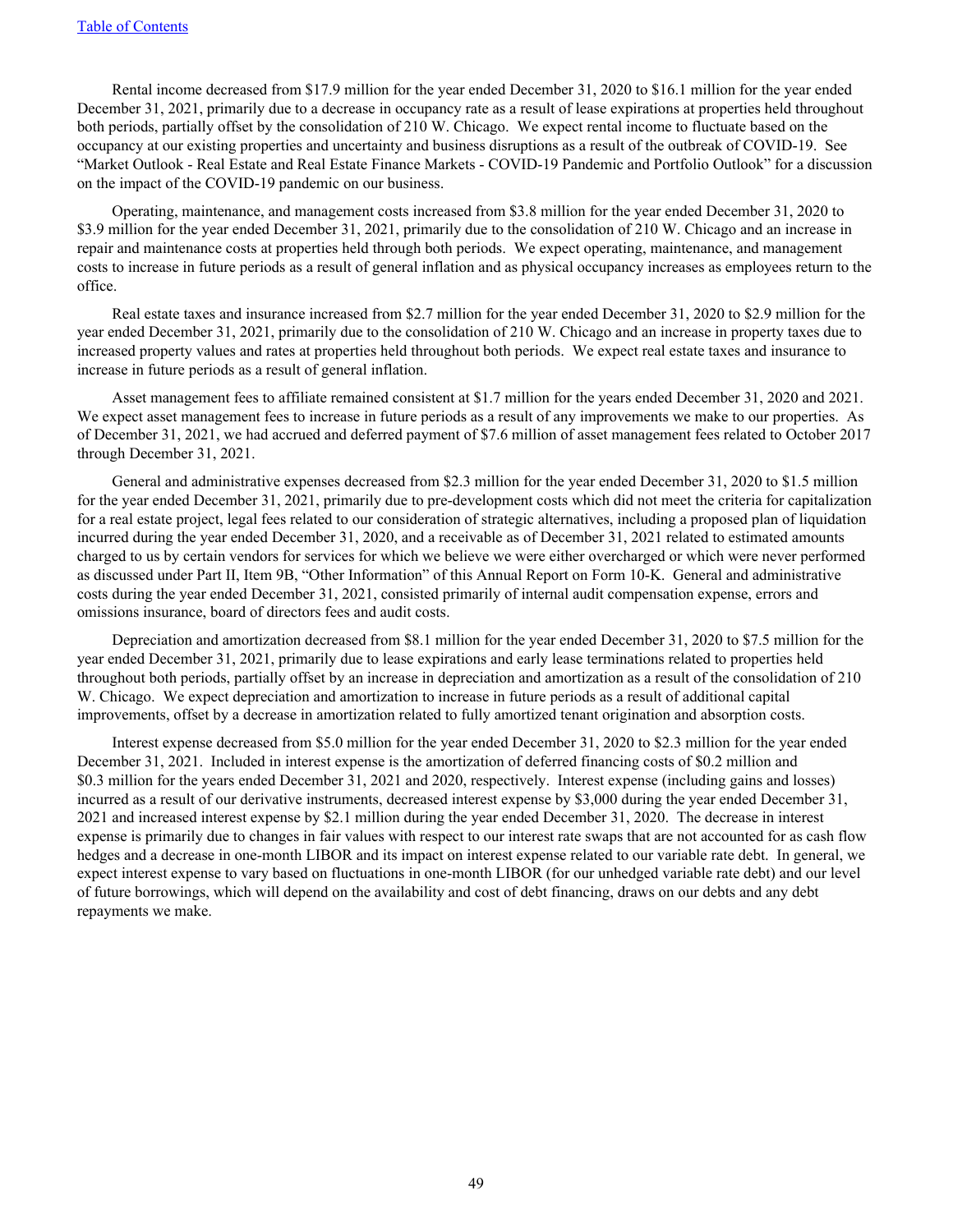During the year ended December 31, 2021, we recorded non-cash impairment charges of \$13.2 million to write down the carrying value of the Commonwealth Building, an office property located in Portland, Oregon, to its estimated fair value as a result of a continued decrease in occupancy and changes in cash flow estimates including a change in leasing projections, which triggered the future estimated undiscounted cash flows to be lower than the net carrying value of the property. During the year ended December 31, 2020, we recorded non-cash impairment charges of \$5.8 million to write down the carrying value of the Institute Property, an office property located in Chicago, Illinois, to its estimated fair value as a result of changes in cash flow estimates including a change in leasing projections, which triggered the future estimated undiscounted cash flows to be lower than the net carrying value of the property. The decrease in cash flow projections during the years ended December 31, 2021 and 2020, was primarily due to reduced demand for the office space at both properties resulting in longer lease-up periods and a decrease in projected rental rates due to the COVID-19 pandemic which resulted in additional challenges to re-lease the vacant space. Moreover, the decrease in cash flow projections during the year ended December 31, 2021 for the Commonwealth building were also affected by the disruptions caused by protests and demonstrations in the downtown area of Portland, where the property is located.

We recognized a gain on sale of real estate of \$5.2 million related to disposition of Von Karman Tech Center during the year ended December 31, 2020. We did not recognize any gain on sale of real estate during the year ended December 31, 2021.

During the year ended December 31, 2020, we recognized \$0.8 million of equity in loss of unconsolidated joint venture, which included a \$0.5 million of impairment charge related to the 210 W. Chicago property then-owned by the joint venture and a \$0.3 million loss recorded related to a put option exercised by the 210 W. Chicago joint venture partner, which required us to acquire the joint venture partner's 50% equity interest for \$1.1 million on October 5, 2020 pursuant to the joint venture agreement.

#### **Funds from Operations and Modified Funds from Operations**

We believe that funds from operations ("FFO") is a beneficial indicator of the performance of an equity REIT. We compute FFO in accordance with the current National Association of Real Estate Investment Trusts ("NAREIT") definition. FFO represents net income, excluding gains and losses from sales of operating real estate assets (which can vary among owners of identical assets in similar conditions based on historical cost accounting and useful-life estimates), gains and losses from change in control, impairment losses on real estate assets, depreciation and amortization of real estate assets, and adjustments for unconsolidated partnerships and joint ventures. We believe FFO facilitates comparisons of operating performance between periods and among other REITs. However, our computation of FFO may not be comparable to other REITs that do not define FFO in accordance with the NAREIT definition or that interpret the current NAREIT definition differently than we do. Our management believes that historical cost accounting for real estate assets in accordance with U.S. generally accepted accounting principles ("GAAP") implicitly assumes that the value of real estate assets diminishes predictably over time. Since real estate values have historically risen or fallen with market conditions, many industry investors and analysts have considered the presentation of operating results for real estate companies that use historical cost accounting to be insufficient by themselves. As a result, we believe that the use of FFO, together with the required GAAP presentations, provides a more complete understanding of our performance relative to our competitors and provides a more informed and appropriate basis on which to make decisions involving operating, financing, and investing activities.

Changes in accounting rules have resulted in a substantial increase in the number of non-operating and non-cash items included in the calculation of FFO. As a result, our management also uses MFFO as an indicator of our ongoing performance as well as our dividend sustainability. MFFO excludes from FFO: acquisition fees and expenses (to the extent that such fees and expenses have been recorded as operating expenses); adjustments related to contingent purchase price obligations; amounts relating to straight-line rents and amortization of above and below market intangible lease assets and liabilities; accretion of discounts and amortization of premiums on debt investments; amortization of closing costs relating to debt investments; impairments of real estate-related investments; mark-to-market adjustments included in net income; and gains or losses included in net income for the extinguishment or sale of debt or hedges. We compute MFFO in accordance with the definition of MFFO included in the practice guideline issued by the IPA in November 2010 as interpreted by management. Our computation of MFFO may not be comparable to other REITs that do not compute MFFO in accordance with the current IPA definition or that interpret the current IPA definition differently than we do.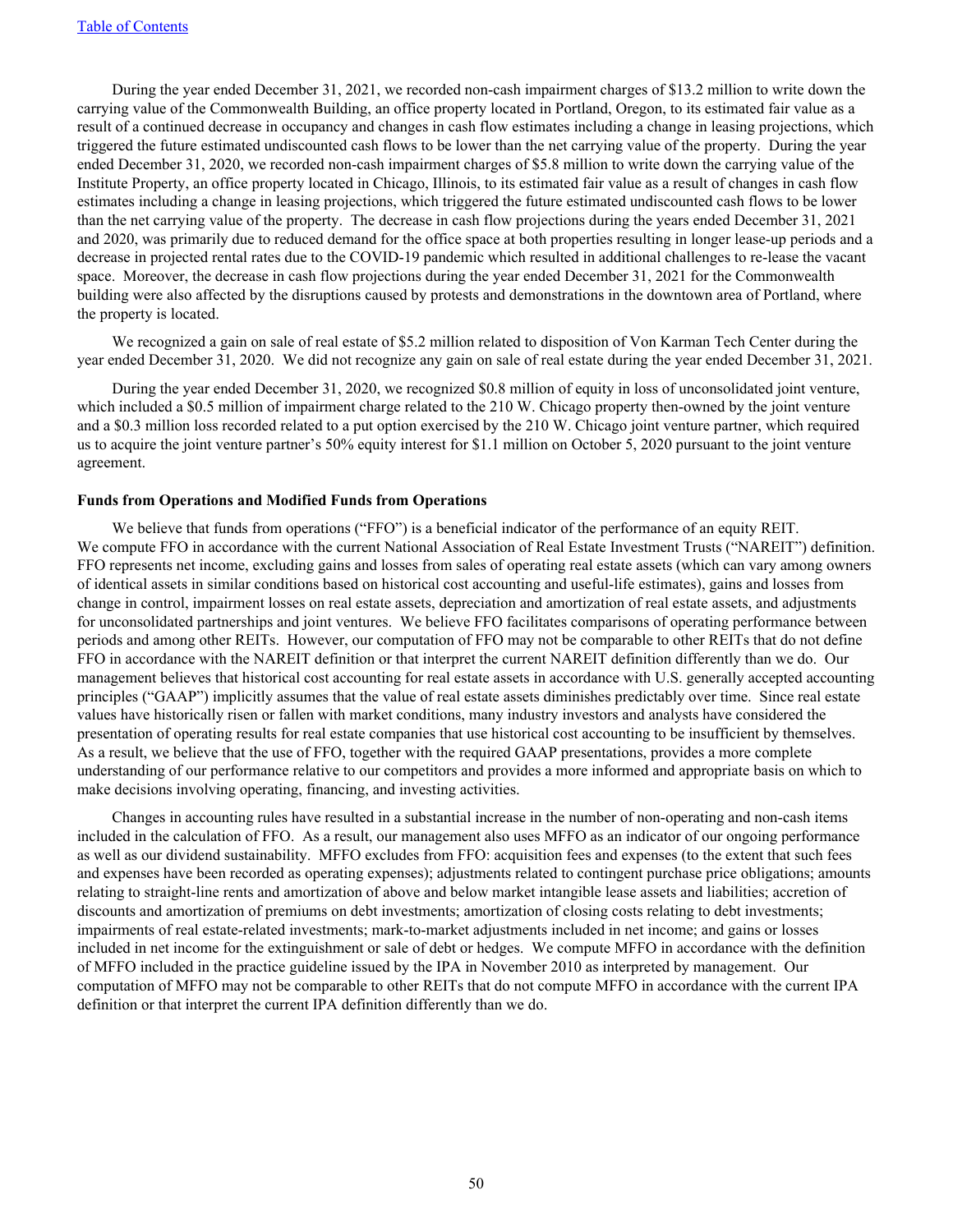We believe that MFFO is helpful as a measure of ongoing operating performance because it excludes costs that management considers more reflective of investing activities and other non-operating items included in FFO. Management believes that, by excluding acquisition costs (to the extent such costs have been recorded as operating expenses) as well as noncash items such as straight line rental revenue, MFFO provides investors with supplemental performance information that is consistent with the performance indicators and analysis used by management, in addition to net income and cash flows from operating activities as defined by GAAP, to evaluate the sustainability of our operating performance. MFFO provides comparability in evaluating the operating performance of our portfolio with other non-traded REITs which typically have limited lives with short and defined acquisition periods and targeted exit strategies. MFFO, or an equivalent measure, is routinely reported by non-traded REITs, and we believe often used by analysts and investors for comparison purposes.

FFO and MFFO are non-GAAP financial measures and do not represent net income as defined by GAAP. Net income as defined by GAAP is the most relevant measure in determining our operating performance because FFO and MFFO include adjustments that investors may deem subjective, such as adding back expenses such as depreciation and amortization and the other items described above. Accordingly, FFO and MFFO should not be considered as alternatives to net income as an indicator of our current and historical operating performance. In addition, FFO and MFFO do not represent cash flows from operating activities determined in accordance with GAAP and should not be considered an indication of our liquidity. We believe FFO and MFFO, in addition to net income and cash flows from operating activities as defined by GAAP, are meaningful supplemental performance measures.

Although MFFO includes other adjustments, the exclusion of adjustments for straight-line rent, the amortization of aboveand below-market leases, unrealized (gains) losses on derivative instruments and loss from extinguishment of debt are the most significant adjustments for the periods presented. We have excluded these items based on the following economic considerations:

- *Adjustments for straight-line rent.* These are adjustments to rental revenue as required by GAAP to recognize contractual lease payments on a straight-line basis over the life of the respective lease. We have excluded these adjustments in our calculation of MFFO to more appropriately reflect the current economic impact of our in-place leases, while also providing investors with a useful supplemental metric that addresses core operating performance by removing rent we expect to receive in a future period or rent that was received in a prior period;
- *Amortization of above- and below-market leases.* Similar to depreciation and amortization of real estate assets and lease related costs that are excluded from FFO, GAAP implicitly assumes that the value of intangible lease assets and liabilities diminishes predictably over time and requires that these charges be recognized currently in revenue. Since market lease rates in the aggregate have historically risen or fallen with local market conditions, management believes that by excluding these charges, MFFO provides useful supplemental information on the realized economics of the real estate;
- *Unrealized (gains) losses on derivative instruments.* These adjustments include unrealized (gains) losses from markto-market adjustments on interest rate swaps. The change in fair value of interest rate swaps not designated as a hedge are non-cash adjustments recognized directly in earnings and are included in interest expense. We have excluded these adjustments in our calculation of MFFO to more appropriately reflect the economic impact of our interest rate swap agreements; and
- *Loss from extinguishment of debt*. A loss from extinguishment of debt, which includes prepayment fees related to the extinguishment of debt, represents the difference between the carrying value of any consideration transferred to the lender in return for the extinguishment of a debt and the net carrying value of the debt at the time of settlement. We have excluded the loss from extinguishment of debt in our calculation of MFFO because these losses do not impact the current operating performance of our investments and do not provide an indication of future operating performance.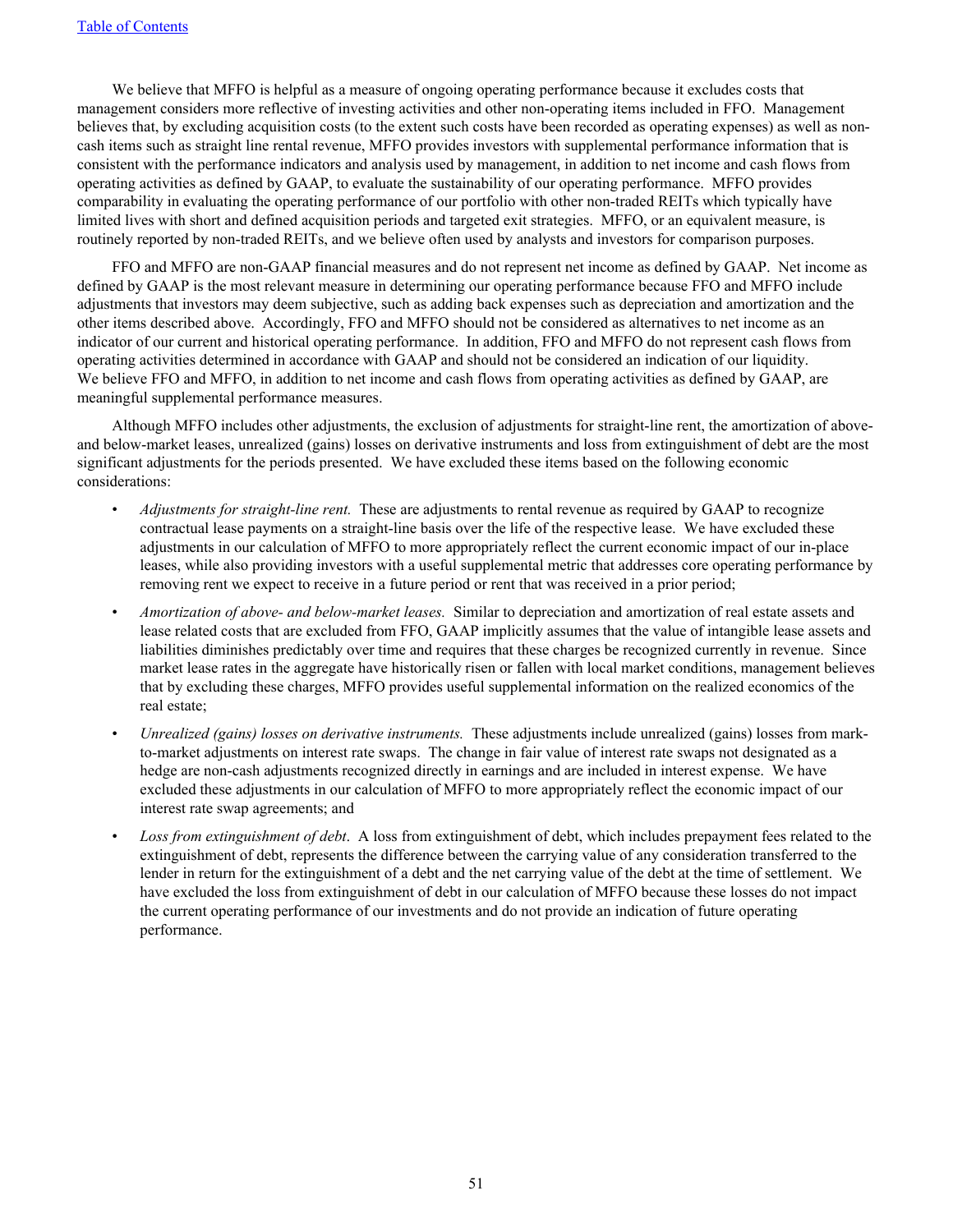Our calculation of FFO, which we believe is consistent with the calculation of FFO as defined by NAREIT, is presented in the following table, along with our calculation of MFFO, for the years ended December 31, 2021, 2020 and 2019, respectively (in thousands). No conclusions or comparisons should be made from the presentation of these periods.

|                                                                            | For the Years Ended December 31, |               |              |         |  |  |
|----------------------------------------------------------------------------|----------------------------------|---------------|--------------|---------|--|--|
|                                                                            |                                  | 2021          | 2020         | 2019    |  |  |
| Net loss                                                                   | \$                               | $(16,955)$ \$ | $(7,037)$ \$ | (6,102) |  |  |
| Depreciation of real estate assets                                         |                                  | 4,469         | 4,466        | 4,318   |  |  |
| Amortization of lease-related costs                                        |                                  | 3,067         | 3,638        | 4,342   |  |  |
| Impairment charges on real estate                                          |                                  | 13,164        | 5,750        |         |  |  |
| Gain on sale of real estate, net                                           |                                  |               | (5,245)      |         |  |  |
| Adjustment for investment in unconsolidated joint venture <sup>(1)</sup>   |                                  |               | 611          | 99      |  |  |
| Remeasurement loss on purchase of joint venture interest <sup>(2)</sup>    |                                  |               | 304          |         |  |  |
| <b>FFO</b>                                                                 |                                  | 3,745         | 2,487        | 2,657   |  |  |
| Straight-line rent and amortization of above- and below-market leases, net |                                  | (389)         | (650)        | (1,824) |  |  |
| Unrealized (gain) loss on derivative instruments                           |                                  | (1,629)       | 735          | 1,595   |  |  |
| Loss from extinguishment of debt                                           |                                  |               | 29           |         |  |  |
| Adjustment for investment in unconsolidated joint venture <sup>(1)</sup>   |                                  |               | (11)         | (9)     |  |  |
| <b>MFFO</b>                                                                |                                  | 1.727         | 2,590        | 2,419   |  |  |
|                                                                            |                                  |               |              |         |  |  |

 $<sup>(1)</sup>$  Reflects adjustments to add back our noncontrolling interest share of the adjustments to convert our net loss attributable to common stockholders to FFO and</sup> MFFO for our equity investment in unconsolidated joint venture for the year ended December 31, 2020. In October 2020, we purchased our joint venture partner's membership interest and consolidated the entity that owned 210 W. Chicago.

 $^{(2)}$  Reflects the remeasurement loss as a result of a change in control upon our purchase of our joint venture partner's 50% equity interest in the 210 W. Chicago Joint Venture on October 5, 2020.

FFO and MFFO may also be used to fund all or a portion of certain capitalizable items that are excluded from FFO and MFFO, such as tenant improvements, building improvements and deferred leasing costs.

### **Distributions**

We have not paid distributions solely from our cash flows from operations, in which case distributions have been paid in whole or in part from debt financing, including advances from our advisor. Distributions declared, distributions paid and cash flows from operations were as follows during 2021 (in thousands, except per share amounts):

| Period              |   | <b>Distributions</b><br>Declared $^{(1)}$ |               | <b>Distribution Declared</b><br>Per Class A Share $(1)(2)$ |     | <b>Distribution Declared</b><br>PerClass T Share $(1)(2)$ |               | <b>Distributions Paid</b> | Cash Flows (used in)<br>provided by<br><b>Operating Activities</b> |
|---------------------|---|-------------------------------------------|---------------|------------------------------------------------------------|-----|-----------------------------------------------------------|---------------|---------------------------|--------------------------------------------------------------------|
| First Ouarter 2021  | D | 437                                       | <sup>\$</sup> | 0.043                                                      | \$. | 0.043                                                     | <sup>\$</sup> | 437                       | (469)                                                              |
| Second Quarter 2021 |   | 436                                       |               | 0.043                                                      |     | 0.043                                                     |               | 436                       | 1,050                                                              |
| Third Quarter 2021  |   | 436                                       |               | 0.043                                                      |     | 0.043                                                     |               | 436                       | 297                                                                |
| Fourth Quarter 2021 |   | 436                                       |               | 0.043                                                      |     | 0.043                                                     |               | 436                       | 842                                                                |
|                     |   | 1,745                                     |               | 0.172                                                      |     | 0.172                                                     |               | 1.745                     | 1,720                                                              |
|                     |   |                                           |               |                                                            |     |                                                           |               |                           |                                                                    |

 $^{(1)}$  Distributions for the periods from January 1, 2021 through December 31, 2021 were calculated at a quarterly rate of \$0.04287500 per share based on a single quarterly record date.

<sup>(2)</sup> Assumes Class A and Class T shares were issued and outstanding each day that was a record date for distributions during the period presented.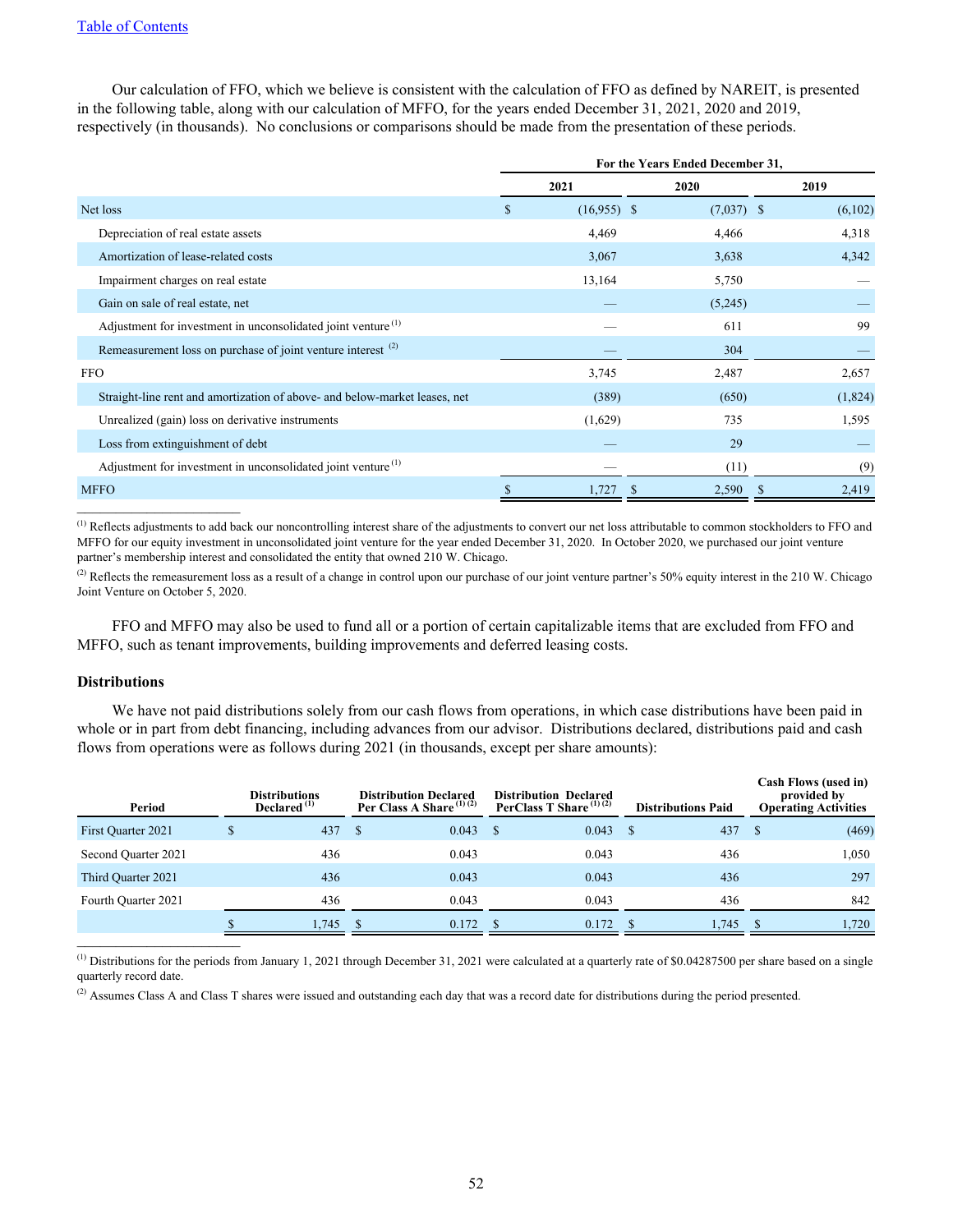For the year ended December 31, 2021, we paid aggregate distributions of \$1.7 million, all of which were paid in cash. Our net loss for the year ended December 31, 2021 was \$17.0 million. FFO for the year ended December 31, 2021 was \$3.7 million and cash flows provided by operations for the year ended December 31, 2021 was \$1.7 million. See the reconciliation of FFO to net loss above. We funded our total distributions paid with \$1.1 million of cash flow from current operating activities and \$0.6 million of cash flows from operations in excess of distributions paid from prior periods. In addition, our advisor waived and deferred certain of its asset management fees which resulted in more cash being available for distribution. To the extent that we pay distributions from sources other than our cash flows from operations, the overall return to our stockholders may be reduced.

Cash distributions will be determined by our board of directors based on our financial condition and such other factors as our board of directors deems relevant. Our board of directors has not pre-established a percentage rate of return for cash distributions to stockholders. We have not established a minimum distribution level, and our charter does not require that we make distributions to our stockholders. In connection with its consideration of a Plan of Liquidation, our board of directors determined to cease paying regular quarterly distributions with the expectation that any future distributions to our stockholders would be liquidating distributions from the sale of our remaining assets. If our board of directors and/or our stockholders do not approve a Plan of Liquidation, our board of directors will review our payment of regular quarterly distributions again; however, no assurances can be made with respect to the payment or amount of any future distributions, whether regular or liquidating.

Our operating performance cannot be accurately predicted and may deteriorate in the future due to numerous factors, including those discussed under "Summary Risk Factors" and Part I, Item 1A, "Risk Factors." Those factors include: the future operating performance of our current real estate investments in the existing real estate and financial environment; the success and economic viability of our tenants; our ability to refinance existing indebtedness at comparable terms; and changes in interest rates on any variable rate debt obligations we incur. In the event our FFO and/or cash flow from operations decrease in the future, the level of our distributions may also decrease. In addition, future distributions declared and paid may exceed FFO and/or cash flow from operations.

#### **Critical Accounting Policies and Estimates**

Below is a discussion of the accounting policies that management believes are or will be critical to our operations. We consider these policies critical in that they involve significant management judgments and assumptions, require estimates about matters that are inherently uncertain and because they are important for understanding and evaluating our reported financial results. These judgments affect the reported amounts of assets and liabilities and our disclosure of contingent assets and liabilities as of the dates of the financial statements and the reported amounts of revenue and expenses during the reporting periods. With different estimates or assumptions, materially different amounts could be reported in our financial statements. Additionally, other companies may utilize different estimates that may impact the comparability of our results of operations to those of companies in similar businesses.

#### *Revenue Recognition - Operating Leases*

On January 1, 2019, we adopted the lease accounting standards under Topic 842 including the package of practical expedients for all leases that commenced before the effective date of January 1, 2019. Accordingly, we (i) did not reassess whether any expired or existing contracts are or contain leases, (ii) did not reassess the lease classification for any expired or existing lease, and (iii) did not reassess initial direct costs for any existing leases. We did not elect the practical expedient related to using hindsight to reevaluate the lease term. In addition, we adopted the practical expedient for land easements and did not assess whether existing or expired land easements that were not previously accounted for as leases under the lease accounting standards of Topic 840 are or contain a lease under Topic 842.

In addition, Topic 842 provides an optional transition method to allow entities to apply the new lease accounting standards at the adoption date and recognize a cumulative-effect adjustment to the opening balance of retained earnings. We adopted this transition method upon its adoption of the lease accounting standards of Topic 842, which did not result in a cumulative effect adjustment to the opening balance of retained earnings on January 1, 2019.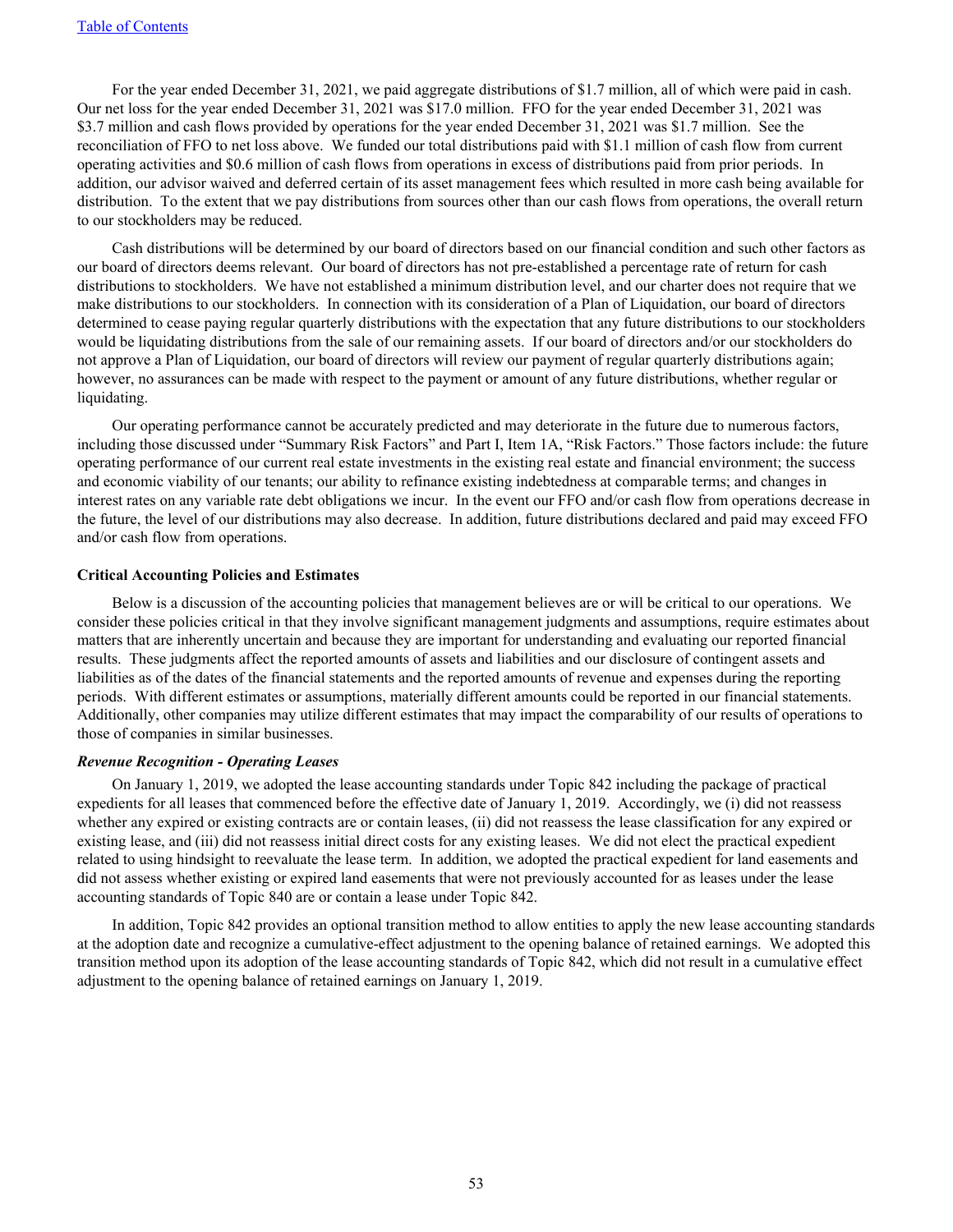In accordance with Topic 842, tenant reimbursements for property taxes and insurance are included in the single lease component of the lease contract (the right of the lessee to use the leased space) and therefore are accounted for as variable lease payments and are recorded as rental income on our statement of operations. In addition, we adopted the practical expedient available under Topic 842 to not separate nonlease components from the associated lease component and instead to account for those components as a single component if the nonlease components otherwise would be accounted for under the new revenue recognition standard (Topic 606) and if certain conditions are met, specifically related to tenant reimbursements for common area maintenance which would otherwise be accounted for under the revenue recognition standard. We believe the two conditions have been met for tenant reimbursements for common area maintenance as (i) the timing and pattern of transfer of the nonlease components and associated lease components are the same and (ii) the lease component would be classified as an operating lease. Accordingly, tenant reimbursements for common area maintenance are also accounted for as variable lease payments and recorded as rental income on our statement of operations.

We recognize minimum rent, including rental abatements, lease incentives and contractual fixed increases attributable to operating leases, on a straight-line basis over the term of the related leases when collectibility is probable and record amounts expected to be received in later years as deferred rent receivable. If the lease provides for tenant improvements, we determine whether the tenant improvements, for accounting purposes, are owned by the tenant or us. When we are the owner of the tenant improvements, the tenant is not considered to have taken physical possession or have control of the physical use of the leased asset until the tenant improvements are substantially completed. When the tenant is the owner of the tenant improvements, any tenant improvement allowance (including amounts that can be taken in the form of cash or a credit against the tenant's rent) that is funded is treated as a lease incentive and amortized as a reduction of rental revenue over the lease term. Tenant improvement ownership is determined based on various factors including, but not limited to:

- whether the lease stipulates how a tenant improvement allowance may be spent;
- whether the lessee or lessor supervises the construction and bears the risk of cost overruns;
- whether the amount of a tenant improvement allowance is in excess of market rates;
- whether the tenant or landlord retains legal title to the improvements at the end of the lease term;
- whether the tenant improvements are unique to the tenant or general purpose in nature; and
- whether the tenant improvements are expected to have any residual value at the end of the lease.

In accordance with Topic 842, we make a determination of whether the collectibility of the lease payments in an operating lease is probable. If we determine the lease payments are not probable of collection, we would fully reserve for any contractual lease payments, deferred rent receivable, and variable lease payments and would recognize rental income only if cash is received. We make estimates of the collectability of the lease payments which requires significant judgment by management. We consider payment history, current credit status, the tenant's financial condition, security deposits, letters of credit, lease guarantees and current market conditions that may impact the tenant's ability to make payments in accordance with its lease agreements, including the impact of the COVID-19 pandemic on the tenant's business, in making the determination. These changes to our collectibility assessment are reflected as an adjustment to rental income.

We, as a lessor, record costs to negotiate or arrange a lease that would have been incurred regardless of whether the lease was obtained, such as legal costs incurred to negotiate an operating lease, as an expense and classify such costs as operating, maintenance, and management expense on our consolidated statement of operations, as these costs are no longer capitalizable under the definition of initial direct costs under Topic 842.

#### *Sales of Real Estate*

We follow the guidance of ASC 610-20, *Other Income - Gains and Losses from the Derecognition of Nonfinancial Assets* ("ASC 610-20"), which applies to sales or transfers to noncustomers of nonfinancial assets or in substance nonfinancial assets that do not meet the definition of a business. Generally, our sales of real estate would be considered a sale of a nonfinancial asset as defined by ASC 610-20.

ASC 610-20 refers to the revenue recognition principles under ASU No. 2014-09, *Revenue from Contracts with Customers (Topic 606)*. Under ASC 610-20, if we determine we do not have a controlling financial interest in the entity that holds the asset and the arrangement meets the criteria to be accounted for as a contract, we would derecognize the asset and recognize a gain or loss on the sale of the real estate when control of the underlying asset transfers to the buyer. The application of these criteria can be complex and incorrect assumptions on collectability of the transaction price or transfer of control can result in the improper recognition of the gain or loss from sales of real estate during the period.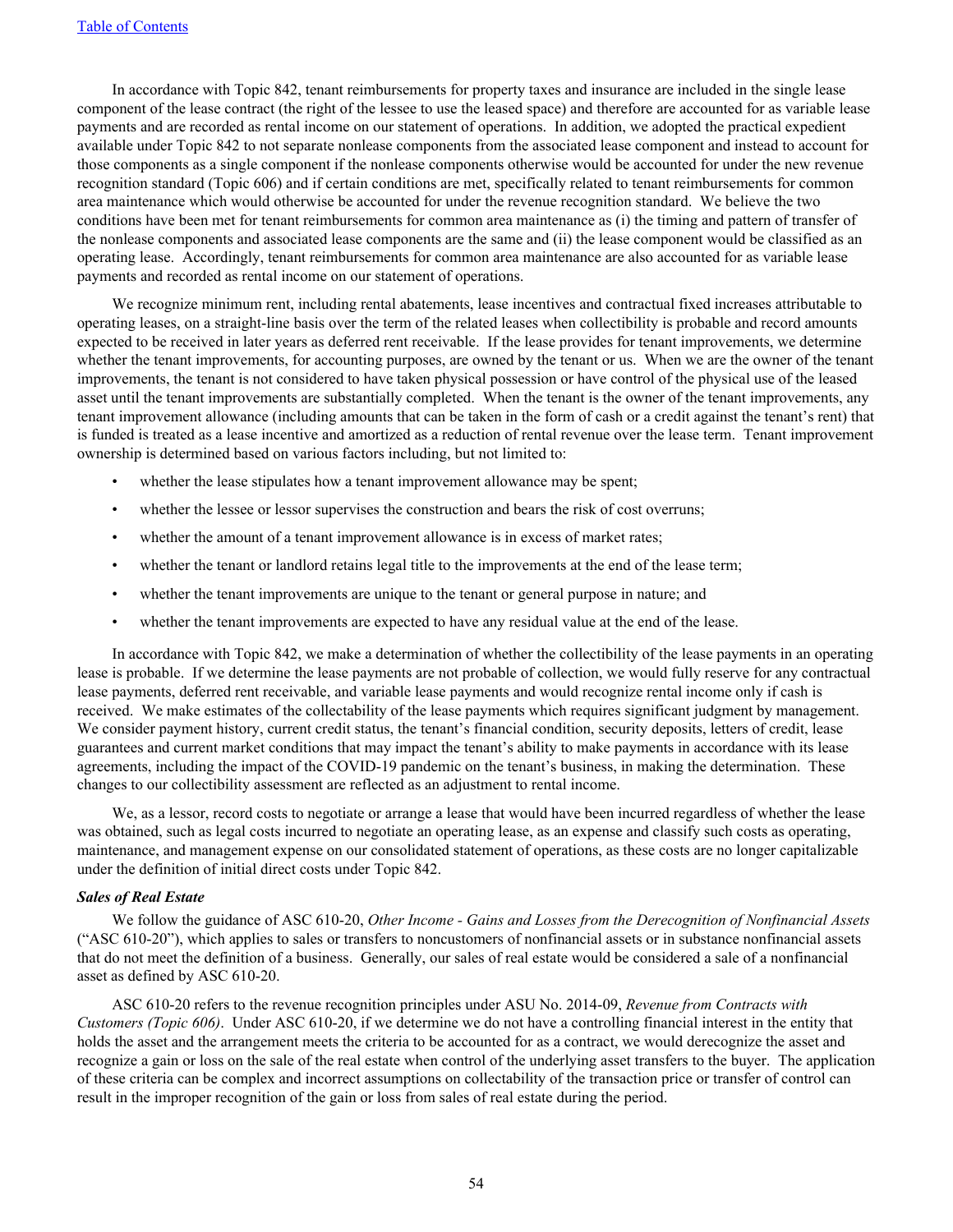## *Real Estate*

## *Depreciation and Amortization*

Real estate costs related to the acquisition and improvement of properties are capitalized and amortized over the expected useful life of the asset on a straight-line basis. Repair and maintenance costs are charged to expense as incurred and significant replacements and betterments are capitalized. Repair and maintenance costs include all costs that do not extend the useful life of the real estate asset. We consider the period of future benefit of an asset to determine its appropriate useful life. Expenditures for tenant improvements are capitalized and amortized over the shorter of the tenant's lease term or expected useful life. We anticipate the estimated useful lives of our assets by class to be generally as follows:

| Land                                    | N/A                                                                      |
|-----------------------------------------|--------------------------------------------------------------------------|
| <b>Buildings</b>                        | $25 - 40$ years                                                          |
| Building improvements                   | $10 - 25$ years                                                          |
| Tenant improvements                     | Shorter of lease term or expected useful life                            |
| Tenant origination and absorption costs | Remaining term of related leases, including below-market renewal periods |

# *Real Estate Acquisition Valuation*

We record the acquisition of income-producing real estate or real estate that will be used for the production of income as a business combination or an asset acquisition. If substantially all of the fair value of the gross assets acquired are concentrated in a single identifiable asset or group of similar identifiable assets, then the set is not a business. For purposes of this test, land and buildings can be combined along with the intangible assets for any in-place leases and accordingly, most acquisitions of investment properties would not meet the definition of a business and would be accounted for as an asset acquisition. To be considered a business, a set must include an input and a substantive process that together significantly contributes to the ability to create an output. All assets acquired and liabilities assumed in a business combination are measured at their acquisition-date fair values. For asset acquisitions, the cost of the acquisition is allocated to individual assets and liabilities on a relative fair value basis. Acquisition costs associated with business combinations are expensed as incurred. Acquisition costs associated with asset acquisitions are capitalized.

We assess the acquisition date fair values of all tangible assets, identifiable intangibles and assumed liabilities using methods similar to those used by independent appraisers, generally utilizing a discounted cash flow analysis that applies appropriate discount and/or capitalization rates and available market information. Estimates of future cash flows are based on a number of factors, including historical operating results, known and anticipated trends, and market and economic conditions. The fair value of tangible assets of an acquired property considers the value of the property as if it were vacant.

We record above-market and below-market in-place lease values for acquired properties based on the present value (using a discount rate that reflects the risks associated with the leases acquired) of the difference between (i) the contractual amounts to be paid pursuant to the in-place leases and (ii) management's estimate of fair market lease rates for the corresponding inplace leases, measured over a period equal to the remaining non-cancelable term of above-market in-place leases and for the initial term plus any extended term for any leases with below-market renewal options. We amortize any recorded above-market or below-market lease values as a reduction or increase, respectively, to rental income over the remaining non-cancelable terms of the respective lease, including any below-market renewal periods.

We estimate the value of tenant origination and absorption costs by considering the estimated carrying costs during hypothetical expected lease up periods, considering current market conditions. In estimating carrying costs, we include real estate taxes, insurance and other operating expenses and estimates of lost rentals at market rates during the expected lease up periods.

We amortize the value of tenant origination and absorption costs to depreciation and amortization expense over the remaining non-cancelable term of the leases.

Estimates of the fair values of the tangible assets, identifiable intangibles and assumed liabilities require us to make significant assumptions to estimate market lease rates, property-operating expenses, carrying costs during lease-up periods, discount rates, market absorption periods, and the number of years the property will be held for investment. The use of inappropriate assumptions would result in an incorrect valuation of our acquired tangible assets, identifiable intangibles and assumed liabilities, which would impact the amount of our net income.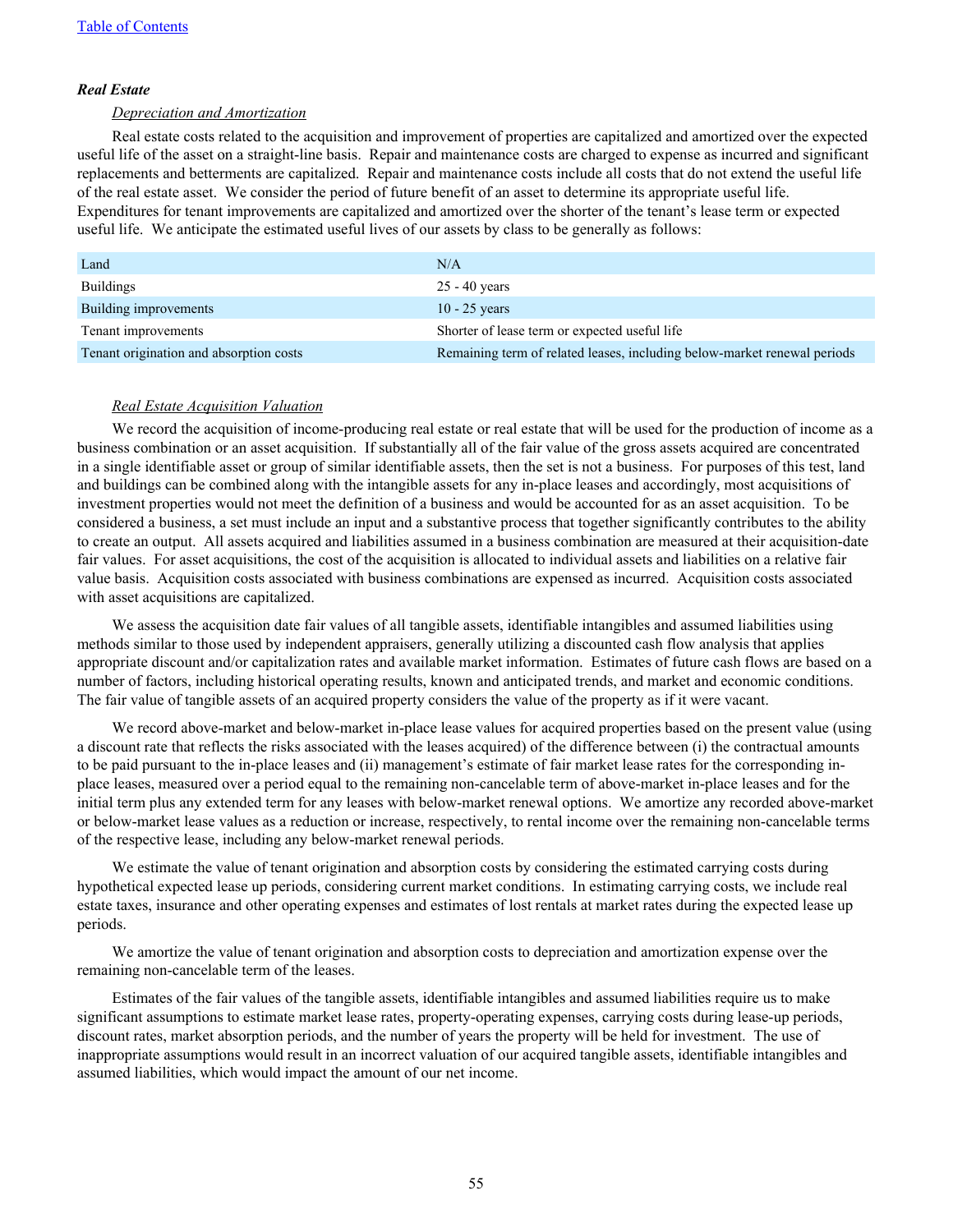## *Impairment of Real Estate and Related Intangible Assets and Liabilities*

We continually monitor events and changes in circumstances that could indicate that the carrying amounts of our real estate and related intangible assets and liabilities may not be recoverable or realized. When indicators of potential impairment suggest that the carrying value of real estate and related intangible assets and liabilities may not be recoverable, we assess the recoverability by estimating whether we will recover the carrying value of the real estate and related intangible assets and liabilities through its undiscounted future cash flows and its eventual disposition. If, based on this analysis, we do not believe that we will be able to recover the carrying value of the real estate and related intangible assets and liabilities, we would record an impairment loss to the extent that the carrying value exceeds the estimated fair value of the real estate and related intangible assets and liabilities.

Projecting future cash flows involves estimating expected future operating income and expenses related to the real estate and its related intangible assets and liabilities as well as market and other trends. Using inappropriate assumptions to estimate cash flows or the expected hold period until the eventual disposition could result in incorrect conclusions on recoverability and incorrect fair values of the real estate and its related intangible assets and liabilities and could result in the overstatement of the carrying values of our real estate and related intangible assets and liabilities and an overstatement of our net income.

#### *Derivative Instruments*

We enter into derivative instruments for risk management purposes to hedge our exposure to cash flow variability caused by changing interest rates on our variable rate notes payable. We record these derivative instruments at fair value on the accompanying consolidated balance sheets. The changes in fair value for derivative instruments that are not designated as a hedge or that do not meet the hedge accounting criteria are recorded as gain or loss on derivative instruments and included as interest expense as presented in the accompanying consolidated statements of operations.

The calculation of the fair value of derivative instruments is complex and different inputs used in the model can result in significant changes to the fair value of derivative instruments and the related gain or loss on derivative instruments included as interest expense in the accompanying consolidated statements of operations. The valuation of our derivative instruments is based on a proprietary model using the contractual terms of the derivatives, including the period to maturity, as well as observable market-based inputs, including interest rate curves and volatility. The fair values of interest rate swaps are estimated using the market standard methodology of netting the discounted fixed cash payments and the discounted expected variable cash receipts. The variable cash receipts are based on an expectation of interest rates (forward curves) derived from observable market interest rate curves. In addition, credit valuation adjustments, which consider the impact of any credit risks to the contracts, are incorporated in the fair values to account for potential nonperformance risk.

### *Income Taxes*

We have elected to be taxed as a REIT under the Internal Revenue Code. To continue to qualify as a REIT, we must continue to meet certain organizational and operational requirements, including a requirement to distribute at least 90% of our annual REIT taxable income to stockholders (which is computed without regard to the dividends-paid deduction or net capital gain and which does not necessarily equal net income as calculated in accordance with GAAP). As a REIT, we generally will not be subject to federal income tax on income that we distribute as dividends to our stockholders. If we fail to qualify as a REIT in any taxable year, we will be subject to federal income tax on our taxable income at regular corporate income tax rates and generally will not be permitted to qualify for treatment as a REIT for federal income tax purposes for the four taxable years following the year during which qualification is lost, unless the Internal Revenue Service grants us relief under certain statutory provisions. Such an event could materially and adversely affect our net income and net cash available for distribution to stockholders. However, we believe that we are organized and operate in such a manner as to qualify for treatment as a REIT.

### **ITEM 7A. QUANTITATIVE AND QUALITATIVE DISCLOSURES ABOUT MARKET RISK**

We are exposed to the effects of interest rate changes as a result of borrowings used to maintain liquidity and to fund the financing and refinancing of our real estate investment portfolio and operations. Our profitability and the value of our real estate investment portfolio may be adversely affected during any period as a result of interest rate changes. Our interest rate risk management objectives are to limit the impact of interest rate changes on earnings, prepayment penalties and cash flows and to lower overall borrowing costs. We may manage interest rate risk by maintaining a ratio of fixed rate, long-term debt such that variable rate exposure is kept at an acceptable level or we may utilize a variety of financial instruments, including interest rate caps, floors, and swap agreements, in order to limit the effects of changes in interest rates on our operations. When we use these types of derivatives to hedge the risk of interest-earning assets or interest-bearing liabilities, we may be subject to certain risks, including the risk that losses on a hedge position will reduce the funds available for the payment of distributions to our stockholders and that the losses may exceed the amount we invested in the instruments.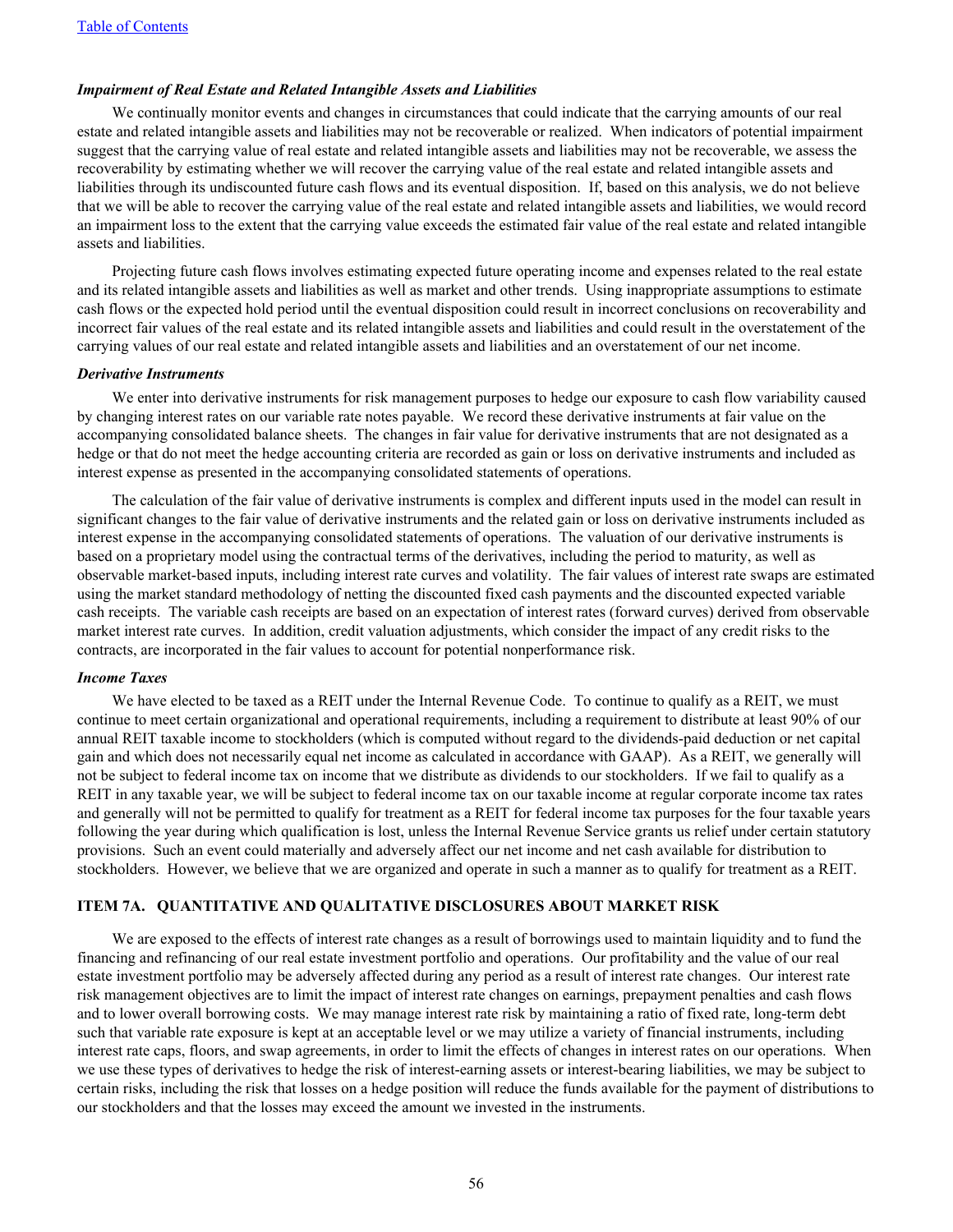## [Table of Contents](#page-1-0)

The table below summarizes the outstanding principal balance, weighted-average interest rates and fair value for our notes payable; and the notional amounts, pay and receive rates of our derivative instrument, based on maturity dates as of December 31, 2021 (dollars in thousands):

|                                      |      | <b>Maturity Date</b> |              |                |              |         |    | <b>Total Value</b> |    |                   |      |                          |    |                   |   |           |
|--------------------------------------|------|----------------------|--------------|----------------|--------------|---------|----|--------------------|----|-------------------|------|--------------------------|----|-------------------|---|-----------|
|                                      | 2022 |                      | 2023<br>2024 |                | 2025         |         |    | 2026               |    | <b>Thereafter</b> |      | or Amount                |    | <b>Fair Value</b> |   |           |
| <b>Liabilities</b>                   |      |                      |              |                |              |         |    |                    |    |                   |      |                          |    |                   |   |           |
| Notes payable, principal outstanding |      |                      |              |                |              |         |    |                    |    |                   |      |                          |    |                   |   |           |
| Variable Rate                        | \$   | 52,260               | S.           | 45,681         | \$           | 3,725   | S. |                    | S  |                   | - \$ | $\overline{\phantom{0}}$ | \$ | 101,666           |   | \$100,367 |
| Weighted-average interest rate $(3)$ |      | $2.1\%$              |              | $3.7\%$        |              | $2.3\%$ |    | $-$ %              |    | $-$ %             |      | $-$ %                    |    | $2.9\%$           |   |           |
| Derivative Instruments               |      |                      |              |                |              |         |    |                    |    |                   |      |                          |    |                   |   |           |
| Interest rate swaps, notional amount | \$   | 30,000               | \$           |                | <sup>S</sup> |         |    |                    | \$ |                   | - \$ |                          | S  | 30,000            | S | 610       |
| Pay rate $(1)$                       |      | $2.8\%$              |              | $-\frac{9}{6}$ |              | $-$ %   |    | $-\frac{9}{6}$     |    | $-\frac{9}{6}$    |      | $-$ %                    |    | $2.8 \%$          |   |           |
| Receive rate $(2)$                   |      | $0.1\%$              |              | $-$ %          |              | $-$ %   |    | $-$ %              |    | $-$ %             |      | $-$ %                    |    | $0.1 \%$          |   |           |
|                                      |      |                      |              |                |              |         |    |                    |    |                   |      |                          |    |                   |   |           |

(1) The pay rate is based on the interest rate swap fixed rate.

<sup>(2)</sup> The receive rate is based on the 30-day LIBOR rate as of December 31, 2021.

<sup>(3)</sup> The weighted-average interest rate represents the actual interest rate in effect as of December 31, 2021 (consisting of the contractual interest rate and the effect of interest rate swaps), if applicable, using interest rate indices as of December 31, 2021, where applicable.

We borrow funds at a combination of fixed and variable rates. Interest rate fluctuations will generally not affect future earnings or cash flows on fixed rate debt unless such debt mature or is otherwise terminated. However, interest rate changes will affect the fair value of fixed rate instruments. At December 31, 2021, we did not have any fixed rate debt outstanding.

Conversely, movements in interest rates on variable rate debt would change future earnings and cash flows, but not significantly affect the fair value of the debt. However, changes in required risk premiums would result in changes in the fair value of variable rate instruments. At December 31, 2021, we were exposed to market risks related to fluctuations in interest rates on \$71.7 million of variable rate debt outstanding, after giving consideration to the impact of interest rate swap agreements on approximately \$30.0 million of our variable debt. Based on interest rates as of December 31, 2021, if interest rates were 100 basis points higher during the 12 months ending December 31, 2022, interest expense on our variable rate debt would increase by \$0.7 million. As of December 31, 2021, one-month LIBOR was 0.10125% and if the index was reduced to 0% during the 12 months ending December 31, 2022, interest expense on our variable rate debt would decrease by \$0.1 million.

The weighted average interest rate of our variable rate debt at December 31, 2021 was 2.9%. The interest rate represents the actual interest rate in effect at December 31, 2021 (consisting of the contractual interest rate and the effect of interest rate swaps, if applicable), using interest rate indices as of December 31, 2021 where applicable.

For a discussion of the interest rate risks related to the current capital and credit markets, see Part I, Item 1A, "Risk Factors."

### **ITEM 8. FINANCIAL STATEMENTS AND SUPPLEMENTARY DATA**

See the Index to Financial Statements at page F-1 of this report.

# **ITEM 9. CHANGES IN AND DISAGREEMENTS WITH ACCOUNTANTS ON ACCOUNTING AND FINANCIAL DISCLOSURE**

None.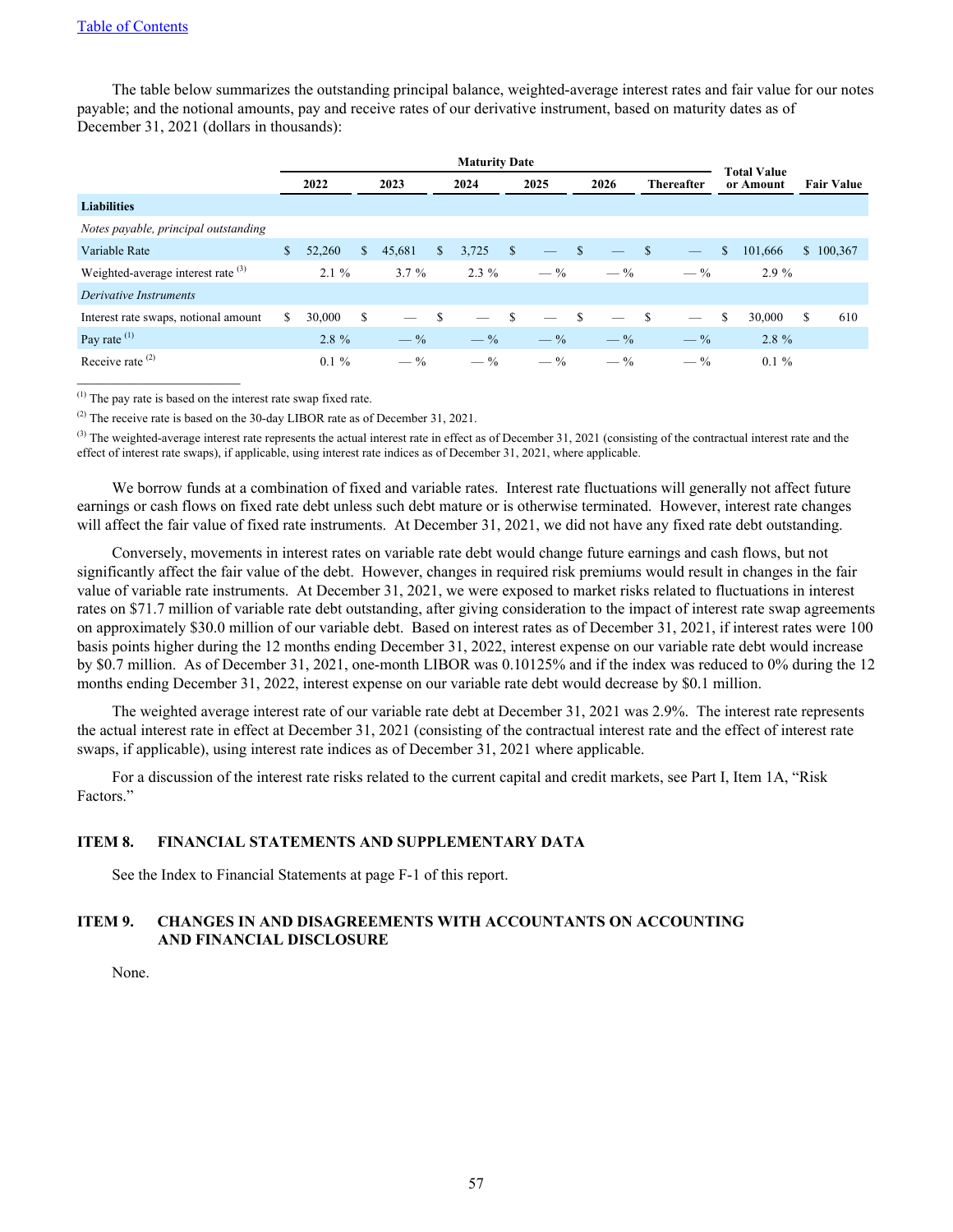# **ITEM 9A. CONTROLS AND PROCEDURES**

#### **Disclosure Controls and Procedures**

As of the end of the period covered by this report, management, including our principal executive officer and principal financial officer, evaluated the effectiveness of the design and operation of our disclosure controls and procedures. Based upon, and as of the date of, the evaluation, our principal executive officer and principal financial officer concluded that the disclosure controls and procedures were effective as of the end of the period covered by this report to ensure that information required to be disclosed in the reports we file and submit under the Exchange Act is recorded, processed, summarized and reported as and when required. Disclosure controls and procedures include, without limitation, controls and procedures designed to ensure that information required to be disclosed by us in the reports we file and submit under the Exchange Act is accumulated and communicated to our management, including our principal executive officer and our principal financial officer, as appropriate to allow timely decisions regarding required disclosure.

#### **Management's Report on Internal Control Over Financial Reporting**

Our management is responsible for establishing and maintaining adequate internal control over financial reporting, as such term is defined in Rule 13a-15(f) or 15d-15(f) promulgated under the Securities Exchange Act of 1934, as amended.

In connection with the preparation of our Form 10-K, our management assessed the effectiveness of our internal control over financial reporting as of December 31, 2021. In making that assessment, management used the criteria set forth by the Committee of Sponsoring Organizations of the Treadway Commission (COSO) in Internal Control-Integrated Framework (2013).

Based on its assessment, our management believes that, as of December 31, 2021, our internal control over financial reporting was effective based on those criteria. There have been no changes in our internal control over financial reporting that occurred during the quarter ended December 31, 2021 that have materially affected, or are reasonably likely to materially affect, our internal control over financial reporting.

## **ITEM 9B. OTHER INFORMATION**

#### **Audit Committee Investigation**

In February 2022, we discovered that the Chief Audit Executive of our external advisor had entered into arrangements with certain vendors that we believe either overcharged us and our affiliates for the services performed or charged for services that were never performed. As our advisor began to inquire into the matter, the Chief Audit Executive resigned.

Our audit committee initiated an independent investigation with the assistance of independent counsel and an independent forensic accounting firm.

Subject to the audit committee's ongoing investigation, we believe that between 2016 and 2021, certain vendors billed us for services for which we were either overcharged or which were never performed totaling approximately \$0.3 million, that such vendors were in turn making payments to the individual, and that no other advisor officers or employees participated in the misconduct. In light of the discovery of the misconduct by the individual and certain vendors, we are working with our advisor to address these matters.

Our advisor has agreed to reimburse us both for any amounts inappropriately charged to us, and for the costs we incur in the audit committee's investigation, in each case regardless of whether any such amounts are recoverable from either the vendors or the individual.

## **ITEM 9C. DISCLOSURE REGARDING FOREIGN JURISDICTIONS THAT PREVENT INSPECTION**

Not applicable.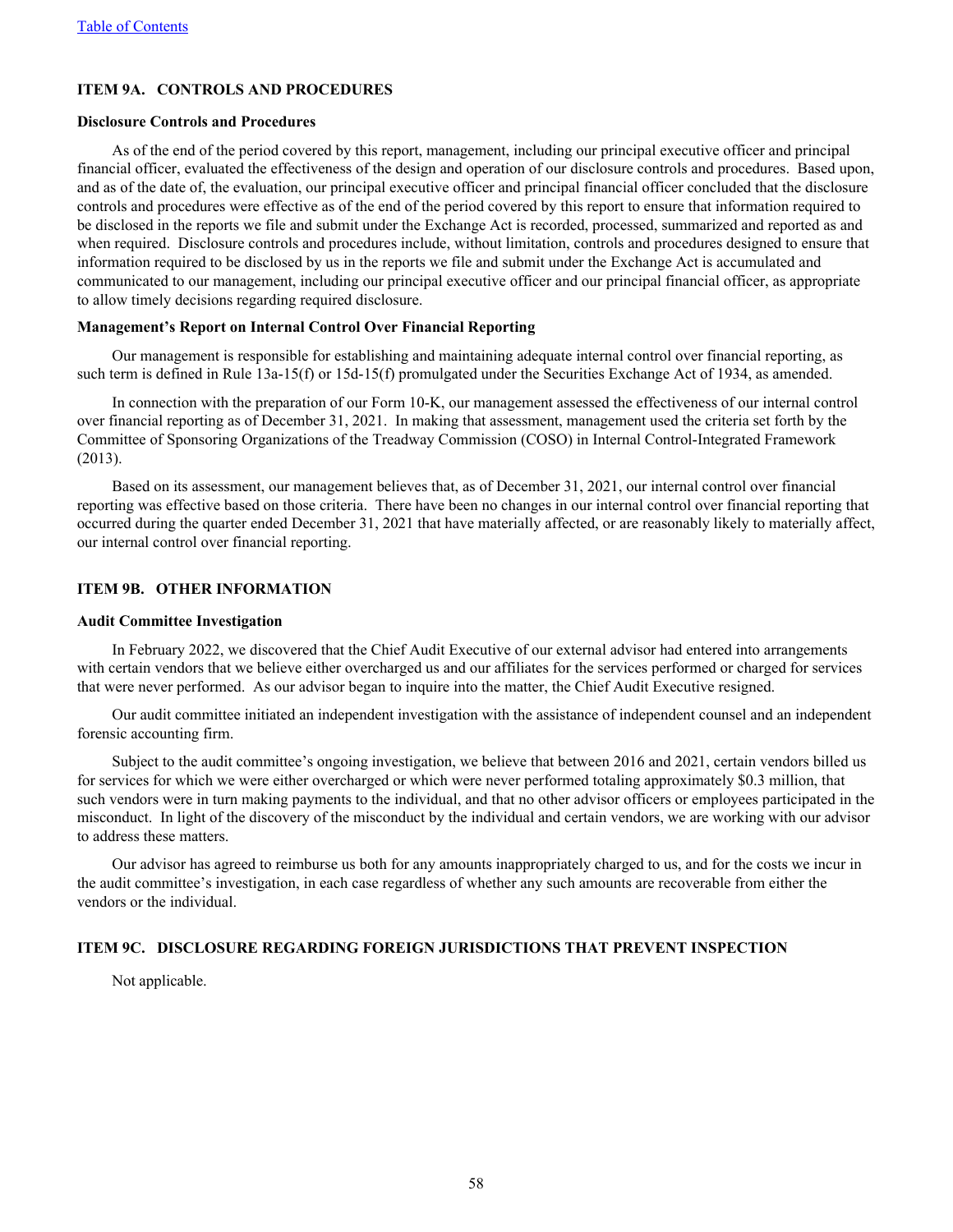## **PART III**

## **ITEM 10. DIRECTORS, EXECUTIVE OFFICERS AND CORPORATE GOVERNANCE**

We have provided below certain information about our executive officers and directors.

| Name                      | Position(s)                                                            | $Age*$ |
|---------------------------|------------------------------------------------------------------------|--------|
| Charles J. Schreiber, Jr. | Chairman of the Board, Chief Executive Officer, President and Director | 70     |
| Jeffrey K. Waldvogel      | Chief Financial Officer, Treasurer and Secretary                       | 44     |
| Stacie K. Yamane          | Chief Accounting Officer and Assistant Secretary                       | 57     |
| George R. Bravante, Jr.   | <b>Independent Director</b>                                            | 63     |
| Jon D. Kline              | <b>Independent Director</b>                                            | 55     |
| Keith P. Russell          | Independent Director                                                   | 76     |

\* As of March 1, 2022.

**Charles J. Schreiber, Jr**. is our Chairman of the Board, our Chief Executive Officer and one of our directors, positions he has held since January 2015. In August 2019, he was also elected as our President. He is also the Chairman and President of our advisor, and he served as the Chief Executive Officer of our advisor from October 2004 through December 2021. He is also the Chairman of the Board, Chief Executive Officer and a director of KBS REIT II, positions he has held for these entities since October 2004, August 2007, August 2007 and July 2007, respectively. Mr. Schreiber is Chairman of the Board, Chief Executive Officer and a director of KBS REIT III, positions he has held since January 2010, January 2010 and December 2009, respectively. In August 2019, Mr. Schreiber was also elected as President of KBS REIT II and KBS REIT III. Mr. Schreiber was Chairman of the Board, Chief Executive Officer and a director of KBS REIT I from June 2005 until its liquidation in December 2018. Other than de minimis amounts owned by family members or family trusts, Mr. Schreiber indirectly owns and controls a 50% interest in KBS Holdings LLC, which is the sole owner of our advisor and the entity that acted as our dealer manager. In addition, Mr. Schreiber controls the voting rights with respect to the 50% interest of KBS Holdings LLC held indirectly by the estate of Peter M. Bren (together with other family members). KBS Holdings is a sponsor of our company and is or was a sponsor of KBS REIT I, KBS REIT II, and KBS REIT III, Pacific Oak Strategic Opportunity REIT, KBS Legacy Partners Apartment REIT and Pacific Oak Strategic Opportunity REIT II, which were formed in 2015, 2005, 2007, 2009, 2008, 2009, and 2013, respectively.

Mr. Schreiber is the Chairman and President of KBS Realty Advisors LLC and is a principal of Koll Bren Schreiber Realty Advisors, Inc., each an active and nationally recognized real estate investment advisor. These entities are registered as investment advisers with the SEC. Messrs. Bren and Schreiber were the founding partners of the KBS-affiliated investment advisors. The first investment advisor affiliated with Messrs. Bren and Schreiber was formed in 1992. As of December 31, 2021, KBS Realty Advisors, together with KBS affiliates, including our advisor, had been involved in the investment in or management of approximately \$28.9 billion of real estate investments on behalf of institutional investors, including public and private pension plans, endowments and foundations, institutional and sovereign wealth funds, and the investors in us, KBS REIT I, KBS REIT II, KBS REIT III, Pacific Oak Strategic Opportunity REIT (advisory agreement terminated October 31, 2019), KBS Legacy Partners Apartment REIT and Pacific Oak Strategic Opportunity REIT II (advisory agreement terminated October 31, 2019). Through October 31, 2019 our advisor also served as the U.S. asset manager for Keppel Pacific Oak US REIT, and KBS Realty Advisors serves as the U.S. asset manager for Prime US REIT, both Singapore real estate investment trusts.

Mr. Schreiber oversees all aspects of our advisor's and KBS Realty Advisors' operations, including the acquisition, management and disposition of individual investments and portfolios of investments for KBS-sponsored programs and KBSadvised investors. He also directs all facets of our advisor's and KBS Realty Advisors' business activities and is responsible for investor relationships.

In addition, from July 2018 until February 2022, Mr. Schreiber served as Chairman of the Board and a director for KBS US Prime Property Management Pte. Ltd., which is the external manager of Prime US REIT, a Singapore real estate investment trust that is listed on the Singapore Exchange Securities Trading Limited. Mr. Schreiber holds an indirect ownership interest in KBS US Prime Property Management Pte. Ltd. and KBS Asia Partners Pte. Ltd., which is the sponsor of Prime US REIT.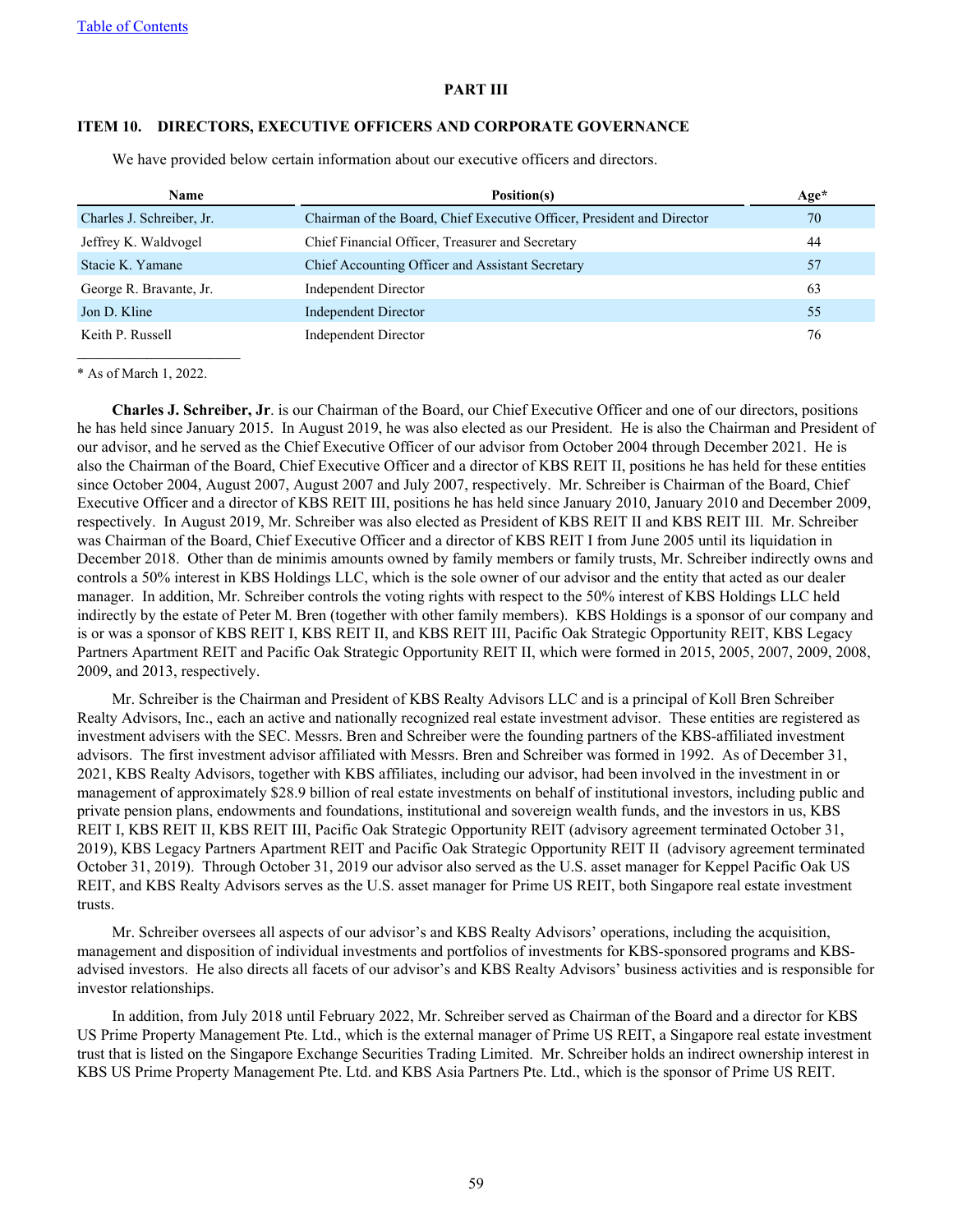Mr. Schreiber has been involved in real estate development, management, acquisition, disposition and financing for more than 49 years and with the acquisition, origination, management, disposition and financing of real estate-related debt investments for more than 30 years. Prior to forming the first KBS-affiliated investment advisor in 1992, he served as the Executive Vice President of Koll Investment Management Services and Executive Vice President of Acquisitions/Dispositions for The Koll Company. During the mid-1970s through the 1980s, he was Founder and President of Pacific Development Company and was previously Senior Vice President/Southern California Regional Manager of Ashwill-Burke Commercial Brokerage.

Mr. Schreiber graduated from the University of Southern California with a Bachelor's Degree in Finance with an emphasis in Real Estate. During his four years at USC, he did graduate work in the then newly formed Real Estate Department in the USC Graduate School of Business. He is currently an Executive Board Member for the USC Lusk Center for Real Estate at the University of Southern California Marshall School of Business/School of Policy, Planning and Development. Mr. Schreiber also serves as a member of the Executive Committee for the Public Non-Listed REIT Council for the National Association of Real Estate Investment Trusts. He is also a member of the National Council of Real Estate Investment Fiduciaries. Mr. Schreiber has served as a member of the board of directors and executive committee of The Irvine Company since August 2016, and since December 2016, Mr. Schreiber has served on the Board of Trustees of The Irvine Company.

The board of directors has concluded that Mr. Schreiber is qualified to serve as a director, Chairman of the Board and as our Chief Executive Officer and President for reasons including his extensive industry and leadership experience. With more than 49 years of experience in real estate development, management, acquisition and disposition and more than 30 years of experience with the acquisition, origination, management, disposition and financing of real estate-related debt investments, he has the depth and breadth of experience to implement our business strategy. He gained his understanding of the real estate and real estate-finance markets through hands-on experience with acquisitions, asset and portfolio management, asset repositioning and dispositions. As our Chief Executive Officer and a principal of our advisor, Mr. Schreiber is best-positioned to provide the board of directors with insights and perspectives on the execution of our business strategy, our operations and other internal matters. Further, as a principal of KBS-affiliated investment advisors, as Chief Executive Officer, President, Chairman of the Board and a director of KBS REIT II and KBS REIT III, as a director and trustee of The Irvine Company, as former Chairman of the Board and a director of KBS US Prime Property Management Pte. Ltd. and as former Chief Executive Officer, Chairman of the Board and a director of KBS REIT I, Mr. Schreiber brings to the board of directors demonstrated management and leadership ability.

**Jeffrey K. Waldvogel** is our Chief Financial Officer, a position he has held since June 2015. In April 2017, he was also elected our Treasurer and Secretary. He is also the Chief Financial Officer of our advisor, a position he has held since June 2015. Since June 2015, he has served as Chief Financial Officer of KBS REIT III, and in July 2018, he was elected Treasurer and Secretary of KBS REIT III. He is also the Chief Financial Officer, Treasurer and Secretary of KBS REIT II, positions he has held since June 2015, August 2018 and August 2018, respectively. From June 2015 until November 2019, he also served as the Chief Financial Officer, Treasurer and Secretary of Pacific Oak Strategic Opportunity REIT and Pacific Oak Strategic Opportunity REIT II. He was Chief Financial Officer of KBS REIT I and KBS Legacy Partners Apartment REIT from June 2015 until their respective liquidations in December 2018. In January 2022, Mr. Waldvogel was also appointed the Chief Financial Officer of KBS Realty Advisors.

Mr. Waldvogel has been employed by an affiliate of our advisor since November 2010. With respect to the KBSsponsored REITs advised by our advisor, he served as the Director of Finance and Reporting from July 2012 to June 2015 and as the VP Controller Technical Accounting from November 2010 to July 2012. In these roles, Mr. Waldvogel was responsible for overseeing internal and external financial reporting, valuation analysis, financial analysis, REIT compliance, debt compliance and reporting, and technical accounting.

Prior to joining an affiliate of our advisor in 2010, Mr. Waldvogel was an audit senior manager at Ernst & Young LLP. During his eight years at Ernst & Young LLP, where he worked from October 2002 to October 2010, Mr. Waldvogel performed or supervised various auditing engagements, including the audit of financial statements presented in accordance with GAAP, as well as financial statements prepared on a tax basis. These auditing engagements were for clients in a variety of industries, with a significant focus on clients in the real estate industry.

In April 2002, Mr. Waldvogel received a Master of Accountancy Degree and Bachelor of Science from Brigham Young University in Provo, Utah. Mr. Waldvogel is a Certified Public Accountant (California).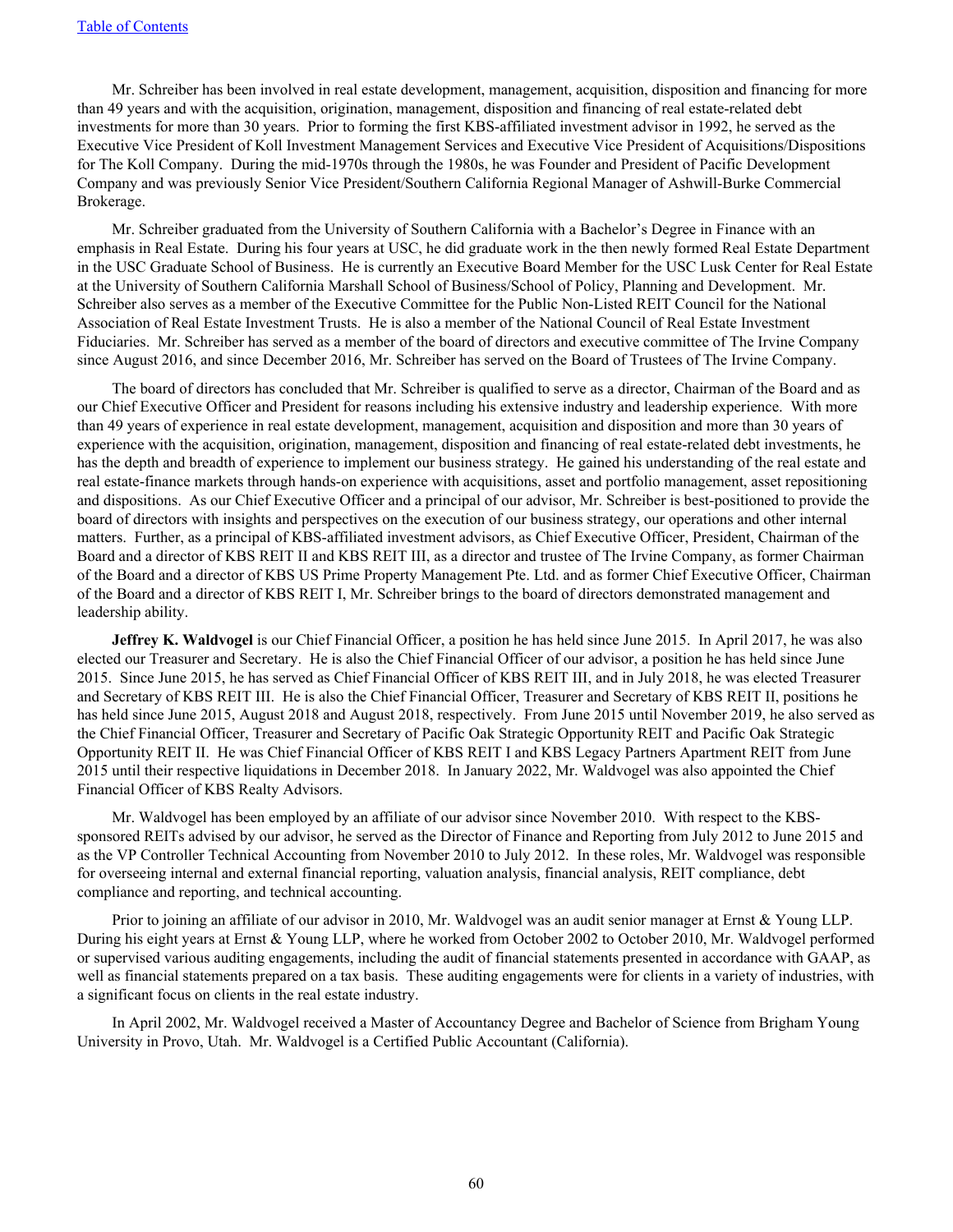**Stacie K. Yamane** is our Chief Accounting Officer, a position she has held since January 2015. In August 2018, she was also elected our Assistant Secretary. Ms. Yamane is also the Chief Accounting Officer, Portfolio Accounting of our advisor and Chief Accounting Officer of KBS REIT II and KBS REIT III, positions she has held for these entities since October 2008, October 2008 and January 2010, respectively. From August 2009 until November 2019 and from February 2013 until November 2019 she served as Chief Accounting Officer of Pacific Oak Strategic Opportunity REIT and Pacific Oak Strategic Opportunity REIT II, respectively. From August 2009 until its liquidation in December 2018, she served as Chief Accounting Officer of KBS Legacy Partners Apartment REIT; from October 2008 until its liquidation in December 2018, she served as Chief Accounting Officer of KBS REIT I. From July 2007 to December 2008, Ms. Yamane served as the Chief Financial Officer of KBS REIT II and from July 2007 to October 2008, she served as Controller of KBS REIT II; from October 2004 to October 2008, Ms. Yamane served as Fund Controller of our advisor; from June 2005 to December 2008, she served as Chief Financial Officer of KBS REIT I and from June 2005 to October 2008, she served as Controller of KBS REIT I.

Ms. Yamane also serves as Senior Vice President/Controller, Portfolio Accounting for KBS Realty Advisors LLC, a position she has held since 2004. She served as a Vice President/Portfolio Accounting with KBS-affiliated investment advisors from 1995 to 2004. At KBS Realty Advisors, from 2004 through 2015, Ms. Yamane was responsible for client accounting/ reporting for two real estate portfolios. These portfolios consisted of industrial, office and retail properties as well as land parcels. Ms. Yamane worked closely with portfolio managers, asset managers, property managers and clients to ensure the completion of timely and accurate accounting, budgeting and financial reporting. In addition, she assisted in the supervision and management of KBS Realty Advisors' accounting department.

Prior to joining an affiliate of KBS Realty Advisors in 1995, Ms. Yamane was an audit manager at Kenneth Leventhal & Company, a CPA firm specializing in real estate. During her eight years at Kenneth Leventhal & Company, Ms. Yamane performed or supervised a variety of auditing, accounting and consulting engagements including the audit of financial statements presented in accordance with GAAP, as well as financial statements presented on a cash and tax basis, the valuation of asset portfolios and the review and analysis of internal control systems. Her experiences with various KBS-affiliated entities and Kenneth Leventhal & Company give her almost 30 years of real estate experience.

Ms. Yamane received a Bachelor of Arts Degree in Business Administration with a dual concentration in Accounting and Management Information Systems from California State University, Fullerton. She is a Certified Public Accountant (inactive California).

**George R. Bravante, Jr.** is one of our independent directors, a position he has held since March 2016. He is also a member of the conflicts committee and the chairman of the special committee. In 1996, Mr. Bravante founded Biltmore Advisors, LLC, the general partner of Bravante-Curci Investors, L.P., and since 1996, he has served as the Managing Member of Biltmore Advisors, LLC. Bravante-Curci Investors focuses on real estate and agricultural investments in California. Since 2005, Mr. Bravante has been the owner of Bravante Produce, which oversees agricultural land, and since July 2013, he has served as the Chief Executive Officer of Pacific Agriculture Realty, LP, an agricultural real estate fund.

Mr. Bravante has been in the real estate industry for over 30 years. Prior to founding Bravante-Curci Investors in 1996, Mr. Bravante served as: President and Chief Operating Officer of Colony Advisors, where he oversaw all aspects of the firm's operations, including financial and asset management and property management and dispositions; President and Chief Operating Officer of the American Realty Group, where he was responsible for the strategic management, restructuring and disposition of more than \$20 billion in real estate-related assets; Chief Financial Officer of RMB Realty, where he was extensively involved with all aspects of numerous commercial real estate transactions; and Manager of Ernst & Whinney (now Ernst  $& Young LLP$ ), where he advised real estate developers and financial institutions as a member of the real estate consulting group. Since December 2014, Mr. Bravante has served on the board of directors and audit committee of Sabre Corp, and from 2004 through 2010, Mr. Bravante served on the board of directors of ExpressJet Holdings, Inc., serving as nonexecutive chairman from 2005 to 2010. Mr. Bravante also served on the board of directors of Sunkist Growers, Inc. from January 2011 through January 2014 and of American Real Estate Group from 1990 to 1993. Mr. Bravante received a Bachelor of Arts in Accounting from the University of South Carolina in 1982.

The board of directors has concluded that Mr. Bravante is qualified to serve as an independent director for reasons including his 30 years of experience in the real estate industry and his financial, strategic business and investment strategy abilities. Mr. Bravante's broad executive experience provides him with key skills in working with directors, understanding board processes and functions, responding to our business's financial, strategic and operational challenges and opportunities and overseeing management. The board of directors believes that these attributes and the depth and breadth of Mr. Bravante's exposure to complex real estate, financial and strategic issues throughout his career make him a valuable asset to the board of directors. Further, his service as a director and member of the audit committee of Sabre Corp and as a former director of ExpressJet Holdings, both public companies, gives him additional perspective and insight into public companies such as ours.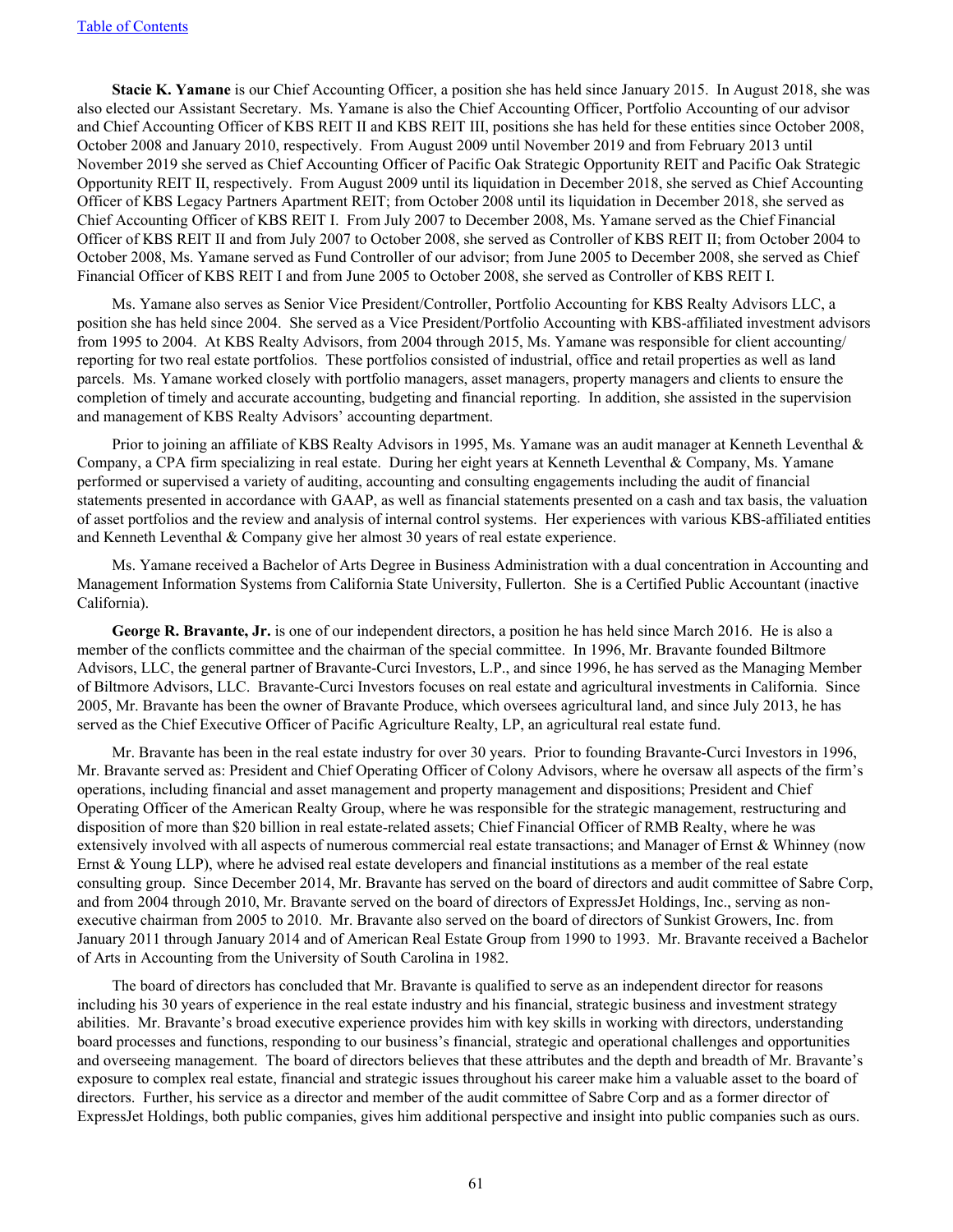**Jon D. Kline** is one of our independent directors and is the chair of the conflicts committee, positions he has held since March 2016. He is also a member of the audit committee and the special committee. Mr. Kline is the founder and Chief Executive Officer of Clearview Hotel Capital, LLC, a privately-held hotel investment and advisory company focused on acquiring and providing asset management for hotels in urban and unique locations. Mr. Kline has led Clearview Hotel Capital since its founding in 2007. From 2006 through 2007, he served as President and, from 2003 to 2006, as Chief Financial Officer of Sunstone Hotel Investors, Inc., a public hotel REIT (NYSE:SHO). Prior to joining Sunstone in 2003, Mr. Kline oversaw the U.S. hospitality and leisure investment banking practice at Merrill Lynch & Co., with responsibility for lodging, gaming, restaurants and other leisure industries. Prior to joining Merrill Lynch, Mr. Kline was a real estate investment banker at Smith Barney, focused on lodging and other real estate asset classes, and an attorney with Sullivan & Cromwell LLP. Mr. Kline has served on the board of directors of CareTrust REIT, Inc. (NASDAQ: CTRE), a public REIT, since June 2014, and he is currently the chair of the audit committee and a member of the nominating and corporate governance committee. Mr. Kline holds a Bachelor of Arts in Economics from Emory University and a J.D. from New York University School of Law.

The board of directors has concluded that Mr. Kline is qualified to serve as an independent director and as chair of the conflicts committee for reasons including his executive leadership experience in a public REIT, his professional and educational background, his network of relationships with real estate professionals and his extensive background and experience in public markets and in real estate and finance transactions. As the founder of Clearview Hotel Capital, Mr. Kline is acutely aware of the operational challenges we will encounter. In addition, his service as a director and chair of the audit committee of CareTrust REIT provide him an understanding of the requirements of serving on the board of, and the issues facing, a public real estate company such as ours.

**Keith P. Russell** is one of our independent directors and is the chair of the audit committee, positions he has held since March 2016. He is also a member of the conflicts committee and the special committee. Since June 2001, Mr. Russell has been President of Russell Financial, Inc., a strategic and financial consulting firm serving businesses and high net worth individuals. In March 2001, Mr. Russell retired as Chairman of Mellon West and Vice Chairman of Mellon Financial Corporation, in which capacities he had served since 1996. From 1991 through 1996, Mr. Russell served in various positions at Mellon, including Vice Chairman and Chief Risk Officer of Mellon Bank Corporation and Chairman of Mellon Bank Corporation's Credit Policy Committee. From 1983 to 1991, Mr. Russell served as President and Chief Operating Officer, and a director, of Glenfed/Glendale Federal Bank.

Mr. Russell served on the board of directors of Sunstone Hotel Investors, Inc. (NYSE: SHO), a public REIT, from 2004 to 2021, and he served as the chair of the audit committee and a member of the nominating and corporate governance committee. Mr. Russell has served on the board of directors of Hawaiian Electric Industries, Inc. (NYSE: HE) since May 2011, and he is currently a member of the HE audit and risk committee and the executive committee. Since 2010, Mr. Russell has also served on the board of directors of American Savings Bank, a subsidiary of Hawaiian Electric Industries, and he is currently a member of the audit committee and is the chair of the risk committee. In addition, from 2002 to July 2011, Mr. Russell served on the board of directors of Nationwide Health Properties, Inc., where he served as chair of the audit committee and as a member of the corporate governance and nominating committee. Mr. Russell has been a panelist at various conferences and seminars, addressing topics such as corporate governance and the audit committee's role. Mr. Russell holds a Bachelor of Arts in Economics from the University of Washington and a Master of Arts in Economics from Northwestern University.

The board of directors has concluded that Mr. Russell is qualified to serve as an independent director and as chair of the audit committee for reasons including his expertise in the areas of risk management and financial analysis and his general investment experience. As a leading executive with several large financial institutions, Mr. Russell has extensive experience in assessing risks and reserves for companies in a wide range of financial situations, which contributes invaluable expertise to the board of directors. In addition, his prior service as a director and chair of the audit committee of Sunstone Hotel Investors, his service as a director and member of the audit and risk committee of Hawaiian Electric Industries, Inc. and as a former director and chair of the audit committee of Nationwide Health Properties provides him an understanding of the requirements of serving on the board of, and the issues facing, a public real estate company such as ours.

### **The Audit Committee**

Our board of directors has established an audit committee. The audit committee's function is to assist our board of directors in fulfilling its responsibilities by overseeing (i) the integrity of our financial statements, (ii) our compliance with legal and regulatory requirements, (iii) the independent auditors' qualifications and independence, and (iv) the performance of the independent auditors and our internal audit function. The members of the audit committee are Keith P. Russell (chairman), George R. Bravante, Jr. and Jon D. Kline. The board of directors has determined that all of the members of the audit committee are "independent" as defined by the New York Stock Exchange. All members of the audit committee have significant financial and/or accounting experience, and our board of directors has determined that all members of the audit committee satisfy the SEC's requirements for an "audit committee financial expert."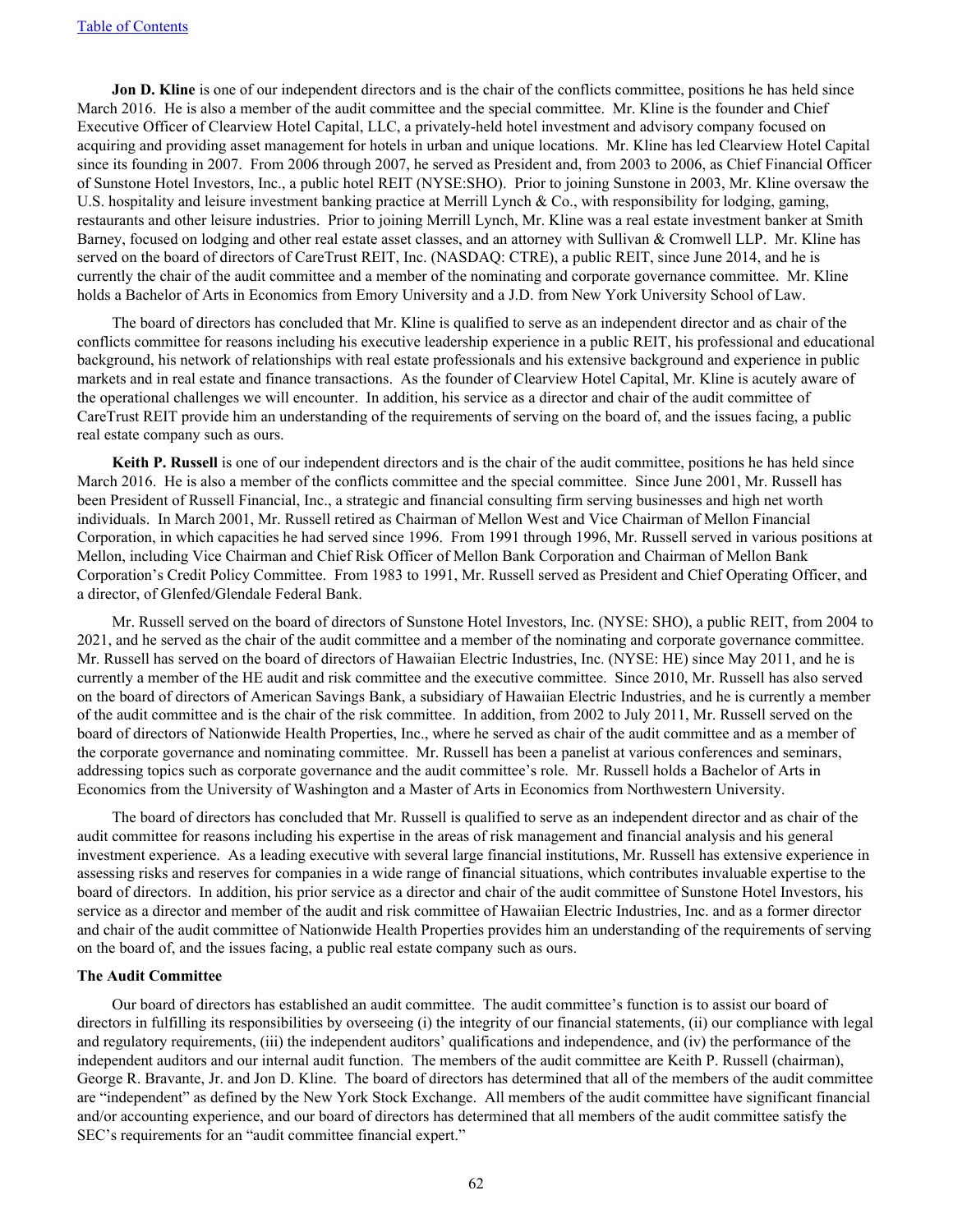## **Code of Conduct and Ethics**

We have adopted a Code of Conduct and Ethics that applies to all of our executive officers and directors, including but not limited to, our principal executive officer, principal financial officer and principal accounting officer. Our Code of Conduct and Ethics can be found at *http://www.kbsgireit.com*. If, in the future, we amend, modify or waive a provision in the Code of Conduct and Ethics, we may, rather than filing a Current Report on Form 8-K, satisfy the disclosure requirement by promptly posting such information on the website maintained for us as necessary.

## **ITEM 11. EXECUTIVE COMPENSATION**

#### **Compensation of Executive Officers**

We currently do not have any paid employees and our executive officers do not receive any compensation directly from us. Our executive officers are officers and/or employees of, or hold an indirect ownership interest in, our advisor, and/or its affiliates, and our executive officers are compensated by these entities, in part, for their services to us or our subsidiaries. If, in the future, we were to compensate our executive officers directly, our conflicts committee, which is composed of all of our independent directors, would discharge our board of directors' responsibilities relating to the compensation of our executives. See Part III, Item 13, "Certain Relationships and Related Transactions, and Director Independence — Report of the Conflicts Committee — Certain Transactions with Related Persons" for a discussion of the fees paid to our advisor and its affiliates.

#### **Compensation of Directors**

If a director is also one of our executive officers, we do not pay any compensation to that person for services rendered as a director. The amount and form of compensation payable to our independent directors for their service to us is determined by our conflicts committee, based upon recommendations from our advisor. Mr. Schreiber, our chief executive officer and president, manages and controls our advisor, and through our advisor, is involved in recommending the compensation to be paid to our independent directors.

We have provided below certain information regarding compensation earned by or paid to our directors during fiscal year 2021.

| Name                                     | Fees Earned in 2021 or<br>Paid in Cash $(1)$ | <b>All Other Compensation</b> | Total  |
|------------------------------------------|----------------------------------------------|-------------------------------|--------|
| George R. Bravante, Jr.                  | 80.829                                       | $-$                           | 80,829 |
| Jon D. Kline                             | 86.329                                       |                               | 86,329 |
| Keith P. Russell                         | 87.329                                       |                               | 87,329 |
| Charles J. Schreiber, Jr. <sup>(2)</sup> |                                              |                               |        |

 $^{(1)}$  Fees Earned in 2021 or Paid in Cash include meeting fees earned in: (i) 2020 but paid or reimbursed in the first quarter of 2021 as follows: Mr. Bravante \$9,333, Mr. Kline \$10,333, and Mr. Russell \$10,333; and (ii) 2021 but paid or to be paid in 2022 as follows: Mr. Bravante \$7,333, Mr. Kline \$8,333, and Mr. Russell \$7,333.

 $^{(2)}$  Directors who are also our executive officers do not receive compensation for services rendered as a director.

#### *Cash Compensation*

 $\mathcal{L}_\text{max}$  , where  $\mathcal{L}_\text{max}$  , we have the set of the set of the set of the set of the set of the set of the set of the set of the set of the set of the set of the set of the set of the set of the set of the set of

We compensate each of our independent directors with an annual retainer of \$40,000. In addition, we pay independent directors for attending board and committee meetings as follows:

- \$2,500 in cash for each board meeting attended.
- \$2,500 in cash for each committee meeting attended, except that the chairman of the committee is paid \$3,000 for each meeting attended.
- \$2,000 in cash for each teleconference meeting of the board.
- \$2,000 in cash for each teleconference meeting of any committee, except that the chairman of the committee is paid \$3,000 for each teleconference meeting of the committee.

All directors receive reimbursement of reasonable out-of-pocket expenses incurred in connection with attendance at meetings of the board of directors and committee meetings.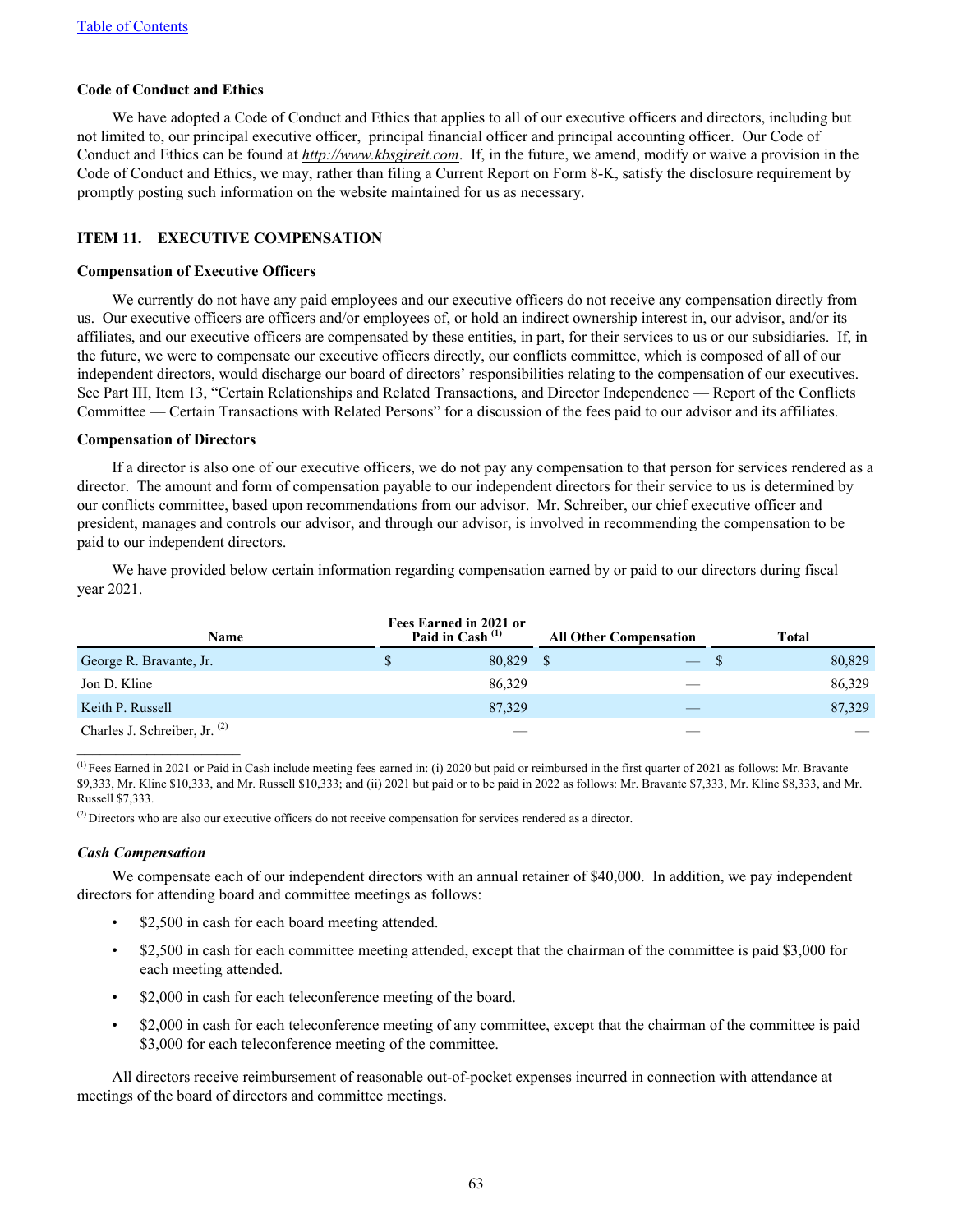# **ITEM 12. SECURITY OWNERSHIP OF CERTAIN BENEFICIAL OWNERS AND MANAGEMENT AND RELATED STOCKHOLDER MATTERS**

## **Stock Ownership**

The following table shows, as of March 28, 2022, the amount of our Class A common stock and Class T common stock beneficially owned (unless otherwise indicated) by (i) any person who is known by us to be the beneficial owner of more than 5% of the outstanding shares of our Class A common stock or Class T common stock, respectively (ii) our directors, (iii) our executive officers, and (iv) all of our directors and executive officers as a group.

| Name and Address of Beneficial Owner of<br>Class A and Class T Shares, as indicated (1) | <b>Amount and Nature</b><br>of Beneficial<br><b>Ownership of Class A</b><br><b>Shares</b> | Percent of all<br><b>Class A Shares</b> | <b>Amount and Nature</b><br>of Beneficial<br><b>Ownership of Class T</b><br><b>Shares</b> | Percent of all<br><b>Class T Shares</b> |
|-----------------------------------------------------------------------------------------|-------------------------------------------------------------------------------------------|-----------------------------------------|-------------------------------------------------------------------------------------------|-----------------------------------------|
| <b>Burns Family Trust</b>                                                               |                                                                                           |                                         | 24,077                                                                                    | 7.74%                                   |
| Burnell D. & Shirley Kraft Revocable Trust                                              |                                                                                           |                                         | 18,538                                                                                    | 5.96%                                   |
| Julie W. Lorenzen Trust                                                                 |                                                                                           |                                         | 18,148                                                                                    | 5.84%                                   |
| Comrit Investments 1, Limited Partnership <sup>(2)</sup>                                | 1,755,752                                                                                 | 17.82%                                  |                                                                                           |                                         |
| Charles J. Schreiber, Jr. (3)                                                           | (4)<br>59,796                                                                             | 0.61%                                   |                                                                                           |                                         |
| Jeffrey K. Waldvogel                                                                    |                                                                                           |                                         |                                                                                           |                                         |
| Stacie K. Yamane                                                                        |                                                                                           |                                         |                                                                                           |                                         |
| George R. Bravante, Jr.                                                                 |                                                                                           |                                         |                                                                                           |                                         |
| Jon D. Kline                                                                            |                                                                                           |                                         |                                                                                           |                                         |
| Keith P. Russell                                                                        |                                                                                           |                                         |                                                                                           |                                         |

(1) The address of each named beneficial owner is 800 Newport Center Drive, Suite 700, Newport Beach, California 92660.

<sup>(2)</sup> Decisions regarding the voting or disposition of the shares of our common stock held by Comrit Investments I, Limited Partnership are made by the majority vote of the board of directors of Comrit Investments Ltd., the sole general partner of the limited partnership. The current members of the board of directors of Comrit Investments Ltd. are David Lubetzky and Iddo Kook. Comrit Investments I, Limited Partnership owns only shares of our Class A common stock and does not have an ownership interest in KBS Capital Advisors.

(3) None of the shares is pledged as security.

(4) Includes 20,404.0430 shares of our Class A common stock owned by KBS Capital Advisors. Other than de minimis amounts owned by family members or family trusts, Mr. Schreiber indirectly owns and controls a 50% interest in KBS Holdings LLC, which is the sole owner of KBS Capital Advisors LLC and KBS Capital Markets Group LLC. In addition, Mr. Schreiber controls the voting rights with respect to the 50% interest of KBS Holdings LLC held indirectly by the estate of Peter M. Bren (together with other family members).

### **ITEM 13. CERTAIN RELATIONSHIPS AND RELATED TRANSACTIONS AND DIRECTOR INDEPENDENCE**

### **Director Independence**

A majority of our board of directors, Messrs. Bravante, Kline and Russell, meet the independence criteria as specified in our charter, as set forth on Appendix A attached hereto. In addition, although our shares are not listed for trading on any national securities exchange, a majority of our directors, and all of the members of the audit committee and the conflicts committee, are "independent" as defined by the New York Stock Exchange. The New York Stock Exchange standards provide that to qualify as an independent director, in addition to satisfying certain bright-line criteria, our board of directors must affirmatively determine that a director has no material relationship with us (either directly or as a partner, stockholder or officer of an organization that has a relationship with us). Our board of directors has affirmatively determined that George R. Bravante, Jr., Jon D. Kline and Keith P. Russell each satisfies the New York Stock Exchange independence standards. None of these directors has ever served as (or is related to) an employee of ours or any of our predecessors or acquired companies or received or earned any compensation from us or any such entities except for compensation directly related to service as a director of us. Therefore, we believe that all of these directors are independent directors.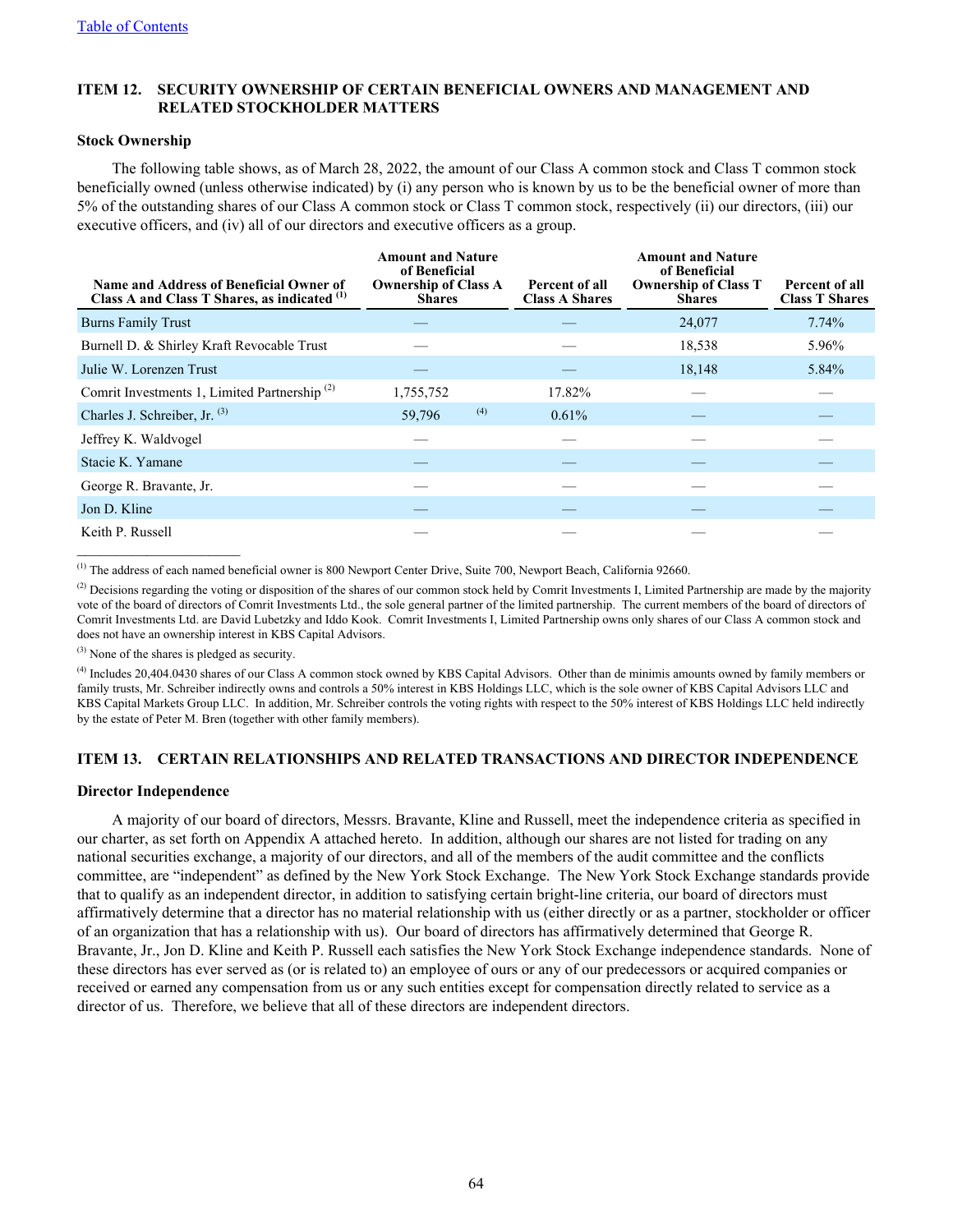# **Report of the Conflicts Committee**

## *Review of Our Policies*

The conflicts committee has reviewed our policies and determined that they are in the best interest of our stockholders. Set forth below is a discussion of the basis for that determination.

*Liquidation Strategy and Portfolio Management Policy*. Our board of directors and the Special Committee has undertaken a review of various strategic alternatives available to us and expects to approve the sale of all of our assets and our dissolution pursuant to the terms of a Plan of Liquidation. Once approved by our board of directors, a Plan of Liquidation will be submitted to our stockholders for approval. We currently intend to send out a proxy statement to our stockholders for a liquidation vote by the end of May 2022, with a stockholder meeting to approve a Plan of Liquidation to be held within 90 days. The principal purpose of a Plan of Liquidation will be to provide liquidity to our stockholders by selling our assets, paying our debts and distributing the net proceeds from liquidation to our stockholders. Although this is the current intention of our board of directors, we can provide no assurances as to the ultimate approval of a Plan of Liquidation or the timing of the liquidation of the company.

If our board of directors and our stockholders approve a Plan of Liquidation, we intend to pursue an orderly liquidation of the company by selling all of our remaining assets, paying our debts and known liabilities, providing for the payment of unknown or contingent liabilities, distributing the net proceeds from liquidation to our stockholders and winding up operations and dissolving the company. In the interim, we intend to continue to manage our portfolio of assets to maintain and, if possible, improve the quality and income-producing ability of our properties to enhance property stability and better position our assets for a potential sale. A Plan of Liquidation remains subject to approval by our board of directors and our stockholders and we can give no assurance regarding the timing of asset dispositions in connection with the implementation of the proposed Plan of Liquidation, the sale prices we will receive for our assets, and the amount or timing of our liquidation.

We did not dispose of any real estate assets during the year ended December 31, 2021. During the year ended December 31, 2020, we sold one office property. As of February 28, 2022, we owned four office buildings.

*Borrowing Policies*. In order to execute our investment strategy, we primarily utilized secured debt to finance a portion of our investment portfolio. We have used debt financing to pay for capital improvements, repairs or tenant build-outs to properties; to refinance existing indebtedness; to pay distributions; to provide working capital and for other liquidity needs.

We expect that our debt financing and other liabilities will be between 45% and 65% of the cost of our tangible assets (before deducting depreciation and other non-cash reserves). Though this is our target leverage, our charter does not limit us from incurring debt until our aggregate borrowings would exceed 300% of our net assets (before deducting depreciation and other non-cash reserves), which is effectively 75% of the cost of our tangible assets (before deducting depreciation and other non-cash reserves), though we may exceed this limit under certain circumstances. To the extent financing in excess of this limit is available at attractive terms, we may exceed that limit if a majority of the conflicts committee approves each borrowing in excess of our charter limitation and we disclose such borrowing to our common stockholders in our next quarterly report with an explanation from the conflicts committee of the justification for the excess borrowing.

As of February 28, 2022, our borrowings and other liabilities were approximately 63% of the cost (before deducting depreciation and other noncash reserves) and book value (before deducting depreciation) of our tangible assets.

*Policy Regarding Working Capital Reserves*. We establish an annual budget for capital requirements and working capital reserves that we update periodically during the year. We may use cash on hand, proceeds from asset sale, debt proceeds and cash flow from operations to meet our needs for working capital for the upcoming year and to build a moderate level of cash reserves. In addition, contractual obligations may require us to maintain a minimum working capital reserve related to our properties.

*Policies Regarding Operating Expenses*. Under our charter, we are required to limit our total operating expenses to the greater of 2% of our average invested assets or 25% of our net income for the four most recently completed fiscal quarters, as these terms are defined in our charter, unless the conflicts committee has determined that such excess expenses were justified based on unusual and non-recurring factors. Operating expenses for the four fiscal quarters ended December 31, 2021 did not exceed the charter-imposed limitation. For the four consecutive quarters ended December 31, 2021, total operating expenses represented approximately 1.8% and 150% of our average invested assets and our net income, respectively.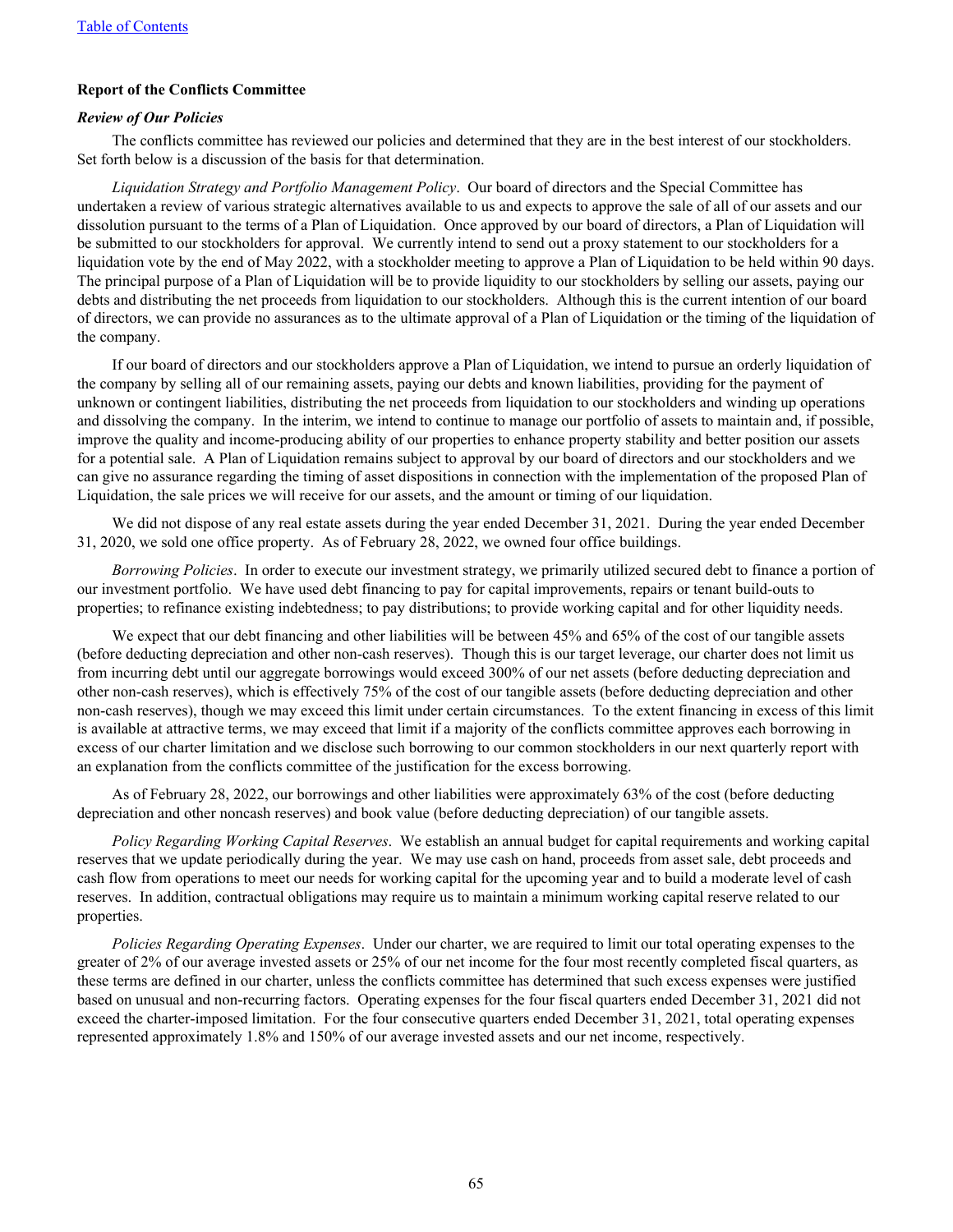### *Policy Regarding Transactions with Related Persons*

Our charter requires the conflicts committee to review and approve all transactions between us and our advisor, and any of our officers or directors or any of their affiliates. Prior to entering into a transaction with a related party, a majority of the conflicts committee must conclude that the transaction is fair and reasonable to us and on terms and conditions not less favorable to us than those available from unaffiliated third parties. In addition, our Code of Conduct and Ethics lists examples of types of transactions with related parties that would create prohibited conflicts of interest and requires our officers and directors to be conscientious of actual and potential conflicts of interest with respect to our interests and to seek to avoid such conflicts or handle such conflicts in an ethical manner at all times consistent with applicable law. Our executive officers and directors are required to report potential and actual conflicts to the Compliance Officer, via the Ethics Hotline, or directly to the audit committee chair, as appropriate.

### *Certain Transactions with Related Persons*

The conflicts committee has reviewed the material transactions between our affiliates and us since the beginning of 2020 as well as any such currently proposed transactions. Set forth below is a description of such transactions and the conflicts committee's report on their fairness.

We have entered into agreements with certain affiliates pursuant to which they provide services to us. All of our executive officers and our affiliated director are also officers, directors, managers, or key professionals of and/or holders of a direct or indirect controlling interest in our advisor, KBS Capital Markets Group LLC (our dealer manager for our distribution reinvestment plan offering), and other affiliated KBS entities. Charles J. Schreiber, Jr. is the Chairman of our Board, our Chief Executive Officer, our President and our affiliated director. Our advisor, KBS Capital Markets Group LLC and our property co-manager are owned and controlled by KBS Holdings, our sponsor. Charles J. Schreiber, Jr. indirectly controls our sponsor and our advisor.

*Our Relationship with KBS Capital Advisors.* Since our inception, our advisor has provided day-to-day management of our business. Among the services that are provided or have been provided by our advisor under the terms of our advisory agreement are the following:

- finding, presenting and recommending to us real estate investment opportunities consistent with our investment policies and objectives;
- structuring the terms and conditions of our investments, sales and joint ventures;
- acquiring properties on our behalf in compliance with our investment objectives and policies;
- arranging for financing and refinancing of our properties;
- entering into leases and service contracts for our properties;
- supervising and evaluating each property manager's performance;
- reviewing and analyzing the properties' operating and capital budgets;
- assisting us in obtaining insurance;
- generating an annual budget for us;
- reviewing and analyzing financial information for each of our assets and our overall portfolio;
- formulating and overseeing the implementation of strategies for the administration, promotion, management, operation, maintenance, improvement, financing and refinancing, marketing, leasing and disposition of our properties;
- performing investor-relations services;
- maintaining our accounting and other records and assisting us in filing all reports required to be filed with the SEC, the IRS and other regulatory agencies;
- engaging in and supervising the performance of our agents, including our registrar and transfer agent; and
- performing any other services reasonably requested by us.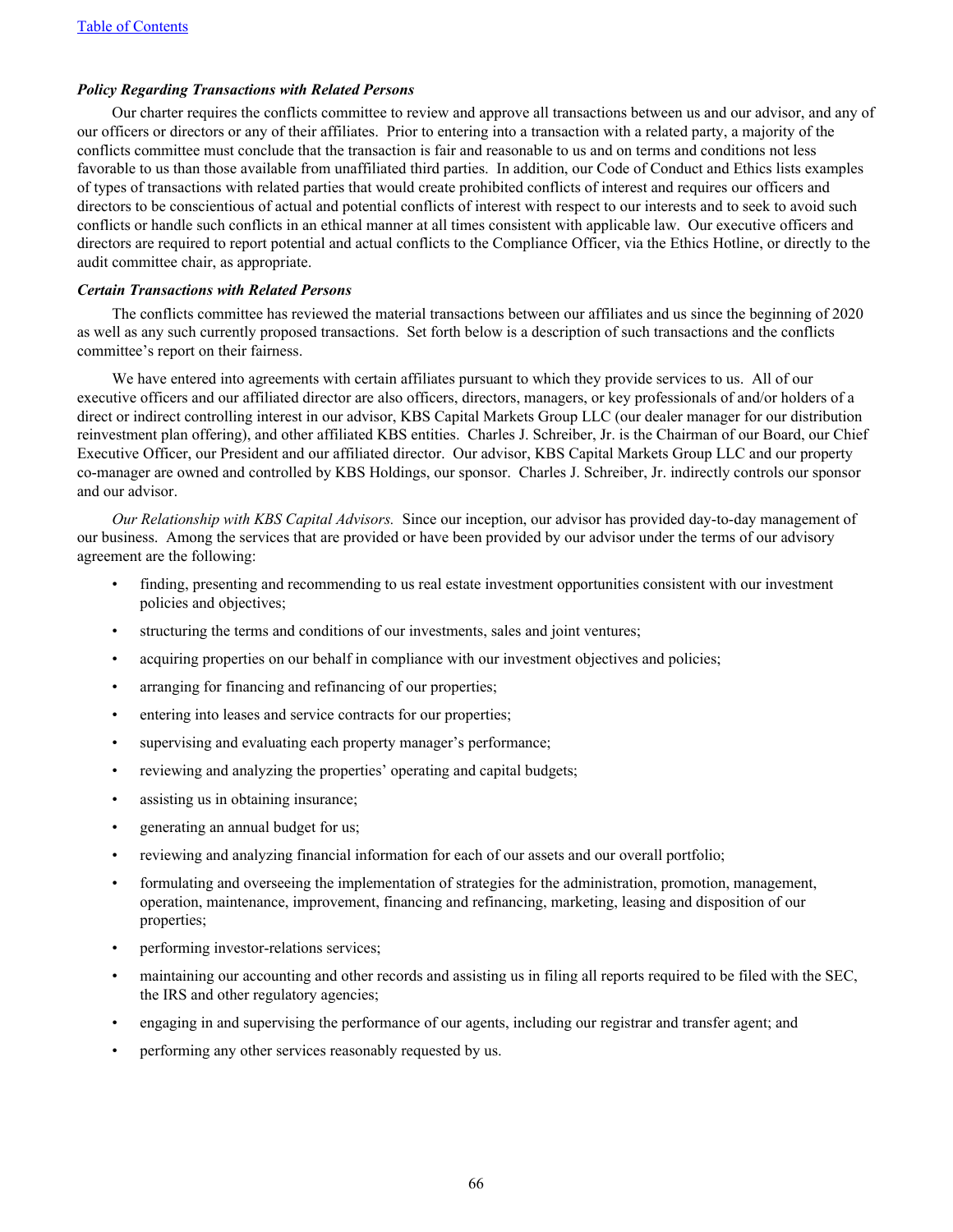Our advisor is subject to the supervision of our board of directors and only has such authority as we may delegate to it as our agent. We initially entered our advisory agreement with our advisor on June 11, 2015 in connection with our initial private offering. On April 28, 2016, we entered an amended and restated advisory agreement in connection with the launch of our initial public offering which has been amended and renewed at various times thereafter. For the period from January 1, 2020 through the most recent date practicable, which was February 28, 2022, we compensated our advisor as set forth below.

Our advisor or its affiliates have paid certain of our organization and offering expenses as described below. Offering costs include all expenses incurred in connection with our offerings of securities. Organization costs include all expenses incurred in connection with our formation, including but not limited to legal fees and other costs to incorporate.

- Our advisor or its affiliates have paid some of the offering costs related to our distribution reinvestment plan offering (the "DRP"), including, but not limited to, our legal, accounting, printing, mailing and filing fees. We are responsible for reimbursing our advisor for these costs. No reimbursements made by us to our advisor may cause total organization and offering expenses incurred by us to exceed 15% of the aggregate gross offering proceeds of the DRP as of the date of reimbursement. From January 1, 2020 through August 20, 2020, with respect to our DRP, our advisor did not incur any organization and offering expenses on our behalf. On August 5, 2020, our board of directors approved the termination of the DRP effective August 20, 2020.
- Our advisor agreed to pay all organization and offering expenses related to our second private offering that launched in October 2017, including selling commissions, directly on our behalf without reimbursement by us. From the inception of the offering through August 5, 2020, our advisor incurred approximately \$5.5 million of organization and offering expenses related to the offering on our behalf. On August 5, 2020, our board of directors terminated the second private offering.

Our advisor earns a monthly fee for asset management services equal to one-twelfth of 1.0% of the cost of our investments, including the portion of the investment that is debt financed. The cost of the real property investments is calculated as the amount paid or allocated to acquire the real property, plus the budgeted capital improvement costs for the development, construction or improvements to the property once such funds are disbursed pursuant to a final approved budget and fees and expenses related to the acquisition, but excluding acquisition fees paid or payable to our advisor. In the case of investments made through joint ventures, the asset management fee is determined based on our proportionate share of the underlying investment. Our advisor has deferred payment of asset management fees related to the periods from October 2017 through December 31, 2021. From January 1, 2020 through December 31, 2020, our asset management fees totaled \$1.7 million. From January 1, 2021 through February 28, 2022, our asset management fees totaled \$2.0 million. Asset management fees of \$7.9 million relating to the period from October 1, 2017 to February 28, 2022 were accrued but payment was deferred by our advisor.

Under our advisory agreement, we reimburse our advisor and its affiliates for certain expenses they incur in connection with their provision of services to us, including our allocable share of the salaries, benefits and overhead of internal audit department personnel providing services to us and promotional costs and expenses related to the leasing of properties. We do not reimburse our advisor or its affiliates for the salaries and benefits our advisor or its affiliates may pay to our executive officers. From January 1, 2020 through December 31, 2020, we had reimbursed our advisor for \$284,000 of operating expenses, all of which was related to employee costs. From January 1, 2021 through February 28, 2022, we had reimbursed our advisor for \$286,000 of operating expenses, of which \$278,000 was related to employee costs. As of February 28, 2022, \$32,000 were payable to our advisor.

As described under Part II, Item 9B, "Other Information," our advisor has agreed to reimburse us both for any amounts inappropriately charged to us by certain vendors for services for which we believe we were either overcharged or which were never performed, and for the costs we incur in the audit committee's investigation of this matter. The audit committee's investigation is ongoing.

The conflicts committee considers our relationship with our advisor during 2021 and 2020 to be fair. The conflicts committee believes that the amounts payable to our advisor under the advisory agreement are similar to those paid by other publicly offered, unlisted, externally advised REITs and this compensation is necessary in order for our advisor to provide the desired level of services to us and our stockholders.

*Our Relationship with KBS Capital Markets Group.* On April 28, 2016, we launched our initial public offering and entered a dealer manager agreement with our dealer manager with respect to our primary public offering and the DRP. Our primary public offering terminated in June 2017 and no dealer manager fees, selling commissions or stockholder servicing fees have been paid to KBS Capital Markets Group since its termination. KBS Capital Markets Group acted as the dealer manager for our DRP until its termination effective August 20, 2020.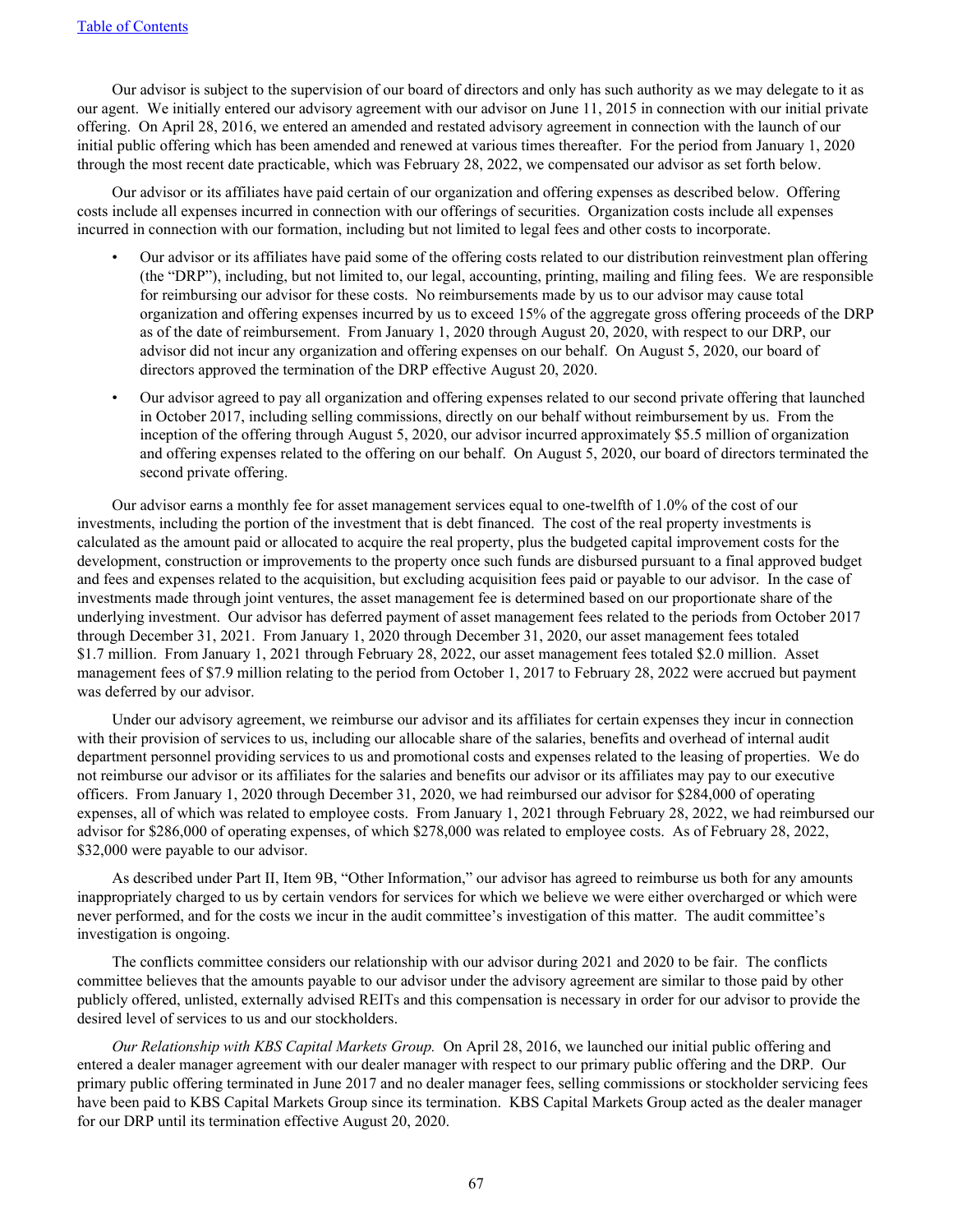We have also entered into a fee reimbursement agreement (the "AIP Reimbursement Agreement") with our dealer manager pursuant to which we agreed to reimburse our dealer manager for certain fees and expenses it incurs for administering our participation in the DTCC Alternative Investment Product Platform with respect to certain accounts of our stockholders serviced through the platform. From January 1, 2020 through December 31, 2020, and from January 1, 2021 through February 28, 2022, we incurred and paid \$900 and \$900, respectively, of costs and expenses related to the AIP Reimbursement Agreement.

*Our Relationship with KBS Management Group, LLC*. For property management services with respect to certain properties, we pay KBS Management Group, LLC, our property co-manager and an affiliate of our advisor, a monthly fee equal to a percentage of the rent (to be determined on a property-by-property basis, consistent with current market rates), payable and actually collected for the month. From January 1, 2020 through December 31, 2020, our property management fees totaled \$136,000. From January 1, 2021 through February 28, 2022, our property management fees totaled \$130,000, of which \$12,000 was outstanding as of February 28, 2022.

The conflicts committee believes that this arrangement with KBS Capital Markets Group is fair.

*Insurance Program.* As of January 1, 2020, we, together with KBS Real Estate Investment Trust II ("KBS REIT II"), KBS Real Estate Investment Trust III ("KBS REIT III"), our dealer manager, our advisor and other KBS-affiliated entities, had entered into an errors and omissions and directors and officers liability insurance program where the lower tiers of such insurance coverage were shared. The cost of these lower tiers is allocated by our advisor and its insurance broker among each of the various entities covered by the program, and is billed directly to each entity. In June 2021, we renewed our participation in the program. The program is effective through June 30, 2022.

The conflicts committee believes this arrangement is fair.

From January 1, 2020 through December 31, 2020 and from January 1, 2021 through February 28, 2022, no other transactions occurred between us and KBS REIT II, KBS REIT III, our dealer manager, our advisor or other KBS-affiliated entities.

*Currently Proposed Transactions.* There are no currently proposed material transactions with related persons other than those covered by the terms of the agreements described above.

The conflicts committee has determined that the policies set forth in this Report of the Conflicts Committee are in the best interests of our stockholders because they provide us with the highest likelihood of achieving our objectives.

March 31, 2022 The Conflicts Committee of the Board of Directors: *Jon D. Kline (chair), George R. Bravante, Jr. and Keith P. Russell*

# **ITEM 14. PRINCIPAL ACCOUNTANT FEES AND SERVICES**

#### **Independent Registered Public Accounting Firm**

During the year ended December 31, 2021, Ernst & Young LLP served as our independent registered public accounting firm and provided certain tax and other services. Ernst  $&$  Young has served as our independent registered public accounting firm since our formation.

### **Pre-Approval Policies**

In order to ensure that the provision of such services does not impair the auditors' independence, the audit committee charter imposes a duty on the audit committee to pre-approve all auditing services performed for us by our independent auditors, as well as all permitted non-audit services. In determining whether or not to pre-approve services, the audit committee considers whether the service is a permissible service under the rules and regulations promulgated by the SEC. The audit committee may, in its discretion, delegate to one or more of its members the authority to pre-approve any audit or non-audit services to be performed by our independent auditors, provided any such approval is presented to and approved by the full audit committee at its next scheduled meeting.

For the years ended December 31, 2021 and 2020 all services rendered by Ernst & Young were pre-approved in accordance with the policies and procedures described above.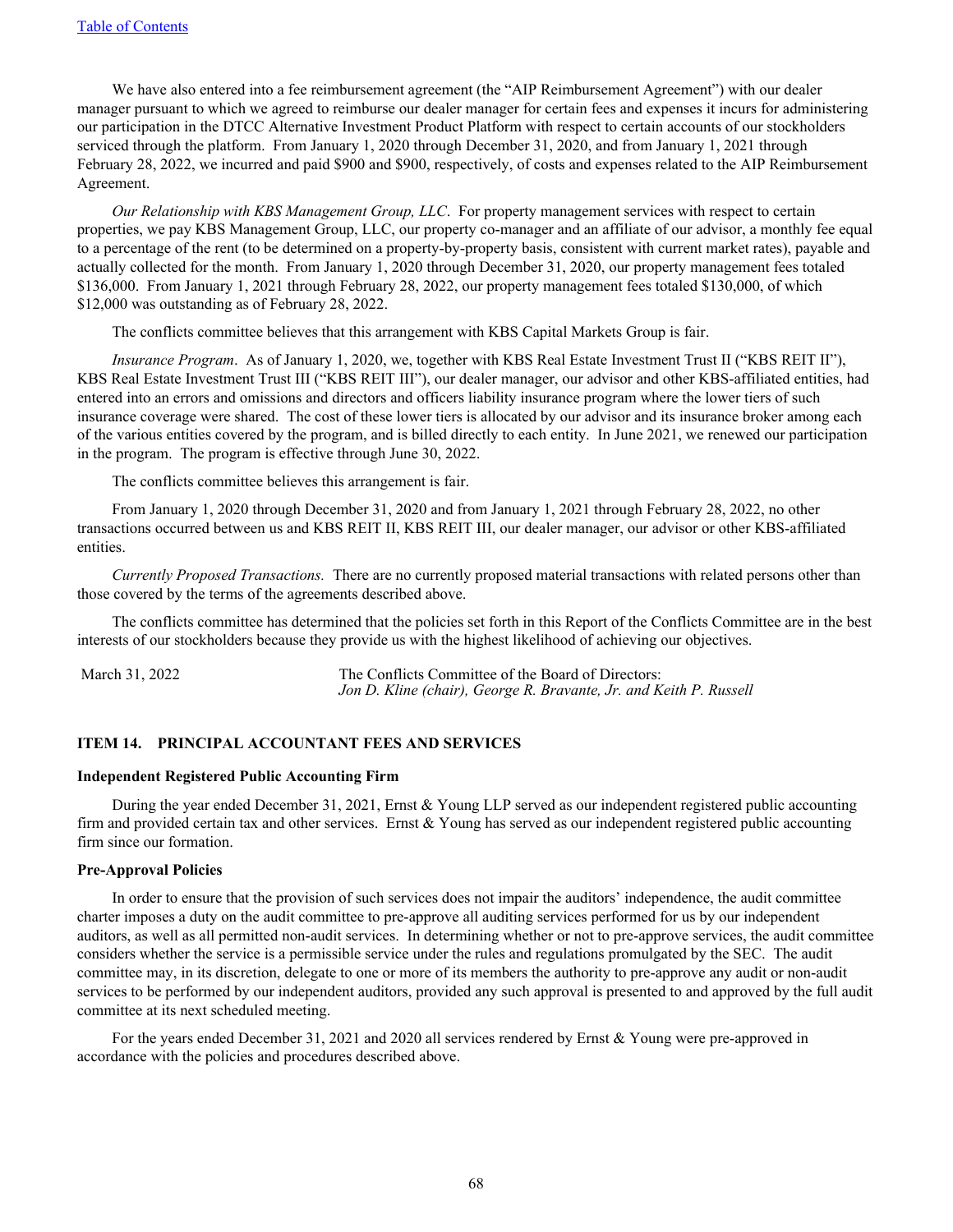# **Principal Independent Registered Public Accounting Firm Fees**

The audit committee reviewed the audit and non-audit services performed by Ernst  $\&$  Young, as well as the fees charged by Ernst & Young for such services. In its review of the non-audit service fees, the audit committee considered whether the provision of such services is compatible with maintaining the independence of Ernst & Young. The aggregate fees billed to us for professional accounting services, including the audit of our annual financial statements by Ernst  $\&$  Young for the years ended December 31, 2021 and 2020, are set forth in the table below.

|                    | 2021    |    | 2020    |
|--------------------|---------|----|---------|
| Audit fees         | 347,500 | -S | 355,000 |
| Audit-related fees |         |    |         |
| Tax fees           | 40,426  |    | 41,125  |
| All other fees     | 2,400   |    | 2,300   |
| Total              | 390,326 |    | 398,425 |

For purposes of the preceding table, Ernst & Young's professional fees are classified as follows:

- Audit fees These are fees for professional services performed for the audit of our annual financial statements and the required review of quarterly financial statements and other procedures performed by Ernst  $&$  Young in order for them to be able to form an opinion on our consolidated financial statements. These fees also cover services that are normally provided by independent auditors in connection with statutory and regulatory filings or engagements.
- Audit-related fees These are fees for assurance and related services that traditionally are performed by independent auditors that are reasonably related to the performance of the audit or review of our financial statements, such as due diligence related to acquisitions and dispositions, attestation services that are not required by statute or regulation, internal control reviews and consultation concerning financial accounting and reporting standards.
- Tax fees These are fees for all professional services performed by professional staff in our independent auditor's tax division, except those services related to the audit of our financial statements. These include fees for tax compliance, tax planning and tax advice, including federal, state and local issues. Services may also include assistance with tax audits and appeals before the IRS and similar state and local agencies, as well as federal, state and local tax issues related to due diligence.
- All other fees These are fees for any services not included in the above-described categories.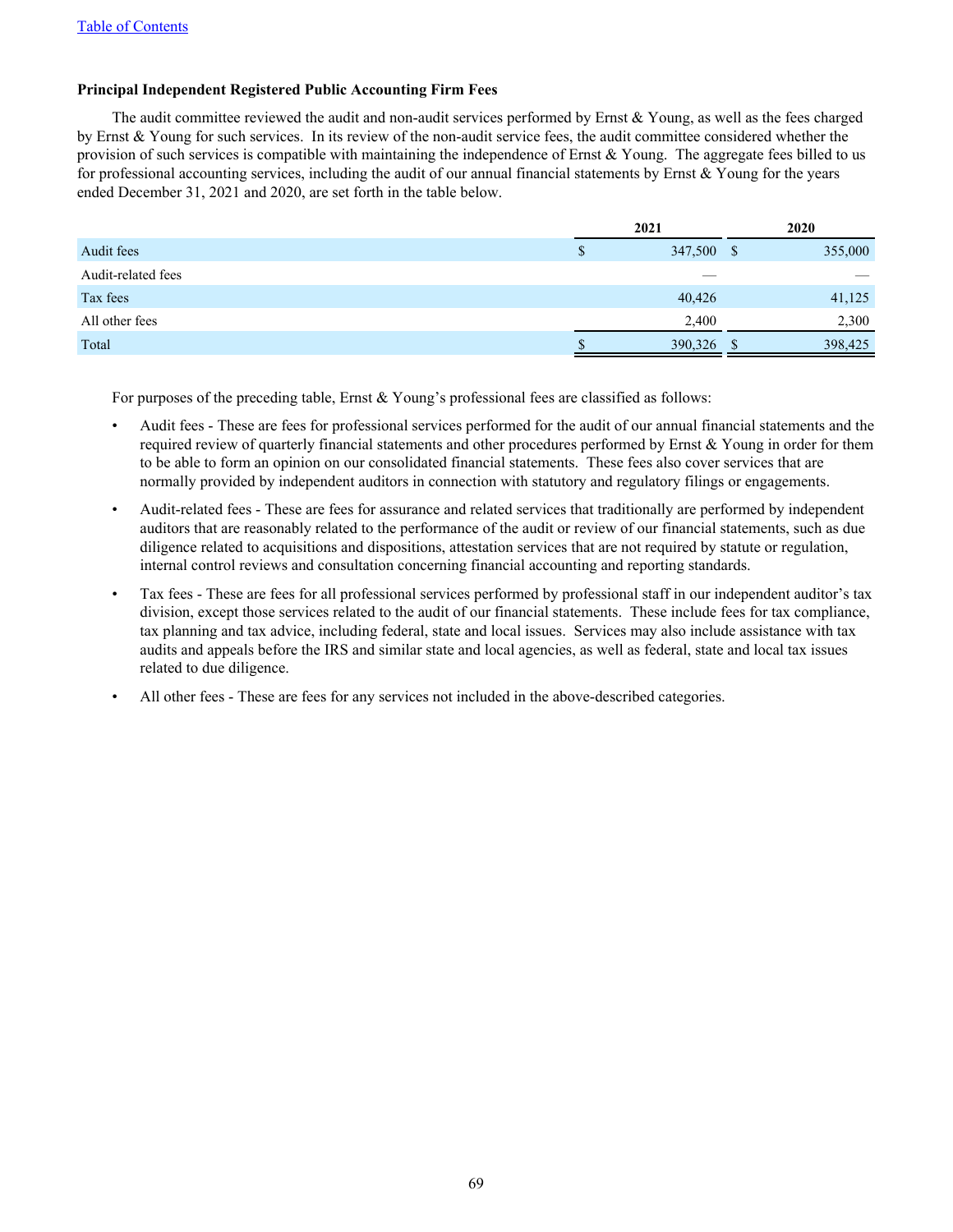# **PART IV**

# **ITEM 15. EXHIBITS, FINANCIAL STATEMENT SCHEDULES**

# **(a) Financial Statement Schedules**

See the Index to Financial Statements at page F[-1](#page-74-0) of this report.

The following financial statement schedule is included herein at pages F-[31](#page-104-0) through F-[32](#page-105-0) of this report:

Schedule III - Real Estate Assets and Accumulated Depreciation and Amortization

# **(b) Exhibits**

| Ex.  | Description                                                                                                                                                                                                                                                                                                                                                                                                    |
|------|----------------------------------------------------------------------------------------------------------------------------------------------------------------------------------------------------------------------------------------------------------------------------------------------------------------------------------------------------------------------------------------------------------------|
| 3.1  | Second Articles of Amendment and Restatement, incorporated by reference to Exhibit 3.1 to the Company's<br>Registration Statement on Form S-11 filed October 16, 2015                                                                                                                                                                                                                                          |
| 3.2  | Second Amended and Restated Bylaws, incorporated by reference to Exhibit 3.2 to the Company's Registration<br>Statement on Form S-11 filed October 16, 2015                                                                                                                                                                                                                                                    |
| 3.3  | Articles Supplementary for Class T Shares, incorporated by reference to Exhibit 3.3 to the Company's<br>Registration Statement on Form S-11 filed April 20, 2016                                                                                                                                                                                                                                               |
| 4.1  | Statement regarding restrictions in transferability of shares of common stock issued in a private offering (to be<br>sent upon request and without charge to stockholders), incorporated by reference to Exhibit 4.1 on the<br>Company's Quarterly Report on Form 10-Q for the quarter ended September 30, 2017, filed November 9, 2017                                                                        |
| 4.2  | Statement regarding restrictions on transferability of shares of common stock issued in a public offering (to be<br>sent upon request and without charge to stockholders), incorporated by reference to Exhibit 4.2 on the<br>Company's Quarterly Report on Form 10-Q for the quarter ended September 30, 2017, filed November 9, 2017                                                                         |
| 4.3  | Third Amended and Restated Distribution Reinvestment Plan, dated August 9, 2017, incorporated by reference<br>to Exhibit 4.3 to the Company's Quarterly Report on Form 10-Q for the quarter ended June 30, 2017, filed<br><b>August 10, 2017</b>                                                                                                                                                               |
| 4.4  | Multiple Class Plan, effective as of April 11, 2016, incorporated by reference to Exhibit 4.4 to the Company's<br>Registration Statement on Form S-11 filed April 20, 2016                                                                                                                                                                                                                                     |
| 4.5  | Description of the Registrant's Securities Registered Pursuant to Section 12 of the Securities Exchange Act of<br>1934, incorporated by reference to Exhibit 4.5 to the Company's Annual Report on Form 10-K for the year<br>ended December 31, 2019, filed March 6, 2020                                                                                                                                      |
| 10.1 | Real Estate Property Co-Management Agreement (related to The Offices at Greenhouse), by and between<br>KBSGI Offices at Greenhouse, LLC, KBS Capital Advisors, LLC and KBS Management Group, LLC dated as<br>of November 21, 2016, incorporated by reference to Exhibit 10.37 to Post-Effective Amendment no. 2 to the<br>Company's Registration Statement (Form S-11 No. 333-207471), filed December 20, 2016 |
| 10.2 | Office Lease Agreement between Greenhouse Office Investors I, LLC and URS Corporation dated as of May<br>23, 2013, incorporated by reference to Exhibit 10.20 to the Company's Annual Report on Form 10-K for the<br>year ended December 31, 2016, filed March 9, 2017                                                                                                                                         |
| 10.3 | First Amendment to Office Lease Agreement between Greenhouse Office Investors I, LLC and URS<br>Corporation dated as of September 13, 2013, incorporated by reference to Exhibit 10.21 to the Company's<br>Annual Report on Form 10-K for the year ended December 31, 2016, filed March 9, 2017                                                                                                                |
| 10.4 | Second Amendment to Office Lease Agreement between Greenhouse Office Investors I, LLC and URS<br>Corporation dated as of November 26, 2013, incorporated by reference to Exhibit 10.22 to the Company's<br>Annual Report on Form 10-K for the year ended December 31, 2016, filed March 9, 2017                                                                                                                |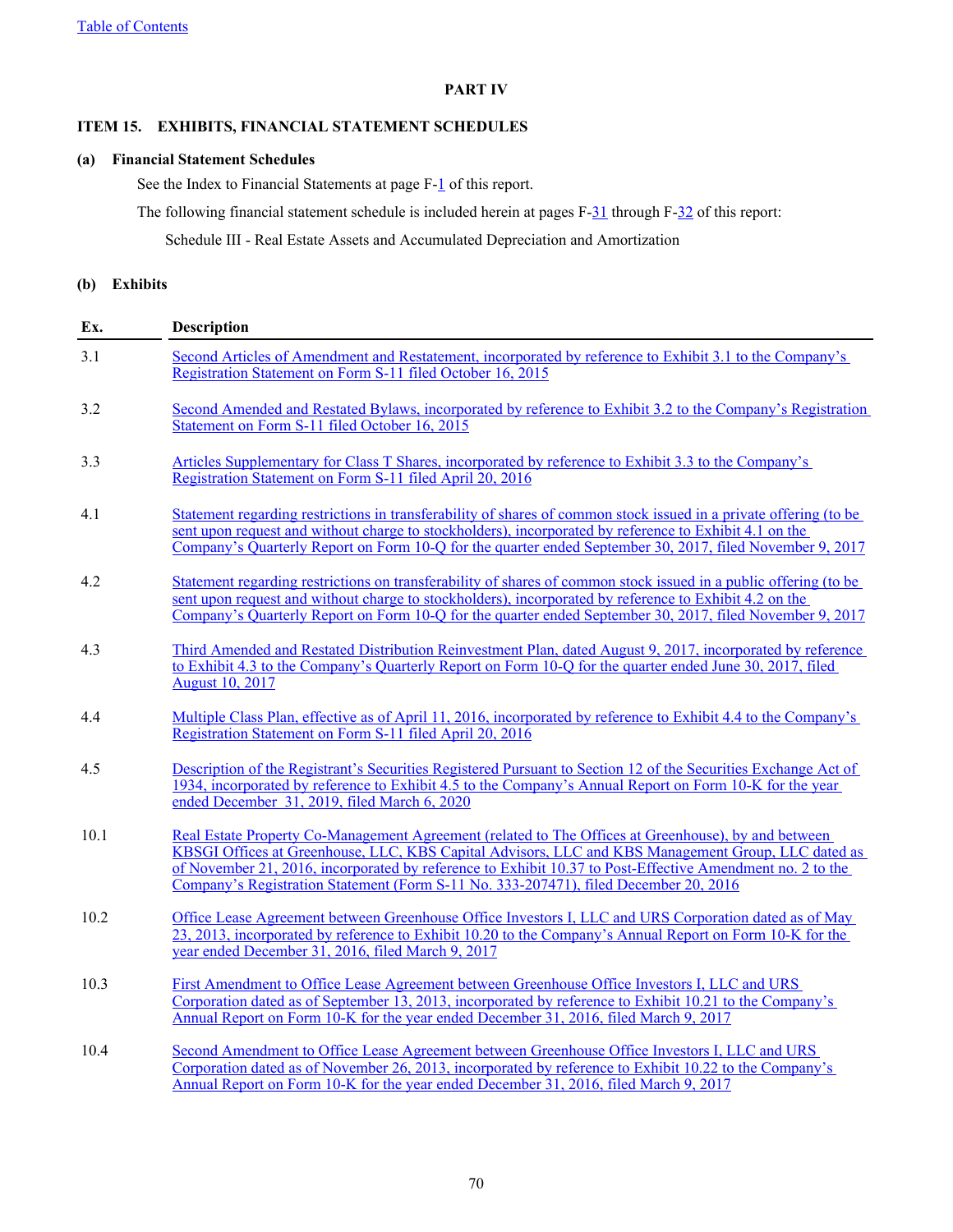| Ex.   | <b>Description</b>                                                                                                                                                                                                                                                                                                                                                                                      |
|-------|---------------------------------------------------------------------------------------------------------------------------------------------------------------------------------------------------------------------------------------------------------------------------------------------------------------------------------------------------------------------------------------------------------|
| 10.5  | Third Amendment to Office Lease Agreement between Greenhouse Office Investors I, LLC and URS<br>Corporation dated as of November 24, 2014, incorporated by reference to Exhibit 10.23 to the Company's<br>Annual Report on Form 10-K for the year ended December 31, 2016, filed March 9, 2017                                                                                                          |
| 10.6  | Fourth Amendment to Office Lease Agreement between Greenhouse Office Investors I, LLC and AECOM<br>dated as of April 30, 2016, incorporated by reference to Exhibit 10.24 to the Company's Annual Report on<br>Form 10-K for the year ended December 31, 2016, filed March 9, 2017                                                                                                                      |
| 10.7  | Commencement Letter between URS Corporation and Greenhouse Office Investors I, LLC dated as of January<br>30, 2015, incorporated by reference to Exhibit 10.25 to the Company's Annual Report on Form 10-K for the<br>year ended December 31, 2016, filed March 9, 2017                                                                                                                                 |
| 10.8  | Commencement Letter to Fourth Amendment to Office Lease Agreement between Greenhouse Office Investors<br>I, LLC and AECOM dated as of September 2, 2016, incorporated by reference to Exhibit 10.26 to the<br>Company's Annual Report on Form 10-K for the year ended December 31, 2016, filed March 9, 2017                                                                                            |
| 10.9  | Loan Agreement, by and between KBSGI 421 SW 6th Avenue, LLC and Metropolitan Life Insurance<br>Company, dated as of January 18, 2018, incorporated by reference to Exhibit 10.7 to the Company's Annual<br>Report on Form 10-K for the year ended December 31, 2017, filed March 12, 2018                                                                                                               |
| 10.10 | Deed of Trust, Assignment of Leases and Rents, Security Agreement and Fixture Filing by KBSGI 421 SW 6th<br>Avenue, LLC to Chicago Title Insurance Company for the benefit of Metropolitan Life Insurance Company,<br>dated as of January 18, 2018, incorporated by reference to Exhibit 10.8 to the Company's Annual Report on<br>Form 10-K for the year ended December 31, 2017, filed March 12, 2018 |
| 10.11 | Guaranty of Recourse Obligations, by and between KBSGI REIT Properties, LLC and Metropolitan Life<br>Insurance Company, dated as of January 18, 2018, incorporated by reference to Exhibit 10.9 to the Company's<br>Annual Report on Form 10-K for the year ended December 31, 2017, filed March 12, 2018                                                                                               |
| 10.12 | Promissory Note, by and between KBSGI 421 SW 6th Avenue, LLC and Metropolitan Life Insurance<br>Company, dated as of January 18, 2018, incorporated by reference to Exhibit 10.10 to the Company's Annual<br>Report on Form 10-K for the year ended December 31, 2017, filed March 12, 2018                                                                                                             |
| 10.13 | Real Estate Property Co-Management Agreement (related to 213 West Institute Place), by and between KBSGI<br>213 West Institute Place, LLC, KBS Realty Advisors, LLC, and KBS Management Group LLC dated as of<br>November 9, 2017, incorporated by reference to Exhibit 10.11 to the Company's Annual Report on Form 10-K<br>for the year ended December 31, 2017, filed March 12, 2018                 |
| 10.14 | Amended and Restated Promissory Note with J.P. Morgan Chase Bank, N.A. dated November 9, 2017,<br>incorporated by reference to Exhibit 10.12 to the Company's Annual Report on Form 10-K for the year ended<br>December 31, 2017, filed March 12, 2018                                                                                                                                                  |
| 10.15 | Amended and Restated Term Loan and Security Agreement with J.P. Morgan Chase Bank, N.A. dated<br>November 9, 2017, incorporated by reference to Exhibit 10.13 to the Company's Annual Report on Form 10-K<br>for the year ended December 31, 2017, filed March 12, 2018                                                                                                                                 |
| 10.16 | Amended and Restated Guaranty in favor of J.P. Morgan Chase Bank, N.A. dated November 9, 2017,<br>incorporated by reference to Exhibit 10.14 to the Company's Annual Report on Form 10-K for the year ended<br>December 31, 2017, filed March 12, 2018                                                                                                                                                  |
| 10.17 | Real Estate Property Co-Management Agreement (related to the Commonwealth Building), by and among<br>KBSGI 421 SW 6th Avenue, LLC, KBS Capital Advisors LLC and KBS Management Group, LLC, dated as of<br>July 18, 2016, incorporated by reference to Exhibit 10.7 to the Company's Quarterly Report on Form 10-Q for<br>the period ended June 30, 2016, filed August 11, 2016                          |
| 10.18 | Advisory Agreement by and between the Company and KBS Capital Advisors LLC, dated as of April 28, 2021,<br>incorporated by reference to Exhibit 10.1 to the Company's Current Report on Form 8-K filed April 29, 2021                                                                                                                                                                                   |
| 21.1  | <b>Subsidiaries of the Company</b>                                                                                                                                                                                                                                                                                                                                                                      |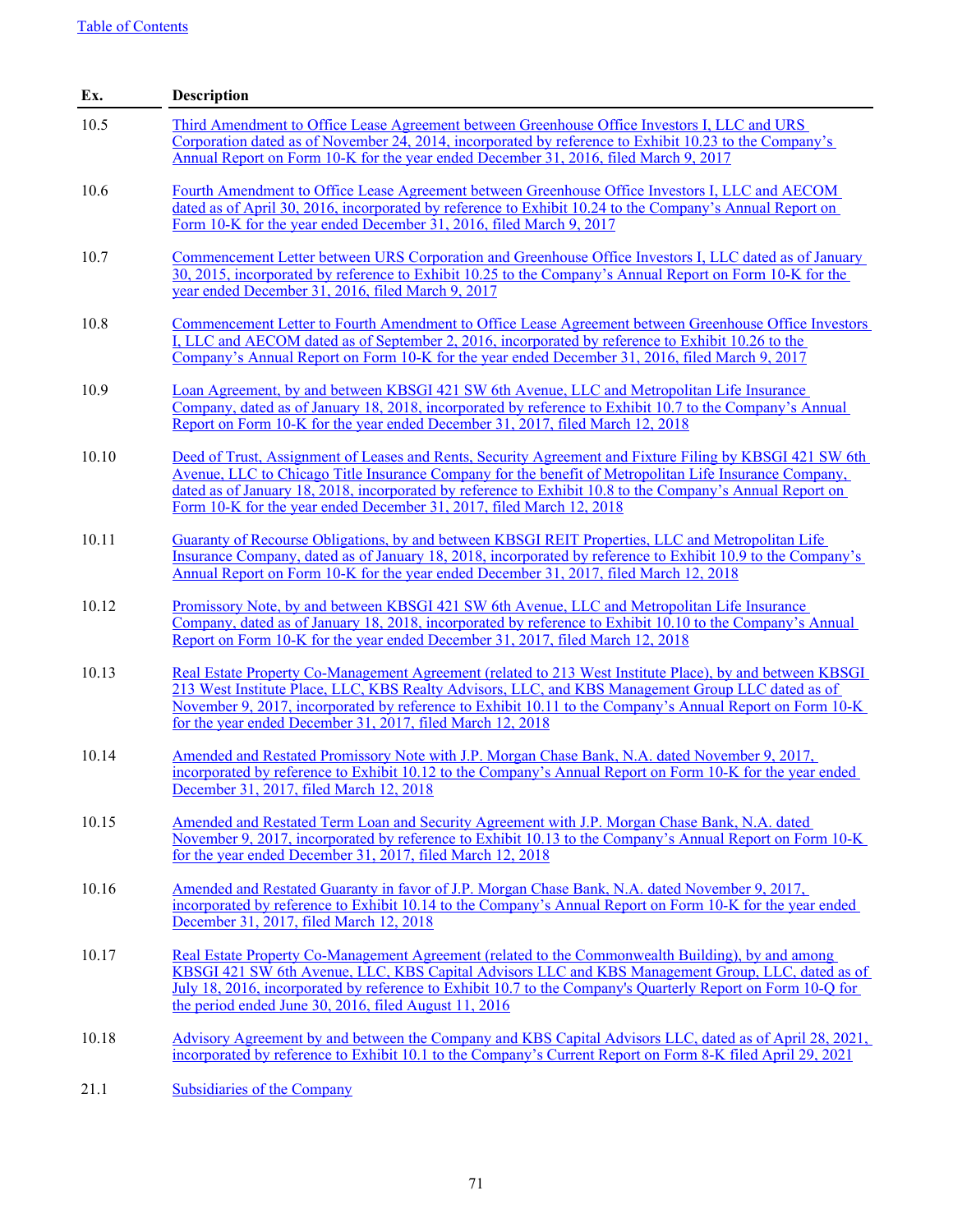| Ex.        | <b>Description</b>                                                                                                                                                     |
|------------|------------------------------------------------------------------------------------------------------------------------------------------------------------------------|
| 31.1       | Certification of Chief Executive Officer pursuant to Section 302 of the Sarbanes-Oxley Act of 2002                                                                     |
| 31.2       | Certification of Chief Financial Officer pursuant to Section 302 of the Sarbanes-Oxley Act of 2002                                                                     |
| 32.1       | Certification of Chief Executive Officer pursuant to 18 U.S.C. 1350, as Adopted pursuant to Section 906 of the<br>Sarbanes-Oxley Act of 2002                           |
| 32.2       | Certification of Chief Financial Officer pursuant to 18 U.S.C. 1350, as Adopted pursuant to Section 906 of the<br>Sarbanes-Oxley Act of 2002                           |
| 99.1       | Second Amended and Restated Share Redemption Program, incorporated by reference to Exhibit 99.2 to the<br>Company's Current Report on Form 8-K filed December 10, 2018 |
| 101.INS    | Inline XBRL Instance Document                                                                                                                                          |
| 101.SCH    | Inline XBRL Taxonomy Extension Schema                                                                                                                                  |
| 101.CAL    | Inline XBRL Taxonomy Extension Calculation Linkbase                                                                                                                    |
| 101.DEF    | Inline XBRL Taxonomy Extension Definition Linkbase                                                                                                                     |
| $101$ .LAB | Inline XBRL Taxonomy Extension Label Linkbase                                                                                                                          |
| 101.PRE    | Inline XBRL Taxonomy Extension Presentation Linkbase                                                                                                                   |
| 104        | Cover Page Interactive Data File (formatted as inline XBRL and contained in Exhibit 101)                                                                               |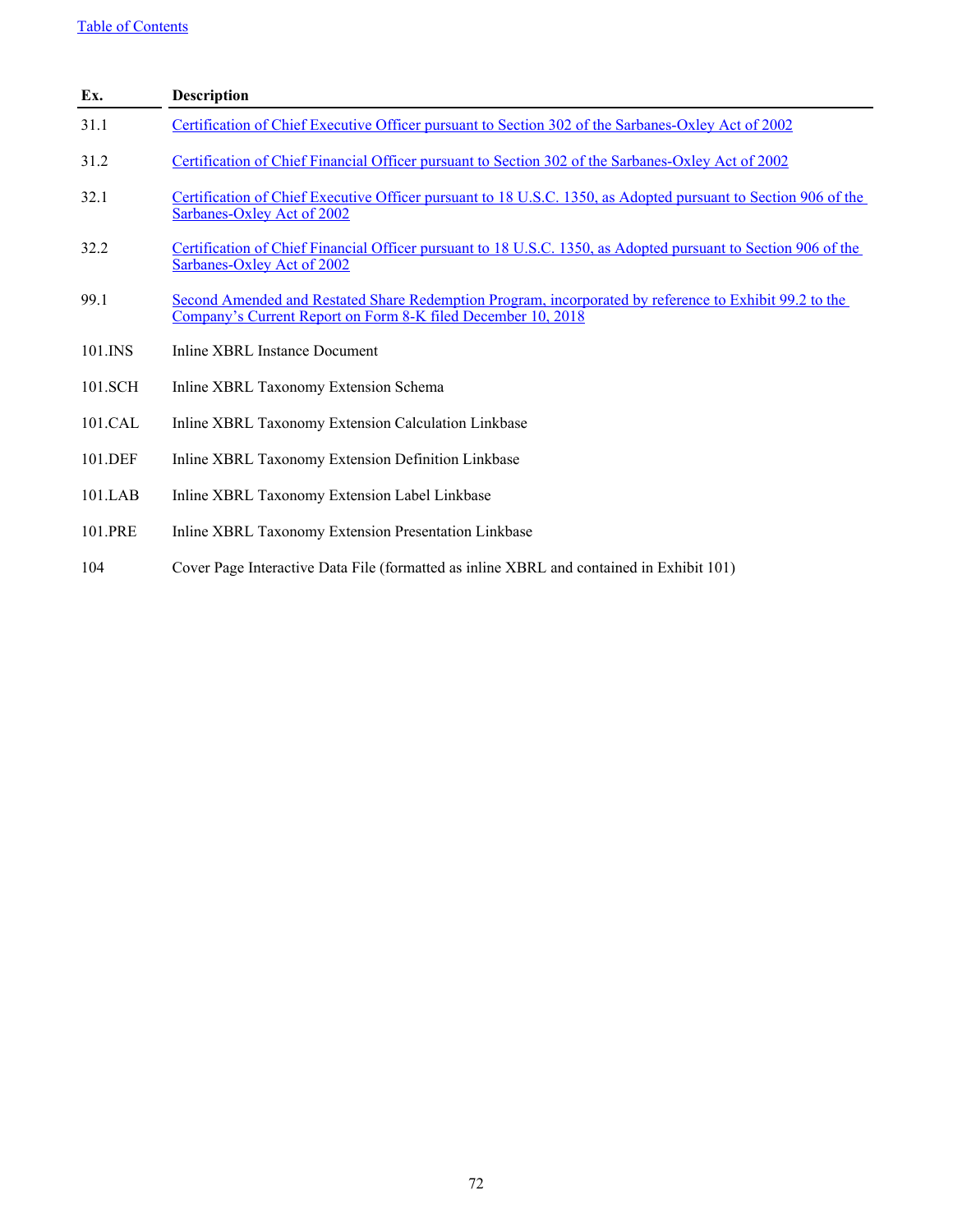### **Appendix A**

Capitalized terms used herein shall have the meaning set forth in our charter.

Independent Directors. The directors of the Corporation who are not associated and have not been associated within the last two years, directly or indirectly, with the Sponsor or Advisor of the Corporation.

- (a) A director shall be deemed to be associated with the Sponsor or Advisor if he or she:
	- (i) owns an interest in the Sponsor, Advisor or any of their Affiliates;
	- (ii) is employed by the Sponsor, Advisor or any of their Affiliates;
	- (iii) is an officer or director of the Sponsor, Advisor or any of their Affiliates;
	- (iv) performs services, other than as a director, for the Corporation;
	- (v) is a director for more than three REITs organized by the Sponsor or advised by the Advisor; or
	- (vi) has any material business or professional relationship with the Sponsor, Advisor or any of their Affiliates.
- (b) For purposes of determining whether or not a business or professional relationship is material pursuant to  $(a)(vi)$ above, the annual gross revenue derived by the director from the Sponsor, Advisor and their Affiliates shall be deemed material per se if it exceeds 5% of the director's:
	- (i) annual gross revenue, derived from all sources, during either of the last two years; or
	- (ii) net worth, on a fair market value basis.
- (c) An indirect relationship shall include circumstances in which a director's spouse, parent, child, sibling, mother- or father-in-law, son- or daughter-in-law or brother- or sister-in-law is or has been associated with the Sponsor, Advisor any of their Affiliates or the Corporation.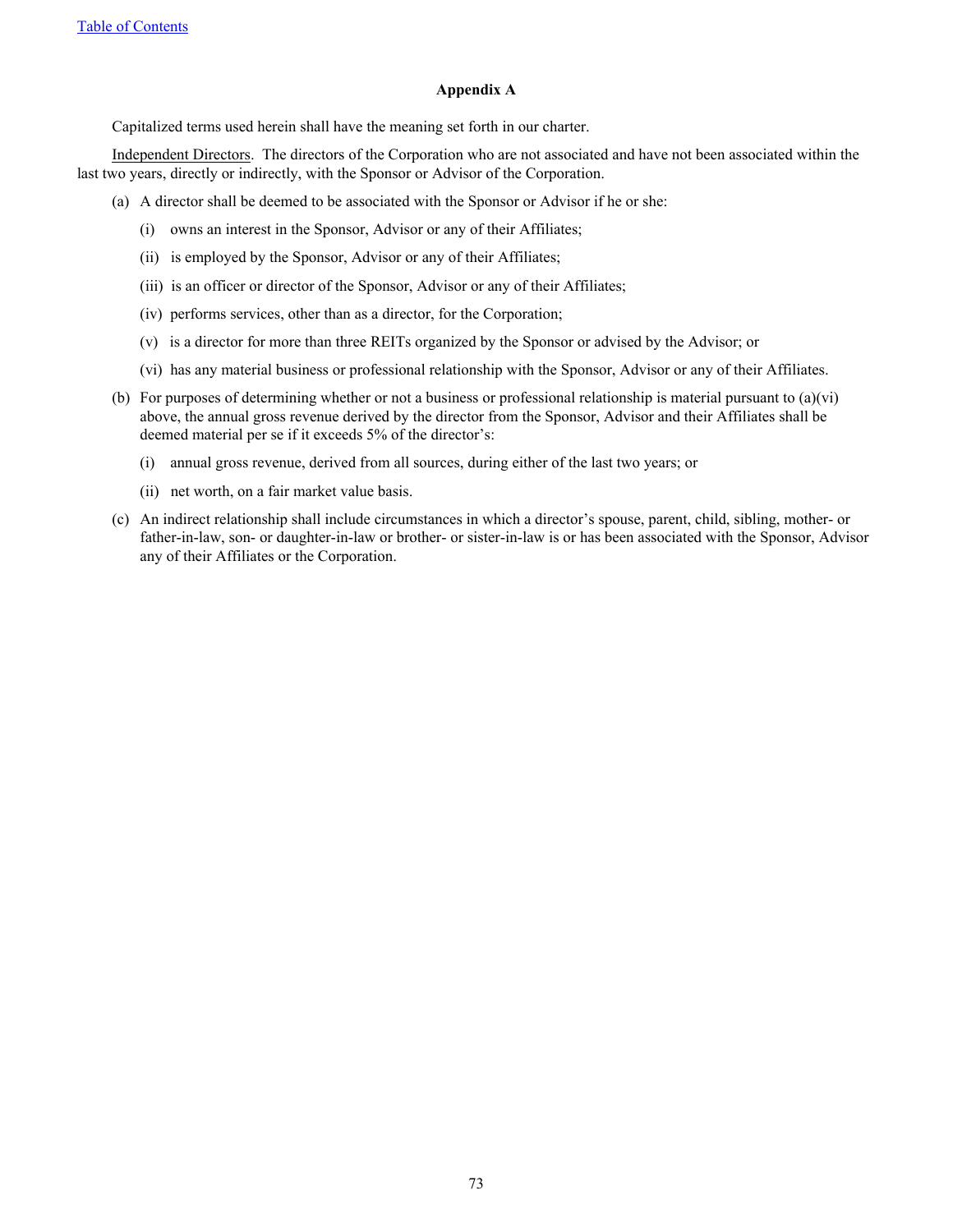### [Table of Contents](#page-1-0)

### **INDEX TO CONSOLIDATED FINANCIAL STATEMENTS**

# [Report of Independent Registered Public Accounting Firm \(PCAOB ID: 42\)](#page-75-0) [F-2](#page-75-0) [Consolidated Balance Sheets as of December 31, 2021 and 2020](#page-77-0) [F-4](#page-77-0) [Consolidated Statements of Operations for the Years Ended December 31, 2021, 2020, and 2019](#page-78-0) [F-5](#page-78-0) [Consolidated Statements of Stockholders' Equity for the Years Ended December 31, 2021, 2020 and 2019](#page-79-0) [F-6](#page-79-0) [Consolidated Statements of Cash Flows for the Years Ended December 31, 2021, 2020 and 2019 F-7](#page-80-0) [Notes to Consolidated Financial Statements](#page-81-0) [F-8](#page-81-0) Financial Statement Schedule [Schedule III - Real Estate Assets and Accumulated Depreciation and Amortization](#page-104-0) [F-31](#page-104-0) Consolidated Financial Statements

All other schedules are omitted because they are not applicable or the required information is shown in the financial statements or notes thereto.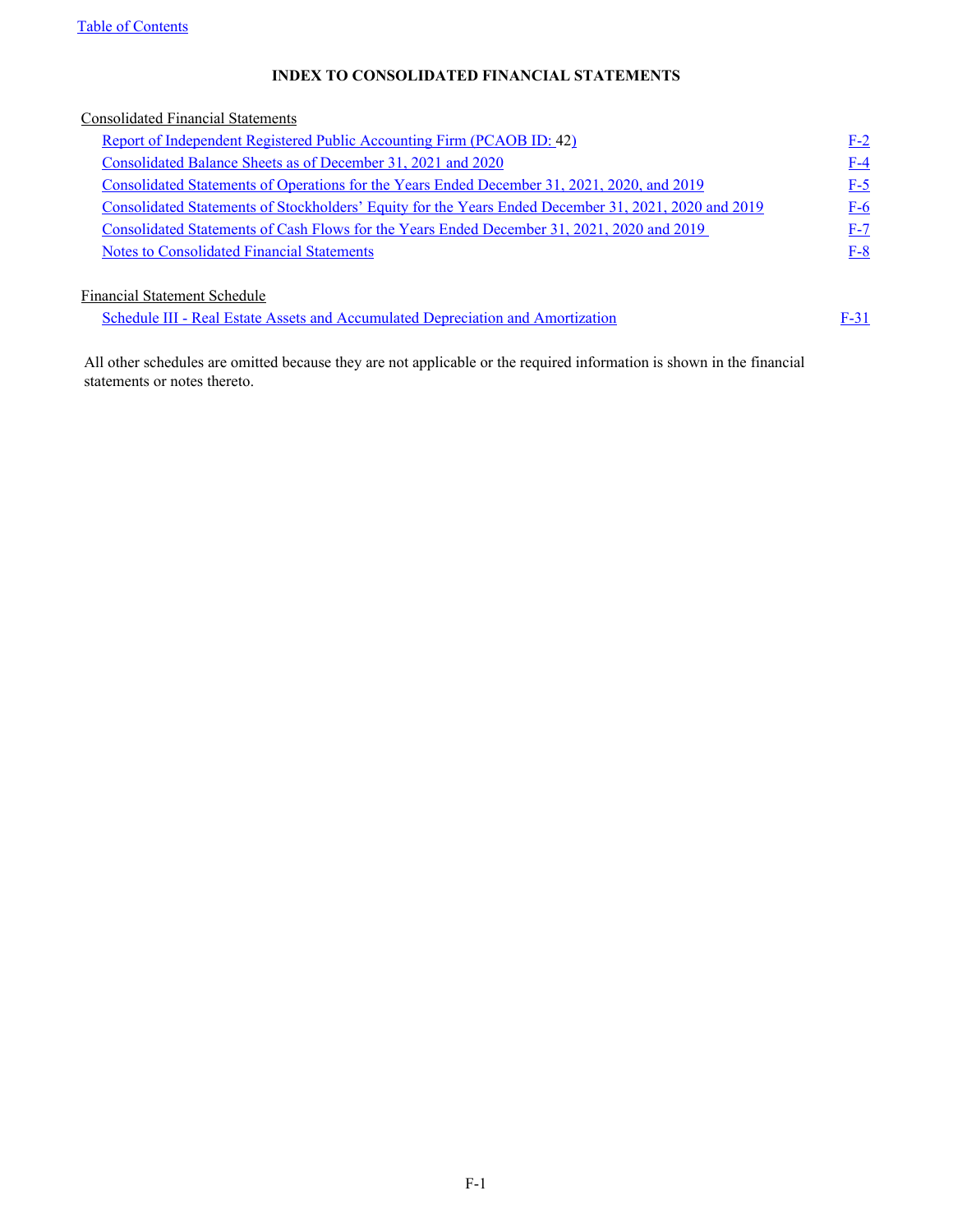### **REPORT OF INDEPENDENT REGISTERED PUBLIC ACCOUNTING FIRM**

<span id="page-75-0"></span>To the Stockholders and the Board of Directors of KBS Growth & Income REIT, Inc.

#### **Opinion on the Financial Statements**

We have audited the accompanying consolidated balance sheets of KBS Growth & Income REIT, Inc. (the Company) as of December 31, 2021 and 2020, the related consolidated statements of operations, stockholders' equity and cash flows for each of the three years in the period ended December 31, 2021, and the related notes and financial statement schedule listed in the Index at Item 15(a) (collectively referred to as the "consolidated financial statements"). In our opinion, the consolidated financial statements present fairly, in all material respects, the financial position of the Company at December 31, 2021 and 2020, and the results of its operations and its cash flows for each of the three years in the period ended December 31, 2021, in conformity with U.S. generally accepted accounting principles.

#### **The Company's Ability to Continue as a Going Concern**

The accompanying consolidated financial statements have been prepared assuming that the Company will continue as a going concern. As discussed in Note 2 to the financial statements, the Company has experienced declines in occupancy, operating cash flows and market values of its properties, has \$97.9 million of loan principal maturing within one year from the date of issuance of the consolidated financial statements, and has stated that substantial doubt exists about the Company's ability to continue as a going concern. Management's evaluation of the events and conditions and management's plans regarding these matters are also described in Note 2. The consolidated financial statements do not include any adjustments that might result from the outcome of this uncertainty.

#### **Basis for Opinion**

These financial statements are the responsibility of the Company's management. Our responsibility is to express an opinion on the Company's financial statements based on our audits. We are a public accounting firm registered with the Public Company Accounting Oversight Board (United States) (PCAOB) and are required to be independent with respect to the Company in accordance with the U.S. federal securities laws and the applicable rules and regulations of the Securities and Exchange Commission and the PCAOB.

We conducted our audits in accordance with the standards of the PCAOB. Those standards require that we plan and perform the audit to obtain reasonable assurance about whether the financial statements are free of material misstatement, whether due to error or fraud. The Company is not required to have, nor were we engaged to perform, an audit of its internal control over financial reporting. As part of our audits we are required to obtain an understanding of internal control over financial reporting but not for the purpose of expressing an opinion on the effectiveness of the Company's internal control over financial reporting. Accordingly, we express no such opinion.

Our audits included performing procedures to assess the risks of material misstatement of the financial statements, whether due to error or fraud, and performing procedures that respond to those risks. Such procedures included examining, on a test basis, evidence regarding the amounts and disclosures in the financial statements. Our audits also included evaluating the accounting principles used and significant estimates made by management, as well as evaluating the overall presentation of the financial statements. We believe that our audits provide a reasonable basis for our opinion.

#### **Critical Audit Matter**

The critical audit matter communicated below is a matter arising from the current period audit of the financial statements that was communicated or required to be communicated to the audit committee and that: (1) relates to accounts or disclosures that are material to the financial statements and (2) involved our especially challenging, subjective or complex judgments. The communication of the critical audit matter does not alter in any way our opinion on the consolidated financial statements, taken as a whole, and we are not, by communicating the critical audit matter below, providing a separate opinion on the critical audit matter or on the accounts or disclosures to which it relates.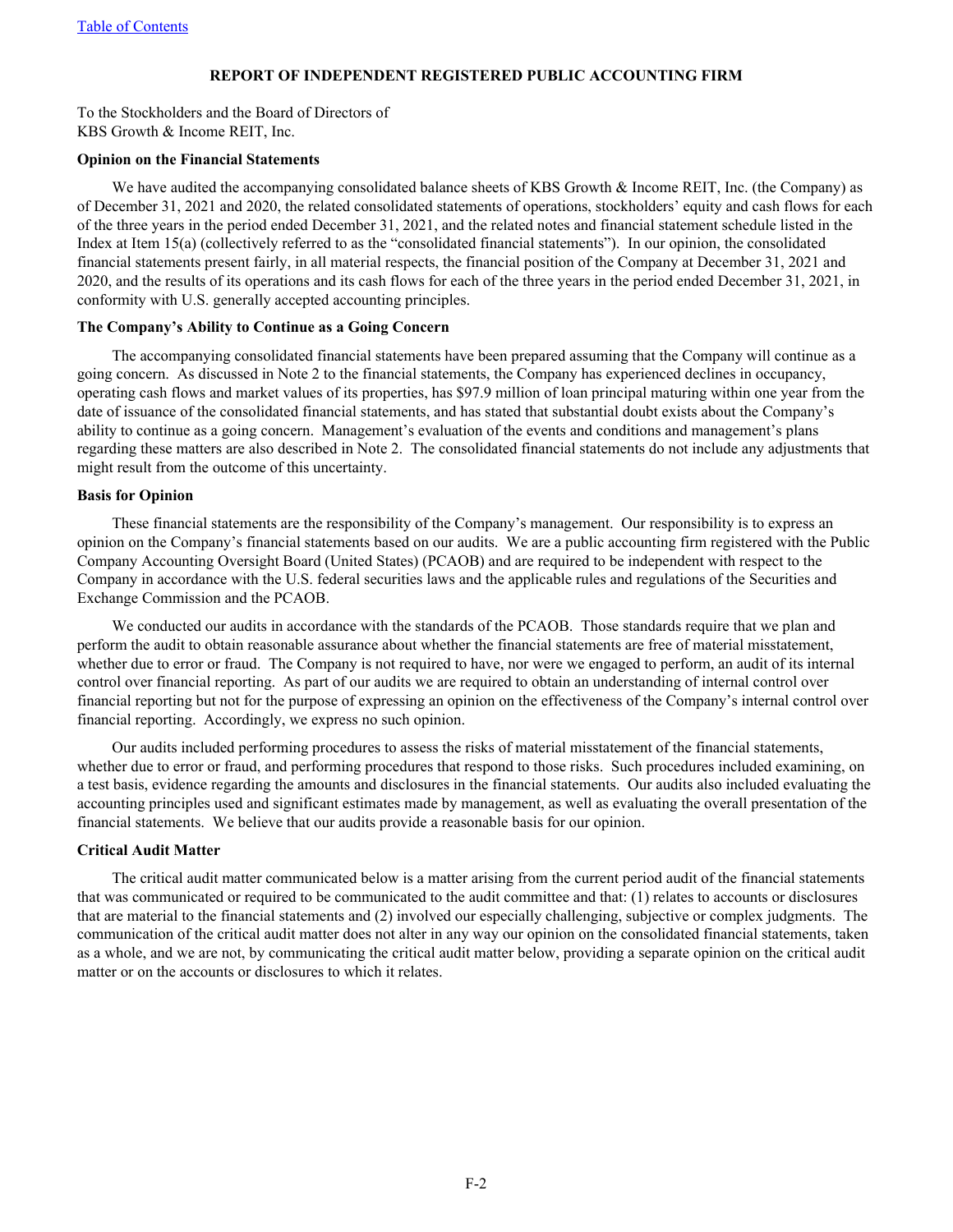# *Impairment of real estate investments*

| Description of<br>the Matter                      | The Company's real estate investments totaled \$123.2 million as of December 31, 2021. As discussed in<br>Note 3 to the consolidated financial statements, the Company monitors on an ongoing basis events and<br>changes in circumstances that could indicate that the carrying amounts of its real estate and related<br>intangible assets and liabilities may not be recoverable or realized. When indicators of potential<br>impairment are present, the Company assesses the recoverability by estimating whether the Company will<br>recover the carrying value of the real estate and related intangible assets and liabilities through its<br>undiscounted future cash flows and eventual disposition of the property. If the carrying value of the real<br>estate is determined to not be recoverable, the Company records an impairment loss to the extent that the<br>carrying value exceeds the estimated fair value of the real estate and related intangible assets and<br>liabilities. The Company recorded real estate impairment charges of \$13.2 million during the year ended<br>December 31, 2021.                                                                                                                                        |
|---------------------------------------------------|----------------------------------------------------------------------------------------------------------------------------------------------------------------------------------------------------------------------------------------------------------------------------------------------------------------------------------------------------------------------------------------------------------------------------------------------------------------------------------------------------------------------------------------------------------------------------------------------------------------------------------------------------------------------------------------------------------------------------------------------------------------------------------------------------------------------------------------------------------------------------------------------------------------------------------------------------------------------------------------------------------------------------------------------------------------------------------------------------------------------------------------------------------------------------------------------------------------------------------------------------------------|
|                                                   | Auditing the Company's process to evaluate real estate investments for impairment was especially<br>challenging as a result of the high degree of judgment and subjectivity in determining whether indicators<br>of impairment were present for certain properties, and in determining the future undiscounted cash flows<br>and estimated fair values, where necessary, of properties where indicators of impairment were determined<br>to be present. In particular, the undiscounted cash flows and fair value estimates were sensitive to<br>significant assumptions including market rental rates and related leasing assumptions, anticipated asset<br>hold periods, capitalization rates and discount rates, which are affected by expectations about future<br>market or economic conditions.                                                                                                                                                                                                                                                                                                                                                                                                                                                          |
| How We<br>Addressed the<br>Matter in Our<br>Audit | To test the Company's real estate impairment assessment, our audit procedures included, among others,<br>evaluating the significant judgments applied in determining whether indicators of impairment were<br>present, obtaining evidence to corroborate such judgments and searching for evidence contrary to such<br>judgments, evaluating the methodologies and testing the significant assumptions listed above used to<br>estimate undiscounted cash flows and, where applicable, fair values for certain properties with identified<br>higher impairment risk characteristics. We also held discussions with management about business plans<br>for the assets and other judgments used in determining hold periods and cash flow estimates for the<br>assets, and compared information used in the impairment assessment to information included in materials<br>presented to the Company's Board of Directors. Further, we compared significant assumptions used by<br>management as listed above to current industry and economic trends, observable market-specific data,<br>and historical results of the properties. In certain instances, we involved our internal real estate valuation<br>specialists to assist in performing these procedures. |

/s/ Ernst & Young LLP

We have served as the Company's auditor since 2015.

Irvine, California March 31, 2022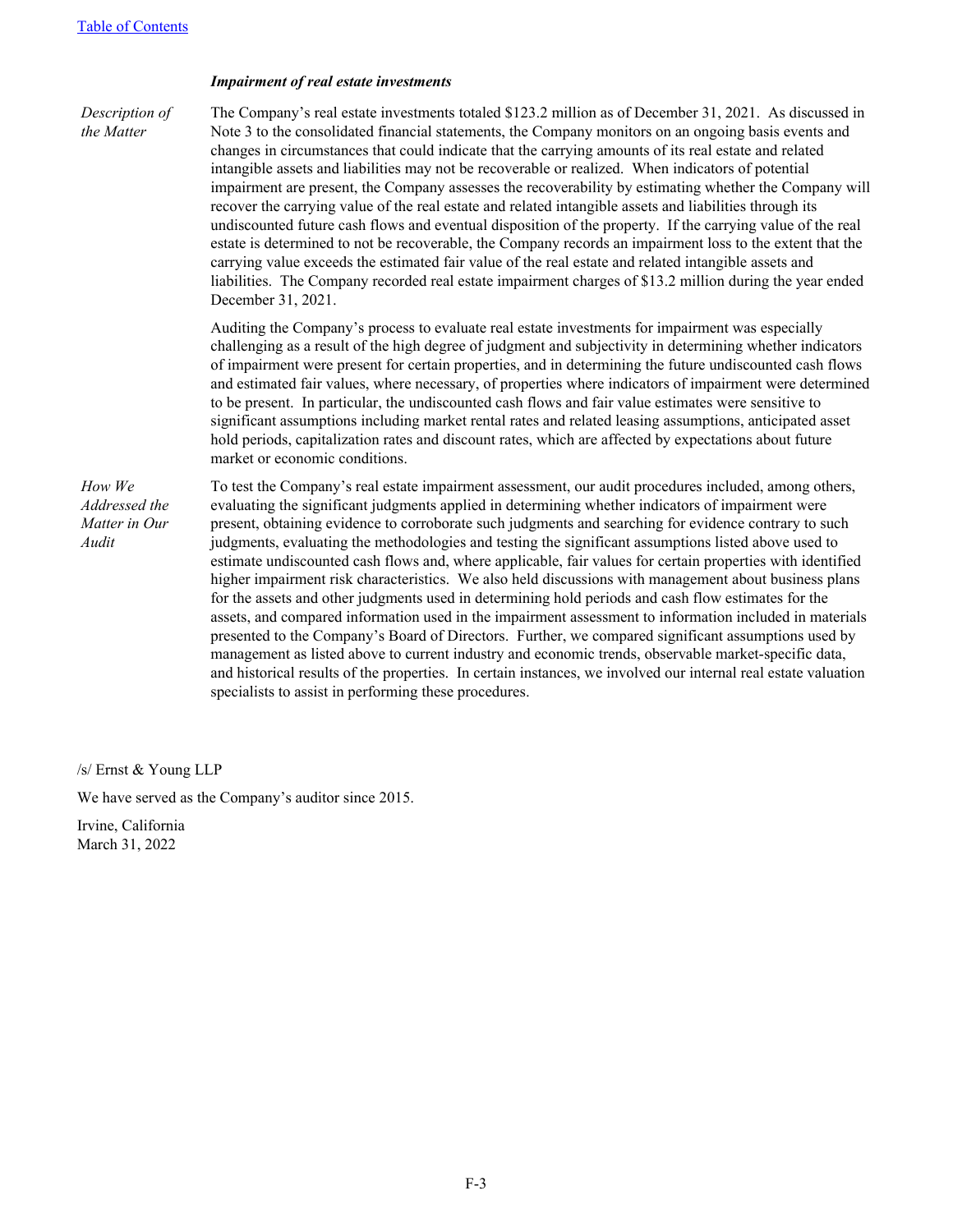## **CONSOLIDATED BALANCE SHEETS**

(in thousands, except share and per share amounts)

<span id="page-77-0"></span>

|                                                                                                                                                                                                         |               | December 31, |               |           |
|---------------------------------------------------------------------------------------------------------------------------------------------------------------------------------------------------------|---------------|--------------|---------------|-----------|
|                                                                                                                                                                                                         |               | 2021         |               | 2020      |
| Assets                                                                                                                                                                                                  |               |              |               |           |
| Real estate:                                                                                                                                                                                            |               |              |               |           |
| Land                                                                                                                                                                                                    | $\sqrt{3}$    | 19,822       | $\mathcal{S}$ | 21,353    |
| Buildings and improvements                                                                                                                                                                              |               | 110,582      |               | 134,931   |
| Tenant origination and absorption costs                                                                                                                                                                 |               | 7,873        |               | 11,068    |
| Total real estate, cost                                                                                                                                                                                 |               | 138,277      |               | 167,352   |
| Less accumulated depreciation and amortization                                                                                                                                                          |               | (15,101)     |               | (24, 716) |
| Total real estate, net                                                                                                                                                                                  |               | 123,176      |               | 142,636   |
| Cash and cash equivalents                                                                                                                                                                               |               | 7,882        |               | 3,807     |
| Restricted cash                                                                                                                                                                                         |               | 247          |               | 552       |
| Rents and other receivables                                                                                                                                                                             |               | 4,284        |               | 2,936     |
| Above-market leases, net                                                                                                                                                                                |               | 72           |               | 92        |
| Due from affiliates                                                                                                                                                                                     |               | 276          |               |           |
| Prepaid expenses and other assets                                                                                                                                                                       |               | 2,218        |               | 1,555     |
| Total assets                                                                                                                                                                                            | <sup>\$</sup> | 138,155      | - \$          | 151,578   |
| Liabilities and stockholders' equity                                                                                                                                                                    |               |              |               |           |
| Notes payable, net                                                                                                                                                                                      | $\mathbb{S}$  | 101,454      | \$            | 96,623    |
| Accounts payable and accrued liabilities                                                                                                                                                                |               | 3,825        |               | 2,189     |
| Due to affiliates                                                                                                                                                                                       |               | 9,006        |               | 7,275     |
| Below-market leases, net                                                                                                                                                                                |               | 838          |               | 1,509     |
| Other liabilities                                                                                                                                                                                       |               | 1,982        |               | 4,142     |
| <b>Total liabilities</b>                                                                                                                                                                                |               | 117,105      |               | 111,738   |
| Commitments and contingencies (Note 10)                                                                                                                                                                 |               |              |               |           |
| Redeemable common stock                                                                                                                                                                                 |               | 250          |               | 250       |
| Stockholders' equity:                                                                                                                                                                                   |               |              |               |           |
| Preferred stock, \$.01 par value; 10,000,000 shares authorized, no shares issued<br>and outstanding                                                                                                     |               |              |               |           |
| Class A common stock, \$.01 par value per share; 500,000,000 shares authorized,<br>9,855,330 and 9,873,729 shares issued and outstanding as of December 31, 2021<br>and December 31, 2020, respectively |               | 99           |               | 99        |
| Class T common stock, \$.01 par value per share; 500,000,000 shares authorized,<br>310,974 and 310,974 shares issued and outstanding as of December 31, 2021 and<br>December 31, 2020, respectively     |               | 3            |               | 3         |
| Additional paid-in capital                                                                                                                                                                              |               | 85,158       |               | 85,248    |
| Cumulative distributions and net losses                                                                                                                                                                 |               | (64, 460)    |               | (45,760)  |
| Total stockholders' equity                                                                                                                                                                              |               | 20,800       |               | 39,590    |
| Total liabilities and stockholders' equity                                                                                                                                                              | \$            | 138,155 \$   |               | 151,578   |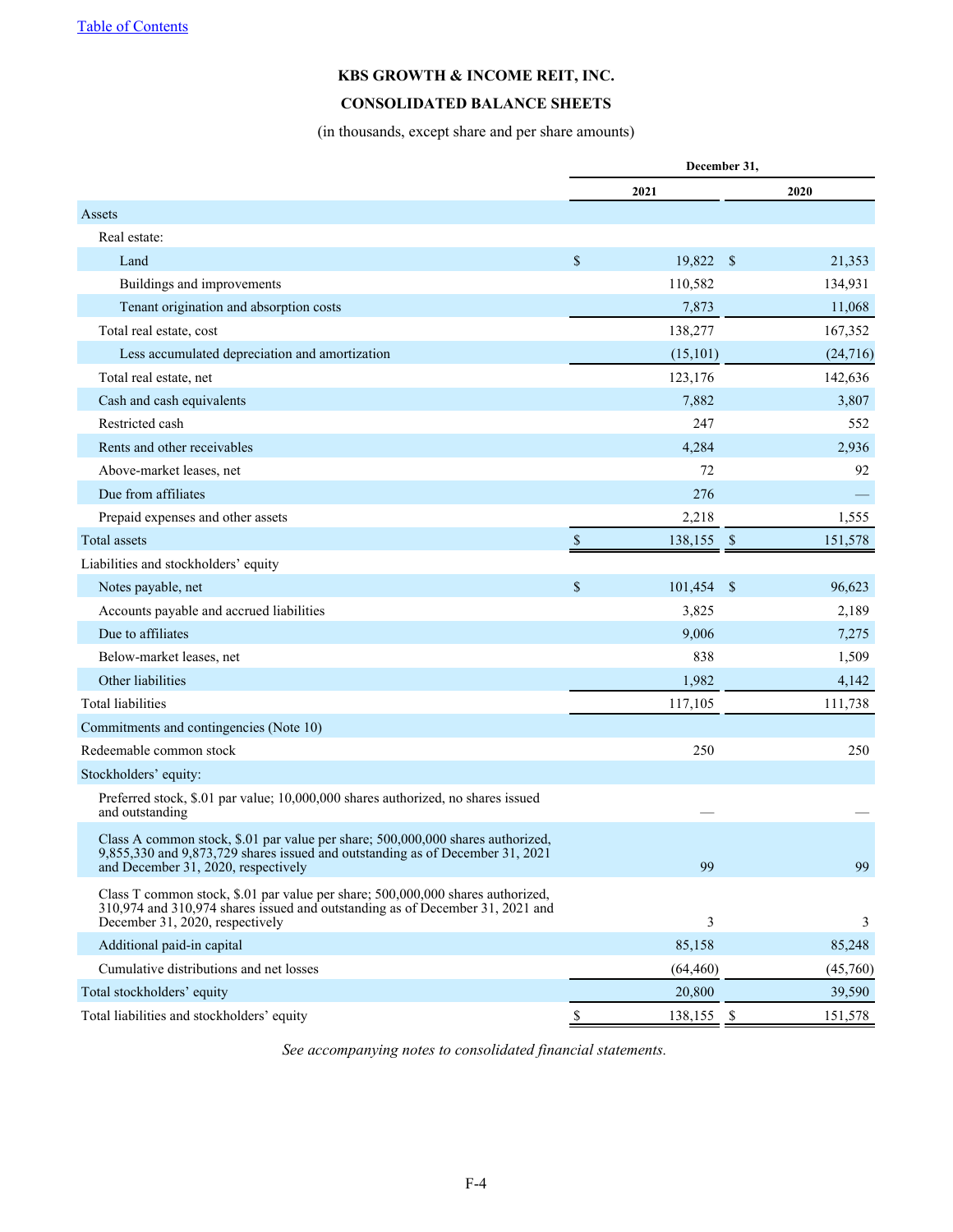# **CONSOLIDATED STATEMENTS OF OPERATIONS**

(in thousands, except share and per share amounts)

<span id="page-78-0"></span>

|                                                                            | <b>Years Ended December 31,</b> |               |    |              |               |           |  |
|----------------------------------------------------------------------------|---------------------------------|---------------|----|--------------|---------------|-----------|--|
|                                                                            |                                 | 2021          |    | 2020         |               | 2019      |  |
| Revenues:                                                                  |                                 |               |    |              |               |           |  |
| Rental income                                                              | \$                              | 16,099        | -S | 17,892       | <sup>\$</sup> | 20,621    |  |
| Other operating income                                                     |                                 | 177           |    | 160          |               | 291       |  |
| <b>Total revenues</b>                                                      |                                 | 16,276        |    | 18,052       |               | 20,912    |  |
| Expenses:                                                                  |                                 |               |    |              |               |           |  |
| Operating, maintenance, and management                                     |                                 | 3,926         |    | 3,829        |               | 4,664     |  |
| Property management fees and expenses to affiliate                         |                                 | 114           |    | 136          |               | 165       |  |
| Real estate taxes and insurance                                            |                                 | 2,899         |    | 2,672        |               | 2,946     |  |
| Asset management fees to affiliate                                         |                                 | 1,740         |    | 1,729        |               | 1,898     |  |
| General and administrative expenses                                        |                                 | 1,509         |    | 2,307        |               | 1,755     |  |
| Depreciation and amortization                                              |                                 | 7,536         |    | 8,104        |               | 8,660     |  |
| Interest expense                                                           |                                 | 2,343         |    | 4,965        |               | 7,032     |  |
| Impairment charges on real estate                                          |                                 | 13,164        |    | 5,750        |               |           |  |
| Total expenses                                                             |                                 | 33,231        |    | 29,492       |               | 27,120    |  |
| Other income (loss):                                                       |                                 |               |    |              |               |           |  |
| Interest and other income                                                  |                                 |               |    | 14           |               | 61        |  |
| Gain on sale of real estate, net                                           |                                 |               |    | 5,245        |               |           |  |
| Equity in (loss) income of unconsolidated joint venture                    |                                 |               |    | (827)        |               | 45        |  |
| Loss from extinguishment of debt                                           |                                 |               |    | (29)         |               |           |  |
| Total other income                                                         |                                 |               |    | 4,403        |               | 106       |  |
| Net loss                                                                   | $\sqrt{\frac{2}{5}}$            | $(16,955)$ \$ |    | $(7,037)$ \$ |               | (6,102)   |  |
| Net loss per common share, basic and diluted                               | \$                              | $(1.67)$ \$   |    | (0.69)       | - \$          | (0.61)    |  |
| Weighted-average number of common shares outstanding, basic and<br>diluted |                                 | 10,173,891    |    | 10,181,003   |               | 9,978,325 |  |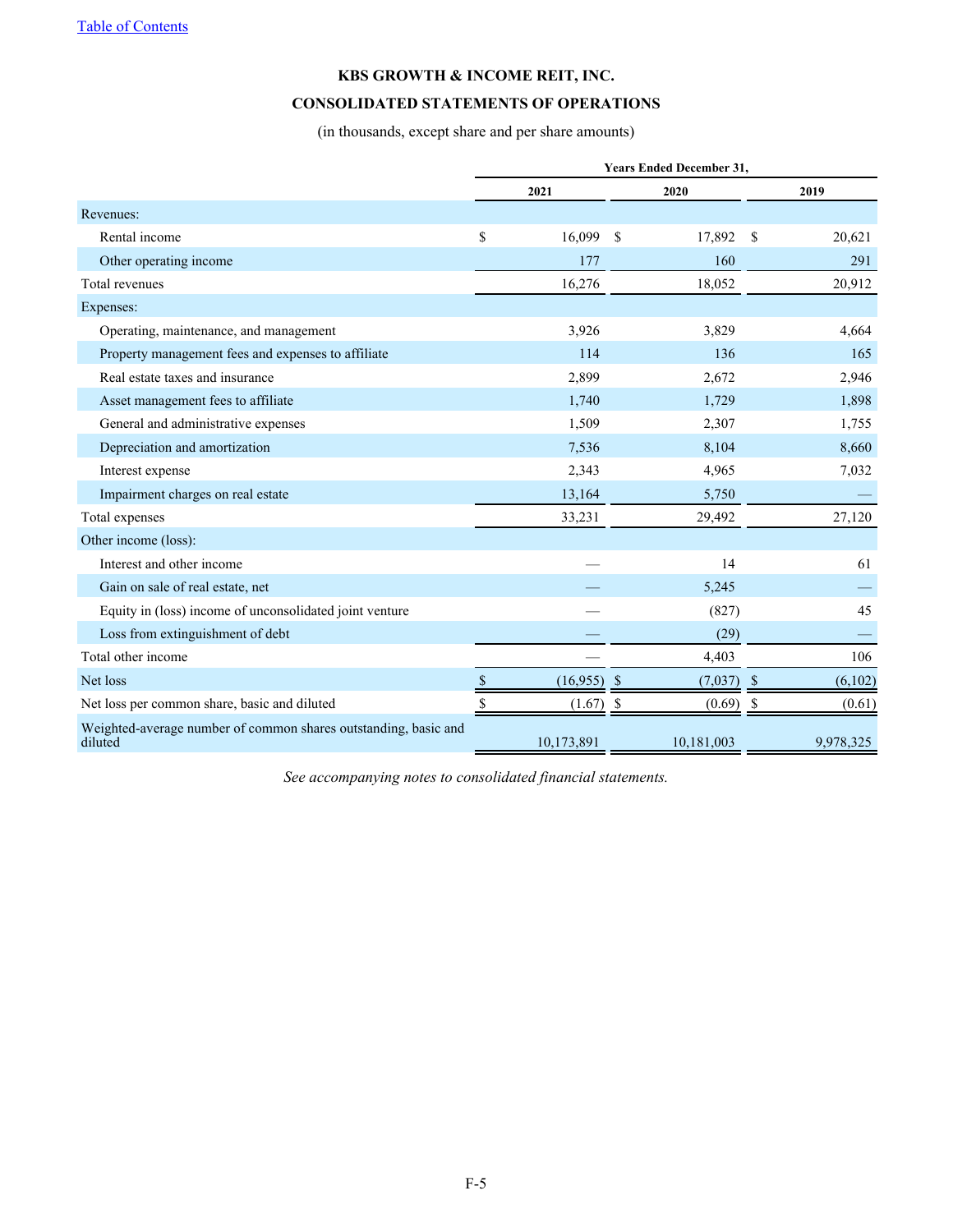# **CONSOLIDATED STATEMENTS OF STOCKHOLDERS' EQUITY**

(dollars in thousands)

<span id="page-79-0"></span>

|                                        |                |                | <b>Common Stock</b> |                    | <b>Cumulative</b>            |                                 |                                                |  |
|----------------------------------------|----------------|----------------|---------------------|--------------------|------------------------------|---------------------------------|------------------------------------------------|--|
|                                        | <b>Class A</b> |                | <b>Class T</b>      |                    | <b>Additional</b><br>Paid-in | <b>Distributions</b><br>and Net | <b>Total</b><br>Stockholders'<br><b>Equity</b> |  |
|                                        | <b>Shares</b>  | <b>Amounts</b> | <b>Shares</b>       | <b>Amounts</b>     | Capital                      | Losses                          |                                                |  |
| Balance, December 31, 2018             | 9,386,908      | 94<br>\$       | 294,963             | 3<br>$\mathcal{S}$ | 79,907<br>\$                 | $(25, 413)$ \$<br><sup>\$</sup> | 54,591                                         |  |
| Net loss                               |                |                |                     |                    |                              | (6,102)                         | (6,102)                                        |  |
| Issuance of common stock               | 454,096        | $\overline{4}$ | 13,574              |                    | 4,298                        |                                 | 4,302                                          |  |
| Redemptions of common stock            |                |                | (2,245)             |                    | (21)                         |                                 | (21)                                           |  |
| Distributions declared                 |                |                |                     |                    |                              | (5, 492)                        | (5, 492)                                       |  |
| Balance, December 31, 2019             | 9,841,004      | 98             | 306,292             | 3                  | 84,184                       | (37,007)                        | 47,278                                         |  |
| Net loss                               |                |                |                     |                    |                              | (7,037)                         | (7,037)                                        |  |
| Issuance of common stock               | 57,292         |                | 4,682               |                    | 521                          |                                 | 522                                            |  |
| Transfers from redeemable common stock |                |                |                     |                    | 750                          |                                 | 750                                            |  |
| Redemptions of common stock            | (24, 567)      |                |                     |                    | (207)                        |                                 | (207)                                          |  |
| Distributions declared                 |                |                |                     |                    |                              | (1,716)                         | (1,716)                                        |  |
| Balance, December 31, 2020             | 9,873,729      | 99             | 310,974             | 3                  | 85,248                       | (45,760)                        | 39,590                                         |  |
| Net loss                               |                |                |                     |                    |                              | (16,955)                        | (16,955)                                       |  |
| Redemptions of common stock            | (18,399)       |                |                     |                    | (90)                         |                                 | (90)                                           |  |
| Distributions declared                 |                |                |                     |                    |                              | (1,745)                         | (1,745)                                        |  |
| Balance, December 31, 2021             | 9,855,330      | 99<br>S        | 310,974             | \$<br>3            | 85,158<br>S                  | (64, 460)                       | 20,800<br>-S                                   |  |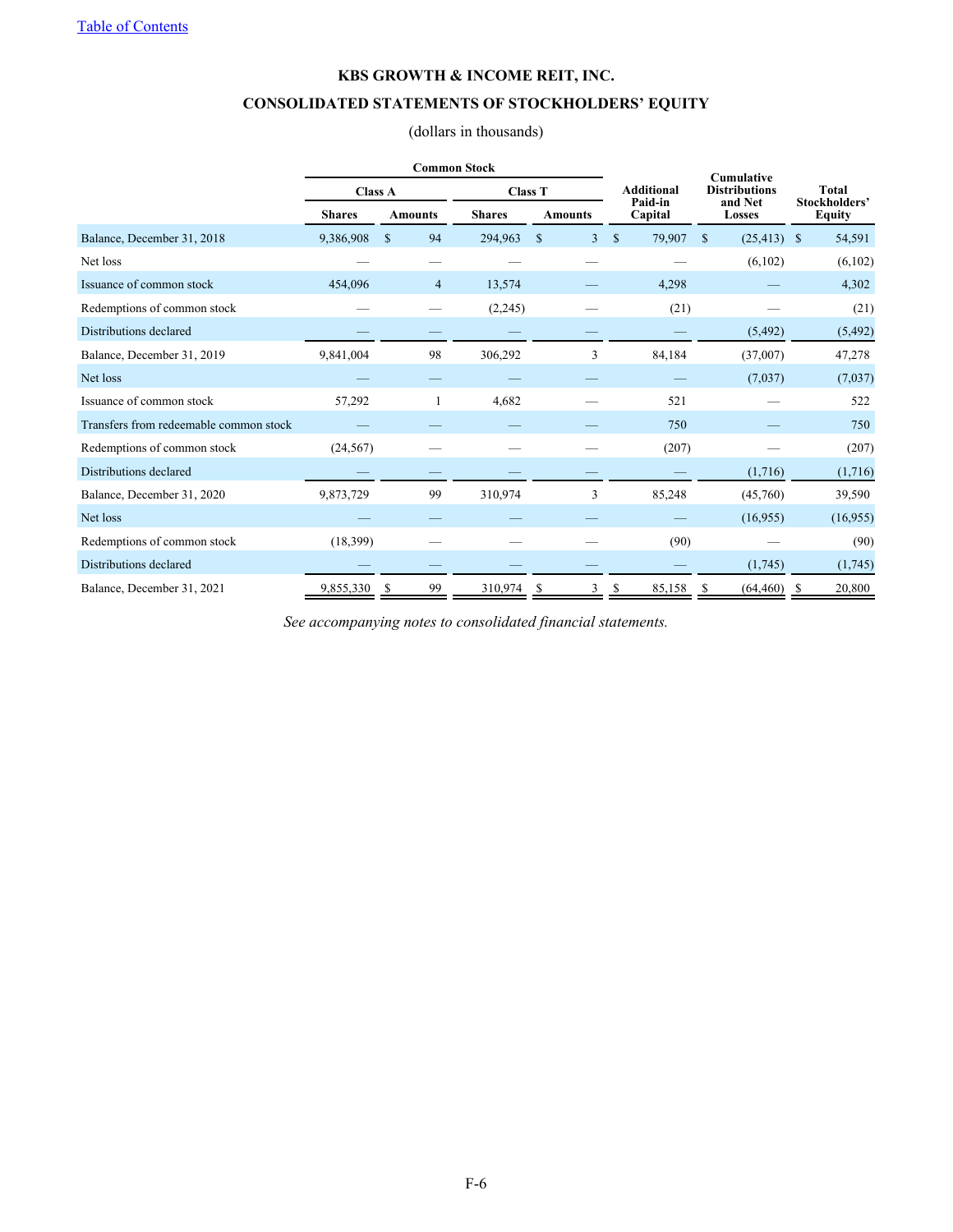# **CONSOLIDATED STATEMENTS OF CASH FLOWS**

### (in thousands)

<span id="page-80-0"></span>

|                                                                                  | <b>Years Ended December 31,</b> |                        |                        |  |  |
|----------------------------------------------------------------------------------|---------------------------------|------------------------|------------------------|--|--|
|                                                                                  | 2021                            | 2020                   | 2019                   |  |  |
| Cash Flows from Operating Activities:                                            |                                 |                        |                        |  |  |
| Net loss                                                                         | \$<br>$(16,955)$ \$             | $(7,037)$ \$           | (6,102)                |  |  |
| Adjustments to reconcile net loss to net cash provided by operating activities:  |                                 |                        |                        |  |  |
| Depreciation and amortization                                                    | 7,536                           | 8,104                  | 8,660                  |  |  |
| Impairment charges on real estate                                                | 13,164                          | 5,750                  |                        |  |  |
| Equity in loss (income) of unconsolidated joint venture                          |                                 | 827                    | (45)                   |  |  |
| Deferred rents                                                                   | 262                             | 346                    | (576)                  |  |  |
| Amortization of above- and below-market leases, net                              | (651)                           | (996)                  | (1,248)                |  |  |
| Amortization of deferred financing costs                                         | 237                             | 309                    | 357                    |  |  |
| Unrealized (gain) loss on derivative instruments                                 | (1,629)                         | 735                    | 1,595                  |  |  |
| Loss from extinguishment of debt                                                 |                                 | 29                     |                        |  |  |
| Gain on sale of real estate, net                                                 |                                 | (5,245)                |                        |  |  |
| Changes in operating assets and liabilities:                                     |                                 |                        |                        |  |  |
| Rents and other receivables                                                      | (1,704)                         | (57)                   | (226)                  |  |  |
| Prepaid expenses and other assets                                                | (1,158)                         | (153)                  | (482)                  |  |  |
| Accounts payable and accrued liabilities                                         | 1,609                           | (191)                  | (229)                  |  |  |
| Due from affiliates                                                              | (276)                           |                        |                        |  |  |
| Due to affiliates                                                                | 1,731                           | 1,723                  | 1,911                  |  |  |
| Other liabilities                                                                | (446)                           | (315)                  | 419                    |  |  |
| Net cash provided by operating activities                                        | 1,720                           | 3,829                  | 4,034                  |  |  |
| Cash Flows from Investing Activities:                                            |                                 |                        |                        |  |  |
| Proceeds from sale of real estate                                                |                                 | 23,603                 |                        |  |  |
| Improvements to real estate                                                      | (709)                           | (1,298)                | (3,944)                |  |  |
| Investment in unconsolidated joint venture                                       |                                 |                        | (955)                  |  |  |
| Purchase of joint venture partner's equity interest, net of cash acquired        |                                 | (858)                  |                        |  |  |
| Escrow deposit received for future real estate sale                              |                                 |                        | 1,000                  |  |  |
| Reimbursement from unconsolidated joint venture                                  |                                 | $\overline{3}$         |                        |  |  |
| Net cash (used in) provided by investing activities                              | (709)                           | 21,450                 | (3,899)                |  |  |
| Cash Flows from Financing Activities:                                            |                                 |                        |                        |  |  |
| Proceeds from notes payable                                                      | 4,710                           | 1,400                  | 681                    |  |  |
| Principal payments on notes payable                                              | (37)                            | (26,650)               |                        |  |  |
| Payments of deferred financing costs                                             | (79)                            | (89)                   |                        |  |  |
| Proceeds from issuance of common stock                                           |                                 |                        | 2,476                  |  |  |
| Payments to redeem common stock                                                  | (90)                            | (207)                  | (21)                   |  |  |
| Distributions paid to common stockholders                                        | (1,745)                         | (1,661)                | (3,632)                |  |  |
| Net cash provided by (used in) financing activities                              | 2,759                           | (27, 207)              | (496)                  |  |  |
| Net increase (decrease) in cash and cash equivalents and restricted cash         | 3,770                           | (1,928)                | (361)                  |  |  |
| Cash and cash equivalents and restricted cash, beginning of period               | 4,359                           | 6,287                  | 6,648                  |  |  |
| Cash and cash equivalents and restricted cash, end of period                     | $\mathcal{S}$<br>8,129          | $\mathcal{S}$<br>4,359 | $\mathbb{S}$<br>6,287  |  |  |
| Supplemental Disclosure of Cash Flow Information:                                |                                 |                        |                        |  |  |
| Interest paid                                                                    | 3,807                           | 4,009<br><sup>2</sup>  | 5,090<br><sup>2</sup>  |  |  |
| Supplemental Disclosure of Noncash Investing and Financing Activities:           |                                 |                        |                        |  |  |
| Distributions payable                                                            |                                 | \$                     | 467<br><sup>\$</sup>   |  |  |
| Accrued improvements to real estate                                              | $\mathbf S$<br>127              | \$<br>100              | $\mathbb{S}$<br>460    |  |  |
| Dividends paid to common stockholders through common stock issuances pursuant to |                                 |                        |                        |  |  |
| the distribution reinvestment plan                                               | \$                              | \$<br>522              | 1,826<br><sup>\$</sup> |  |  |
| Real estate consolidated in connection with joint venture purchase               | \$                              | \$<br>4,780            | \$                     |  |  |
| Other assets consolidated in connection with joint venture purchase              | \$                              | \$<br>64               | \$                     |  |  |
| Note payable assumed in connection with joint venture purchase                   | S                               | \$<br>3,763            | \$                     |  |  |
| Liabilities assumed in connection with joint venture purchase                    |                                 | \$<br>53               | $\mathbb{S}$           |  |  |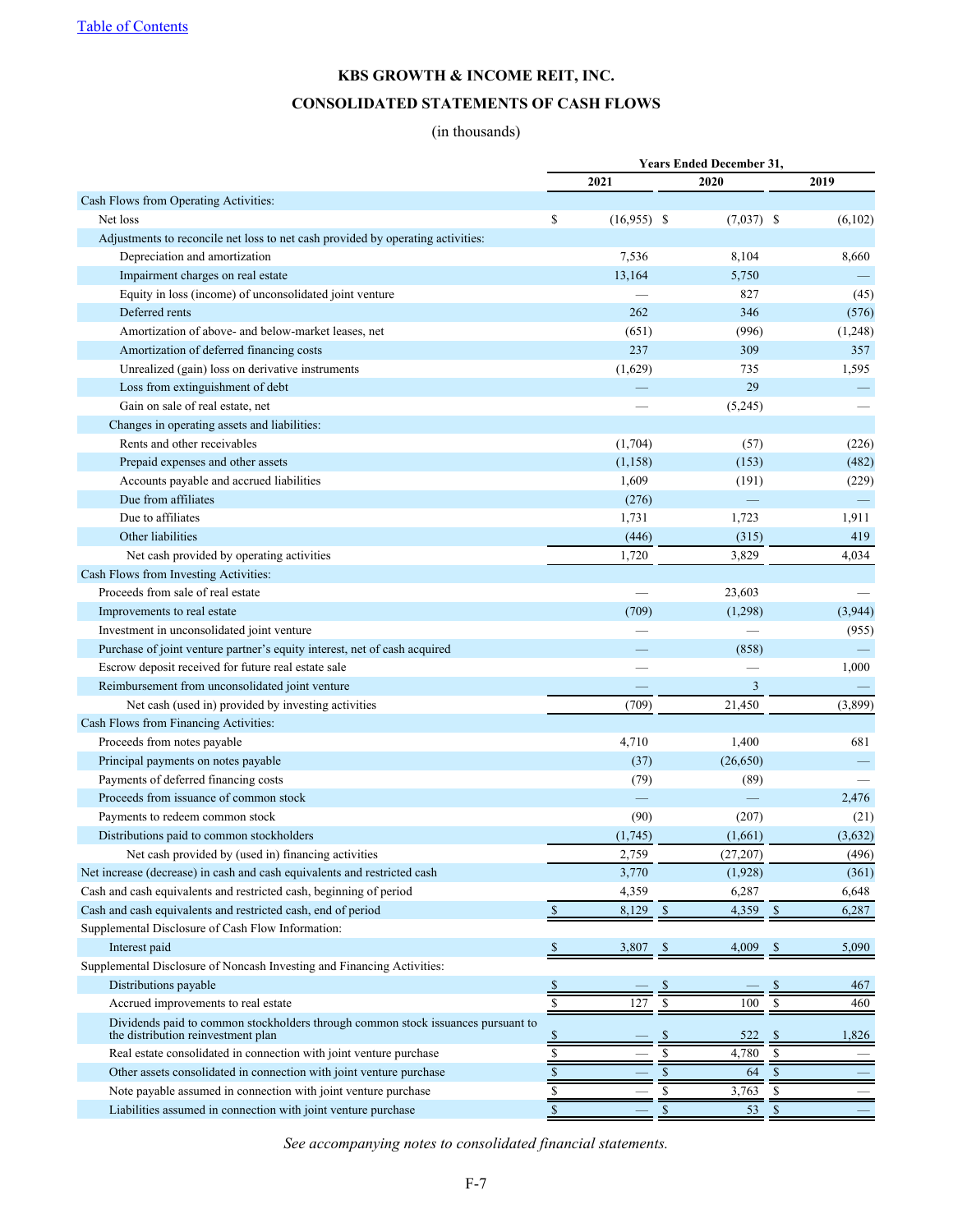# **KBS GROWTH & INCOME REIT, INC. NOTES TO CONSOLIDATED FINANCIAL STATEMENTS**

December 31, 2021

#### <span id="page-81-0"></span>**1. ORGANIZATION**

KBS Growth & Income REIT, Inc. (the "Company") was formed on January 12, 2015 as a Maryland corporation that elected to be taxed as a real estate investment trust ("REIT") beginning with the taxable year ended December 31, 2015. Substantially all of the Company's business is conducted through KBS Growth & Income Limited Partnership (the "Operating Partnership"), a Delaware limited partnership formed on January 14, 2015. The Company is the sole general partner of, and owns a 0.1% partnership interest in, the Operating Partnership. KBS Growth & Income REIT Holdings LLC ("REIT Holdings"), a Delaware limited liability company formed on January 14, 2015, owns the remaining 99.9% partnership interest in the Operating Partnership and is the sole limited partner. The Company is the sole member and manager of REIT Holdings.

Subject to certain restrictions and limitations, the business of the Company is externally managed by KBS Capital Advisors LLC (the "Advisor"), an affiliate of the Company, pursuant to an advisory agreement between the Company and the Advisor initially entered into on June 11, 2015, and amended at various times thereafter (the "Advisory Agreement"). The Advisor conducts the Company's operations and manages its portfolio of core real estate properties. On January 27, 2015, the Company issued 20,000 shares of its common stock to the Advisor at a purchase price of \$10.00 per share. On June 11, 2015, these outstanding shares of common stock were designated Class A shares of common stock.

As of December 31, 2021, the Company had invested in four office properties. The Company has invested in a portfolio of core real estate properties. The Company considers core properties to be existing properties with at least 80% occupancy.

The Company commenced capital raising activities in June 2015 through a private placement offering. The private offering was followed by a public offering and a second private offering. In August 2020, the Company's board of directors approved the termination of capital raising activities with the termination of the Company's distribution reinvestment plan offering and second private offering. As of December 31, 2021, the Company had 9,855,330 and 310,974 Class A and Class T shares outstanding, respectively.

#### **COVID-19 Pandemic**

One of the most significant risks and uncertainties facing the Company and the real estate industry generally continues to be the effect of the ongoing public health crisis of the novel coronavirus disease ("COVID-19") pandemic. The Company continues to closely monitor the impact of the COVID-19 pandemic on all aspects of its business, including how the pandemic is affecting its tenants. From March 2020 through December 31, 2021, the Company did not experience significant disruptions in its operations from the COVID-19 pandemic. The Company did, however, recognize impairment charges related to a projected reduction in cash flows as a result of changes in leasing projections that were impacted in part by the COVID-19 pandemic at the Institute Property and 210 W. Chicago during the year ended December 31, 2020 and at the Commonwealth Building during the year ended December 31, 2021. For more information, see Note 4, "Real Estate - Impairment of Real Estate". In addition, reductions in property values related to the impact of the COVID-19 pandemic have reduced the Company's availability to draw on the revolving commitment. Many of the Company's tenants have experienced disruptions in their business, some more severely than others. In general, the Company's retail tenants, which comprise approximately 7% of its annualized base rent, have been more severely impacted by the COVID-19 pandemic than its office tenants. As of December 31, 2021, the Company has granted approximately \$0.2 million of rent deferrals and approximately \$0.7 million in rental abatements. As the impact of the pandemic continues to be felt, these tenants or additional tenants may request rent relief in future periods or become unable to pay rent, and the Company is unable to predict the ultimate impact the pandemic will have on its financial condition, results of operations and cash flows due to numerous uncertainties.

The extent to which the COVID-19 pandemic impacts the Company's operations and those of its tenants and the Company's implementation of a Plan of Liquidation (defined below) if approved by the stockholders depends on future developments, which remain uncertain and cannot be predicted with confidence, including the scope, severity and duration of the pandemic, the actions taken to contain the pandemic or mitigate its impact, and the direct and indirect economic effects of the pandemic and containment measures, among others.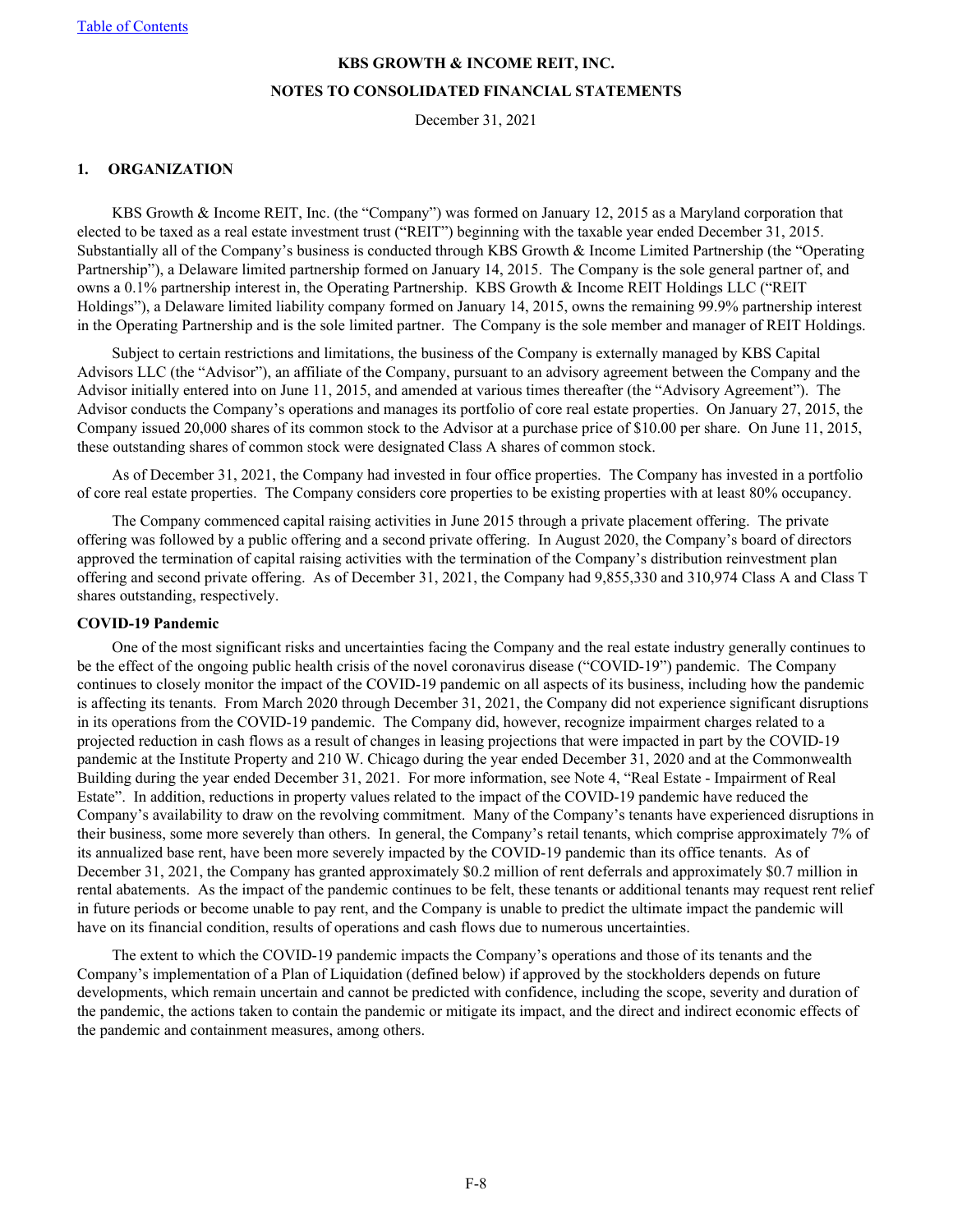#### **NOTES TO CONSOLIDATED FINANCIAL STATEMENTS (CONTINUED)**

December 31, 2021

#### **1. ORGANIZATION (CONTINUED)**

#### **Plan of Liquidation**

The Company's board of directors and a special committee composed of all of the Company's independent directors (the "Special Committee") has undertaken a review of various strategic alternatives available to the Company and expects to approve the sale of all of the Company's assets and the Company's dissolution pursuant to the terms of a plan of complete liquidation and dissolution (a "Plan of Liquidation"). Once approved by the Company's board of directors, a Plan of Liquidation will be submitted to the Company's stockholders for approval. The Company currently expects to send out a proxy statement to its stockholders for a liquidation vote by the end of May 2022, with a stockholder meeting to approve the Plan of Liquidation to be held within 90 days. The principal purpose of a Plan of Liquidation will be to provide liquidity to the Company's stockholders by selling the Company's assets, paying its debts and distributing the net proceeds from liquidation to the Company's stockholders. Although this is the current intention of the Company's board of directors, the Company can provide no assurances as to the ultimate approval of a Plan of Liquidation or the timing of the liquidation of the Company.

If the Company's board of directors and stockholders approve a Plan of Liquidation, the Company intends to pursue an orderly liquidation of its company by selling all of its remaining assets, paying its debts and its known liabilities, providing for the payment of unknown or contingent liabilities, distributing the net proceeds from liquidation to the Company's stockholders and winding up its operations and dissolving its company. In the interim, the Company intends to continue to manage its portfolio of assets to maintain and, if possible, improve the quality and income-producing ability of its properties to enhance property stability and better position the Company's assets for a potential sale. A Plan of Liquidation remains subject to approval by the Company's board of directors and the Company's stockholders and the Company can give no assurance regarding the timing of the liquidation of the Company. Additional information regarding a Plan of Liquidation will be provided to the Company's stockholders in a proxy statement to be distributed to stockholders in connection with a liquidation vote.

#### **2. GOING CONCERN**

The consolidated financial statements have been prepared in accordance with U.S. generally accepted accounting principles ("GAAP") on the basis that the Company will continue as a going concern, which assumes that the Company will be able to meet its obligations and continue its operations one year from the date the consolidated financial statements are issued. The Company has experienced a decline in occupancy from 90.4% as of December 31, 2020 to 75.3% as of December 31, 2021 and such occupancy may continue to decrease in the future as tenant leases expire. The decrease in occupancy has resulted in a decrease in cash flow from operations and has negatively impacted the market values of the properties. Additionally, the Company has two loans with an aggregate principal balance of \$97.9 million maturing within one year from the date the consolidated financial statements are issued. Due to the decrease in occupancies and a decrease in market values of the properties securing these two loans, the Company may be unable to extend or refinance the upcoming loan maturities at current terms and may be required to paydown a portion of the maturing debt in order to extend or refinance the loans. With the Company's limited amount of cash on hand, the Company's ability to make any loan paydowns, without the sale of real estate assets, is severely limited. Additionally, in order to attract or retain tenants needed to increase occupancy and sustain operations, the Company will need to spend a substantial amount on capital leasing costs, however, the Company has limited amounts of liquidity to make these capital commitments. These conditions raise substantial doubt about the Company's ability to continue as a going concern. The consolidated financial statements do not include any adjustments to reflect the outcome of these uncertainties. The Company's ability to continue as a going concern is dependent upon the Company's ability to exercise its extension option or refinance loans maturing over the next 12 months. No assurances can be given that the Company will be successful in achieving these objectives. In addition, as described in Note 1, "Organization – Plan of Liquidation", if the Company's board of directors and its stockholders approve a Plan of Liquidation, the Company intends to pursue an orderly liquidation of its company by selling all of its remaining assets, paying its debts and its known liabilities, providing for the payment of unknown or contingent liabilities, distributing the net proceeds from liquidation to the Company's stockholders and winding up its operations and dissolving its company.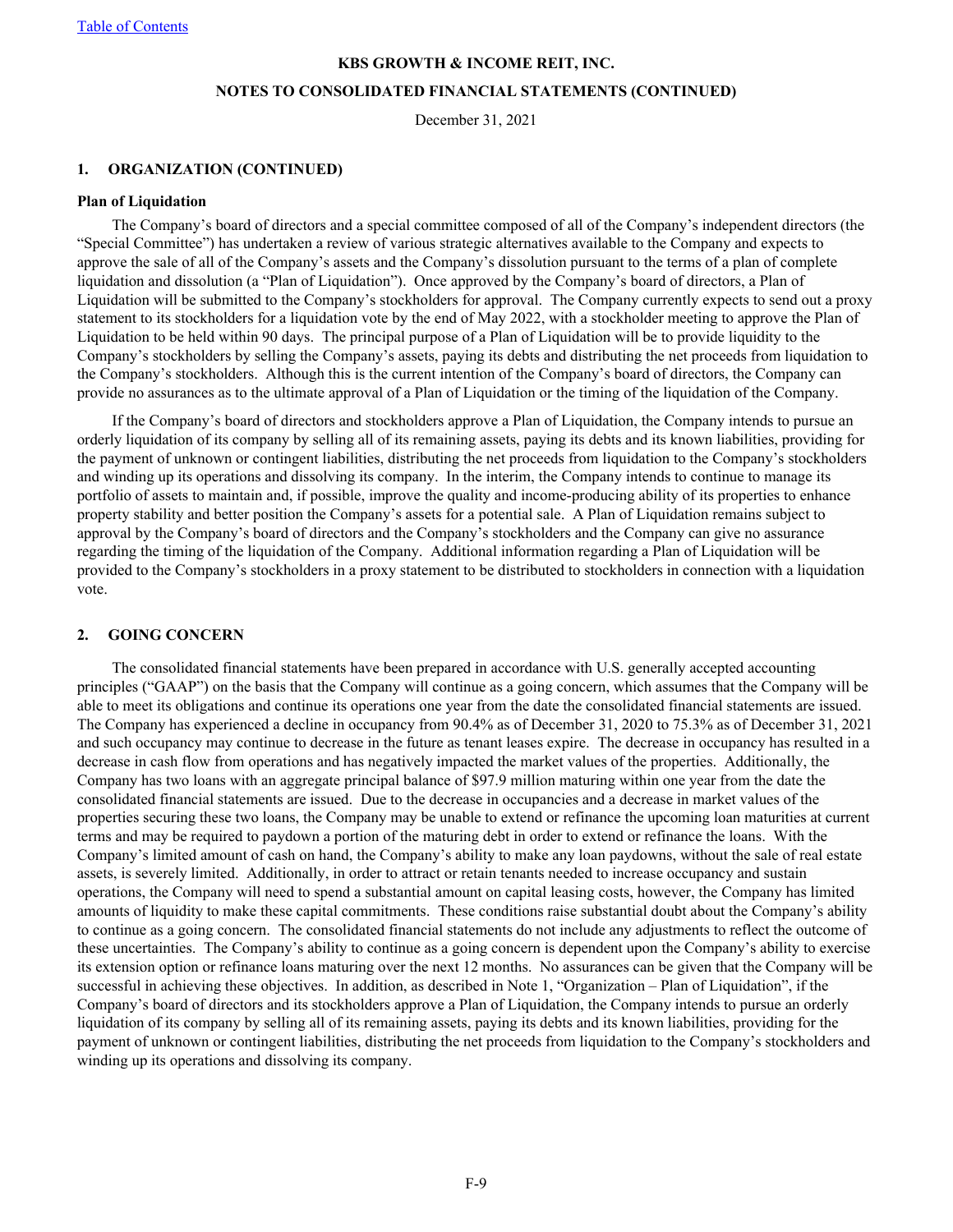#### **NOTES TO CONSOLIDATED FINANCIAL STATEMENTS (CONTINUED)**

December 31, 2021

### **3. SUMMARY OF SIGNIFICANT ACCOUNTING POLICIES**

#### **Principles of Consolidation and Basis of Presentation**

The consolidated financial statements include the accounts of the Company, REIT Holdings, the Operating Partnership, and their direct and indirect wholly owned subsidiaries. All significant intercompany balances and transactions are eliminated in consolidation.

The accompanying consolidated financial statements and notes thereto have been prepared in accordance with GAAP as contained within the Financial Accounting Standards Board ("FASB") Accounting Standards Codification ("ASC") and the rules and regulations of the SEC.

#### **Use of Estimates**

The preparation of the consolidated financial statements and the accompanying notes thereto in conformity with GAAP requires management to make estimates and assumptions that affect the amounts reported in the consolidated financial statements and accompanying notes. Actual results could materially differ from those estimates.

#### **Revenue Recognition - Operating Leases**

#### *Real Estate*

On January 1, 2019, the Company adopted the lease accounting standards under Topic 842 including the package of practical expedients for all leases that commenced before the effective date of January 1, 2019. Accordingly, the Company (i) did not reassess whether any expired or existing contracts are or contain leases, (ii) did not reassess the lease classification for any expired or existing lease, and (iii) did not reassess initial direct costs for any existing leases. The Company did not elect the practical expedient related to using hindsight to reevaluate the lease term. In addition, the Company adopted the practical expedient for land easements and did not assess whether existing or expired land easements that were not previously accounted for as leases under the lease accounting standards of Topic 840 are or contain a lease under Topic 842.

In addition, Topic 842 provides an optional transition method to allow entities to apply the new lease accounting standards at the adoption date and recognize a cumulative-effect adjustment to the opening balance of retained earnings. The Company adopted this transition method upon its adoption of the lease accounting standards of Topic 842, which did not result in a cumulative effect adjustment to the opening balance of retained earnings on January 1, 2019.

In accordance with Topic 842, tenant reimbursements for property taxes and insurance are included in the single lease component of the lease contract (the right of the lessee to use the leased space) and therefore are accounted for as variable lease payments and are recorded as rental income on the Company's statement of operations. In addition, the Company adopted the practical expedient available under Topic 842 to not separate nonlease components from the associated lease component and instead to account for those components as a single component if the nonlease components otherwise would be accounted for under the new revenue recognition standard (Topic 606) and if certain conditions are met, specifically related to tenant reimbursements for common area maintenance which would otherwise be accounted for under the revenue recognition standard. The Company believes the two conditions have been met for tenant reimbursements for common area maintenance as (i) the timing and pattern of transfer of the nonlease components and associated lease components are the same and (ii) the lease component would be classified as an operating lease. Accordingly, tenant reimbursements for common area maintenance are also accounted for as variable lease payments and recorded as rental income on the Company's statement of operations.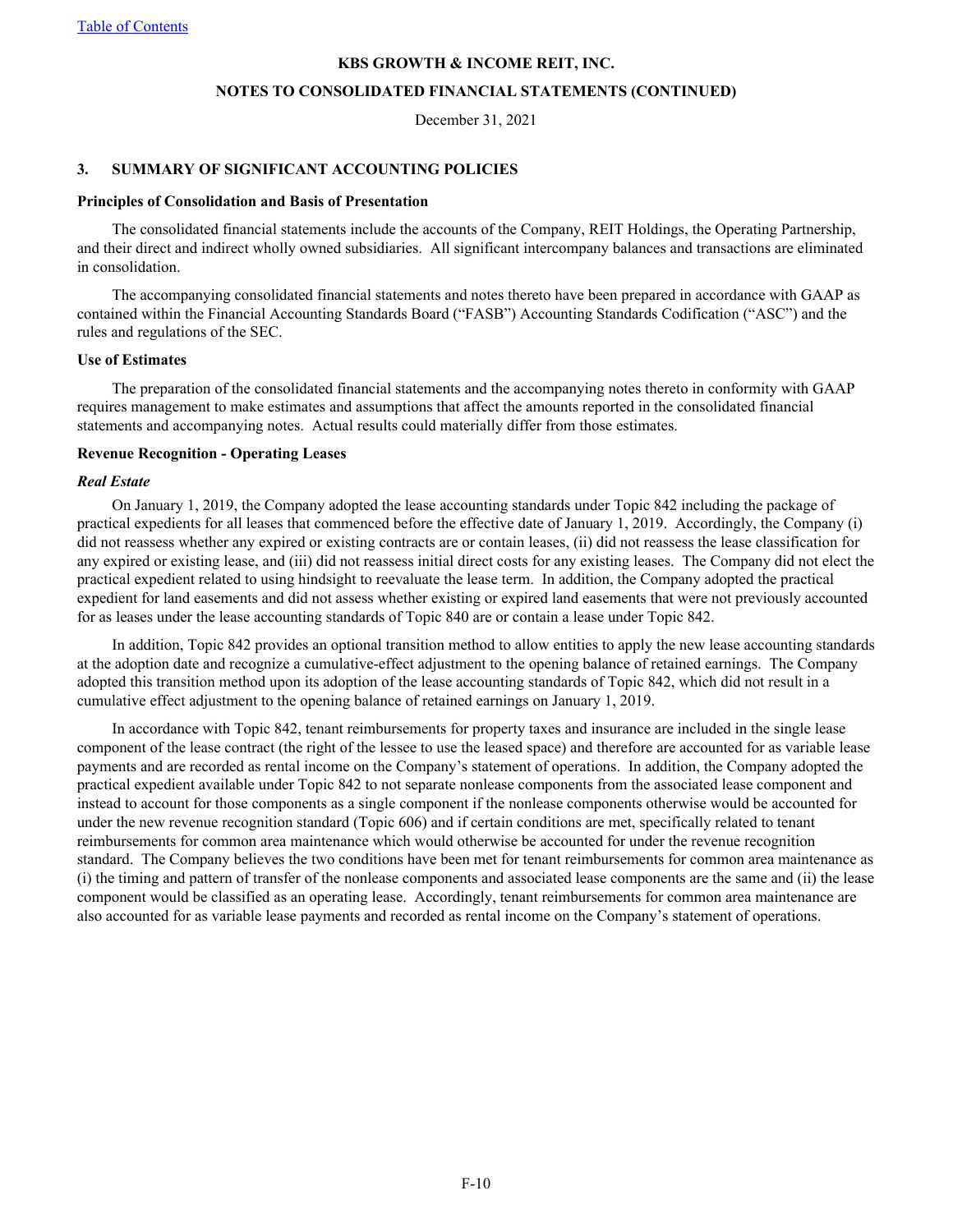#### **NOTES TO CONSOLIDATED FINANCIAL STATEMENTS (CONTINUED)**

December 31, 2021

### **3. SUMMARY OF SIGNIFICANT ACCOUNTING POLICIES (CONTINUED)**

The Company recognizes minimum rent, including rental abatements, lease incentives and contractual fixed increases attributable to operating leases, on a straight-line basis over the term of the related leases when collectibility is probable and records amounts expected to be received in later years as deferred rent receivable. If the lease provides for tenant improvements, the Company determines whether the tenant improvements, for accounting purposes, are owned by the tenant or the Company. When the Company is the owner of the tenant improvements, the tenant is not considered to have taken physical possession or have control of the physical use of the leased asset until the tenant improvements are substantially completed. When the tenant is the owner of the tenant improvements, any tenant improvement allowance (including amounts that can be taken in the form of cash or a credit against the tenant's rent) that is funded is treated as a lease incentive and amortized as a reduction of rental revenue over the lease term. Tenant improvement ownership is determined based on various factors including, but not limited to:

- whether the lease stipulates how a tenant improvement allowance may be spent;
- whether the lessee or lessor supervises the construction and bears the risk of cost overruns;
- whether the amount of a tenant improvement allowance is in excess of market rates;
- whether the tenant or landlord retains legal title to the improvements at the end of the lease term;
- whether the tenant improvements are unique to the tenant or general purpose in nature; and
- whether the tenant improvements are expected to have any residual value at the end of the lease.

In accordance with Topic 842, the Company makes a determination of whether the collectibility of the lease payments in an operating lease is probable. If the Company determines the lease payments are not probable of collection, the Company would fully reserve for any contractual lease payments, deferred rent receivable, and variable lease payments and would recognize rental income only if cash is received. These changes to the Company's collectibility assessment are reflected as an adjustment to rental income.

The Company, as a lessor, records costs to negotiate or arrange a lease that would have been incurred regardless of whether the lease was obtained, such as legal costs incurred to negotiate an operating lease, as an expense and classifies such costs as operating, maintenance, and management expense on the Company's consolidated statement of operations, as these costs are no longer capitalizable under the definition of initial direct costs under Topic 842.

### *Sales of Real Estate*

The Company follows the guidance of ASC 610-20, *Other Income - Gains and Losses from the Derecognition of Nonfinancial Assets* ("ASC 610-20")*,* which applies to sales or transfers to noncustomers of nonfinancial assets or in substance nonfinancial assets that do not meet the definition of a business. Generally, the Company's sales of real estate would be considered a sale of a nonfinancial asset as defined by ASC 610-20.

ASC 610-20 refers to the revenue recognition principles under ASU No. 2014-09, *Revenue from Contracts with Customers (Topic 606).* Under ASC 610-20, if the Company determines it does not have a controlling financial interest in the entity that holds the asset and the arrangement meets the criteria to be accounted for as a contract, the Company would derecognize the asset and recognize a gain or loss on the sale of the real estate when control of the underlying asset transfers to the buyer.

### *Cash and Cash Equivalents*

The Company recognizes interest income on its cash and cash equivalents as it is earned and classifies such amounts as other interest income.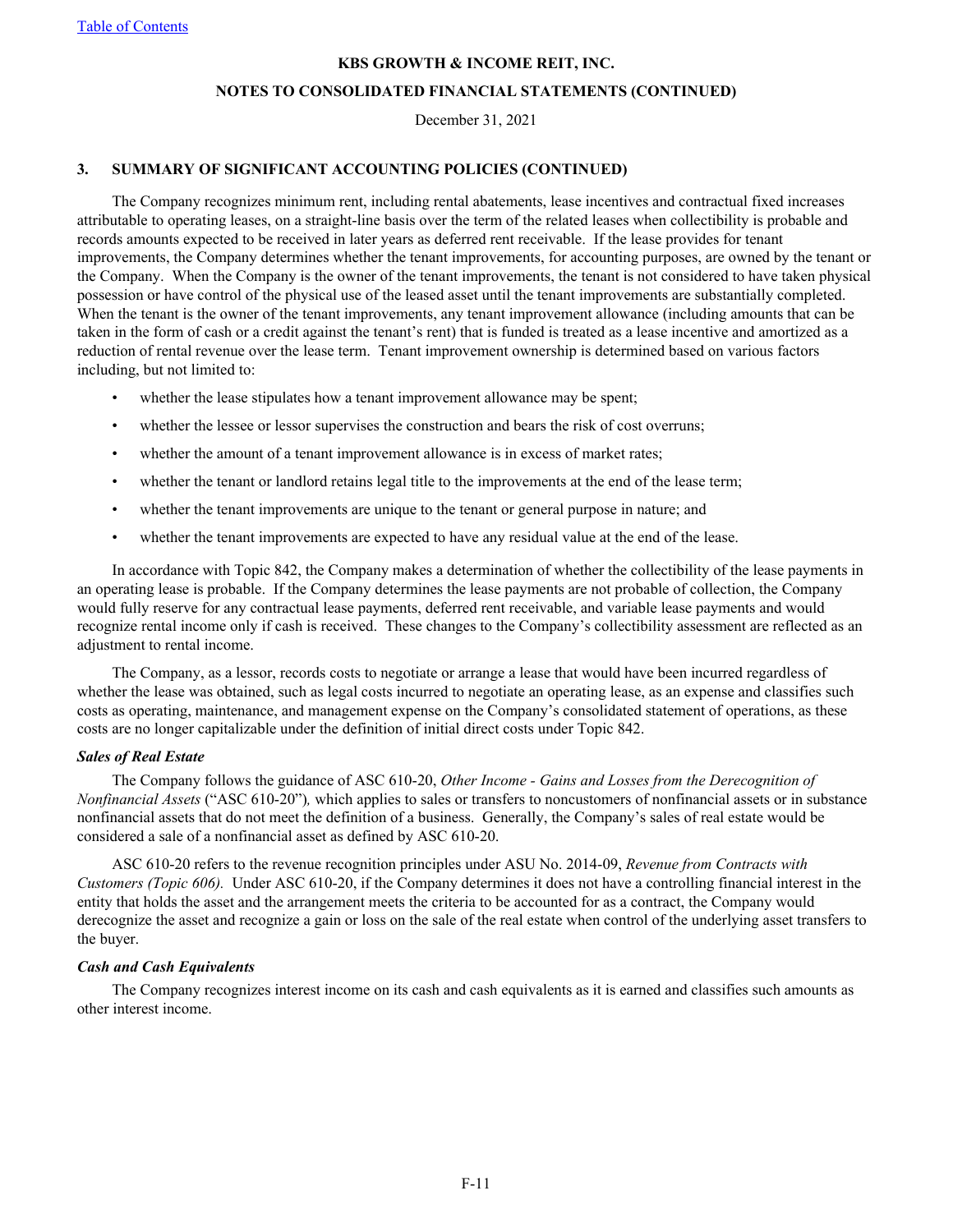#### **NOTES TO CONSOLIDATED FINANCIAL STATEMENTS (CONTINUED)**

December 31, 2021

### **3. SUMMARY OF SIGNIFICANT ACCOUNTING POLICIES (CONTINUED)**

#### **Real Estate**

#### *Depreciation and Amortization*

Real estate costs related to the acquisition and improvement of properties are capitalized and amortized over the expected useful life of the asset on a straight-line basis. Repair and maintenance costs are charged to expense as incurred and significant replacements and betterments are capitalized. Repair and maintenance costs include all costs that do not extend the useful life of the real estate asset. The Company considers the period of future benefit of an asset to determine its appropriate useful life. Expenditures for tenant improvements are capitalized and amortized over the shorter of the tenant's lease term or expected useful life. The Company anticipates the estimated useful lives of its assets by class to be generally as follows:

| Land                                    | N/A                                                                      |
|-----------------------------------------|--------------------------------------------------------------------------|
| <b>Buildings</b>                        | $25 - 40$ years                                                          |
| Building improvements                   | $10 - 25$ years                                                          |
| Tenant improvements                     | Shorter of lease term or expected useful life                            |
| Tenant origination and absorption costs | Remaining term of related leases, including below-market renewal periods |

#### *Real Estate Acquisition Valuation*

The Company records the acquisition of income-producing real estate or real estate that will be used for the production of income as a business combination or an asset acquisition. If substantially all of the fair value of the gross assets acquired are concentrated in a single identifiable asset or group of similar identifiable assets, then the set is not a business. For purposes of this test, land and buildings can be combined along with the intangible assets for any in-place leases and accordingly, most acquisitions of investment properties would not meet the definition of a business and would be accounted for as an asset acquisition. To be considered a business, a set must include an input and a substantive process that together significantly contributes to the ability to create an output. All assets acquired and liabilities assumed in a business combination are measured at their acquisition-date fair values. For asset acquisitions, the cost of the acquisition is allocated to individual assets and liabilities on a relative fair value basis. Acquisition costs associated with business combinations are expensed as incurred. Acquisition costs associated with asset acquisitions are capitalized.

The Company assesses the acquisition date fair values of all tangible assets, identifiable intangibles and assumed liabilities using methods similar to those used by independent appraisers, generally utilizing a discounted cash flow analysis that applies appropriate discount and/or capitalization rates and available market information. Estimates of future cash flows are based on a number of factors, including historical operating results, known and anticipated trends, and market and economic conditions. The fair value of tangible assets of an acquired property considers the value of the property as if it were vacant.

The Company records above-market and below-market in-place lease values for acquired properties based on the present value (using a discount rate that reflects the risks associated with the leases acquired) of the difference between (i) the contractual amounts to be paid pursuant to the in-place leases and (ii) management's estimate of fair market lease rates for the corresponding in-place leases, measured over a period equal to the remaining non-cancelable term of above-market in-place leases and for the initial term plus any extended term for any leases with below-market renewal options. The Company amortizes any recorded above-market or below-market lease values as a reduction or increase, respectively, to rental income over the remaining non-cancelable terms of the respective lease, including any below-market renewal periods.

The Company estimates the value of tenant origination and absorption costs by considering the estimated carrying costs during hypothetical expected lease up periods, considering current market conditions. In estimating carrying costs, the Company includes real estate taxes, insurance and other operating expenses and estimates of lost rentals at market rates during the expected lease up periods.

The Company amortizes the value of tenant origination and absorption costs to depreciation and amortization expense over the remaining non-cancelable term of the leases.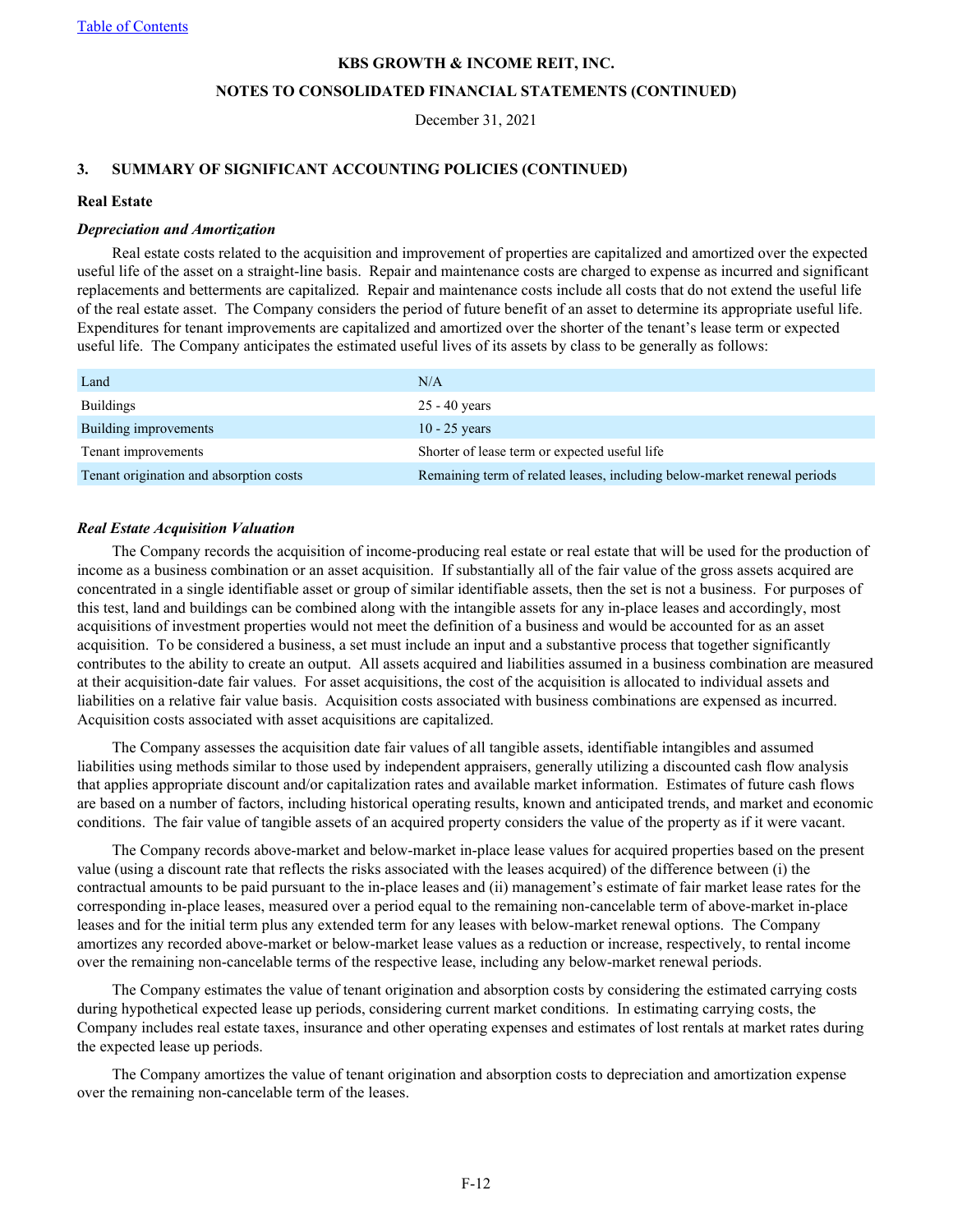[Table of Contents](#page-1-0)

#### **KBS GROWTH & INCOME REIT, INC.**

#### **NOTES TO CONSOLIDATED FINANCIAL STATEMENTS (CONTINUED)**

December 31, 2021

#### **3. SUMMARY OF SIGNIFICANT ACCOUNTING POLICIES (CONTINUED)**

#### *Impairment of Real Estate and Related Intangible Assets and Liabilities*

The Company continually monitors events and changes in circumstances that could indicate that the carrying amounts of its real estate and related intangible assets and liabilities may not be recoverable or realized. When indicators of potential impairment suggest that the carrying value of real estate and related intangible assets and liabilities may not be recoverable, the Company assesses the recoverability by estimating whether the Company will recover the carrying value of the real estate and related intangible assets and liabilities through its undiscounted future cash flows and its eventual disposition. If, based on this analysis, the Company does not believe that it will be able to recover the carrying value of the real estate and related intangible assets and liabilities, the Company would record an impairment loss to the extent that the carrying value exceeds the estimated fair value of the real estate and related intangible assets and liabilities. During the years ended December 31, 2021 and 2020, the Company recorded \$13.2 million and \$5.8 million, respectively, of impairment losses on its real estate and related intangible assets. See Note 4, "Real Estate - Impairment of Real Estate." The Company did not record any impairment loss on its real estate and related intangible assets during the year ended December 31, 2019.

#### **Real Estate Held for Sale**

The Company generally considers real estate to be "held for sale" when the following criteria are met: (i) management commits to a plan to sell the property, (ii) the property is available for sale immediately, (iii) the property is actively being marketed for sale at a price that is reasonable in relation to its current fair value, (iv) the sale of the property within one year is considered probable and (v) significant changes to the plan to sell are not expected. Real estate that is held for sale and its related assets are classified as "real estate held for sale" and "assets related to real estate held for sale," respectively, for all periods presented in the accompanying consolidated financial statements. Notes payable and other liabilities related to real estate held for sale are classified as "notes payable related to real estate held for sale" and "liabilities related to real estate held for sale," respectively, for all periods presented in the accompanying consolidated financial statements. Real estate classified as held for sale is no longer depreciated and is reported at the lower of its carrying value or its estimated fair value less estimated costs to sell. Operating results of properties and related gains on sales of properties that were disposed of or classified as held for sale in the ordinary course of business are included in continuing operations on the Company's consolidated statements of operations.

### **Cash and Cash Equivalents**

The Company considers all highly liquid investments purchased with an original maturity of three months or less to be cash equivalents. Cash equivalents may include cash and short-term investments. Cash and cash equivalents are stated at cost, which approximates fair value. The Company's cash and cash equivalents balance exceeds federally insurable limits as of December 31, 2021. The Company intends to mitigate this risk by depositing funds with a major financial institution; however, these cash balances could be impacted if the underlying financial institutions fail or are subject to other adverse conditions in the financial markets. There were no restrictions on the use of the Company's cash and cash equivalents as of December 31, 2021.

### **Restricted Cash**

Restricted cash is composed of lender impound reserve accounts related to the Company's borrowings.

#### **Rents and Other Receivables**

The Company makes a determination of whether the collectibility of the lease payments in its operating leases is probable. If the Company determines the lease payments are not probable of collection, the Company would fully reserve for any outstanding rent receivables related to contractual lease payments and variable leases payments and write-off any deferred rent receivable and would recognize rental income only if cash is received. The Company exercises judgment in assessing collectibility and considers payment history, current credit status, the tenant's financial condition, security deposits, letters of credit, lease guarantees and current market conditions that may impact the tenant's ability to make payments in accordance with its lease agreements, including the impact of the COVID-19 pandemic on the tenant's business, in making the determination.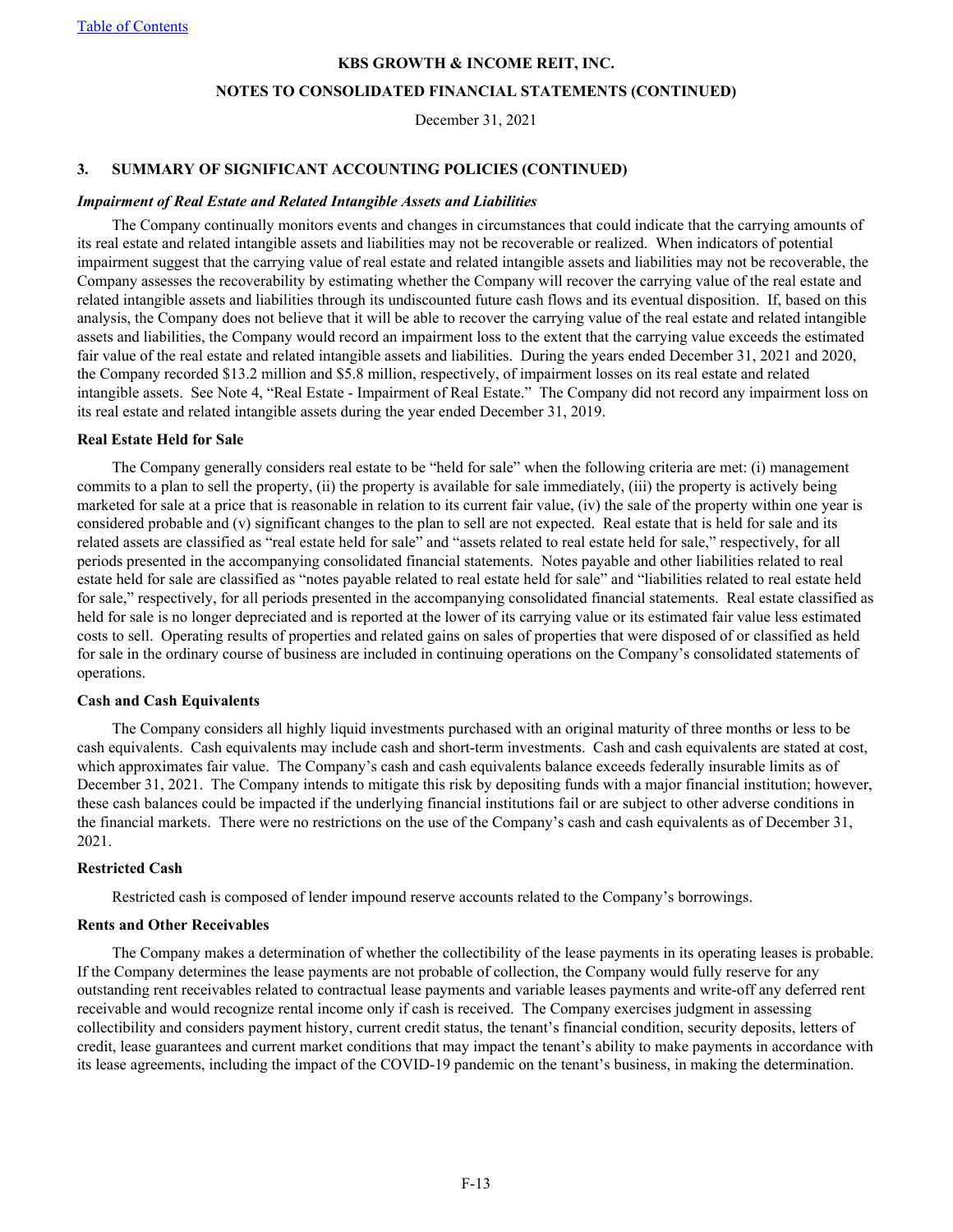#### **NOTES TO CONSOLIDATED FINANCIAL STATEMENTS (CONTINUED)**

December 31, 2021

#### **3. SUMMARY OF SIGNIFICANT ACCOUNTING POLICIES (CONTINUED)**

#### **Derivative Instruments**

The Company enters into derivative instruments for risk management purposes to hedge its exposure to cash flow variability caused by changing interest rates on its variable rate notes payable. The Company records these derivative instruments at fair value on the accompanying consolidated balance sheets. The changes in fair value for derivative instruments that are not designated as a hedge or that do not meet the hedge accounting criteria are recorded as gain or loss on derivative instruments and included in interest expense as presented in the accompanying consolidated statements of operations.

#### **Deferred Financing Costs**

Deferred financing costs represent commitment fees, loan fees, legal fees and other third-party costs associated with obtaining financing and are presented on the balance sheet as a direct deduction from the carrying value of the associated debt liability. These costs are amortized over the terms of the respective financing agreements using the effective interest method. Unamortized deferred financing costs are generally expensed when the associated debt is refinanced or repaid before maturity unless specific rules are met that would allow for the carryover of such costs to the refinanced debt. Deferred financing costs incurred before an associated debt liability is recognized are included in prepaid and other assets on the balance sheet. Costs incurred in seeking financing transactions that do not close are expensed in the period in which it is determined that the financing will not close.

#### **Fair Value Measurements**

The Company is required to measure certain financial instruments at fair value on a recurring basis. In addition, the Company is required to measure other non-financial and financial assets at fair value on a non-recurring basis (e.g., carrying value of long-lived assets). Fair value is defined as the price that would be received upon the sale of an asset or paid to transfer a liability in an orderly transaction between market participants at the measurement date. The fair value framework uses a three-tiered approach. Fair value measurements are classified and disclosed in one of the following three categories:

- Level 1: unadjusted quoted prices in active markets that are accessible at the measurement date for identical assets or liabilities;
- Level 2: quoted prices for similar instruments in active markets, quoted prices for identical or similar instruments in markets that are not active, and model-derived valuations in which significant inputs and significant value drivers are observable in active markets; and
- Level 3: prices or valuation techniques where little or no market data is available that requires inputs that are both significant to the fair value measurement and unobservable.

When available, the Company utilizes quoted market prices from independent third-party sources to determine fair value and classifies such items in Level 1 or Level 2. In instances where the market for a financial instrument is not active, regardless of the availability of a nonbinding quoted market price, observable inputs might not be relevant and could require the Company to make a significant adjustment to derive a fair value measurement. Additionally, in an inactive market, a market price quoted from an independent third party may rely more on models with inputs based on information available only to that independent third party. When the Company determines the market for a financial instrument owned by the Company to be illiquid or when market transactions for similar instruments do not appear orderly, the Company uses several valuation sources (including internal valuations, discounted cash flow analysis and quoted market prices) and establishes a fair value by assigning weights to the various valuation sources. Additionally, when determining the fair value of liabilities in circumstances in which a quoted price in an active market for an identical liability is not available, the Company measures fair value using (i) a valuation technique that uses the quoted price of the identical liability when traded as an asset or quoted prices for similar liabilities or similar liabilities when traded as assets or (ii) another valuation technique that is consistent with the principles of fair value measurement, such as the income approach or the market approach.

Changes in assumptions or estimation methodologies can have a material effect on these estimated fair values. In this regard, the derived fair value estimates cannot be substantiated by comparison to independent markets and, in many cases, may not be realized in an immediate settlement of the instrument.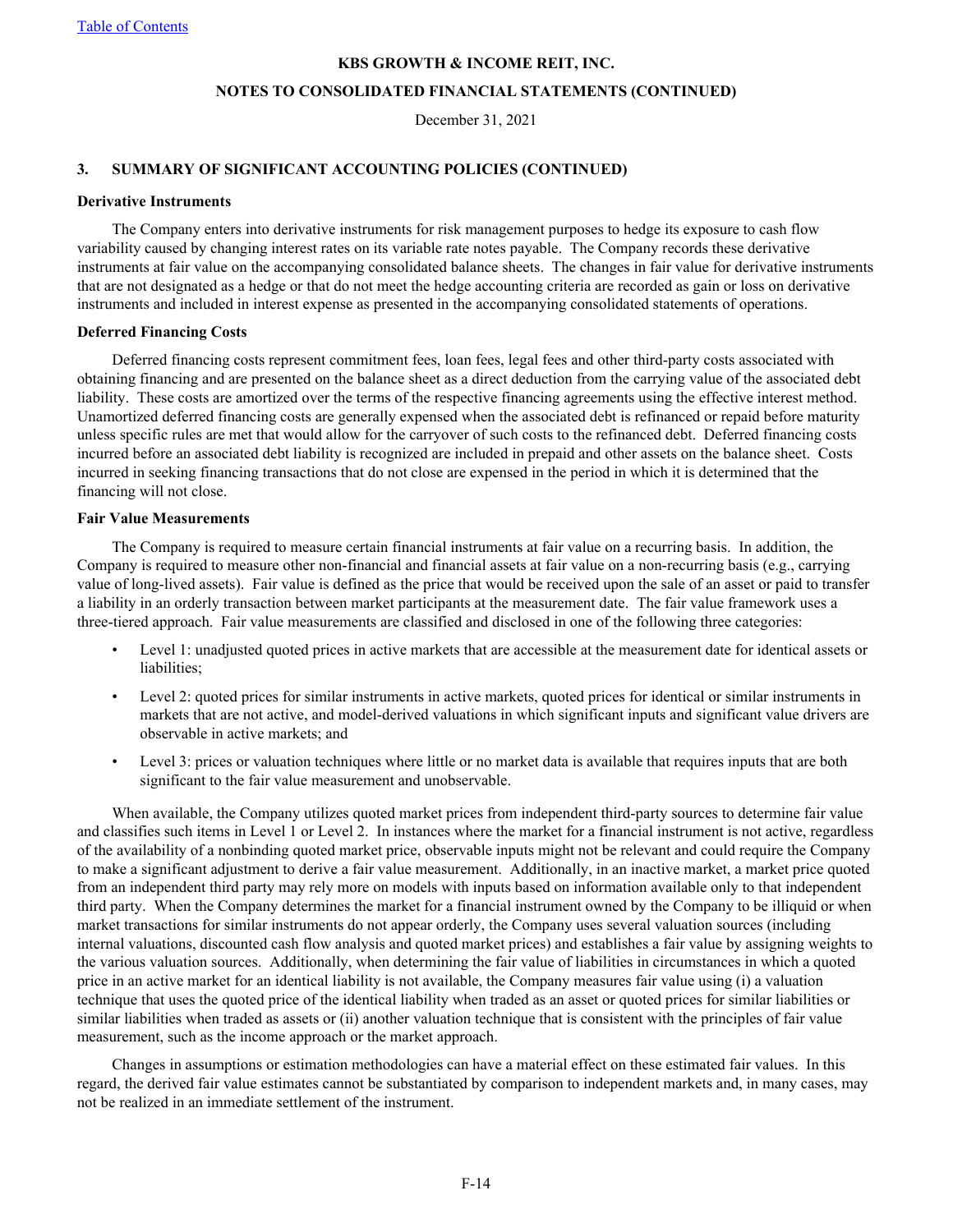[Table of Contents](#page-1-0)

#### **KBS GROWTH & INCOME REIT, INC.**

#### **NOTES TO CONSOLIDATED FINANCIAL STATEMENTS (CONTINUED)**

December 31, 2021

### **3. SUMMARY OF SIGNIFICANT ACCOUNTING POLICIES (CONTINUED)**

The Company considers the following factors to be indicators of an inactive market: (i) there are few recent transactions, (ii) price quotations are not based on current information, (iii) price quotations vary substantially either over time or among market makers (for example, some brokered markets), (iv) indexes that previously were highly correlated with the fair values of the asset or liability are demonstrably uncorrelated with recent indications of fair value for that asset or liability, (v) there is a significant increase in implied liquidity risk premiums, yields, or performance indicators (such as delinquency rates or loss severities) for observed transactions or quoted prices when compared with the Company's estimate of expected cash flows, considering all available market data about credit and other nonperformance risk for the asset or liability, (vi) there is a wide bid-ask spread or significant increase in the bid-ask spread, (vii) there is a significant decline or absence of a market for new issuances (that is, a primary market) for the asset or liability or similar assets or liabilities, and (viii) little information is released publicly (for example, a principal-to-principal market).

The Company considers the following factors to be indicators of non-orderly transactions: (i) there was not adequate exposure to the market for a period before the measurement date to allow for marketing activities that are usual and customary for transactions involving such assets or liabilities under current market conditions, (ii) there was a usual and customary marketing period, but the seller marketed the asset or liability to a single market participant, (iii) the seller is in or near bankruptcy or receivership (that is, distressed), or the seller was required to sell to meet regulatory or legal requirements (that is, forced), and (iv) the transaction price is an outlier when compared with other recent transactions for the same or similar assets or liabilities.

#### **Redeemable Common Stock**

The Company has a share redemption program pursuant to which stockholders may sell their shares to the Company only in connection with a stockholder's death, "qualifying disability" or "determination of incompetence" (each as defined in the share redemption program, and collectively "special redemptions"). Such redemption are subject to the limitations described in the share redemption program document, including:

- During each calendar year, special redemptions are limited to an annual dollar amount determined by the board of directors, which may be reviewed during the year and increased or decreased upon ten business days' notice to the Company's stockholders. The Company may provide notice by including such information (a) in a Current Report on Form 8-K or in its annual or quarterly reports, all publicly filed with the SEC or (b) in a separate mailing to its stockholders. The annual dollar limitation for special redemptions for the calendar year 2021 was \$250,000 in the aggregate. On December 6, 2021, the Company's board of directors approved the same annual dollar amount limitation for special redemptions for calendar year 2022 of \$250,000 in the aggregate, as may be reviewed and adjusted from time to time by the board of directors.
- During any calendar year, the Company may redeem no more than 5% of the weighted-average number of shares outstanding during the prior calendar year.
- The Company has no obligation to redeem shares if the redemption would violate the restrictions on distributions under Maryland law, which prohibits distributions that would cause a corporation to fail to meet statutory tests of solvency.

Special redemptions are redeemed at a price equal to the most recent estimated NAV per share as of the applicable redemption date. The Company does not expect to have funds available for ordinary redemptions in the future.

On December 7, 2018, the Company's board of directors approved an estimated value per share of the Company's common stock of \$9.20 (unaudited) based on the estimated value of the Company's assets less the estimated value of the Company's liabilities, divided by the number of shares outstanding, all as of September 30, 2018. The change in the redemption price was effective for the December 2018 through November 2019 redemption dates.

On December 4, 2019, the Company's board of directors approved an estimated value per share of the Company's common stock of \$8.43 (unaudited) based on the estimated value of the Company's assets less the estimated value of the Company's liabilities, divided by the number of shares outstanding, all as of September 30, 2019. The change in the redemption price was effective for the December 2019 through November 2020 redemption dates.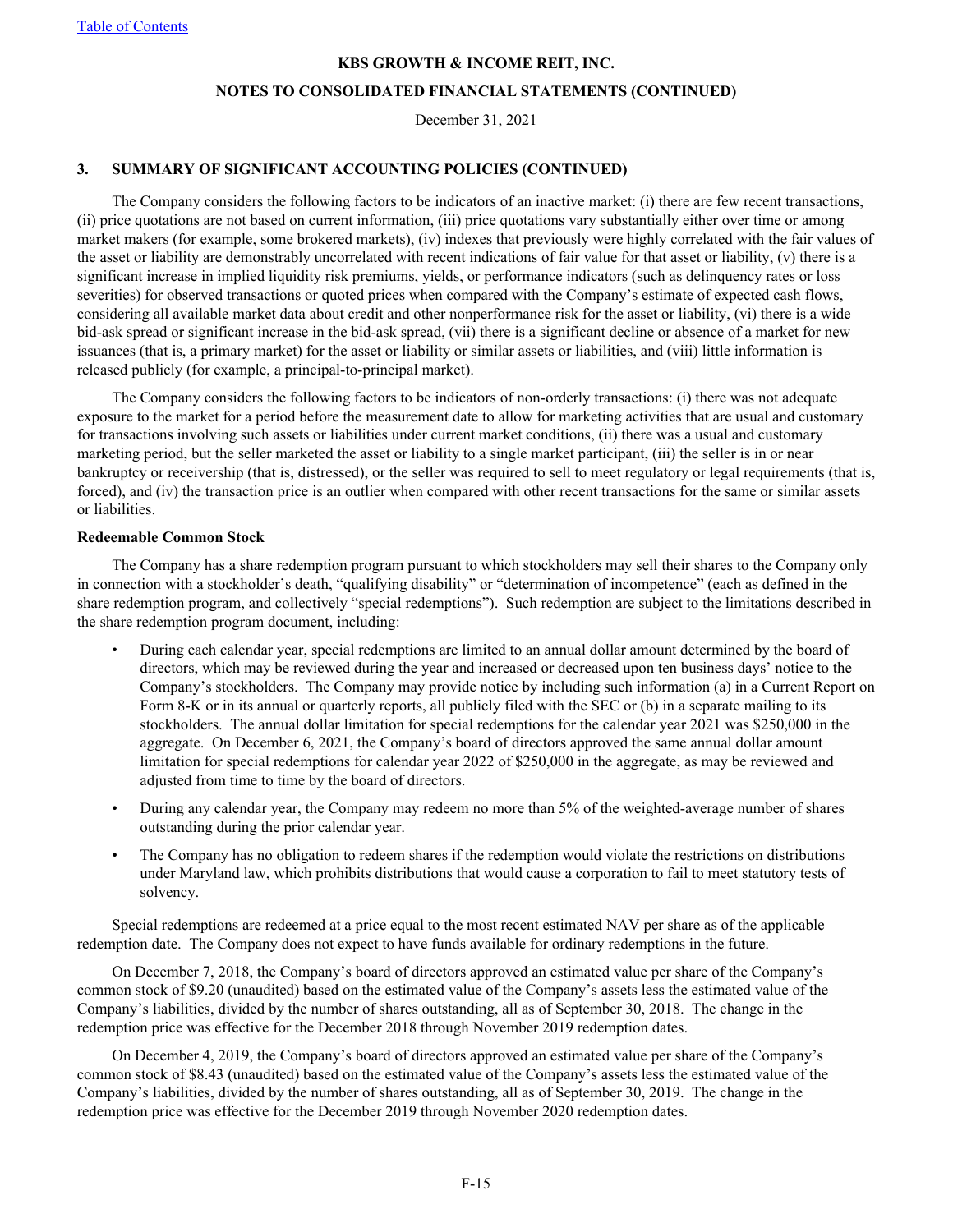#### **NOTES TO CONSOLIDATED FINANCIAL STATEMENTS (CONTINUED)**

December 31, 2021

### **3. SUMMARY OF SIGNIFICANT ACCOUNTING POLICIES (CONTINUED)**

 On December 7, 2020, the Company's board of directors approved an estimated value per share of the Company's common stock of \$4.90 (unaudited) based on the estimated value of the Company's assets less the estimated value of the Company's liabilities, divided by the number of shares outstanding, all as of September 30, 2020. The change in the redemption price was effective for the December 2020 through November 2021 redemption dates.

On December 6, 2021, the Company's board of directors approved an estimated value per share of the Company's common stock of \$3.38 (unaudited) based on the estimated value of the Company's assets less the estimated value of the Company's liabilities, divided by the number of shares outstanding, all as of September 30, 2021. The change in the redemption price became effective for the December 2021 redemption date, which was December 31, 2021, and will be effective until the estimated value per share is updated.

The Company records amounts that are redeemable under the share redemption program as redeemable common stock liability in its consolidated balance sheets because the shares will be mandatorily redeemable at the option of the holder and therefore their redemption is outside the control of the Company. Commencing January 1, 2019, the maximum amount redeemable under the Company's share redemption program during a calendar year is limited to an annual dollar amount determined by the board of directors, which was \$1.0 million for the year ended December 31, 2019, and was initially set at \$1.0 million for the year ended December 31, 2020. On August 5, 2020, the board of directors established a new dollar amount limitation under the Company's share redemption program for the remainder of the calendar year 2020 of \$200,000. On December 7, 2020, the Company's board of directors approved a new annual dollar amount limitation for special redemptions for calendar year 2021 of \$250,000 in the aggregate. On December 6, 2021, the Company's board of directors approved the same annual dollar amount limitation for special redemptions for calendar year 2022 of \$250,000 in the aggregate, as may be reviewed and adjusted from time to time by the board of directors. However, because the amounts that can be redeemed are determinable and only contingent on an event that is likely to occur (e.g., the passage of time), the Company presents the amounts available for redemptions in future periods as redeemable common stock in the accompanying balance sheets.

The Company will classify as liabilities financial instruments that represent a mandatory obligation of the Company to redeem shares. The Company's redeemable common shares are contingently redeemable at the option of the holder. When the Company determines it has a mandatory obligation to repurchase shares under the share redemption program, it will reclassify such obligations from temporary equity to a liability based upon their respective settlement values.

### **Related Party Transactions**

Pursuant to the Advisory Agreement, the Company is obligated to pay the Advisor specified fees upon the provision of certain services related to the management of the Company's investments and for other services (including, but not limited to, the disposition of investments). The Company is also obligated to reimburse the Advisor for certain operating expenses incurred on behalf of the Company or incurred in connection with providing services to the Company. The Advisor is entitled to certain other fees, including an incentive fee upon achieving certain performance goals, as detailed in the Advisory Agreement. See Note 9, "Related Party Transactions." In addition, the Advisor has paid all offering expenses related to the second private offering the Company conducted without reimbursement by the Company.

In addition, in connection with property acquisitions, the Company, through indirect wholly owned subsidiaries, has entered into separate property management agreements (each, a "Property Management Agreement") with KBS Management Group, LLC (the "Co-Manager"), an affiliate of the Advisor.

The Company records all related party fees as incurred, subject to any limitations described in the respective agreements. The Company had not incurred any disposition fees, subordinated participation in net cash flows or subordinated incentive fees payable to the Advisor through December 31, 2021.

#### *Asset Management Fee*

The Company pays the Advisor a monthly asset management fee equal to one-twelfth of 1.0% of the cost of the real property investments, including any debt financing on the property. The cost of the real property investments is calculated as the amount paid or allocated to acquire the real property, plus budgeted capital improvement costs for the development, construction or improvements to the property once such funds are disbursed pursuant to a final approved budget and typical third-party expenses related to the acquisition.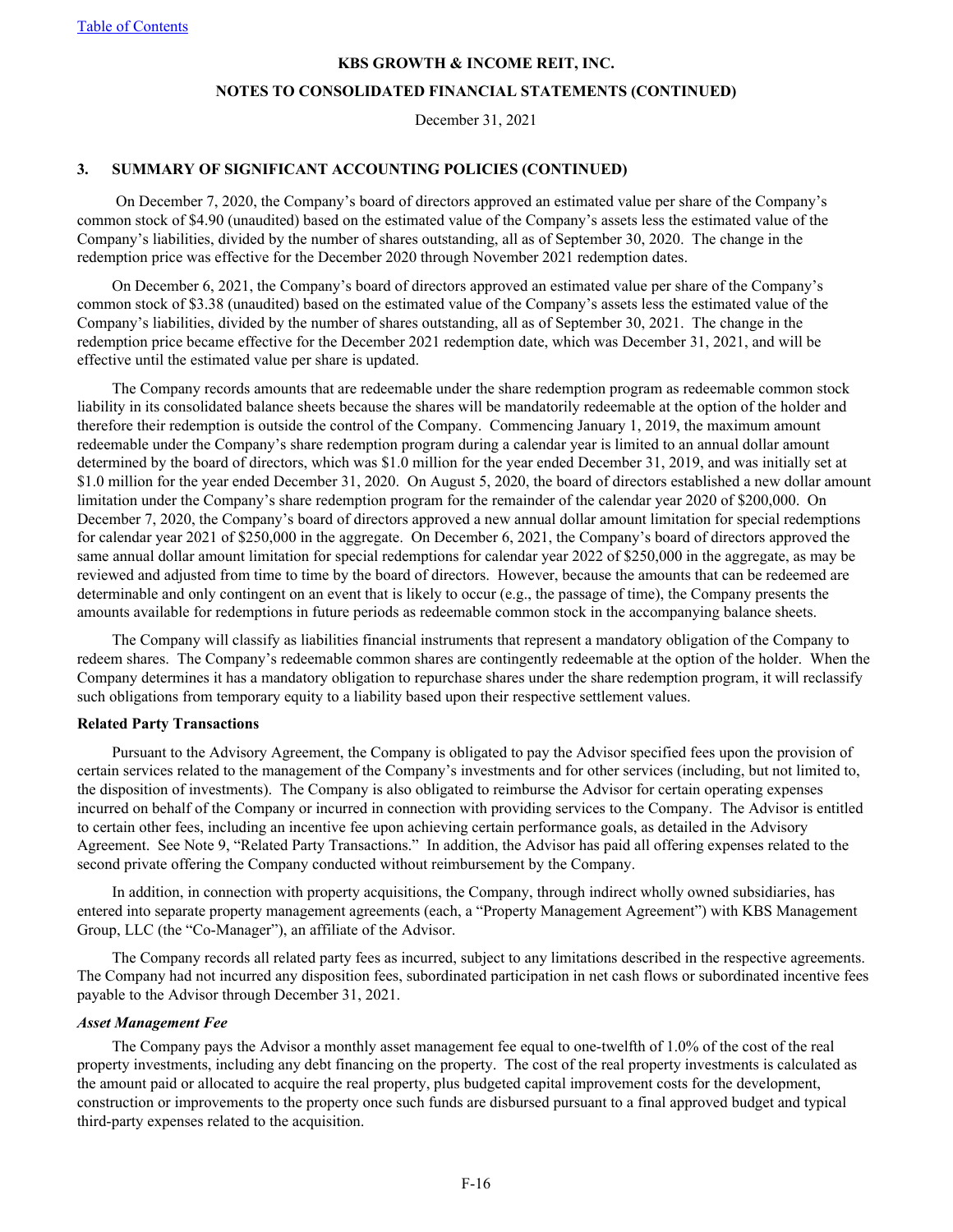#### **NOTES TO CONSOLIDATED FINANCIAL STATEMENTS (CONTINUED)**

December 31, 2021

#### **3. SUMMARY OF SIGNIFICANT ACCOUNTING POLICIES (CONTINUED)**

#### *Property Management Fee*

The Company pays the Co-Manager a monthly fee equal to a percentage of the rent (determined on a property by property basis), payable and actually collected for the month, from certain property acquisitions for which the Company has entered a Property Management Agreement with the Co-Manager. See Note 9, "Related-Party Transactions — Real Estate Property Co-Management Agreements."

### *Disposition Fee*

For substantial assistance in connection with the sale of the Company's assets, which includes the sale of a single asset or the sale of all or a portion of the Company's assets through a portfolio sale, merger or business combination transaction, the Company will pay the Advisor or its affiliates a percentage of the contract sales price of the assets sold. The disposition fee will equal 1.5% of the contract sales price. The disposition fee is determined on a per transaction basis and is not cumulative. The Advisor has agreed to waive the receipt of a disposition fee in connection with the sale of the assets of the Company in connection with a Plan of Liquidation.

#### *Reimbursement of Operating Expenses*

The Company reimburses the Advisor for the following expenses it incurs in connection with providing services to the Company under the Advisory Agreement: the Company's allocable portion of the costs of internal audit department personnel and promotional costs and expenses related to the leasing of properties.

The Company reimbursed the Dealer Manager for certain fees and expenses it incurred for administering the Company's participation in the DTCC Alternative Investment Product Platform, or the AIP Platform, with respect to certain accounts of the Company's investors serviced through the AIP Platform.

#### **Income Taxes**

The Company has elected to be taxed as a REIT under the Internal Revenue Code of 1986, as amended. To continue to qualify as a REIT, the Company must meet certain organizational and operational requirements, including a requirement to distribute at least 90% of the Company's annual REIT taxable income to stockholders (which is computed without regard to the dividends-paid deduction or net capital gain and which does not necessarily equal net income as calculated in accordance with GAAP). As a REIT, the Company generally will not be subject to federal income tax on income that it distributes as dividends to its stockholders. If the Company fails to qualify as a REIT in any taxable year, it will be subject to federal income tax on its taxable income at regular corporate income tax rates and generally will not be permitted to qualify for treatment as a REIT for federal income tax purposes for the four taxable years following the year during which qualification is lost, unless the Internal Revenue Service grants the Company relief under certain statutory provisions. Such an event could materially and adversely affect the Company's net income and net cash available for distribution to stockholders. However, the Company believes that it is organized and operates in such a manner as to qualify for treatment as a REIT.

The Company has concluded that there are no significant uncertain tax positions requiring recognition in its financial statements. Neither the Company nor its subsidiaries have been assessed interest or penalties by any major tax jurisdictions. The Company's evaluations were performed for all open tax years through December 31, 2021. As of December 31, 2021, returns for the calendar years 2017 through 2020 remain subject to examination by major tax jurisdictions.

#### **Segments**

The Company had invested in four office properties as of December 31, 2021. Substantially all of the Company's revenue and net loss is from real estate, and therefore, the Company currently operates in one reportable segment.

#### **Per Share Data**

Basic net income (loss) per share of common stock is calculated by dividing net income (loss) by the weighted-average number of shares of common stock issued and outstanding during such period. Diluted net income (loss) per share of common stock equals basic net income (loss) per share of common stock as there were no potentially dilutive securities outstanding for the years ended December 31, 2021, 2020 and 2019. Basic and diluted net income (loss) per share of Class A common stock and basic and diluted net income (loss) per share of Class T common stock were equal for the year ended December 31, 2021, 2020 and 2019 as aggregate cash distributions for each share class were equal during those periods.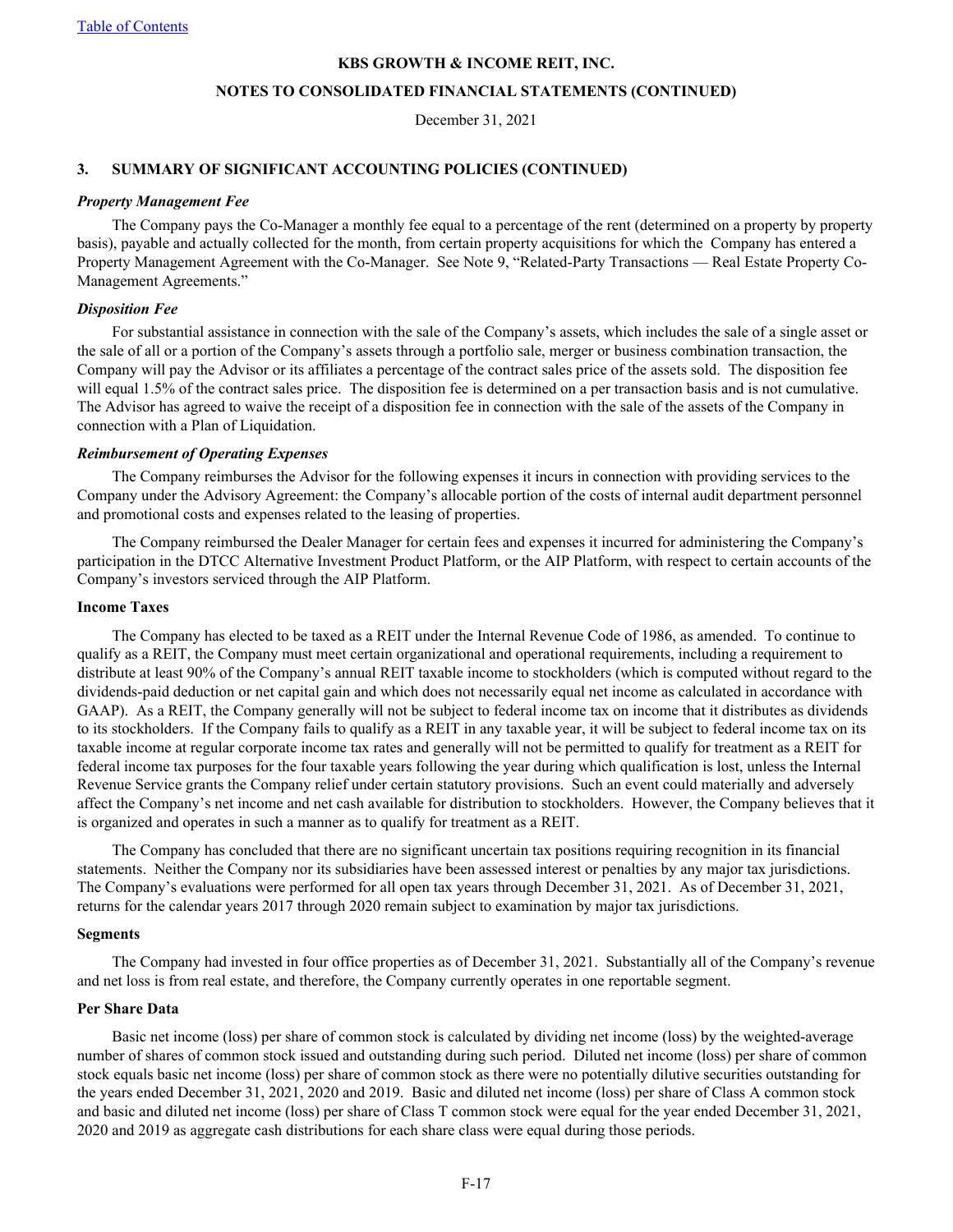#### **NOTES TO CONSOLIDATED FINANCIAL STATEMENTS (CONTINUED)**

December 31, 2021

### **3. SUMMARY OF SIGNIFICANT ACCOUNTING POLICIES (CONTINUED)**

During the years ended December 31, 2021, 2020 and 2019, aggregate cash distributions declared per share of Class A and Class T common stock were \$0.17150000, \$0.16860000 and \$0.55036183, respectively, assuming the share was issued and outstanding each date that was a record date for distributions during the period.

### **Square Footage, Occupancy and Other Measures**

Square footage, occupancy, number of tenants and other measures, including annualized base rent and annualized base rent per square foot, or amounts derived from such measures, used to describe real estate investments included in these Notes to Consolidated Financial Statements are presented on an unaudited basis.

### **Recently Issued Accounting Standards Update**

In March 2020, the FASB issued ASU No. 2020-04, *Reference Rate Reform (Topic 848): Facilitation of the Effects of Reference Rate Reform on Financial Reporting* ("ASU No. 2020-04") to provide temporary optional expedients and exceptions to the guidance in GAAP on contract modifications and hedge accounting to ease the financial reporting burdens related to the expected market transition from the London Interbank Offered Rate ("LIBOR") and other interbank offered rates to alternative reference rates, such as the Secured Overnight Financing Rate ("SOFR"). Modified contracts that meet the following criteria are eligible for relief from the modification accounting requirements under GAAP: (1) The contract references LIBOR or another rate that is expected to be discontinued due to reference rate reform, (2) The modified terms directly replace or have the potential to replace the reference rate that is expected to be discontinued due to reference rate reform, and (3) Any contemporaneous changes to other terms (i.e., those that do not directly replace or have the potential to replace the reference rate) that change or have the potential to change the amount and timing of contractual cash flows must be related to the replacement of the reference rate. For a contract that meets the criteria, the guidance generally allows an entity to account for and present modifications as an event that does not require contract remeasurement at the modification date or reassessment of a previous accounting determination. That is, the modified contract is accounted for as a continuation of the existing contract. In addition, ASU No. 2020-04 provides various optional expedients for hedging relationships affected by reference rate reform, if certain criteria are met. The amendments in ASU No. 2020-04 are effective for all entities as of March 12, 2020 through December 31, 2022. An entity may elect to apply the amendments for contract modifications by Topic or Industry Subtopic as of any date from the beginning of an interim period that includes or is subsequent to March 12, 2020, or prospectively from a date within an interim period that includes or is subsequent to March 12, 2020, up to the date that the financial statements are available to be issued. Once elected for a Topic or an Industry Subtopic, the amendments in this Update must be applied prospectively for all eligible contract modifications for that Topic or Industry Subtopic. An entity may elect to apply the amendments in ASU No. 2020-04 to eligible hedging relationships existing as of the beginning of the interim period that includes March 12, 2020 and to new eligible hedging relationships entered into after the beginning of the interim period that includes March 12, 2020.

For the period from January 1, 2020 (the earliest date the Company may elect to apply ASU No. 2020-04) through December 31, 2021, the Company did not have any contract modifications that meet the criteria described above, specifically contract modifications that have been modified from LIBOR to an alternative reference rate. The Company's loan agreements, derivative instruments, and certain lease agreements use LIBOR as the current reference rate. For eligible contract modifications, the Company expects to adopt the temporary optional expedients described in ASU No. 2020-04. The optional expedients for hedging relationships described in ASU No. 2020-04 are not expected to have an impact to the Company as the Company has elected to not designate its derivative instruments as a hedge.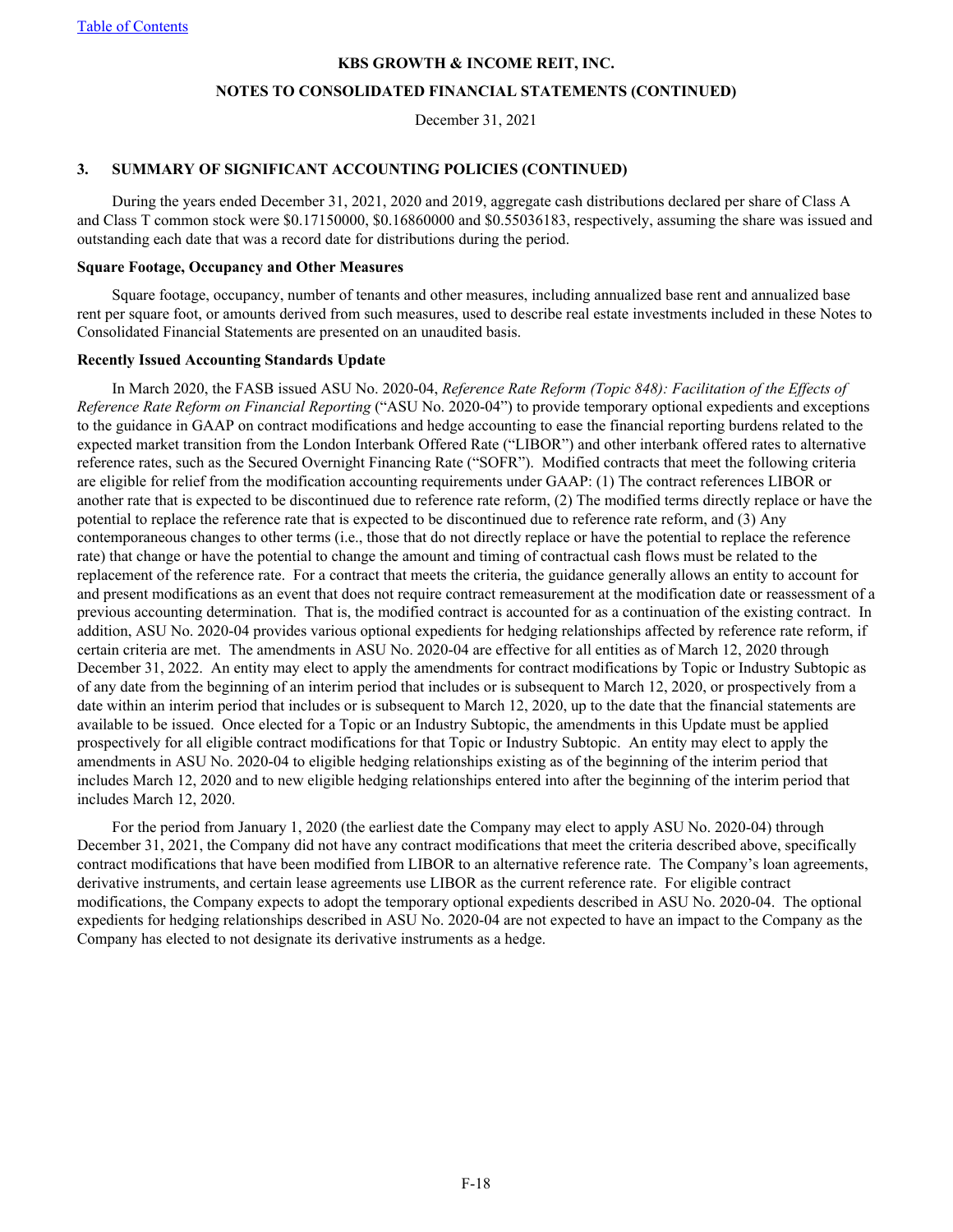[Table of Contents](#page-1-0)

#### **KBS GROWTH & INCOME REIT, INC.**

#### **NOTES TO CONSOLIDATED FINANCIAL STATEMENTS (CONTINUED)**

December 31, 2021

### **3. SUMMARY OF SIGNIFICANT ACCOUNTING POLICIES (CONTINUED)**

In April 2020, the FASB issued a FASB Staff Q&A related to *Topic 842 and Topic 840: Accounting for Lease Concessions Related to the Effects of the COVID-19 Pandemic* ("Topic 842 Q&A"). The Company adopted the lease accounting standards of Topic 842 beginning January 1, 2019. Under Topic 842, subsequent changes to lease payments that are not stipulated in the original lease contract are generally accounted for as lease modifications. Some contracts may contain explicit or implicit enforceable rights and obligations that require lease concessions if certain circumstances arise that are beyond the control of the parties to the contract. If a lease contract provides enforceable rights and obligations for concessions in the contract and no changes are made to that contract, the concessions are not accounted for under the lease modification guidance in Topic 842. If concessions granted by lessors are beyond the enforceable rights and obligations in the contract, entities would generally account for those concessions in accordance with the lease modification guidance in Topic 842. Because of the unprecedented and global nature of the COVID-19 pandemic, the FASB staff is aware that it may be exceedingly challenging for entities to determine whether existing contracts provide enforceable rights and obligations for lease concessions and whether those concessions are consistent with the terms of the contract or are modifications to the contract. As such, the FASB staff believes that it would be acceptable for entities to make an election to account for lease concessions related to the effects of the COVID-19 pandemic consistent with how those concessions would be accounted for under Topic 842 as though enforceable rights and obligations for those concessions existed (regardless of whether those enforceable rights and obligations for the concessions explicitly exist in the contract). Consequently, for concessions related to the effects of the COVID-19 pandemic, an entity will not have to analyze each contract to determine whether enforceable rights and obligations for concessions exist in the contract and can elect to apply or not apply the lease modification guidance in Topic 842 to those contracts. This election is available for concessions related to the effects of the COVID-19 pandemic that do not result in a substantial increase in the rights of the lessor or the obligations of the lessee. For example, this election is available for concessions that result in the total payments required by the modified contract being substantially the same as or less than total payments required by the original contract. The FASB staff expects that reasonable judgment will be exercised in making those determinations. Some concessions will provide a deferral of payments with no substantive changes to the consideration in the original contract. A deferral affects the timing, but the amount of the consideration is substantially the same as that required by the original contract. The staff expects that there will be multiple ways to account for those deferrals, none of which the staff believes are more preferable than the others. Two of those methods are: (1) Account for the concessions as if no changes to the lease contract were made. Under that accounting, a lessor would increase its lease receivable, and a lessee would increase its accounts payable as receivables/payments accrue. In its income statement, a lessor would continue to recognize income, and a lessee would continue to recognize expense during the deferral period and (2) Account for the deferred payments as variable lease payments.

In accordance with the Topic 842 Q&A, the Company made the election to account for lease concessions related to the effects of the COVID-19 pandemic consistent with how those concessions would be accounted for under Topic 842 as though enforceable rights and obligations for those concessions existed. Accordingly, the Company does not analyze each contract to determine whether enforceable rights and obligations for concessions exist in the contract and elected not apply the lease modification guidance in Topic 842. For deferrals, the Company accounts for the concessions as if no changes to the lease contract were made and continued to recognize rental income during the deferral period. The amount of deferred rent is assessed for collectability at the end of each reporting period. For rental abatements, the Company recognizes negative variable lease income for the forgiven rent, thereby reversing the rental income and rent receivable for the abated period.

The Company has not granted any lease concessions related to the effects of the COVID-19 pandemic that had a material impact to the Company's consolidated balance sheet as of December 31, 2021 or consolidated statements of operations for the years ended December 31, 2021 and 2020. As of December 31, 2021, the Company had entered into lease amendments related to the effects of the COVID-19 pandemic, granting approximately \$0.2 million of rent deferrals for the period from April 2020 through April 2021 and granting approximately \$0.7 million in rental abatements.

As of December 31, 2021, the Company had \$0.1 million of receivables for lease payments that had been deferred as lease concessions related to the effects of the COVID-19 pandemic. For the years ended December 31, 2021 and 2020, the Company recorded \$0.6 million and \$0.1 million, respectively, of rental abatements granted to tenants as a result of the COVID-19 pandemic.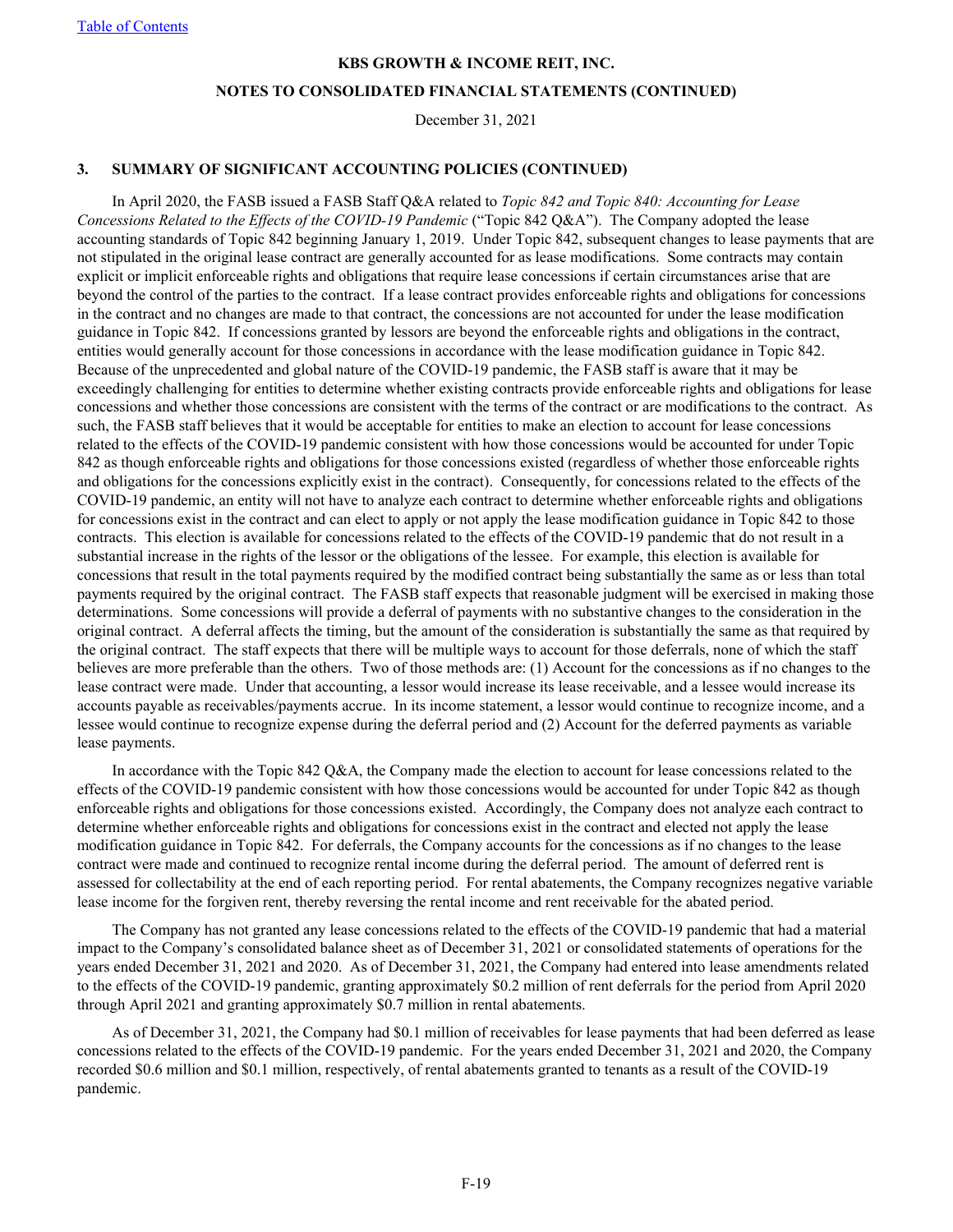#### **NOTES TO CONSOLIDATED FINANCIAL STATEMENTS (CONTINUED)**

December 31, 2021

### **3. SUMMARY OF SIGNIFICANT ACCOUNTING POLICIES (CONTINUED)**

Tenants may request additional lease concessions or deferrals for future periods, which may have an impact on the Company's business, financial condition and results of operations, but the ultimate impact will largely depend on future developments with respect to the continued spread and treatment of the virus, the actions taken to contain the pandemic or mitigate its impact, and the direct and indirect economic effects of the pandemic and containment measures, which the Company cannot accurately predict.

### **4. REAL ESTATE**

As of December 31, 2021, the Company's portfolio of real estate was composed of four office buildings containing 599,030 rentable square feet, which were collectively 75.3% occupied. The following table provides summary information regarding the properties owned by the Company as of December 31, 2021 (in thousands):

| Date<br><b>Property</b><br>Acquired |            | <b>City</b> | <b>State</b> | <b>Property</b><br>Type | <b>Total Real</b><br>Estate at Cost <sup>(1)</sup> |              | Accumulated<br><b>Depreciation and</b><br>Amortization <sup>(1)</sup> | <b>Total Real</b><br>Estate, Net $^{(1)}$ |         |
|-------------------------------------|------------|-------------|--------------|-------------------------|----------------------------------------------------|--------------|-----------------------------------------------------------------------|-------------------------------------------|---------|
| Commonwealth Building               | 06/30/2016 | Portland    | <b>OR</b>    | Office                  | \$<br>48,668                                       | $\mathbf{s}$ | $\frac{1}{2}$                                                         |                                           | 48,668  |
| The Offices at Greenhouse           | 11/14/2016 | Houston     | <b>TX</b>    | Office                  | 47.304                                             |              | (12,110)                                                              |                                           | 35,194  |
| <b>Institute Property</b>           | 11/09/2017 | Chicago     | IL           | Office                  | 37,562                                             |              | (2,785)                                                               |                                           | 34,777  |
| 210 W. Chicago                      | 10/05/2020 | Chicago     | IL           | Office                  | 4.743                                              |              | (206)                                                                 |                                           | 4,537   |
|                                     |            |             |              |                         | 138.277                                            |              | (15, 101)                                                             |                                           | 123,176 |
|                                     |            |             |              |                         |                                                    |              |                                                                       |                                           |         |

(1) Amounts presented are net of impairment charges and write-offs of fully depreciated/amortized assets.

As of December 31, 2021, the following properties each represented more than 10% of the Company's total assets:

| <b>Property</b>           | Location     | Rentable<br>Square<br>Feet |          | <b>Total Real</b><br><b>Estate, Net</b><br>(in thousands) | Percentage<br>of Total<br><b>Assets</b> | <b>Annualized Base</b><br>Rent<br>$(in thousands)$ <sup>(1)</sup> | Average<br>Annualized<br><b>Base Rent per</b><br>sq. ft. | Occupancy  |
|---------------------------|--------------|----------------------------|----------|-----------------------------------------------------------|-----------------------------------------|-------------------------------------------------------------------|----------------------------------------------------------|------------|
| Commonwealth Building     | Portland, OR | 224,122                    | <b>S</b> | 48.668                                                    | $35.2 \%$ \$                            | 3,669                                                             | 30.64                                                    | 53.4 %     |
| The Offices at Greenhouse | Houston, TX  | 203.284                    |          | 35.194                                                    | $25.5\%$                                | 4.212                                                             | 20.72                                                    | $100.0 \%$ |
| <b>Institute Property</b> | Chicago, IL  | 155,385                    |          | 34,777                                                    | $25.2 \%$                               | 3,161                                                             | 28.28                                                    | 71.9 %     |
|                           |              |                            |          |                                                           |                                         |                                                                   |                                                          |            |

(1) Annualized base rent represents annualized contractual base rental income as of December 31, 2021, adjusted to straight-line any contractual tenant concessions (including free rent), rent increases and rent decreases from the lease's inception through the balance of the lease term.

### **Operating Leases**

The Company's real estate properties are leased to tenants under operating leases for which the terms and expirations vary. As of December 31, 2021, the leases had remaining terms, excluding options to extend, of up to 9.2 years with a weighted-average remaining term of 3.4 years. Some of the leases have provisions to extend the term of the leases, options for early termination for all or a part of the leased premises after paying a specified penalty, and other terms and conditions as negotiated. The Company retains substantially all of the risks and benefits of ownership of the real estate assets leased to tenants. Generally, upon the execution of a lease, the Company requires a security deposit from the tenant in the form of a cash deposit and/or a letter of credit. The amount required as a security deposit varies depending upon the terms of the respective lease and the creditworthiness of the tenant, but generally is not a significant amount. Therefore, exposure to credit risk exists to the extent that a receivable from a tenant exceeds the amount of its security deposit. Security deposits received in cash related to tenant leases are included in other liabilities in the accompanying consolidated balance sheets and totaled \$0.7 million and \$0.8 million as of December 31, 2021 and 2020, respectively.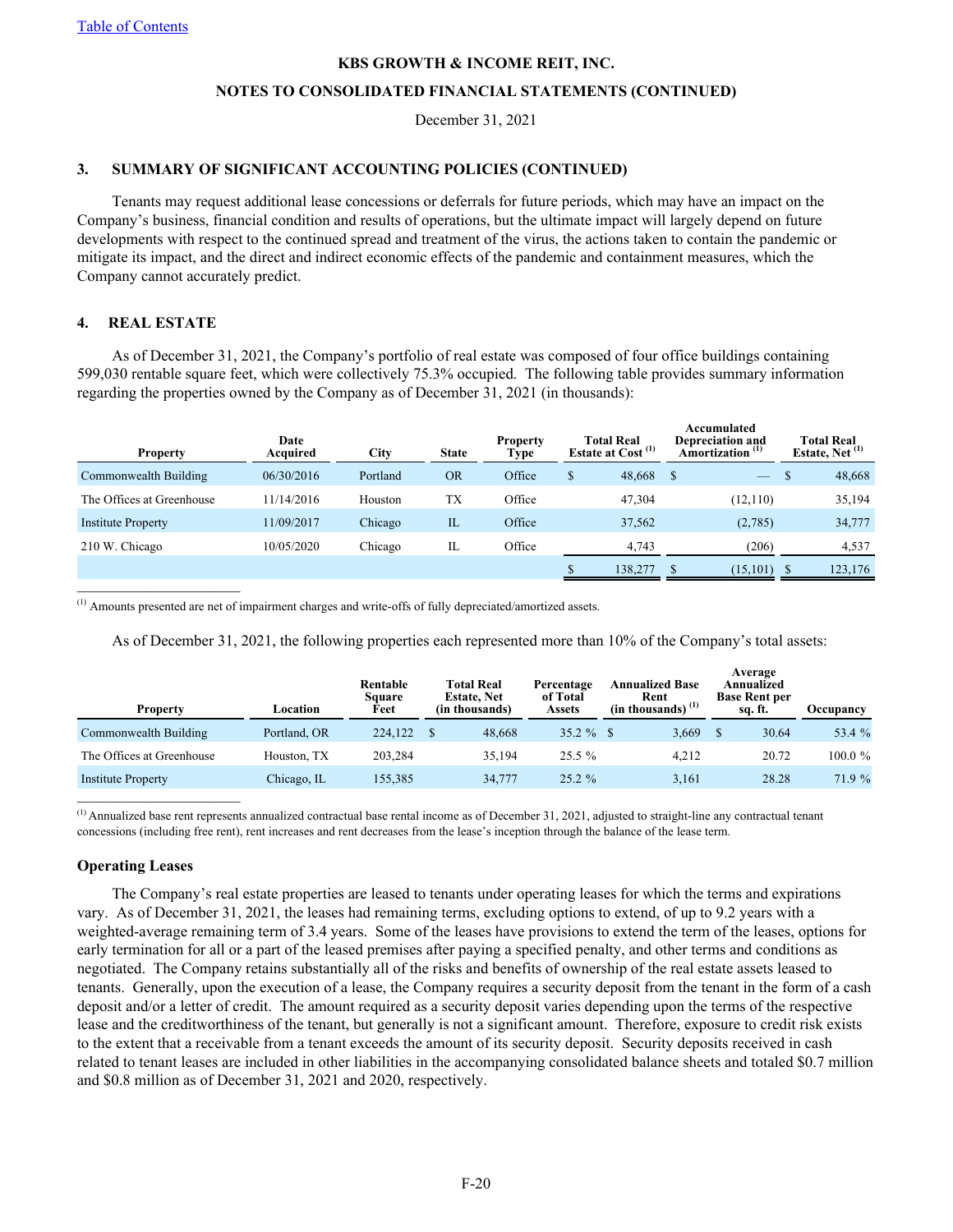#### **NOTES TO CONSOLIDATED FINANCIAL STATEMENTS (CONTINUED)**

December 31, 2021

#### **4. REAL ESTATE (CONTINUED)**

During the years ended December 31, 2021, 2020 and 2019, the Company recognized deferred rent from tenants, net of lease incentive amortization, of \$(0.3) million, \$(0.3) million, and \$0.6 million, respectively. As of December 31, 2021 and 2020, the cumulative deferred rent balance was \$4.1 million and \$2.6 million, respectively, and is included in rents and other receivables on the accompanying balance sheets. The cumulative deferred rent balance included \$1.9 million and \$0.1 million of unamortized lease incentives as of December 31, 2021 and 2020, respectively.

As of December 31, 2021, the future minimum rental income from the Company's properties under its non-cancelable operating leases was as follows (in thousands):

| 2022       | Φ | 10,250 |
|------------|---|--------|
| 2023       |   | 9,871  |
| 2024       |   | 9,133  |
| 2025       |   | 5,652  |
| 2026       |   | 4,873  |
| Thereafter |   | 7,738  |
|            |   | 47,517 |

As of December 31, 2021, the Company had a concentration of credit risk related to AECOM, one of the tenants in The Offices at Greenhouse in the engineering industry, which represented 25% of the Company's annualized base rent. The tenant individually occupied 135,727 rentable square feet or approximately 23% of the total rentable square feet of the Company's real estate portfolio, which expires on December 31, 2024, with two five-year extension options. As of December 31, 2021, the annualized base rent for this tenant was approximately \$2.9 million or \$21.37 per square foot. No other tenant represented more than 10% of the Company's annualized base rent.

As of December 31, 2021, the Company's real estate properties were leased to 56 tenants over a diverse range of industries. The Company's highest tenant industry concentration (greater than 10% of annualized base rent) was as follows:

| Industry                                    | Number of<br><b>Tenants</b> | <b>Annualized Base Rent</b> <sup>(1)</sup><br>(in thousands) | Percentage of<br><b>Annualized Base Rent</b> |
|---------------------------------------------|-----------------------------|--------------------------------------------------------------|----------------------------------------------|
| Professional, scientific and technical      |                             | 4.481                                                        | 38.6 %                                       |
| Computer system design and related services |                             | 1.442                                                        | $12.4\%$                                     |
|                                             |                             | 5.923                                                        | 51.0 %                                       |
|                                             |                             |                                                              |                                              |

 $<sup>(1)</sup>$  Annualized base rent represents annualized contractual base rental income as of December 31, 2021, adjusted to straight-line any contractual tenant</sup> concessions (including free rent), rent increases and rent decreases from the lease's inception through the balance of the lease term.

As of December 31, 2021, no other tenant industries accounted for more than 10% of annualized base rent.

#### **Impairment of Real Estate**

During the year ended December 31, 2021, the Company recorded non-cash impairment charges of \$13.2 million to write down the carrying value of the Commonwealth Building, an office property located in Portland, Oregon, to its estimated fair value as a result of a continued decrease in occupancy and changes in cash flow estimates including a change in leasing projections, which triggered the future estimated undiscounted cash flows to be lower than the net carrying value of the property. As of December 31, 2021, the Commonwealth Building was 53.4% occupied and occupancy is expected to further decline as one tenant at the property, or 3% of the rentable square footage of the property, has notified the Company that it will not be renewing its lease at maturity. The Company is projecting longer lease-up periods for the vacant space as demand for office space in Portland has significantly declined as a result of both the COVID-19 pandemic, with employees continuing to work from home, and the impact of the disruptions caused by protests and demonstrations in the downtown area. Downtown Portland is experiencing record high office vacancies and it is uncertain when the market will fully recover.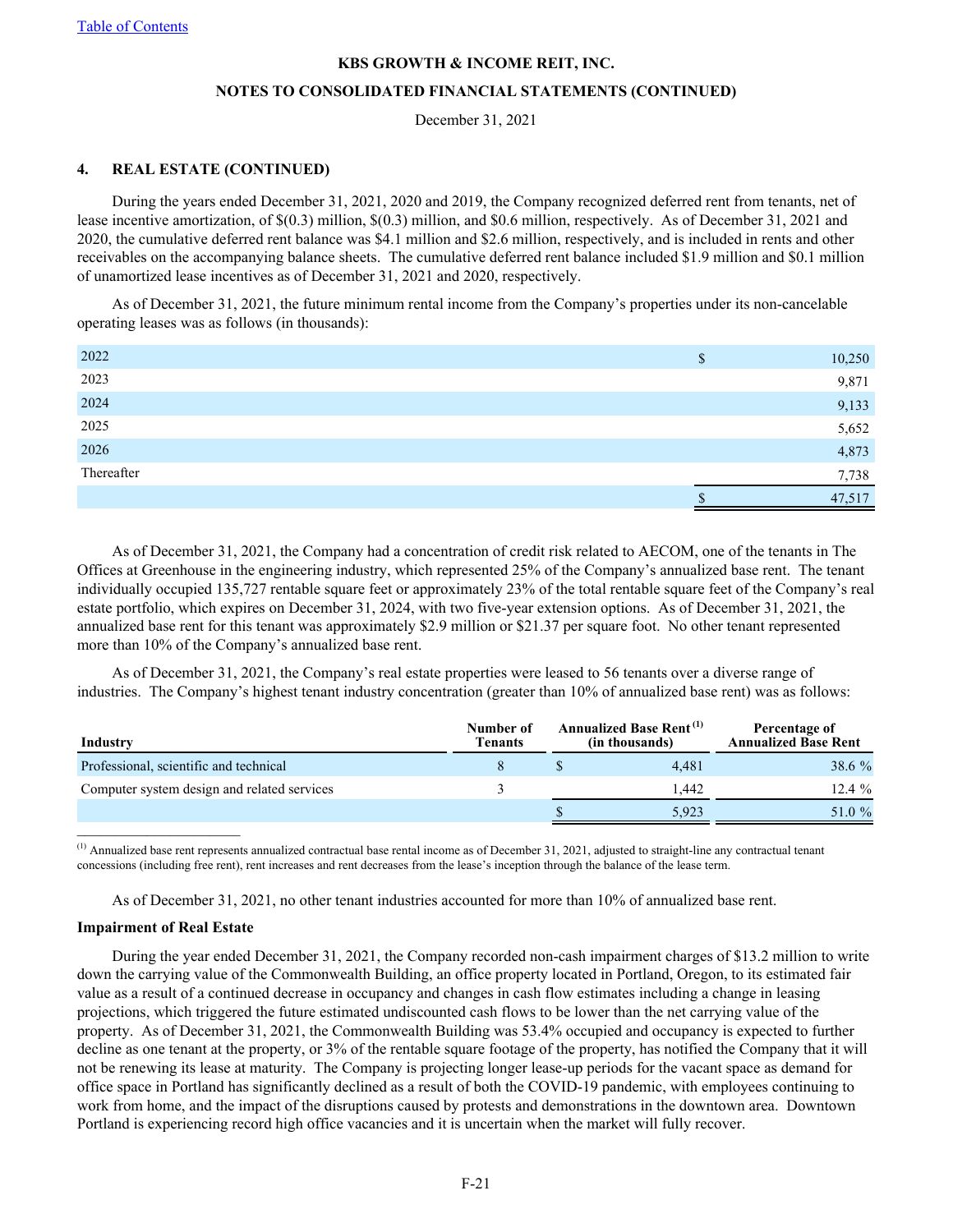#### **NOTES TO CONSOLIDATED FINANCIAL STATEMENTS (CONTINUED)**

December 31, 2021

#### **4. REAL ESTATE (CONTINUED)**

During the year ended December 31, 2020, the Company recorded non-cash impairment charges of \$5.8 million to write down the carrying value of the Institute Property, an office property located in Chicago, Illinois, to its estimated fair value as a result of changes in cash flow estimates including a change in leasing projections, which triggered the future estimated undiscounted cash flows to be lower than the net carrying value of the property. The decrease in cash flow projections was primarily due to reduced demand for the office space at the property resulting in longer lease-up periods and a decrease in projected rental rates and was further impacted by the COVID-19 pandemic which the Company believes will result in additional challenges to release the vacant space. Further, tenants at the Institute Property have been adversely impacted by the measures put in place to control the spread of COVID-19 and certain tenants at the Institute Property were granted rent concessions as their businesses have been severely impacted.

### **5. TENANT ORIGINATION AND ABSORPTION COSTS, ABOVE-MARKET LEASE ASSETS AND BELOW-MARKET LEASE LIABILITIES**

As of December 31, 2021 and 2020, the Company's tenant origination and absorption costs, above-market lease assets and below-market lease liabilities (excluding fully amortized assets and liabilities and accumulated amortization) were as follows (in thousands):

|                                 | <b>Tenant Origination and</b><br><b>Absorption Costs</b> |         |  | <b>Above-Market</b><br><b>Lease Assets</b> |  |       |  | <b>Below-Market</b><br><b>Lease Liabilities</b> |  |              |  |          |
|---------------------------------|----------------------------------------------------------|---------|--|--------------------------------------------|--|-------|--|-------------------------------------------------|--|--------------|--|----------|
|                                 |                                                          | 2021    |  | 2020                                       |  | 2021  |  | 2020                                            |  | 2021         |  | 2020     |
| Cost                            |                                                          | 7.873   |  | 11,068                                     |  | 178   |  | 177                                             |  | $(2,704)$ \$ |  | (5,114)  |
| <b>Accumulated Amortization</b> |                                                          | (4,768) |  | (6,210)                                    |  | (106) |  | (85)                                            |  | .866         |  | 3,605    |
| Net Amount                      |                                                          | 3.105   |  | 4,858                                      |  | 72    |  | 92                                              |  | (838)        |  | (1, 509) |

Increases (decreases) in net income as a result of amortization of the Company's tenant origination and absorption costs, above-market lease assets and below-market lease liabilities for the years ended December 31, 2021, 2020 and 2019 were as follows (in thousands):

|              |              | <b>Tenant Origination and</b><br><b>Absorption Costs</b> |              |      |                                  |      | <b>Above-Market</b><br><b>Lease Assets</b> |  |           | <b>Below-Market</b><br><b>Lease Liabilities</b> |       |  |       |  |       |  |  |
|--------------|--------------|----------------------------------------------------------|--------------|------|----------------------------------|------|--------------------------------------------|--|-----------|-------------------------------------------------|-------|--|-------|--|-------|--|--|
|              |              | For the Years Ended December 31,                         |              |      | For the Years Ended December 31, |      |                                            |  |           | For the Years Ended December 31,                |       |  |       |  |       |  |  |
|              | 2021         | 2020                                                     | 2019         | 2021 |                                  | 2020 |                                            |  | 2019      |                                                 | 2021  |  | 2020  |  | 2019  |  |  |
| Amortization | $(1.682)$ \$ | (2.069)                                                  | $(2,576)$ \$ |      | $(20)$ \$                        |      | $(28)$ \$                                  |  | $(30)$ \$ |                                                 | 671 S |  | 1.024 |  | 1.278 |  |  |

The remaining unamortized balance for these outstanding intangible assets and liabilities as of December 31, 2021 is estimated to be amortized for the years ending December 31 as follows (in thousands):

|                                                | <b>Tenant Origination and</b><br><b>Absorption Costs</b> | <b>Above-Market</b><br><b>Lease Assets</b> |                    | <b>Below-Market</b><br><b>Lease Liabilities</b> |
|------------------------------------------------|----------------------------------------------------------|--------------------------------------------|--------------------|-------------------------------------------------|
| 2022                                           | $(1,238)$ \$                                             |                                            | (21)<br>$\sqrt{s}$ | 364                                             |
| 2023                                           | (872)                                                    |                                            | (21)               | 183                                             |
| 2024                                           | (737)                                                    |                                            | (20)               | 118                                             |
| 2025                                           | (125)                                                    |                                            | (7)                | 79                                              |
| 2026                                           | (101)                                                    |                                            | (3)                | 73                                              |
| Thereafter                                     | (32)                                                     |                                            |                    | 21                                              |
|                                                | (3,105)                                                  |                                            |                    | 838                                             |
| Weighted-Average Remaining Amortization Period | 3.0 years                                                | 3.6 years                                  |                    | 3.4 years                                       |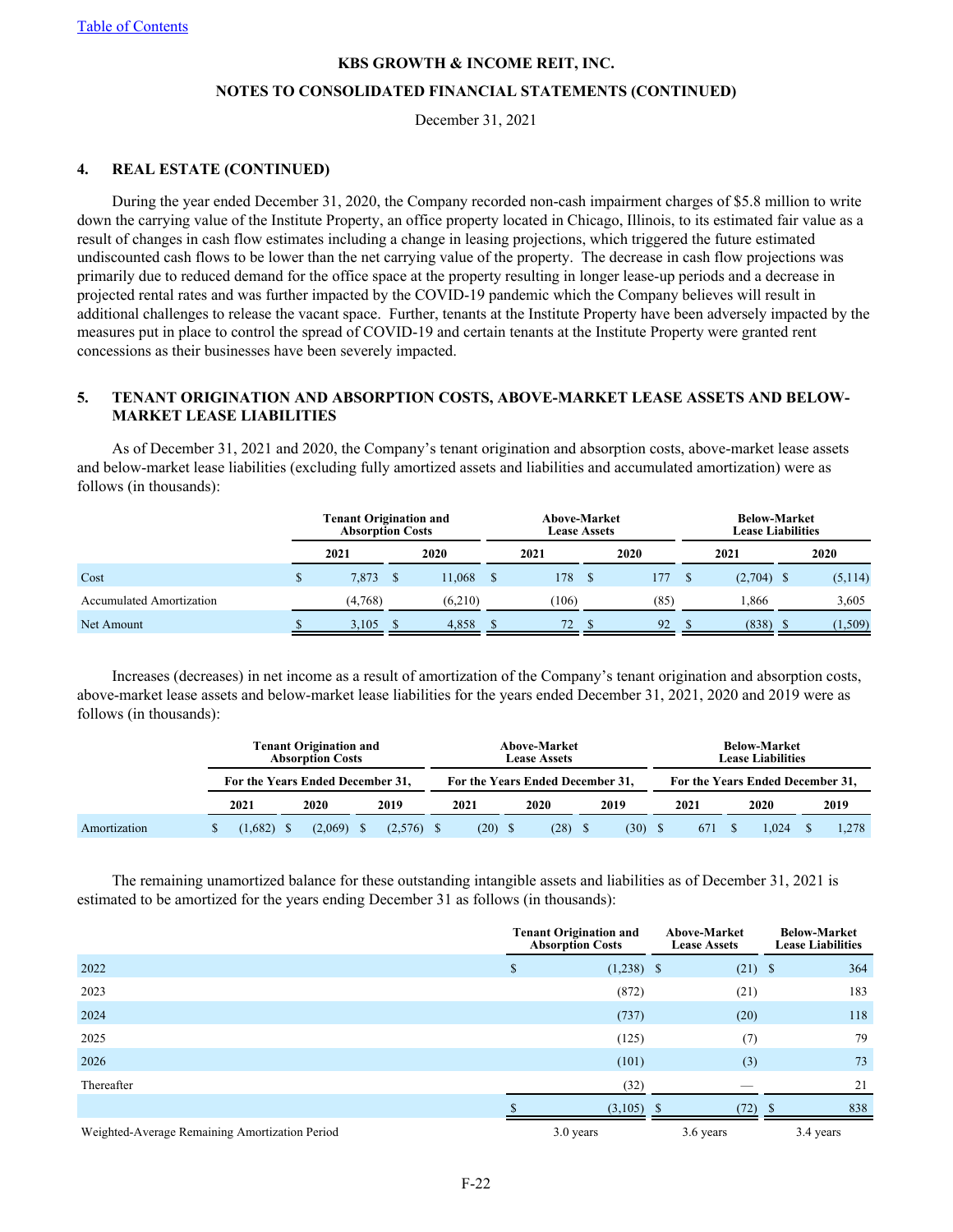#### **NOTES TO CONSOLIDATED FINANCIAL STATEMENTS (CONTINUED)**

December 31, 2021

#### **6. NOTES PAYABLE**

As of December 31, 2021 and 2020, the Company's notes payable consisted of the following (dollars in thousands):

| <b>Book Value as of</b> |                          | Contractual<br>Interest Rate as of<br>December 31, 2021 <sup>(1)</sup>                      | <b>Effective</b><br><b>Interest Rate at</b><br>December 31, 2021 <sup>(1)</sup>    | <b>Payment Type</b> | <b>Maturity</b><br>Date $(2)$ |
|-------------------------|--------------------------|---------------------------------------------------------------------------------------------|------------------------------------------------------------------------------------|---------------------|-------------------------------|
| S                       | - S                      | One-month $LIBOR +$<br>1.80%                                                                | 3.74%                                                                              | Interest Only       | 02/01/2023                    |
|                         |                          | One-month $LIBOR +$<br>2.00%                                                                | 2.10%                                                                              | Interest Only       | 11/09/2022                    |
|                         |                          | One-month $LIBOR +$<br>2.20%                                                                | 2.33%                                                                              | (5)                 | 06/28/2024                    |
| D.                      |                          |                                                                                             |                                                                                    |                     |                               |
|                         |                          |                                                                                             |                                                                                    |                     |                               |
|                         |                          |                                                                                             |                                                                                    |                     |                               |
|                         | <b>December 31, 2021</b> | <b>Book Value as of</b><br>45,681<br>52,260<br>3,725<br>101,666 \$<br>(212)<br>$101,454$ \$ | <b>December 31, 2020</b><br>45,681<br>47,550<br>3,763<br>96,994<br>(371)<br>96,623 |                     |                               |

 $<sup>(1)</sup>$  Contractual interest rate represents the interest rate in effect under the loan as of December 31, 2021. Effective interest rate is calculated as the actual interest</sup> rate in effect as of December 31, 2021 (consisting of the contractual interest rate and the effect of interest rate swaps, if applicable), using interest rate indices as of December 31, 2021, where applicable.

 $^{(2)}$  Represents the maturity date as of December 31, 2021; subject to certain conditions, the maturity dates of the loans may be extended beyond the dates shown.

 $<sup>(3)</sup>$  As of December 31, 2021, there are two one-year extension options remaining on the Commonwealth Building Mortgage Loan. The interest rate under this</sup> loan is calculated at a variable rate of 180 basis points over one-month LIBOR, but at no point shall the interest rate be less than 2.05%. The Company is not currently eligible to exercise its extension options under this loan due to covenants described in the loan agreement as a result of reductions in the property value of the Commonwealth Building related to the impact of the COVID-19 pandemic.

<sup>(4)</sup> As of December 31, 2021, the outstanding balance under the Term Loan consisted of \$34.9 million of term commitment and \$17.4 million of revolving commitment. The Term Loan is secured by The Offices at Greenhouse and the Institute Property. Reductions in property values related to the impact of the COVID-19 pandemic have reduced the Company's availability to draw on the revolving commitment.

<sup>(5)</sup> Monthly payments were initially interest-only. On July 5, 2021, monthly payments for the 210 W. Chicago Mortgage Loan include principal and interest with principal payments calculated using an amortization schedule of 25 years at an interest rate of 6.0%, with the remaining principal balance, all accrued and unpaid interest and any other amounts due at maturity.

During the years ended December 31, 2021, 2020 and 2019, the Company incurred \$2.3 million, \$5.0 million and \$7.0 million of interest expense. As of December 31, 2021 and 2020, \$0.3 million and \$0.3 million of interest expense were payable, respectively. Included in interest expense for the years ended December 31, 2021, 2020 and 2019 were \$0.2 million, \$0.3 million and \$0.4 million of amortization of deferred financing costs, respectively. Interest expense (including gains and losses) incurred as a result of the Company's derivative instruments decreased interest expense by \$3,000 during the year ended December 31, 2021, and increased interest expense by \$2.1 million and \$1.6 million for the years ended December 31, 2020 and 2019, respectively.

The following is a schedule of maturities, including principal amortization payments, for all notes payable outstanding as of December 31, 2021 (in thousands):

| 2022       | 52,334                   |
|------------|--------------------------|
| 2023       | 45,755                   |
| 2024       | 3,577                    |
| 2025       | $\overline{\phantom{a}}$ |
| 2026       |                          |
| Thereafter |                          |
|            | 101,666                  |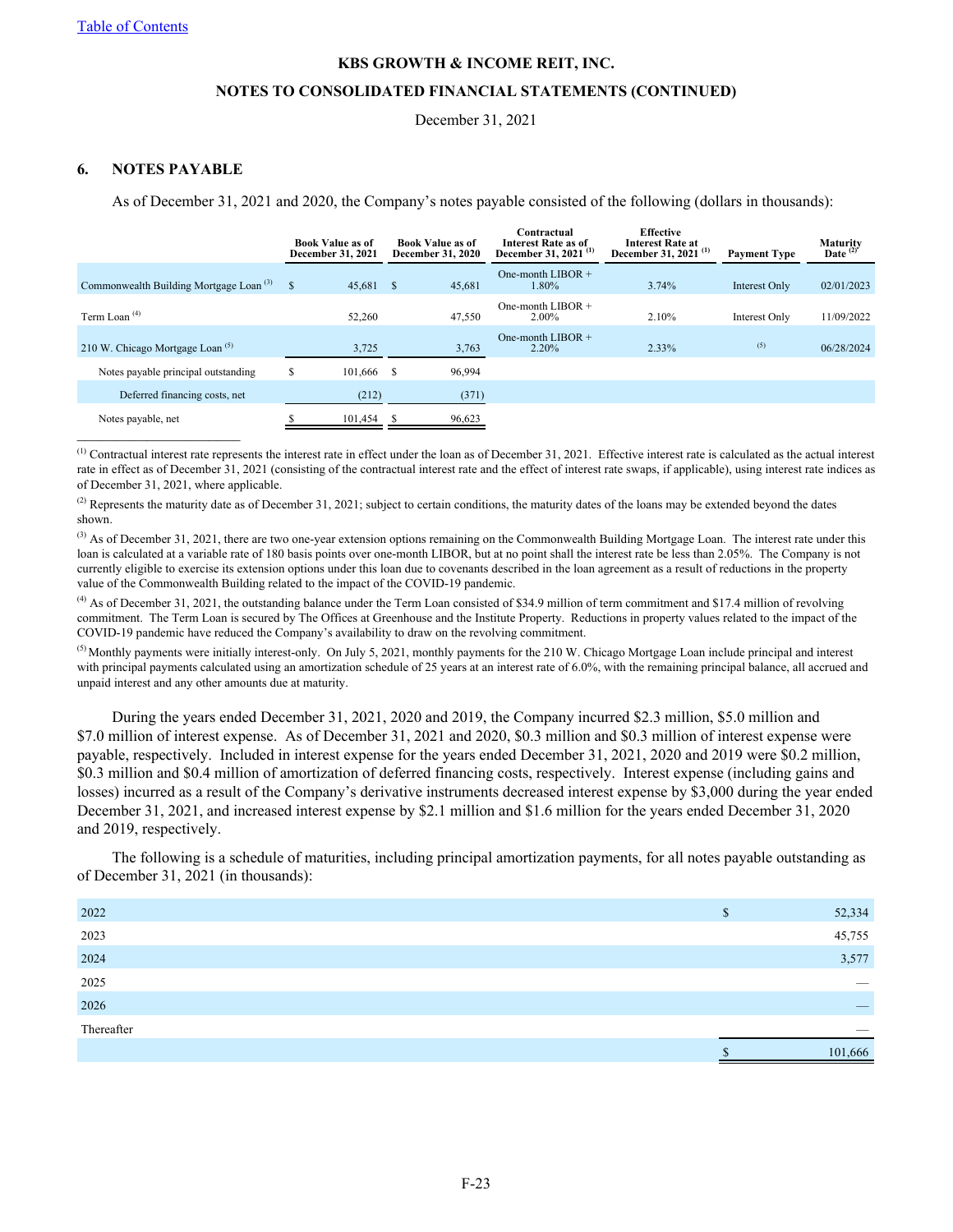#### **NOTES TO CONSOLIDATED FINANCIAL STATEMENTS (CONTINUED)**

December 31, 2021

### **7. DERIVATIVE INSTRUMENTS**

The Company enters into derivative instruments for risk management purposes to hedge its exposure to cash flow variability caused by changing interest rates. The primary goal of the Company's risk management practices related to interest rate risk is to prevent changes in interest rates from adversely impacting the Company's ability to achieve its investment return objectives. The Company does not enter into derivatives for speculative purposes.

The Company enters into interest rate swaps as a fixed rate payer to mitigate its exposure to rising interest rates on its variable rate notes payable. The value of interest rate swaps is primarily impacted by interest rates, market expectations about interest rates, and the remaining life of the instrument. In general, increases in interest rates, or anticipated increases in interest rates, will increase the value of the fixed rate payer position and decrease the value of the variable rate payer position. As the remaining term of the interest rate swap decreases, the value of both positions will generally move towards zero.

The following table summarizes the notional amount and other information related to the Company's interest rate swaps as of December 31, 2021 and 2020. The notional amount is an indication of the extent of the Company's involvement in each instrument at that time, but does not represent exposure to credit, interest rate or market risks (dollars in thousands):

|                                                              | <b>December 31, 2021</b> |                           | <b>December 31, 2020</b> |                          |                           | <b>Reference Rate as</b> | <b>Fixed Pay Rate</b><br>as of           | <b>Remaining Term</b><br>in Years as of |                      |
|--------------------------------------------------------------|--------------------------|---------------------------|--------------------------|--------------------------|---------------------------|--------------------------|------------------------------------------|-----------------------------------------|----------------------|
| <b>Derivative</b><br>Instruments                             | Number of<br>Instruments | <b>Notional</b><br>Amount |                          | Number of<br>Instruments | <b>Notional</b><br>Amount |                          | of December 31.<br>2021                  | December 31.<br>2021                    | December 31.<br>2021 |
| Derivative instruments not designated as hedging instruments |                          |                           |                          |                          |                           |                          |                                          |                                         |                      |
| Interest Rate Swaps <sup>(1)</sup>                           |                          |                           | 30,000                   |                          |                           | 78.533                   | One-month<br>LIBOR/<br>Fixed at $2.82\%$ | 2.82%                                   | 0.9                  |

 $<sup>(1)</sup>$  During the year ended December 31, 2021, one of the Company's interest rate swaps expired.</sup>

The following table sets forth the fair value of the Company's derivative instruments as well as their classification on the consolidated balance sheets as of December 31, 2021 and 2020 (dollars in thousands):

|                               |                                                              | December 31, 2021                       |                   | <b>December 31, 2020</b>        |  |                   |  |  |
|-------------------------------|--------------------------------------------------------------|-----------------------------------------|-------------------|---------------------------------|--|-------------------|--|--|
| <b>Derivative Instruments</b> | <b>Balance Sheet Location</b>                                | Number of<br>Instruments <sup>(1)</sup> | <b>Fair Value</b> | Number of<br><b>Instruments</b> |  | <b>Fair Value</b> |  |  |
|                               | Derivative instruments not designated as hedging instruments |                                         |                   |                                 |  |                   |  |  |
| Interest Rate Swaps           | Other liabilities, at fair value                             |                                         | (610)             |                                 |  | (2,239)           |  |  |

 $<sup>(1)</sup>$  During the year ended December 31, 2021, one of the Company's interest rate swaps expired.</sup>

The change in fair value of a derivative instrument that is not designated as a cash flow hedge is included in interest expense in the accompanying consolidated statements of operations. The following table summarizes the effects of derivative instruments on the Company's consolidated statements of operations (in thousands):

|                                                                    | For the Years Ended December 31, |         |     |       |     |       |  |  |  |
|--------------------------------------------------------------------|----------------------------------|---------|-----|-------|-----|-------|--|--|--|
|                                                                    |                                  | 2019    |     |       |     |       |  |  |  |
| Income statement related                                           |                                  |         |     |       |     |       |  |  |  |
| Derivatives not designated as hedging instruments                  |                                  |         |     |       |     |       |  |  |  |
| Realized loss recognized on interest rate swaps                    |                                  | 1,626   | - 8 | 1,380 | - 8 | 46    |  |  |  |
| Unrealized (gain) loss on interest rate swaps                      |                                  | (1,629) |     | 735   |     | 1,595 |  |  |  |
| (Decrease) increase in interest expense as a result of derivatives |                                  | (3)     |     | 2,115 |     | 1.641 |  |  |  |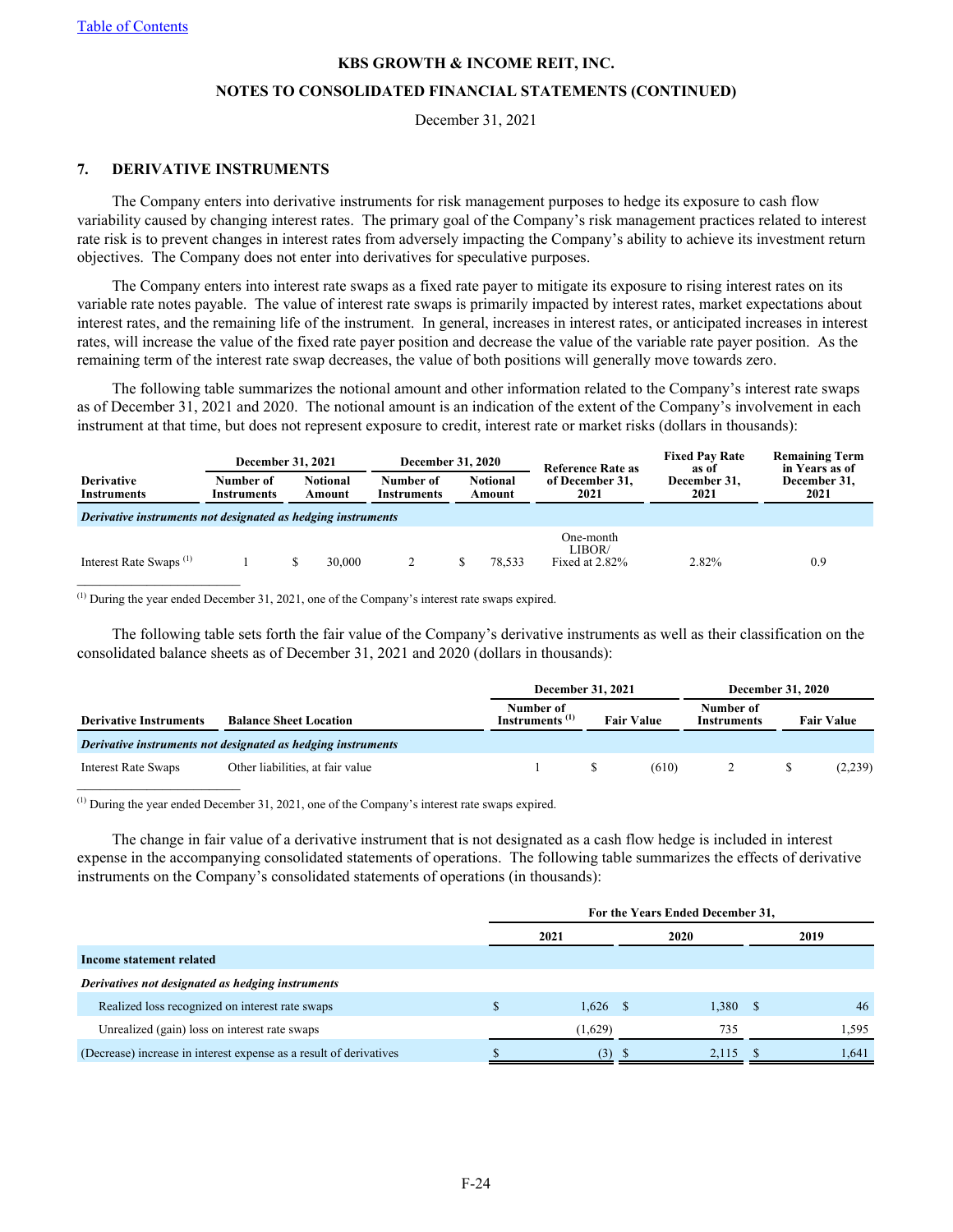#### **NOTES TO CONSOLIDATED FINANCIAL STATEMENTS (CONTINUED)**

December 31, 2021

### **8. FAIR VALUE DISCLOSURES**

Under GAAP, the Company is required to measure certain financial instruments at fair value on a recurring basis. In addition, the Company is required to measure other non-financial and financial assets at fair value on a non-recurring basis (e.g., carrying value of long-lived assets). Fair value, as defined under GAAP, is the price that would be received upon the sale of an asset or paid to transfer a liability in an orderly transaction between market participants at the measurement date. The GAAP fair value framework uses a three-tiered approach. Fair value measurements are classified and disclosed in one of the following three categories:

- Level 1: unadjusted quoted prices in active markets that are accessible at the measurement date for identical assets or liabilities;
- Level 2: quoted prices for similar instruments in active markets, quoted prices for identical or similar instruments in markets that are not active, and model-derived valuations in which significant inputs and significant value drivers are observable in active markets; and
- Level 3: prices or valuation techniques where little or no market data is available that requires inputs that are both significant to the fair value measurement and unobservable.

The fair value for certain financial instruments is derived using a combination of market quotes, pricing models and other valuation techniques that involve significant management judgment. The price transparency of financial instruments is a key determinant of the degree of judgment involved in determining the fair value of the Company's financial instruments. Financial instruments for which actively quoted prices or pricing parameters are available and for which markets contain orderly transactions will generally have a higher degree of price transparency than financial instruments for which markets are inactive or consist of non-orderly trades. The Company evaluates several factors when determining if a market is inactive or when market transactions are not orderly. The following is a summary of the methods and assumptions used by management in estimating the fair value of each class of financial instrument for which it is practicable to estimate the fair value:

*Cash and cash equivalents, restricted cash, rent and other receivables, and accounts payable and accrued liabilities:* These balances approximate their fair values due to the short maturities of these items.

*Derivative instruments:* The Company's derivative instruments are presented at fair value on the accompanying consolidated balance sheets. The valuation of these instruments is determined using a proprietary model that utilizes observable inputs. As such, the Company classifies these inputs as Level 2 inputs. The proprietary model uses the contractual terms of the derivatives, including the period to maturity, as well as observable market-based inputs, including interest rate curves and volatility. The fair values of interest rate swaps are estimated using the market standard methodology of netting the discounted fixed cash payments and the discounted expected variable cash receipts. The variable cash receipts are based on an expectation of interest rates (forward curves) derived from observable market interest rate curves. In addition, credit valuation adjustments, which consider the impact of any credit risks to the contracts, are incorporated in the fair values to account for potential nonperformance risk.

*Notes payable:* The fair value of the Company's notes payable is estimated using a discounted cash flow analysis based on management's estimates of current market interest rates for instruments with similar characteristics, including remaining loan term, loan-to-value ratio, type of collateral and other credit enhancements. Additionally, when determining the fair value of liabilities in circumstances in which a quoted price in an active market for an identical liability is not available, the Company measures fair value using (i) a valuation technique that uses the quoted price of the identical liability when traded as an asset or quoted prices for similar liabilities when traded as assets or (ii) another valuation technique that is consistent with the principles of fair value measurement, such as the income approach or the market approach. The Company classifies these inputs as Level 3 inputs.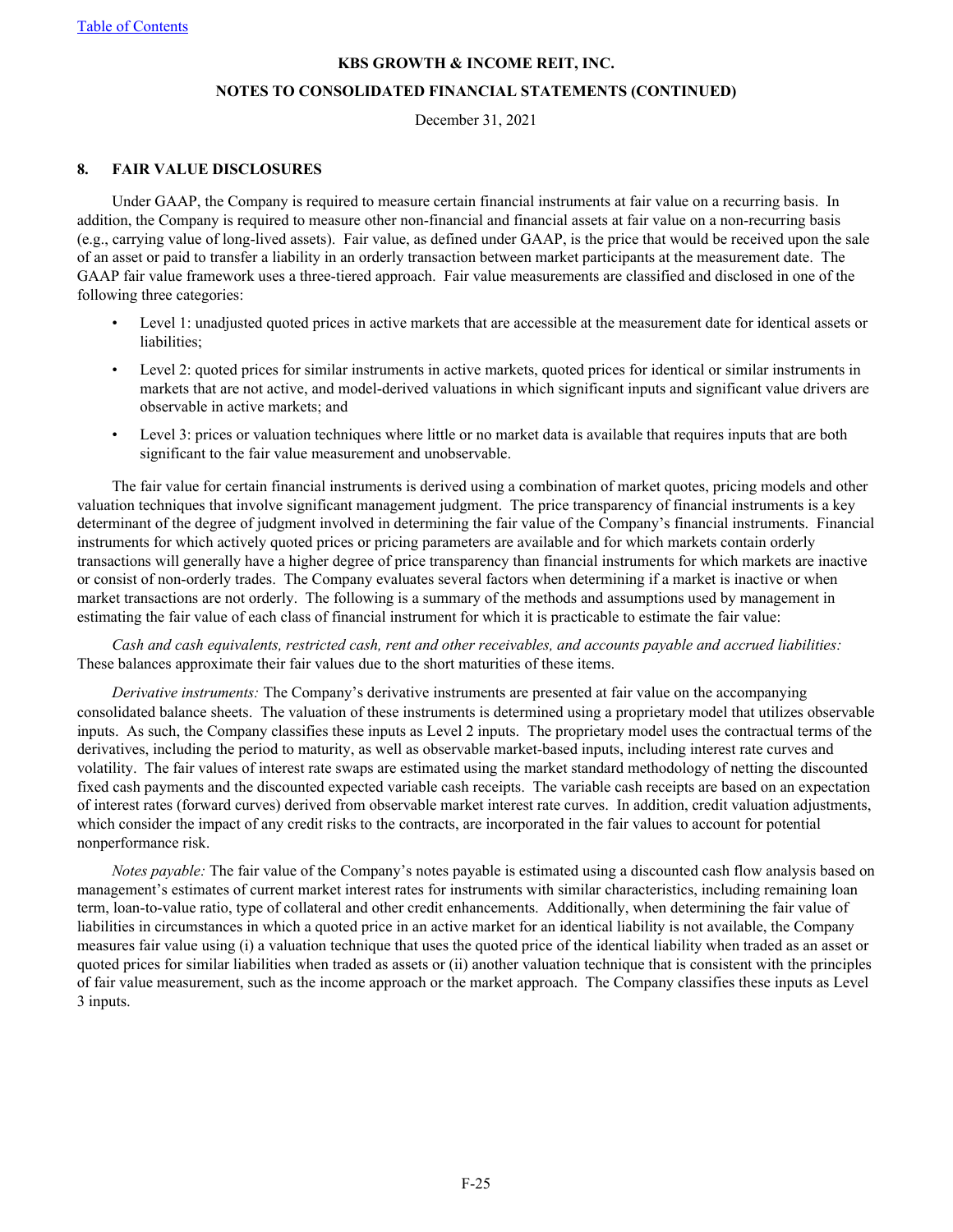#### **NOTES TO CONSOLIDATED FINANCIAL STATEMENTS (CONTINUED)**

December 31, 2021

### **8. FAIR VALUE DISCLOSURES (CONTINUED)**

The following were the face values, carrying amounts and fair values of the Company's notes payable as of December 31, 2021 and 2020, which carrying amounts generally do not approximate the fair values (in thousands):

|                        |                   |                    | December 31, 2021 |                   |         | <b>December 31, 2020</b> |                   |  |                    |  |                   |  |
|------------------------|-------------------|--------------------|-------------------|-------------------|---------|--------------------------|-------------------|--|--------------------|--|-------------------|--|
|                        | <b>Face Value</b> | Carrying<br>Amount |                   | <b>Fair Value</b> |         |                          | <b>Face Value</b> |  | Carrying<br>Amount |  | <b>Fair Value</b> |  |
| Financial liabilities: |                   |                    |                   |                   |         |                          |                   |  |                    |  |                   |  |
| Notes payable          | 101.666 \$        |                    | 101.454 \$        |                   | 100.367 |                          | 96.994            |  | 96.623             |  | 95,036            |  |

Disclosure of the fair values of financial instruments is based on pertinent information available to the Company as of the period end and requires a significant amount of judgment. The actual value could be materially different from the Company's estimate of value.

As of December 31, 2021, the Company measured the following derivative instruments at fair value (in thousands):

|                                            |            | <b>Fair Value Measurements Using</b> |                                                                                       |  |                                                                   |  |                                                        |  |  |  |
|--------------------------------------------|------------|--------------------------------------|---------------------------------------------------------------------------------------|--|-------------------------------------------------------------------|--|--------------------------------------------------------|--|--|--|
|                                            | Total      |                                      | <b>Ouoted Prices in</b><br><b>Active Markets</b><br>for Identical Assets<br>(Level 1) |  | <b>Significant Other</b><br><b>Observable Inputs</b><br>(Level 2) |  | Significant<br><b>Unobservable Inputs</b><br>(Level 3) |  |  |  |
| Recurring Basis:                           |            |                                      |                                                                                       |  |                                                                   |  |                                                        |  |  |  |
| Liability derivative - interest rate swaps | $(610)$ \$ |                                      | $\hspace{0.1mm}-\hspace{0.1mm}$                                                       |  | $(610)$ \$                                                        |  |                                                        |  |  |  |

During the year ended December 31, 2021, the Company measured the following asset at fair value on a nonrecurring basis (in thousands):

|                      |        | <b>Fair Value Measurements Using</b> |                                                                                       |  |                                                                   |  |                                                 |  |  |  |  |  |
|----------------------|--------|--------------------------------------|---------------------------------------------------------------------------------------|--|-------------------------------------------------------------------|--|-------------------------------------------------|--|--|--|--|--|
|                      | Total  |                                      | <b>Ouoted Prices in</b><br><b>Active Markets</b><br>for Identical Assets<br>(Level 1) |  | <b>Significant Other</b><br><b>Observable Inputs</b><br>(Level 2) |  | Significant<br>Unobservable Inputs<br>(Level 3) |  |  |  |  |  |
| Nonrecurring Basis:  |        |                                      |                                                                                       |  |                                                                   |  |                                                 |  |  |  |  |  |
| Impaired real estate | 50,000 |                                      |                                                                                       |  |                                                                   |  | 50,000                                          |  |  |  |  |  |

During the year ended December 31, 2021, one of the Company's real estate properties was measured at its estimated fair value based on a discounted cash flow approach. The significant unobservable inputs the Company used in measuring the estimated fair value of this property include a discount rate of 8.50% and a terminal cap rate of 6.25%. See Note 4, "Real Estate - Impairment of Real Estate" for further discussion on the impaired real estate property.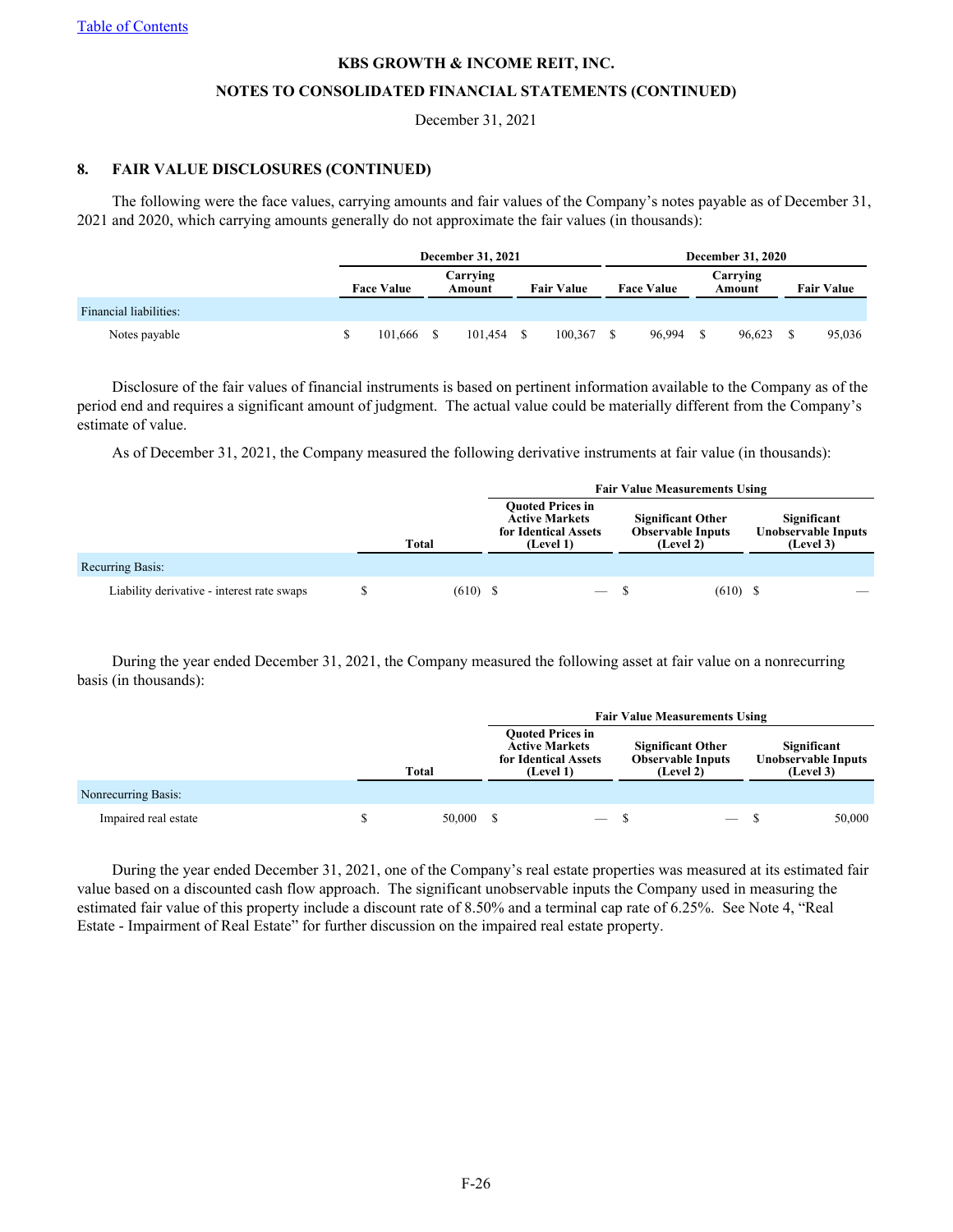#### **NOTES TO CONSOLIDATED FINANCIAL STATEMENTS (CONTINUED)**

December 31, 2021

### **9. RELATED PARTY TRANSACTIONS**

Pursuant to the Advisory Agreement, the Company is obligated to pay the Advisor specified fees upon the provision of certain services related to the management of the Company's investments and for other services (including, but not limited to, the disposition of investments). The Company is also obligated to reimburse the Advisor for certain operating expenses incurred on behalf of the Company or incurred in connection with providing services to the Company. The Advisor is entitled to certain other fees, including an incentive fee upon achieving certain performance goals, as detailed in the Advisory Agreement. In addition, the Advisor has paid all offering expenses related to the second private offering conducted by the Company without reimbursement by the Company.

In addition, in connection with property acquisitions, the Company, through indirect wholly owned subsidiaries, has entered into separate Property Management Agreements (defined below) with KBS Management Group, LLC, an affiliate of the Advisor (the "Co-Manager").

The Company has also entered into a fee reimbursement agreement with the Dealer Manager pursuant to which the Company agreed to reimburse the Dealer Manager for certain fees and expenses it incurs for administering the Company's participation in the DTCC Alternative Investment Product Platform with respect to certain accounts of the Company's investors serviced through the platform.

The Advisor and Dealer Manager also serve or served as the advisor and dealer manager, respectively, for KBS Real Estate Investment Trust II, Inc. ("KBS REIT II"), KBS Real Estate Investment Trust III, Inc. ("KBS REIT III"), Pacific Oak Strategic Opportunity REIT, Inc., formerly KBS Strategic Opportunity REIT, Inc., ("Pacific Oak Strategic Opportunity REIT") (advisory agreement terminated as of October 31, 2019 and the dealer manager agreement terminated as of December 31, 2019), and Pacific Oak Strategic Opportunity REIT II, Inc., formerly KBS Strategic Opportunity REIT II, Inc., ("Pacific Oak Strategic Opportunity REIT II") (advisory agreement terminated as of October 31, 2019 and the dealer manager agreement terminated as of December 31, 2019).

On November 1, 2019, Pacific Oak Strategic Opportunity REIT and Pacific Oak Strategic Opportunity REIT II each entered into advisory agreements with a new external advisor, Pacific Oak Capital Advisors, LLC. Pacific Oak Capital Advisors, LLC is part of a group of companies formed, owned and managed by Keith D. Hall and Peter McMillan III. Together, through GKP Holding LLC, Messrs. Hall and McMillan formerly indirectly owned a 33 1/3% interest in KBS Holdings and formerly indirectly owned a 33 1/3% interest in KBS Capital Advisors and KBS Capital Markets Group LLC. On September 1, 2021, upon the transfer of GKP Holding LLC's ownership interest in KBS Holdings, GKP Holdings LLC ceased to be a manager of KBS Capital Advisors and KBS Holdings and ceased to have an ownership interest in KBS Holdings, KBS Capital Advisors and KBS Capital Markets Group LLC.

As of January 1, 2019, the Company, together with KBS REIT II, KBS REIT III, the Dealer Manager, the Advisor and other KBS affiliated entities, had entered into an errors and omissions and directors and officers liability insurance program where the lower tiers of such insurance coverage were shared. The cost of these lower tiers is allocated by the Advisor and its insurance broker among each of the various entities covered by the program and is billed directly to each entity. In June 2021, the Company renewed its participation in the program. The program is effective through June 30, 2022.

During the years ended December 31, 2021, 2020 and 2019, no other business transactions occurred between the Company and KBS REIT II and KBS REIT III.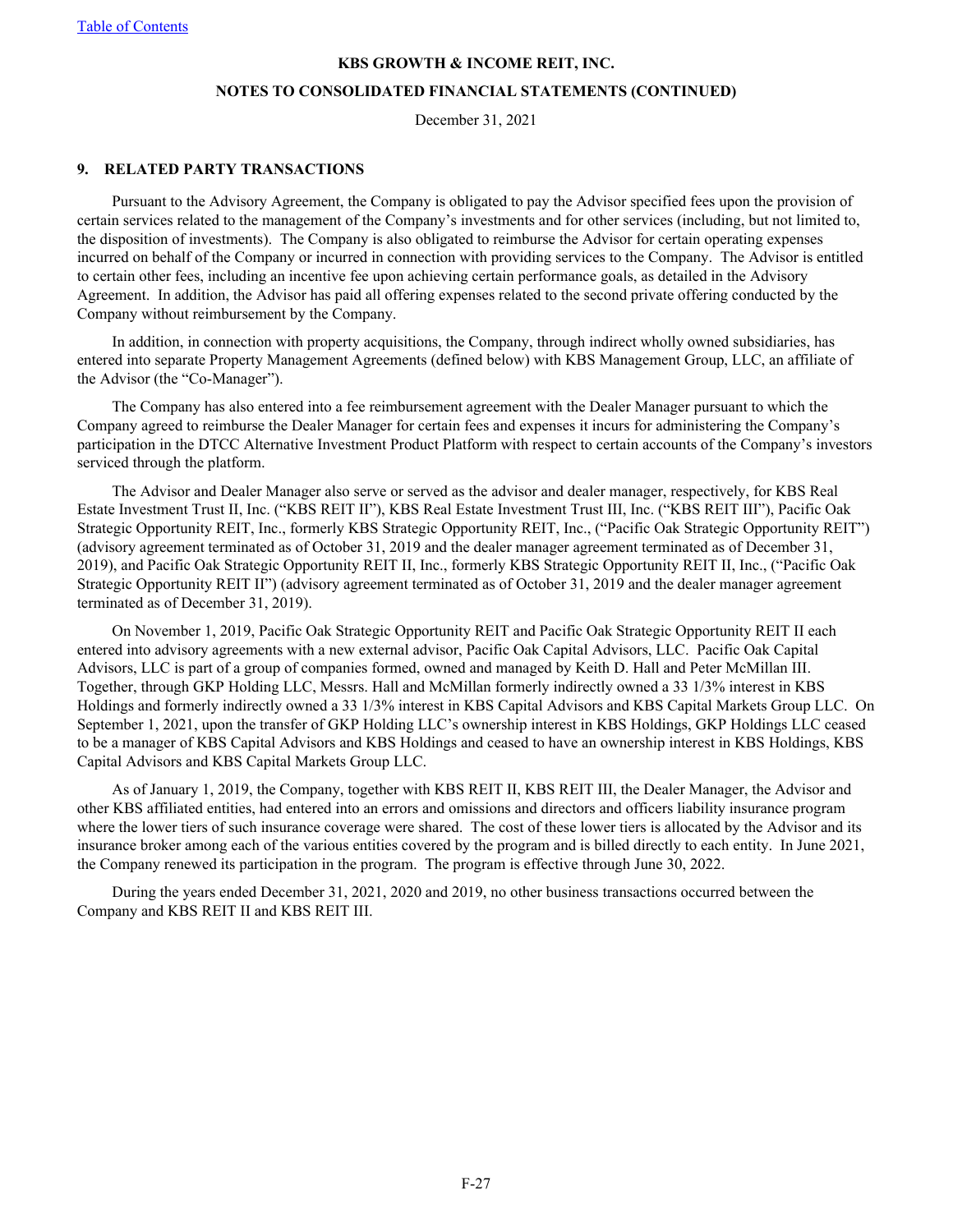#### **NOTES TO CONSOLIDATED FINANCIAL STATEMENTS (CONTINUED)**

December 31, 2021

### **9. RELATED PARTY TRANSACTIONS (CONTINUED)**

Pursuant to the terms of these agreements, summarized below are the related-party costs incurred by the Company for the years ended December 31, 2021, 2020 and 2019, respectively, and any related amounts payable as of December 31, 2021 and 2020 (in thousands):

|                                                       | <b>Incurred Years Ended</b><br>December 31, |       |      |       |    | Receivable as of<br>December 31, |    |                          |      |      | Payable as of<br>December 31, |       |               |       |
|-------------------------------------------------------|---------------------------------------------|-------|------|-------|----|----------------------------------|----|--------------------------|------|------|-------------------------------|-------|---------------|-------|
|                                                       |                                             | 2021  |      | 2020  |    | 2019                             |    | 2021                     |      | 2020 |                               | 2021  |               | 2020  |
| <b>Expensed</b>                                       |                                             |       |      |       |    |                                  |    |                          |      |      |                               |       |               |       |
| Asset management fees <sup>(1)</sup>                  | $\mathbb{S}$                                | 1,740 | - \$ | 1,729 | S  | 1,898                            | -S | $\overline{\phantom{0}}$ | - \$ |      | \$                            | 7,641 | <sup>\$</sup> | 5,901 |
| Reimbursement of operating expenses <sup>(2)</sup>    |                                             | 273   |      | 284   |    | 198                              |    | 276                      |      |      |                               | 19    |               | 25    |
| Property management fees <sup>(3)</sup>               |                                             | 114   |      | 136   |    | 165                              |    |                          |      |      |                               | 8     |               | 11    |
| Disposition fees $(4)$                                |                                             |       |      | 381   |    |                                  |    |                          |      |      |                               |       |               |       |
| <b>Other Arrangement</b>                              |                                             |       |      |       |    |                                  |    |                          |      |      |                               |       |               |       |
| Advisor advance for cash distributions <sup>(5)</sup> |                                             |       |      |       |    |                                  |    |                          |      |      |                               | 1,338 |               | 1,338 |
|                                                       |                                             | 2,127 |      | 2,530 | -S | 2,261                            | -8 | 276S                     |      |      |                               | 9,006 | -8            | 7,275 |
|                                                       |                                             |       |      |       |    |                                  |    |                          |      |      |                               |       |               |       |

 $<sup>(1)</sup>$  The asset management fee is a monthly fee payable to the Advisor in an amount equal to one-twelfth of 1.0% of the cost of the Company's investments</sup> including the portion of the investment that is debt financed. As of December 31, 2021, the Company had accrued and deferred payment of \$7.6 million of asset management fees related to the periods from October 2017 through December 2021.

(2) See "Reimbursable Operating Expenses" below.

(3) See "Real Estate Property Co-Management Agreements" below.

<sup>(4)</sup> Disposition fees with respect to real estate sold are included in the gain on sale of real estate, net, in the accompanying consolidated statements of operations.

(5) See "Advance from the Advisor" below.

#### **Reimbursable Operating Expenses**

Reimbursable operating expenses primarily related to directors and officers liability insurance, legal fees, state and local taxes, accounting software and cybersecurity related expenses incurred by the Advisor under the Advisory Agreement. The Company has reimbursed the Advisor for the Company's allocable portion of the salaries, benefits and overhead of internal audit department personnel providing services to the Company. These amounts totaled \$0.3 million, \$0.3 million and \$0.2 million for the years ended December 31, 2021, 2020 and 2019, respectively, and were the only type of employee costs reimbursed under the Advisory Agreement for the years ended December 31, 2021, 2020 and 2019, respectively. The Company does not reimburse for employee costs in connection with services for which the Advisor earned or earns acquisition, origination or disposition fees (other than reimbursement of travel and communication expenses) or for the salaries or benefits the Advisor or its affiliates may pay to the Company's executive officers. In addition to the amounts above, the Company reimburses the Advisor for certain of the Company's direct costs incurred from third parties that were initially paid by the Advisor on behalf of the Company.

The receivable as of December 31, 2021, relates to estimated amounts charged to the Company by certain vendors for services for which the Company believes it was either overcharged or which were never performed. The Advisor has agreed to reimburse the Company for any amounts inappropriately charged to the Company. The Company's audit committee is conducting an ongoing investigation of this matter.

The Advisor must reimburse the Company the amount by which the Company's aggregate total operating expenses for the four fiscal quarters then ended exceed the greater of 2% of the Company's average invested assets or 25% of the Company's net income, unless the conflicts committee has determined that such excess expenses were justified based on unusual and nonrecurring factors. Operating expenses for the four fiscal quarters ended December 31, 2021 did not exceed the charter-imposed limitation.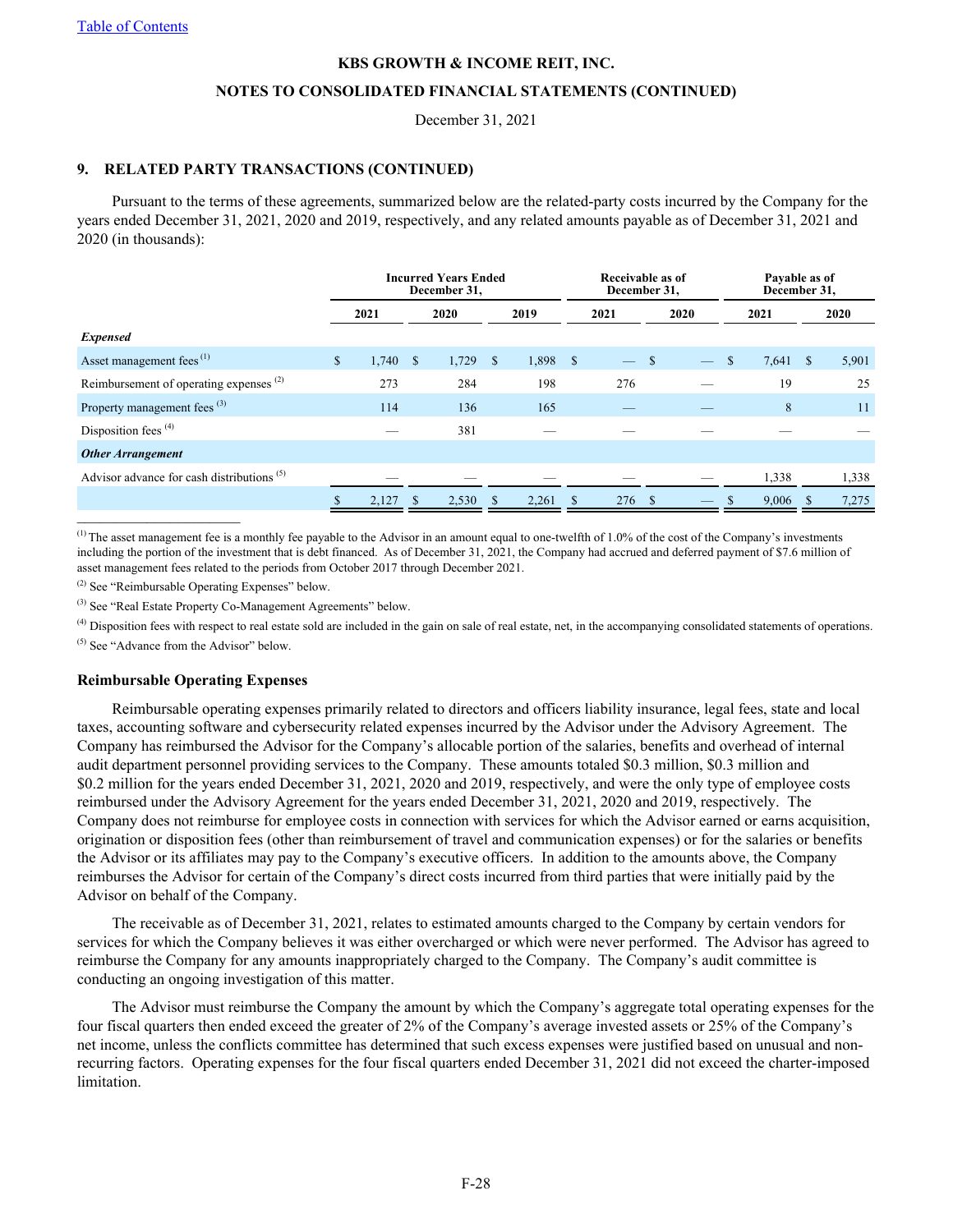#### **NOTES TO CONSOLIDATED FINANCIAL STATEMENTS (CONTINUED)**

December 31, 2021

### **9. RELATED PARTY TRANSACTIONS (CONTINUED)**

#### **Advance from the Advisor**

The Advisor advanced funds to the Company, which are non-interest bearing, for distribution record dates through the period ended May 31, 2016. As of December 31, 2021, the total advanced funds due to the Advisor from the Company was approximately \$1.3 million, which is included in due to affiliates in the Company's consolidated balance sheet. The Company is only obligated to repay the Advisor for its advance if and to the extent that:

- (i) the Company's modified funds from operations ("MFFO"), as such term is defined by the Institute for Portfolio Alternatives and interpreted by the Company, for the immediately preceding quarter exceeds the amount of cash distributions declared for record dates of such prior quarter (an "MFFO Surplus"), and the Company will pay the Advisor the amount of the MFFO Surplus to reduce the principal amount outstanding under the advance, provided that such payments shall only be made if management in its sole discretion expects an MFFO Surplus to be recurring for at least the next two calendar quarters, determined on a quarterly basis;
- (ii) Excess proceeds from third-party financings are available ("Excess Proceeds"), provided that the amount of any such Excess Proceeds that may be used to repay the principal amount outstanding under the advance shall be determined by the conflicts committee in its sole discretion; or
- (iii) Net sales proceeds from the sale of the Company's real estate portfolio, after the pay down of any related debt and selling costs and expenses, are available.

In determining whether Excess Proceeds are available to repay the advance, the Company's conflicts committee will consider whether cash on hand could have been used to reduce the amount of third-party financing provided to the Company. If such cash could have been used instead of third-party financing, the third-party financing proceeds will be available to repay the advance.

The Advisor may defer repayment of the advance notwithstanding that the Company would otherwise be obligated to repay the advance.

#### **Real Estate Property Co-Management Agreements**

In connection with its property acquisitions, the Company, through separate, indirect, wholly-owned subsidiaries, entered into separate property management agreements (each, a "Property Management Agreement") with the Co-Manager for each of its properties. Under each Property Management Agreement, the Co-Manager will provide certain management services related to these properties in addition to those provided by the third-party property managers. In exchange for these services, the Company pays the Co-Manager a monthly fee equal to a percentage of the rent, payable and actually collected for the month from each of the properties. Each Property Management Agreement has an initial term of one year and will be deemed renewed for successive one-year periods provided it is not terminated. Each party may terminate the Property Management Agreement without cause on 30 days' written notice to the other party and may terminate each Property Management Agreement for cause on 5 days' written notice to the other party upon the occurrence of certain events as detailed in each Property Management Agreement.

| <b>Property Name</b>      | <b>Effective Date</b> | <b>Annual Fee Percentage</b> |
|---------------------------|-----------------------|------------------------------|
| Commonwealth Building     | 07/01/2016            | .25%                         |
| The Offices at Greenhouse | 11/14/2016            | 0.25%                        |
| Institute Property        | 11/09/2017            | $.00\%$                      |

### **Organization and Offering Costs**

Offering costs include all expenses incurred in connection with the offerings of securities by the Company. Organization costs include all expenses incurred in connection with the formation of the Company, including but not limited to legal fees and other costs to incorporate the Company.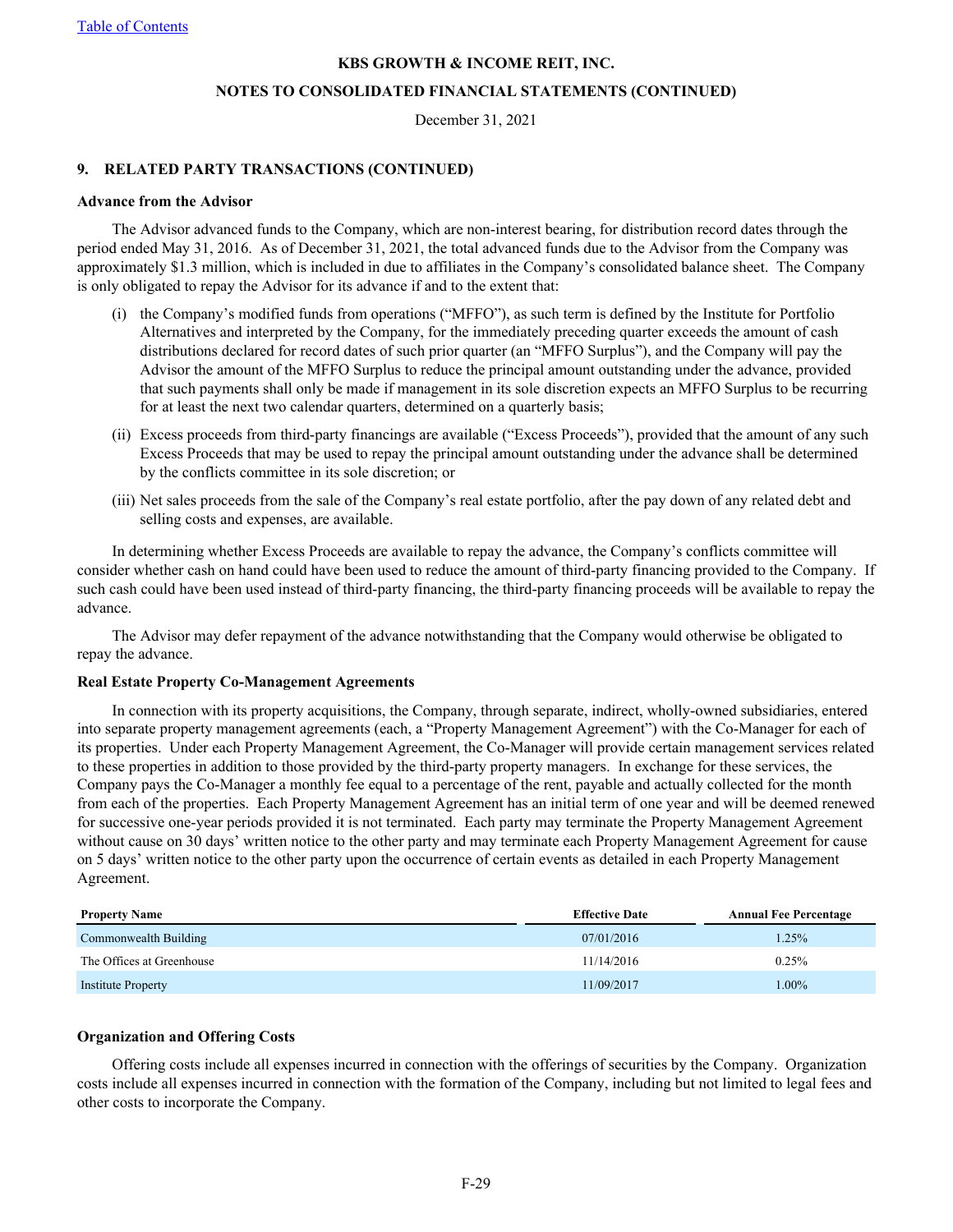#### **NOTES TO CONSOLIDATED FINANCIAL STATEMENTS (CONTINUED)**

December 31, 2021

### **9. RELATED PARTY TRANSACTIONS (CONTINUED)**

The Advisor or its affiliates have paid some of the offering costs related to the Company's distribution reinvestment plan offering (the "DRP"), including, but not limited to, legal, accounting, printing, mailing and filing fees of the Company. The Company was responsible for reimbursing the Advisor for these costs. No reimbursements made by the Company to the Advisor may cause total organization and offering expenses incurred by the Company to exceed 15% of the aggregate gross offering proceeds of the DRP as of the date of reimbursement. Subject to the limitations described above, the Company was also responsible for reimbursing the Dealer Manager or its affiliates for organization and offering expenses that they incurred on the Company's behalf. On August 5, 2020, the Company's board of directors approved the termination of the DRP effective August 20, 2020. From January 1, 2019 through August 20, 2020, with respect to the DRP, neither the Advisor nor the Dealer Manager incurred any organization and offering expenses on behalf of the Company.

The Advisor agreed to pay all organization and offering expenses related to the second private offering conducted by the Company, including selling commissions, directly on behalf of the Company without reimbursement by the Company. From the inception of the offering through August 5, 2020, the Advisor incurred approximately \$5.5 million of organization and offering expenses related to the second private offering on behalf of the Company. On August 5, 2020, the Company's board of directors terminated the second private offering.

### **10. COMMITMENTS AND CONTINGENCIES**

#### **Economic Dependency**

The Company depends on the Advisor for certain services that are essential to the Company, including the management of the daily operations of the Company's investment portfolio, disposition of investments and other general and administrative responsibilities. In the event that the Advisor is unable to provide such services, the Company will be required to obtain such services from other sources.

#### **Legal Matters**

From time to time, the Company may become party to legal proceedings that arise in the ordinary course of its business. Management is not aware of any legal proceedings of which the outcome is probable or reasonably possible to have a material adverse effect on the Company's results of operations or financial condition, which would require accrual or disclosure of the contingency and possible range of loss. Additionally, the Company has not recorded any loss contingencies related to legal proceedings in which the potential loss is deemed to be remote.

#### **Environmental**

As an owner of real estate, the Company is subject to various environmental laws of federal, state and local governments. Although there can be no assurance, the Company is not aware of any environmental liability that could have a material adverse effect on its financial condition or results of operations. However, changes in applicable environmental laws and regulations, the uses and conditions of properties in the vicinity of the Company's property, the activities of its tenants and other environmental conditions of which the Company is unaware with respect to the property could result in future environmental **liabilities**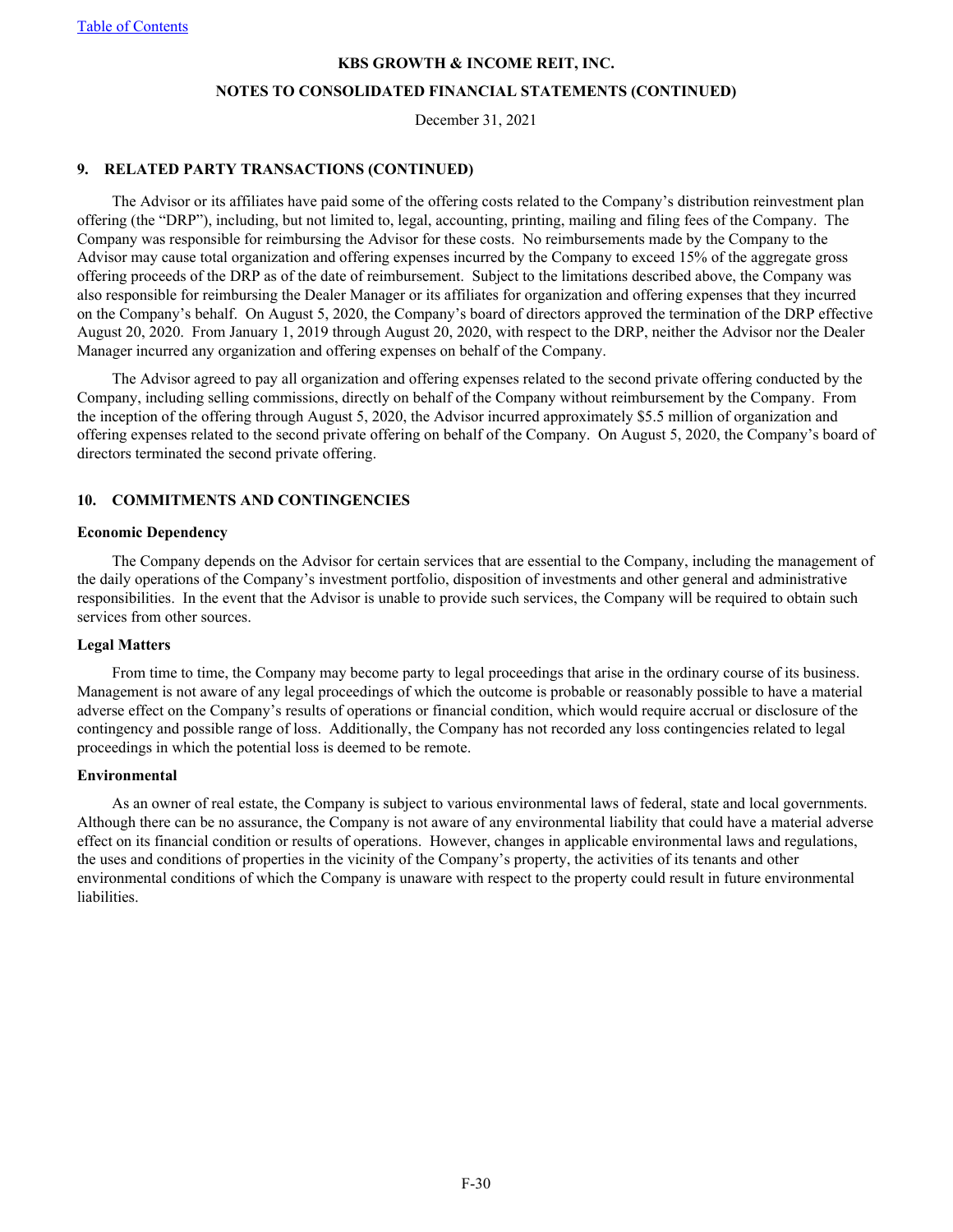#### **SCHEDULE III**

#### **REAL ESTATE ASSETS AND ACCUMULATED DEPRECIATION AND AMORTIZATION**

December 31, 2021

(dollar amounts in thousands)

<span id="page-104-0"></span>

|                           |              |                      |                     |              | <b>Initial Cost to Company</b> |  |                                                    |  |              |  | <b>Gross Amount at which Carried at Close of Period</b>       |  |        |  |                                                    |  |                |  |                                                        |                                     |                  |
|---------------------------|--------------|----------------------|---------------------|--------------|--------------------------------|--|----------------------------------------------------|--|--------------|--|---------------------------------------------------------------|--|--------|--|----------------------------------------------------|--|----------------|--|--------------------------------------------------------|-------------------------------------|------------------|
| <b>Description</b>        | Location     | Ownership<br>Percent | <b>Encumbrances</b> |              | Land                           |  | <b>Building and</b><br>Improvements <sup>(1)</sup> |  | <b>Total</b> |  | <b>Cost Capitalized</b><br>Subsequent<br>to Acquisition $(2)$ |  | Land   |  | <b>Building and</b><br>Improvements <sup>(1)</sup> |  | Total $^{(3)}$ |  | Accumulated<br><b>Depreciation and</b><br>Amortization | Original<br>Date of<br>Construction | Date<br>Acquired |
| Commonwealth Building     | Portland, OR | 100%                 | 45,681              |              | 7,300                          |  | 66,544                                             |  | 73,844       |  | (25, 176)                                                     |  | 5,769  |  | 42,899                                             |  | 48,668         |  |                                                        | 1948                                | 06/30/2016       |
| The Offices at Greenhouse | Houston, TX  | 100%                 | (4)                 |              | 5,009                          |  | 41,595                                             |  | 46,604       |  | 700                                                           |  | 5,009  |  | 42,295                                             |  | 47,304         |  | (12, 110)                                              | 2014                                | 11/14/2016       |
| <b>Institute Property</b> | Chicago, IL  | 100%                 | (4)                 |              | 8,400                          |  | 37,654                                             |  | 46,054       |  | (8, 492)                                                      |  | 7,236  |  | 30,326                                             |  | 37,562         |  | (2,785)                                                | 1908                                | 11/09/2017       |
| 210 W. Chicago            | Chicago, IL  | 100%                 |                     | 3,725        | 1,808                          |  | 2,972                                              |  | 4,780        |  | (37)                                                          |  | 1,808  |  | 2,935                                              |  | 4,743          |  | (206)                                                  | 1913/2000                           | 10/05/2020       |
|                           |              |                      |                     | <b>Total</b> | 22,517                         |  | 148,765                                            |  | 171.282      |  | (33,005)                                                      |  | 19,822 |  | 118,455                                            |  | 138,277        |  | (15, 101)                                              |                                     |                  |
|                           |              |                      |                     |              |                                |  |                                                    |  |              |  |                                                               |  |        |  |                                                    |  |                |  |                                                        |                                     |                  |

(1) Building and improvements includes impairment charges and tenant origination and absorption costs.

<sup>(2)</sup> Costs capitalized subsequent to acquisition is net of impairment charges and write-offs of fully depreciated/amortized assets.

<sup>(3)</sup> The aggregate cost of real estate for federal income tax purposes was \$177.8 million (unaudited) as of December 31, 2021.

<sup>(4)</sup> As of December 31, 2021, these properties served as the security for the Term Loan, which had an outstanding principal balance of \$52.3 million as of December 31, 2021.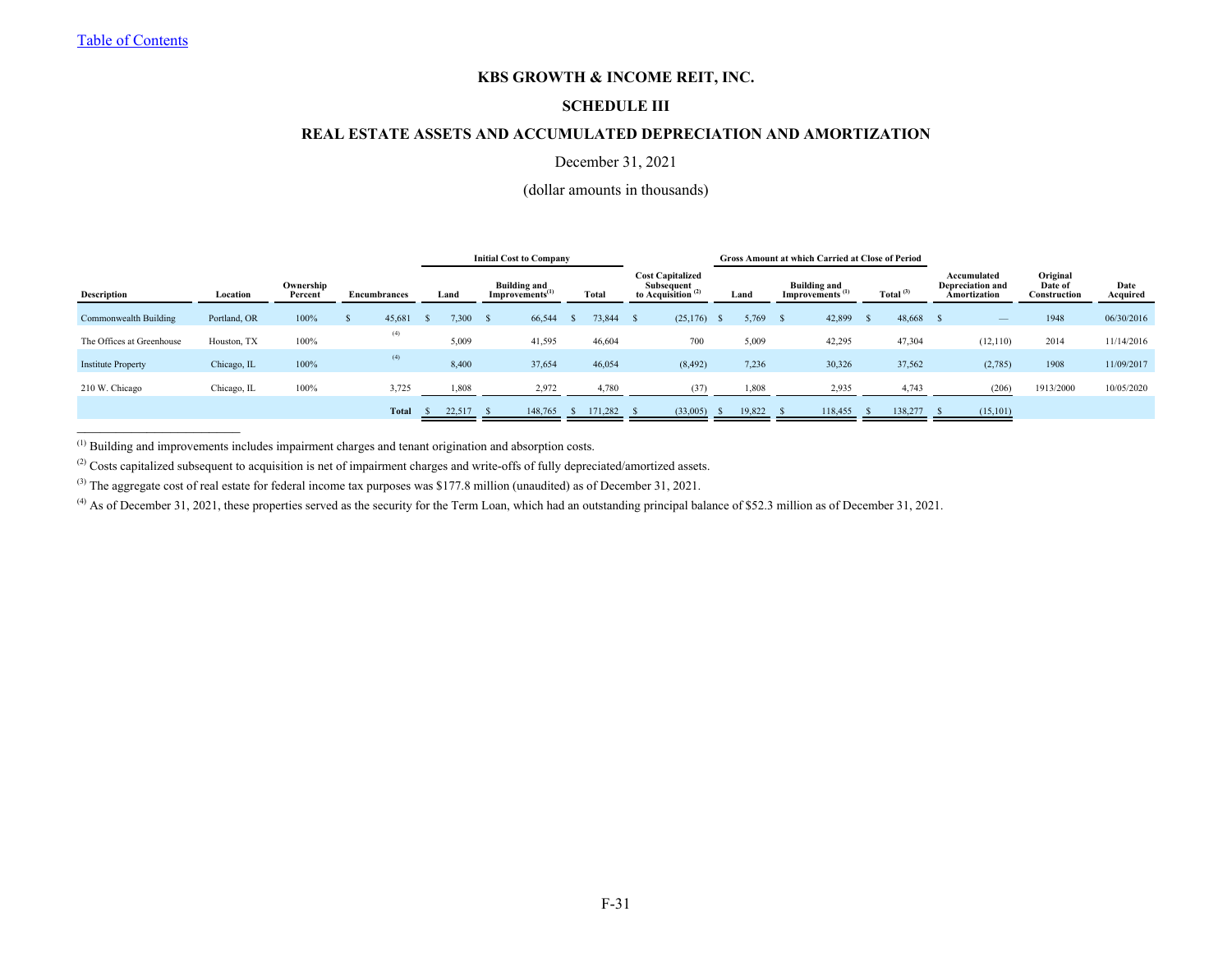[Table of Contents](#page-1-0)

### **KBS GROWTH & INCOME REIT, INC.**

### **SCHEDULE III**

# **REAL ESTATE ASSETS AND ACCUMULATED DEPRECIATION AND AMORTIZATION (CONTINUED)**

```
December 31, 2021
```
### (dollar amounts in thousands)

|                                                           | 2021             |    | 2020     |               | 2019    |
|-----------------------------------------------------------|------------------|----|----------|---------------|---------|
| Real Estate:                                              |                  |    |          |               |         |
| Balance at the beginning of the year                      | \$<br>167,352 \$ |    | 193,733  | S             | 190,751 |
| Acquisitions                                              |                  |    | 4,780    |               |         |
| Improvements                                              | 736              |    | 938      |               | 3,962   |
| Write off of fully depreciated and fully amortized assets | (16, 816)        |    | (5,767)  |               | (980)   |
| Impairments                                               | (12,995)         |    | (5,677)  |               |         |
| Sale                                                      |                  |    | (20,655) |               |         |
| Balance at the end of the year                            | 138,277          | -S | 167,352  | \$.           | 193,733 |
| Accumulated depreciation and amortization:                |                  |    |          |               |         |
| Balance at the beginning of the year                      | \$<br>24,716 \$  |    | 24,696   | <sup>\$</sup> | 17,116  |
| Depreciation and amortization expense                     | 7,201            |    | 7,795    |               | 8,560   |
| Write off of fully depreciated and fully amortized assets | (16, 816)        |    | (5,767)  |               | (980)   |
| Sale                                                      |                  |    | (2,008)  |               |         |
| Balance at the end of the year                            | 15,101           |    | 24,716   | S             | 24,696  |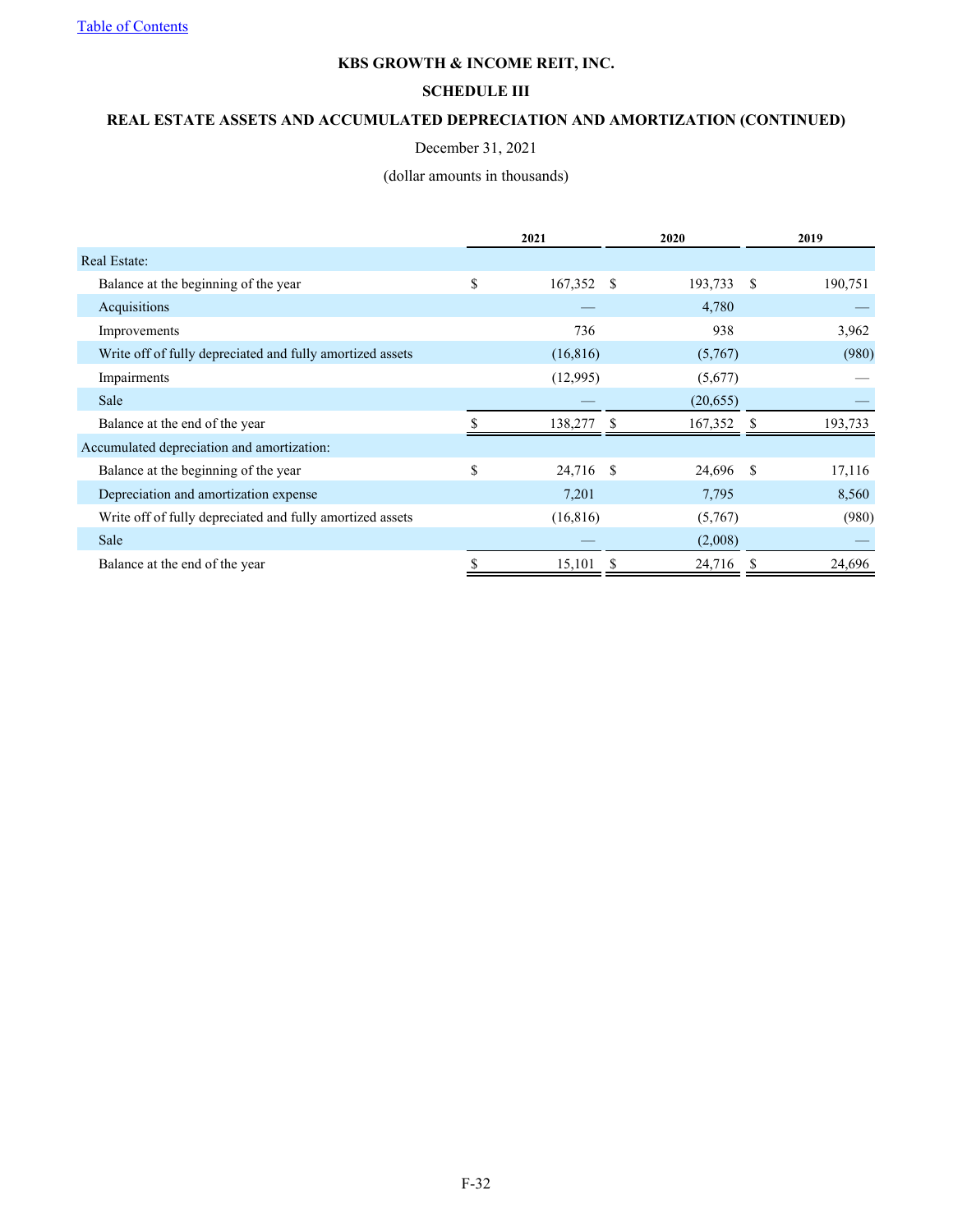# **ITEM 16. FORM 10-K SUMMARY**

None.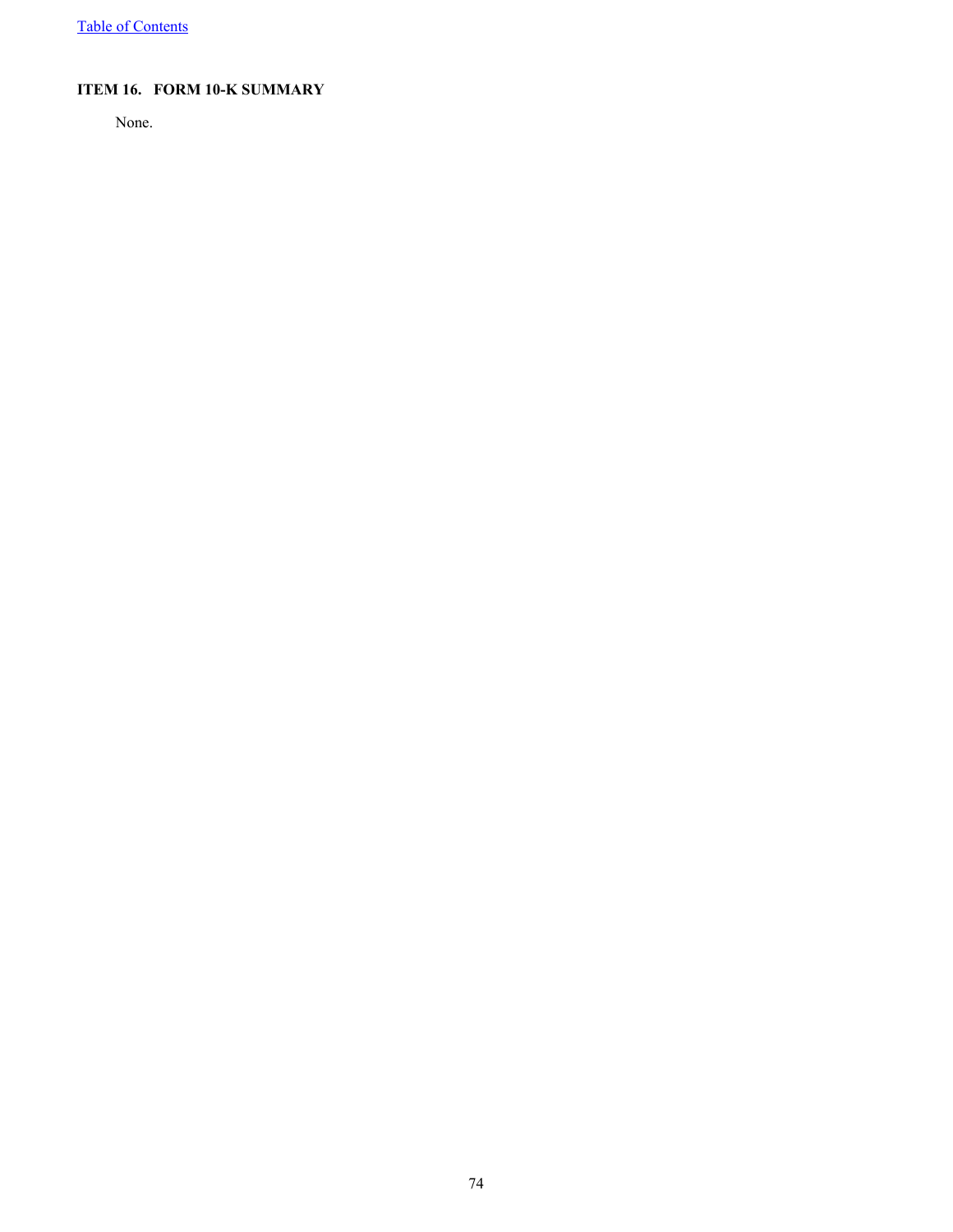### **SIGNATURES**

Pursuant to the requirements of Section 13 or 15(d) of the Securities Exchange Act of 1934, the registrant has duly caused this report to be signed on its behalf by the undersigned, thereunto duly authorized, in the City of Newport Beach, State of California, on March 31, 2022.

### **KBS GROWTH & INCOME REIT, INC.**

By: /s/ Charles J. Schreiber, Jr.

#### **Charles J. Schreiber, Jr.**

*Chairman of the Board, Chief Executive Officer, President and Director* (principal executive officer)

Pursuant to the requirements of the Securities Exchange Act of 1934, this report has been signed below by the following persons on behalf of the registrant and in the capacities and on the dates indicated:

| Name                                                       | Title                                                                                                      | Date           |
|------------------------------------------------------------|------------------------------------------------------------------------------------------------------------|----------------|
| /s/ CHARLES J. SCHREIBER, JR.<br>Charles J. Schreiber, Jr. | Chairman of the Board,<br>Chief Executive Officer, President and Director<br>(principal executive officer) | March 31, 2022 |
| /s/ JEFFREY K. WALDVOGEL<br>Jeffrey K. Waldvogel           | Chief Financial Officer, Treasurer and Secretary<br>(principal financial officer)                          | March 31, 2022 |
| /s/ STACIE K. YAMANE<br>Stacie K. Yamane                   | Chief Accounting Officer and Assistant Secretary<br>(principal accounting officer)                         | March 31, 2022 |
| /s/ GEORGE R. BRAVANTE, JR.                                | Director                                                                                                   | March 31, 2022 |
| George R. Bravante, Jr.<br>/s/ JON D. KLINE                | Director                                                                                                   | March 31, 2022 |
| Jon D. Kline<br>/s/ KEITH P. RUSSELL<br>Keith P. Russell   | Director                                                                                                   | March 31, 2022 |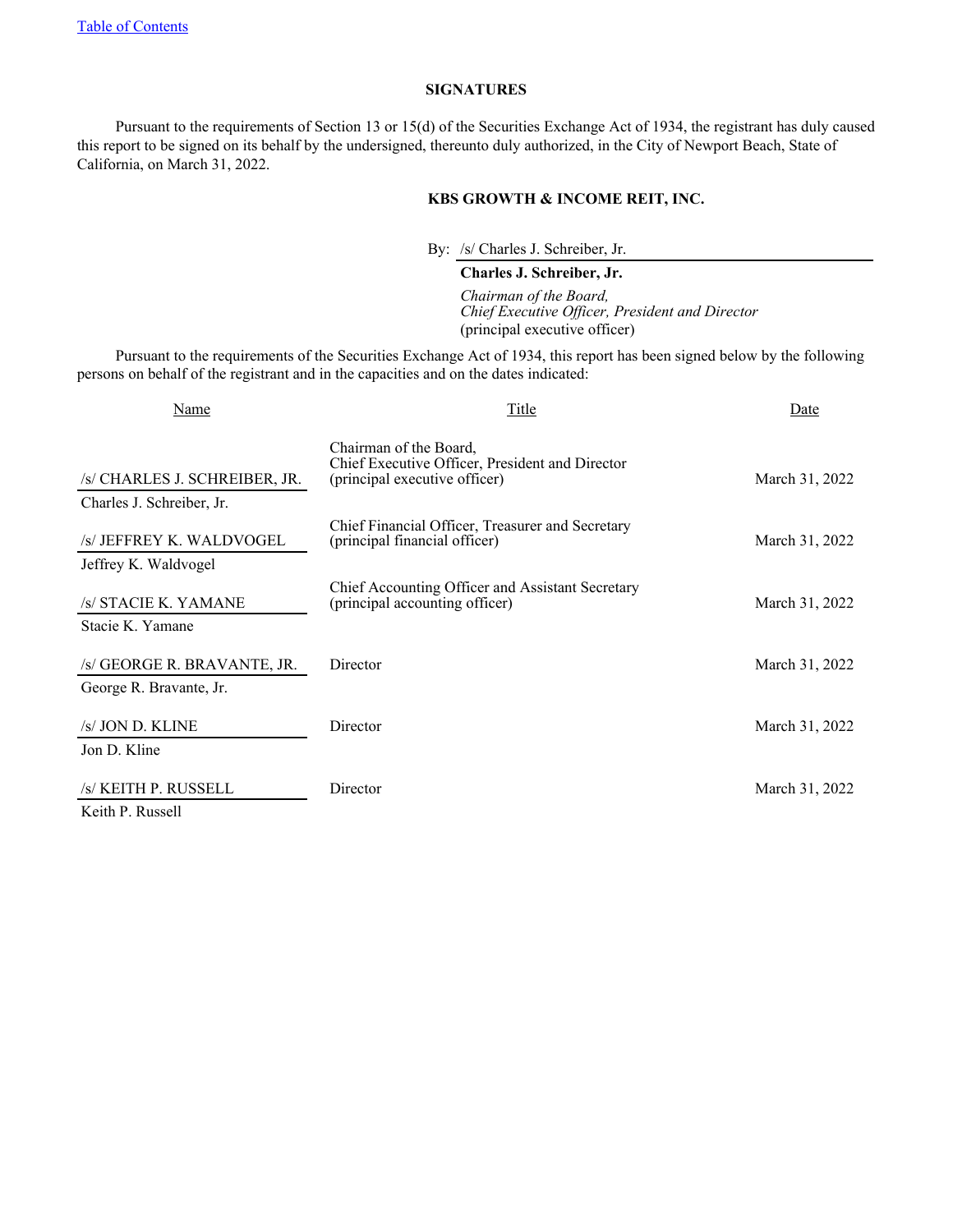## **Certification of Chief Executive Officer pursuant to Section 302 of the Sarbanes-Oxley Act of 2002**

I, Charles J. Schreiber, Jr., certify that:

- 1. I have reviewed this annual report on Form 10-K of KBS Growth & Income REIT, Inc.;
- 2. Based on my knowledge, this report does not contain any untrue statement of a material fact or omit to state a material fact necessary to make the statements made, in light of the circumstances under which such statements were made, not misleading with respect to the period covered by this report;
- 3. Based on my knowledge, the financial statements, and other financial information included in this report, fairly present in all material respects the financial condition, results of operations and cash flows of the registrant as of, and for, the periods presented in this report;
- 4. The registrant's other certifying officer and I are responsible for establishing and maintaining disclosure controls and procedures (as defined in Exchange Act Rules 13a-15(e) and 15d-15(e)) and internal control over financial reporting (as defined in Exchange Act Rules  $13a-15(f)$  and  $15d-15(f)$ ) for the registrant and have:
	- a) Designed such disclosure controls and procedures, or caused such disclosure controls and procedures to be designed under our supervision, to ensure that material information relating to the registrant, including its consolidated subsidiaries, is made known to us by others within those entities, particularly during the period in which this report is being prepared;
	- b) Designed such internal control over financial reporting, or caused such internal control over financial reporting to be designed under our supervision, to provide reasonable assurance regarding the reliability of financial reporting and the preparation of financial statements for external purposes in accordance with generally accepted accounting principles;
	- c) Evaluated the effectiveness of the registrant's disclosure controls and procedures and presented in this report our conclusions about the effectiveness of the disclosure controls and procedures, as of the end of the period covered by this report based on such evaluation; and
	- d) Disclosed in this report any change in the registrant's internal control over financial reporting that occurred during the registrant's most recent fiscal quarter (the registrant's fourth fiscal quarter in the case of an annual report) that has materially affected, or is reasonably likely to materially affect, the registrant's internal control over financial reporting; and
- 5. The registrant's other certifying officer and I have disclosed, based on our most recent evaluation of internal control over financial reporting, to the registrant's auditors and the audit committee of the registrant's board of directors (or persons performing the equivalent functions):
	- a) All significant deficiencies and material weaknesses in the design or operation of internal control over financial reporting which are reasonably likely to adversely affect the registrant's ability to record, process, summarize and report financial information; and
	- b) Any fraud, whether or not material, that involves management or other employees who have a significant role in the registrant's internal control over financial reporting.

Date: March 31, 2022 By: /S/ CHARLES J. SCHREIBER, JR.

**Charles J. Schreiber, Jr.** *Chairman of the Board, Chief Executive Officer, President and Director* (principal executive officer)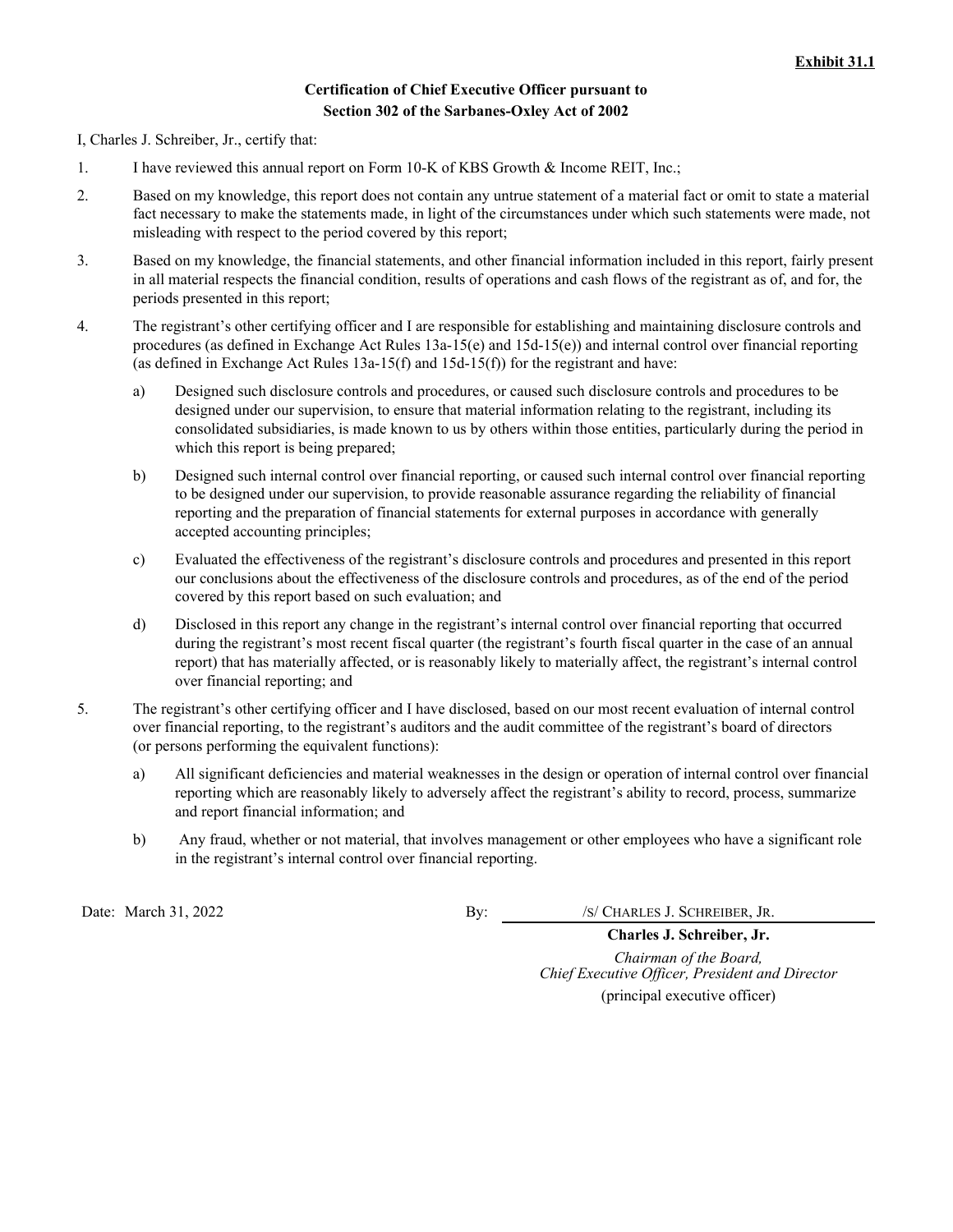## **Certification of Chief Financial Officer pursuant to Section 302 of the Sarbanes-Oxley Act of 2002**

I, Jeffrey K. Waldvogel, certify that:

- 1. I have reviewed this annual report on Form 10-K of KBS Growth & Income REIT, Inc.;
- 2. Based on my knowledge, this report does not contain any untrue statement of a material fact or omit to state a material fact necessary to make the statements made, in light of the circumstances under which such statements were made, not misleading with respect to the period covered by this report;
- 3. Based on my knowledge, the financial statements, and other financial information included in this report, fairly present in all material respects the financial condition, results of operations and cash flows of the registrant as of, and for, the periods presented in this report;
- 4. The registrant's other certifying officer and I are responsible for establishing and maintaining disclosure controls and procedures (as defined in Exchange Act Rules 13a-15(e) and 15d-15(e)) and internal control over financial reporting (as defined in Exchange Act Rules  $13a-15(f)$  and  $15d-15(f)$ ) for the registrant and have:
	- a) Designed such disclosure controls and procedures, or caused such disclosure controls and procedures to be designed under our supervision, to ensure that material information relating to the registrant, including its consolidated subsidiaries, is made known to us by others within those entities, particularly during the period in which this report is being prepared;
	- b) Designed such internal control over financial reporting, or caused such internal control over financial reporting to be designed under our supervision, to provide reasonable assurance regarding the reliability of financial reporting and the preparation of financial statements for external purposes in accordance with generally accepted accounting principles;
	- c) Evaluated the effectiveness of the registrant's disclosure controls and procedures and presented in this report our conclusions about the effectiveness of the disclosure controls and procedures, as of the end of the period covered by this report based on such evaluation; and
	- d) Disclosed in this report any change in the registrant's internal control over financial reporting that occurred during the registrant's most recent fiscal quarter (the registrant's fourth fiscal quarter in the case of an annual report) that has materially affected, or is reasonably likely to materially affect, the registrant's internal control over financial reporting; and
- 5. The registrant's other certifying officer and I have disclosed, based on our most recent evaluation of internal control over financial reporting, to the registrant's auditors and the audit committee of the registrant's board of directors (or persons performing the equivalent functions):
	- a) All significant deficiencies and material weaknesses in the design or operation of internal control over financial reporting which are reasonably likely to adversely affect the registrant's ability to record, process, summarize and report financial information; and
	- b) Any fraud, whether or not material, that involves management or other employees who have a significant role in the registrant's internal control over financial reporting.

Date: March 31, 2022 By: /S/ JEFFREY K. WALDVOGEL

**Jeffrey K. Waldvogel** *Chief Financial Officer, Treasurer and Secretary* (principal financial officer)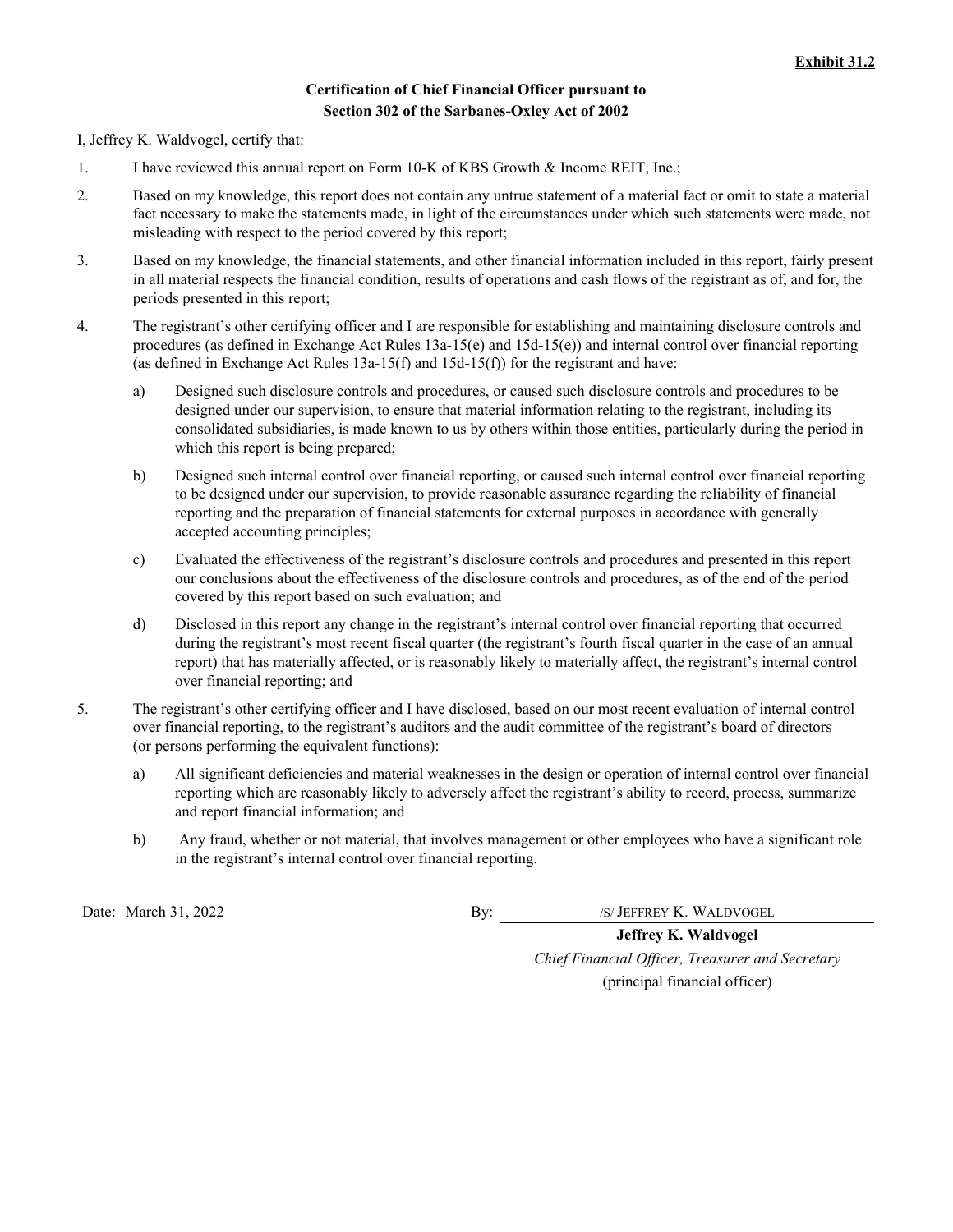## **Certification pursuant to 18 U.S.C. Section 1350, as Adopted pursuant to Section 906 of the Sarbanes-Oxley Act of 2002**

In connection with the Annual Report on Form 10-K of KBS Growth & Income REIT, Inc. (the "Registrant") for the year ended December 31, 2021, as filed with the Securities and Exchange Commission on the date hereof (the "Report"), the undersigned, Charles J. Schreiber, Jr., Chief Executive Officer, President and Director of the Registrant, hereby certifies, pursuant to 18 U.S.C. § 1350, as adopted pursuant to § 906 of the Sarbanes-Oxley Act of 2002, that, to the best of his knowledge and belief:

- 1. The Report fully complies with the requirements of Section 13(a) or 15(d) of the Securities Exchange Act of 1934; and
- 2. The information contained in the Report fairly presents, in all material respects, the financial condition and results of operations of the Registrant.

Date: March 31, 2022 By: /S/ CHARLES J. SCHREIBER, JR.

**Charles J. Schreiber, Jr.** *Chairman of the Board, Chief Executive Officer, President and Director* (principal executive officer)